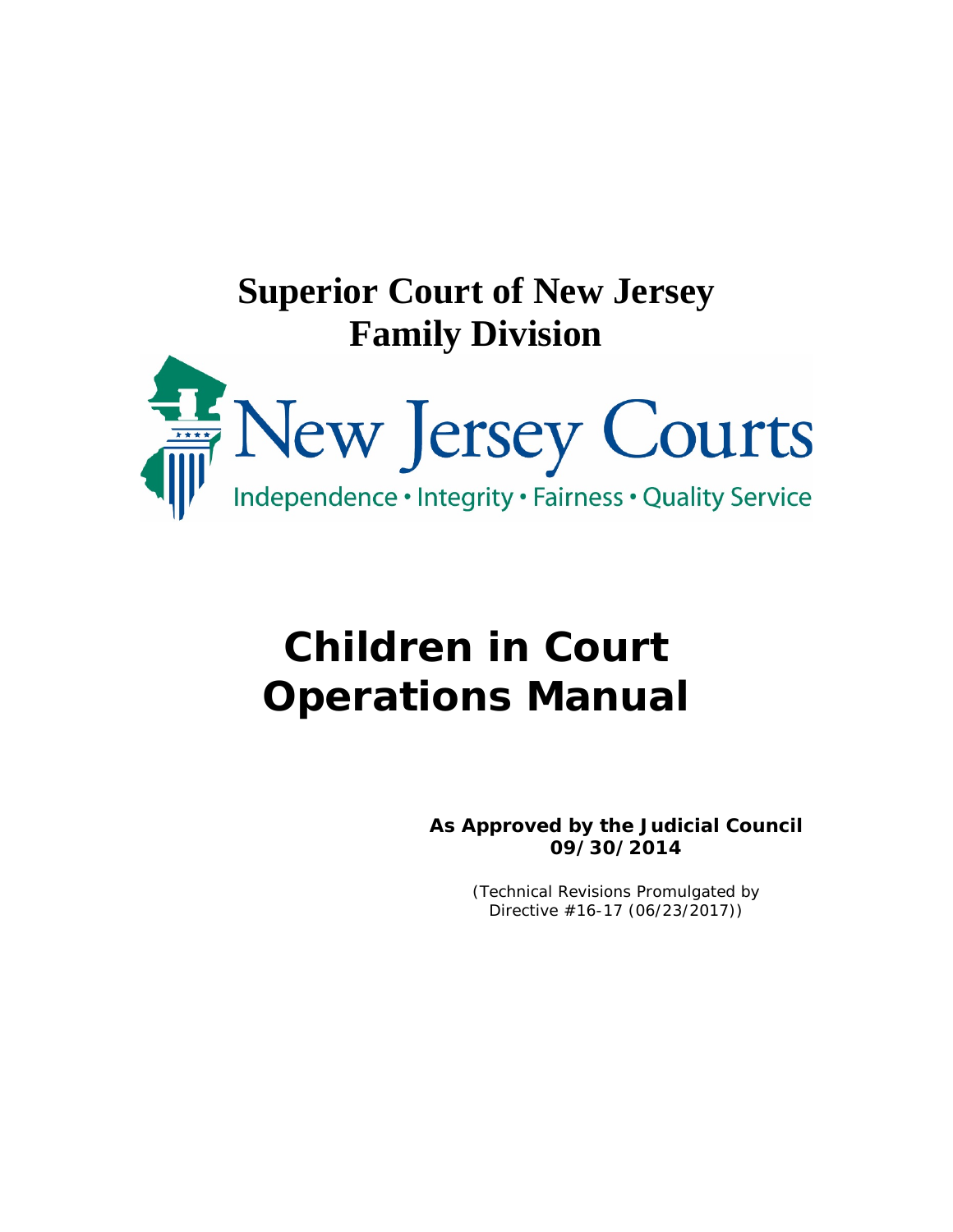### **Table of Contents**

| Termination of Parental Rights: FG -- Disclosure of identity of child victim (N.J.S.A. 2A:82-46) 3       |  |
|----------------------------------------------------------------------------------------------------------|--|
| 1103 Order to Appoint a Court Appointed Special Advocate (CASA) (Promulgated May 25, 2010) 3             |  |
|                                                                                                          |  |
| 1105 Protocol for the Intercounty Transfer of CIC Cases (Promulgated June 1, 2011, Revised September 30, |  |
| 1106 Co-occurring Child Abuse and Domestic Violence (Directive #03-09 Promulgated May 29, 2009)7         |  |
| 1107 Permanency Hearings for Juvenile Delinquency (FJ) and Family Crisis (FF) Matters (Promulgated       |  |
|                                                                                                          |  |
|                                                                                                          |  |
| 1110 Order to Terminate Appointment of Court Appointed Special Advocate (CASA) / Change in Volunteer     |  |
|                                                                                                          |  |
|                                                                                                          |  |
|                                                                                                          |  |
|                                                                                                          |  |
|                                                                                                          |  |
|                                                                                                          |  |
|                                                                                                          |  |
|                                                                                                          |  |
|                                                                                                          |  |
| 1403 Initial (15 Day) Court Review (N.J.S.A. 30:4C-54) - Within 20 days of child's date of placement2    |  |
|                                                                                                          |  |
|                                                                                                          |  |
|                                                                                                          |  |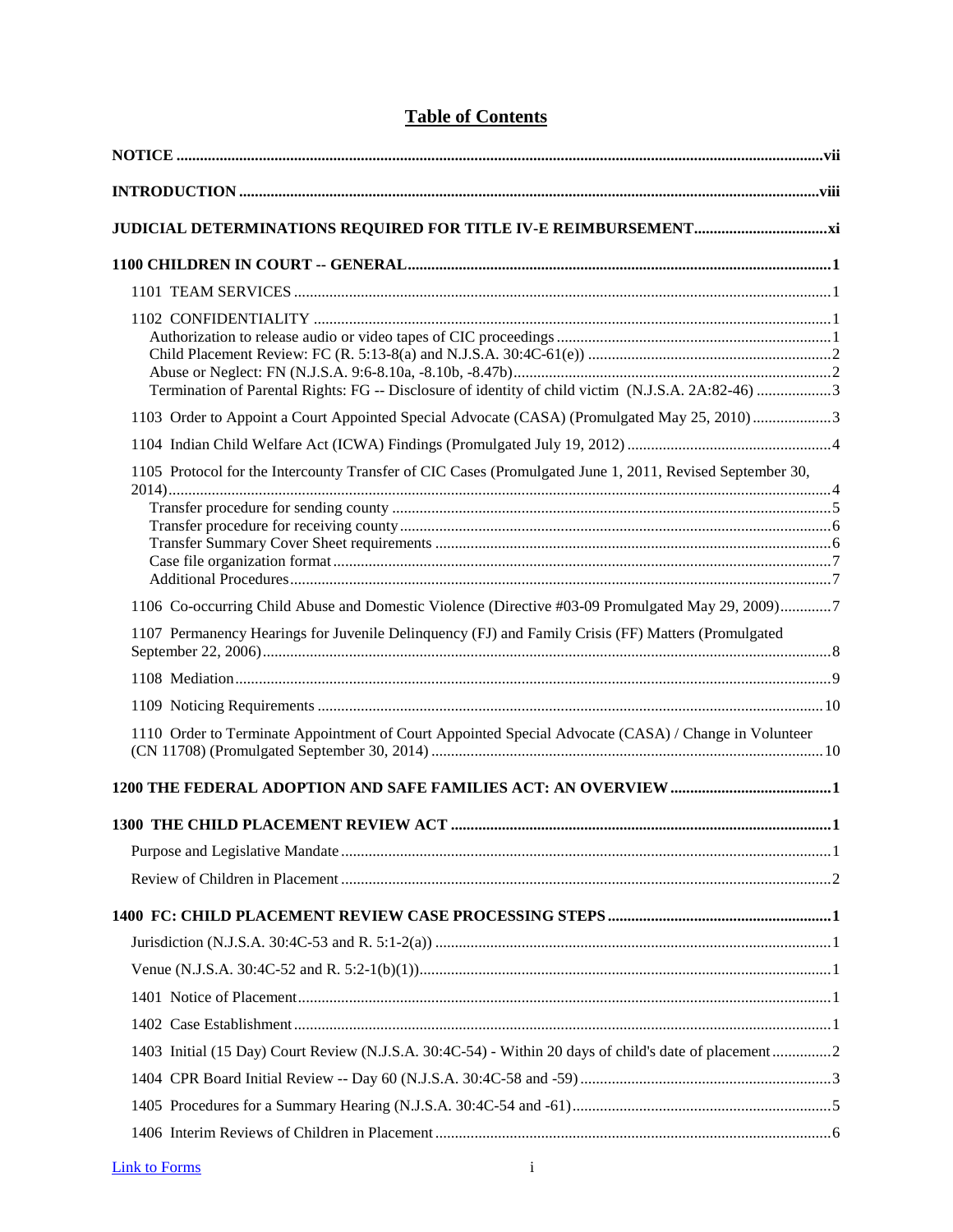| Note 2 FC: The Role of Child Placement Review in Tracking Permanency in Termination of Parental Rights  |  |
|---------------------------------------------------------------------------------------------------------|--|
| Note 3 FC: The Role of Child Placement Review in Tracking Permanency in Adoption Cases (N.J.S.A. 30:4C- |  |
| Note 4 FC: Notification to the Court by the Division of a Placement by Informed Consent 11              |  |
|                                                                                                         |  |
| Note 6 FC: Repeated Placement into Resource Family Care (N.J.S.A. 30:4C-53.3, et seq.)  11              |  |
| Note 7 FC: Case File Documentation: Required Documents from the Division for CPR Board Initial Review13 |  |
| Note 8 FC: Reasonable Efforts Provisions (N.J.S.A. 30:4C-11.1, -11.2, -11.3, and N.J.S.A. 9:6-8.87)  13 |  |
| Note 9 FC: Permanency Hearing in Cases When Reasonable Efforts are Not Required (N.J.S.A. 9:6-8.54 and  |  |
|                                                                                                         |  |
| Note 11 FC: Court Order Issued by the Judge after a CPR Board Recommendation in an FC case  14          |  |
|                                                                                                         |  |
|                                                                                                         |  |
|                                                                                                         |  |
|                                                                                                         |  |
| 1500 FL:                                                                                                |  |
|                                                                                                         |  |
|                                                                                                         |  |
|                                                                                                         |  |
|                                                                                                         |  |
|                                                                                                         |  |
|                                                                                                         |  |
|                                                                                                         |  |
|                                                                                                         |  |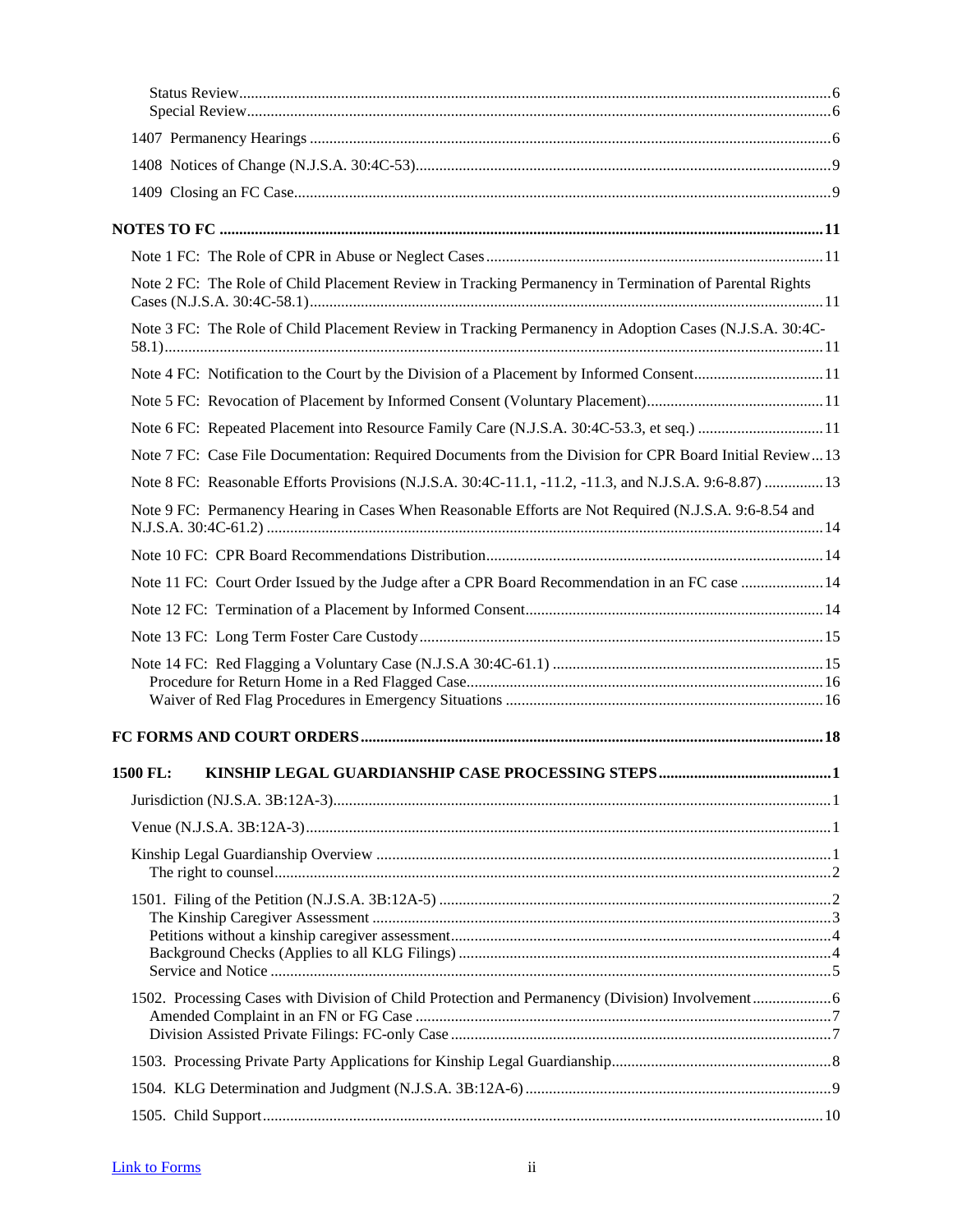| 30-Day Permanency Hearing When Reasonable Efforts to Reunify Are Not Required (N.J.S.A. 30:4C-11.3, |  |
|-----------------------------------------------------------------------------------------------------|--|
|                                                                                                     |  |
|                                                                                                     |  |
|                                                                                                     |  |
|                                                                                                     |  |
|                                                                                                     |  |
|                                                                                                     |  |
|                                                                                                     |  |
|                                                                                                     |  |
|                                                                                                     |  |
| 1602.6 Dispositional Hearing (N.J.S.A. 9:6-8.47(a) and -8.50) (Title 9 in-home) -- Day 70 to 180 16 |  |
|                                                                                                     |  |
|                                                                                                     |  |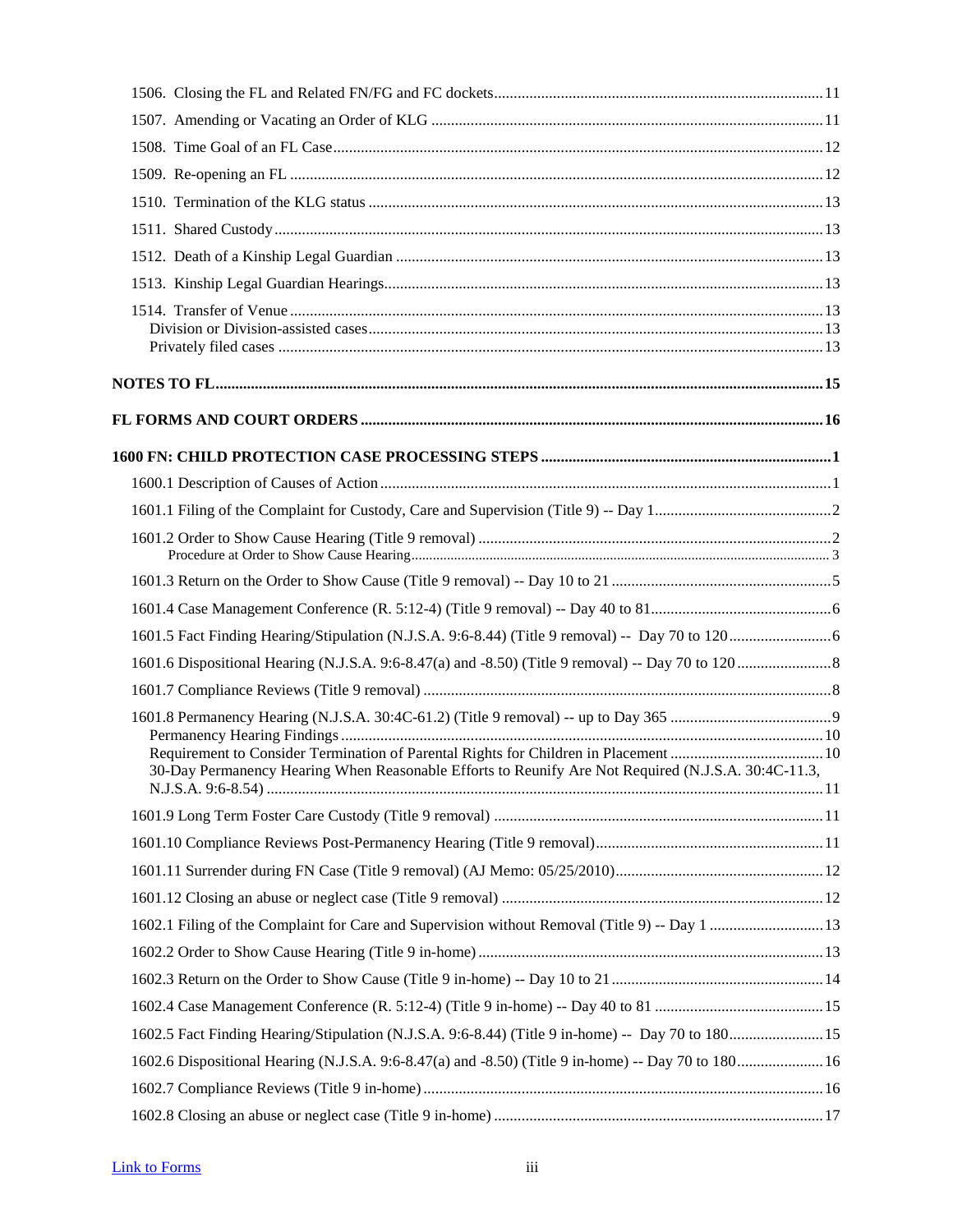| Permanency Hearing When Reasonable Efforts to Reunify Are Not Required (N.J.S.A. 30:4C-11.3, N.J.S.A. |  |
|-------------------------------------------------------------------------------------------------------|--|
|                                                                                                       |  |
|                                                                                                       |  |
|                                                                                                       |  |
|                                                                                                       |  |
|                                                                                                       |  |
|                                                                                                       |  |
|                                                                                                       |  |
|                                                                                                       |  |
|                                                                                                       |  |
| 1700 FG: CASE PROCESSING STEPS FOR TERMINATION OF PARENTAL RIGHTS                                     |  |
|                                                                                                       |  |
|                                                                                                       |  |
|                                                                                                       |  |
|                                                                                                       |  |
|                                                                                                       |  |
|                                                                                                       |  |
|                                                                                                       |  |
|                                                                                                       |  |
|                                                                                                       |  |
|                                                                                                       |  |
|                                                                                                       |  |
|                                                                                                       |  |
|                                                                                                       |  |
|                                                                                                       |  |
|                                                                                                       |  |
|                                                                                                       |  |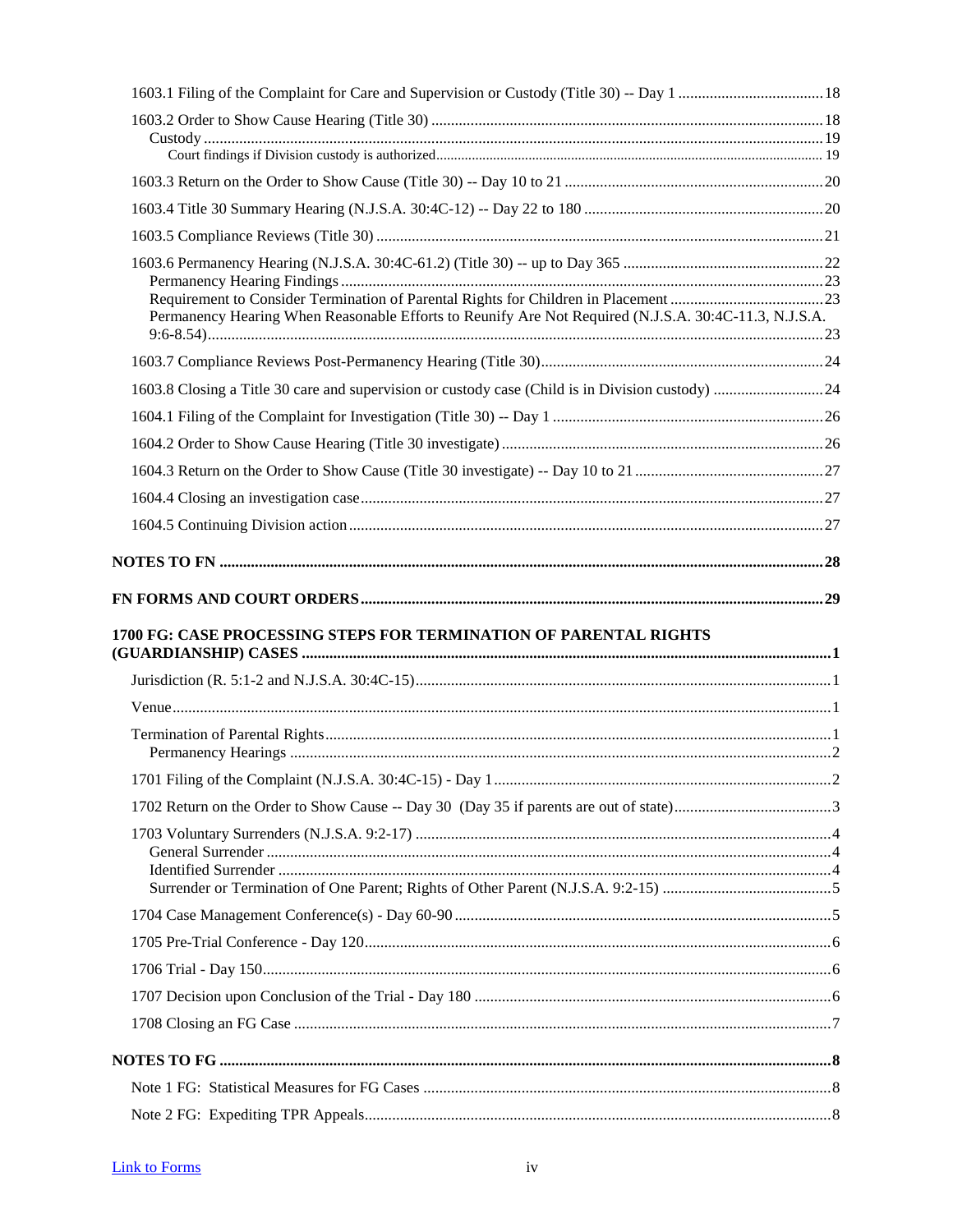|          | 1800 FC / FA: POST-TERMINATION COURT REVIEW PROCESS IN ADOPTION (Directive #04-10)1 |  |
|----------|-------------------------------------------------------------------------------------|--|
|          |                                                                                     |  |
|          |                                                                                     |  |
|          |                                                                                     |  |
|          |                                                                                     |  |
|          |                                                                                     |  |
|          |                                                                                     |  |
|          |                                                                                     |  |
|          |                                                                                     |  |
|          |                                                                                     |  |
|          |                                                                                     |  |
|          |                                                                                     |  |
|          |                                                                                     |  |
|          |                                                                                     |  |
|          |                                                                                     |  |
|          |                                                                                     |  |
|          |                                                                                     |  |
| 1.       |                                                                                     |  |
|          |                                                                                     |  |
|          |                                                                                     |  |
|          |                                                                                     |  |
| 2.<br>a. |                                                                                     |  |
| b.       |                                                                                     |  |
| 3.       |                                                                                     |  |
| a.       |                                                                                     |  |
| b.       |                                                                                     |  |
| c.       |                                                                                     |  |
| d.<br>e. |                                                                                     |  |
| 4.       |                                                                                     |  |
| 5.       |                                                                                     |  |
| a.       |                                                                                     |  |
| b.       |                                                                                     |  |
| c.       |                                                                                     |  |
| d.       |                                                                                     |  |
| e.<br>f. |                                                                                     |  |
|          |                                                                                     |  |
| g.<br>h. |                                                                                     |  |
| i.       |                                                                                     |  |
| j.       |                                                                                     |  |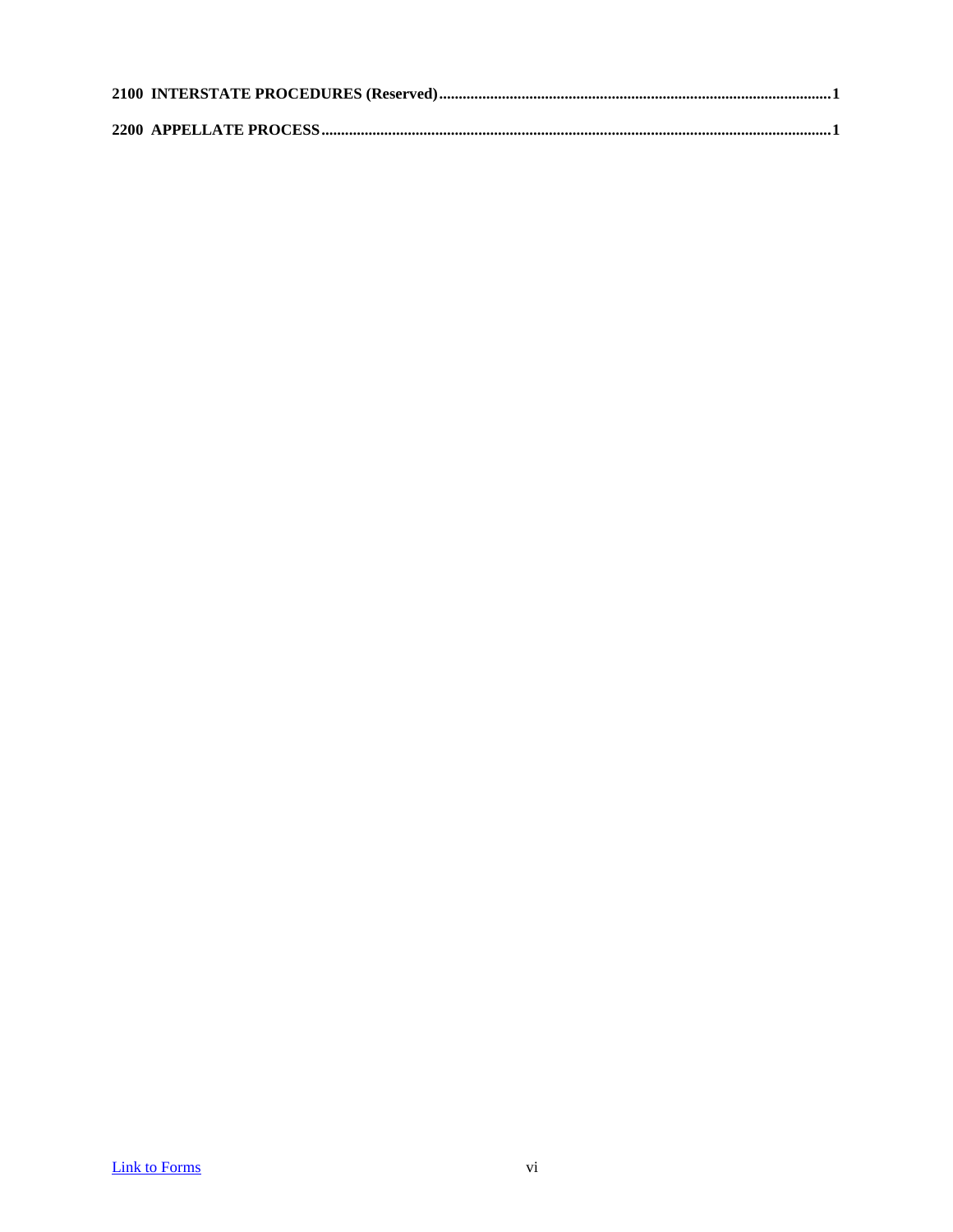### **NOTICE**

<span id="page-7-0"></span>This manual is intended to provide procedural and operational guidance for New Jersey judiciary staff in the management of cases within their area of responsibility. The manual was prepared under the supervision of the Conference of Family Presiding Judges, along with the Conference of Family Division Managers and the Family Practice Division of the Administrative Office of the Courts (AOC). It is intended to embody the policies adopted by the New Jersey Supreme Court, the Judicial Council and the Administrative Director of the Courts, but does not itself establish case management policy. It has been approved by the Judicial Council, on the recommendation of the Conference of Family Presiding Judges, in order to promote uniform case management statewide and, as such, court staff are required to adhere to its provisions.

While the manual reflects court policies existing as of the date of its preparation, in the event there is a conflict between the manual and any statement of policy issued by the Supreme Court, the Judicial Council or the Administrative Director of the Courts, that statement of policy, rather than the manual, will be controlling. Other than in that circumstance, however, this manual is binding on court staff.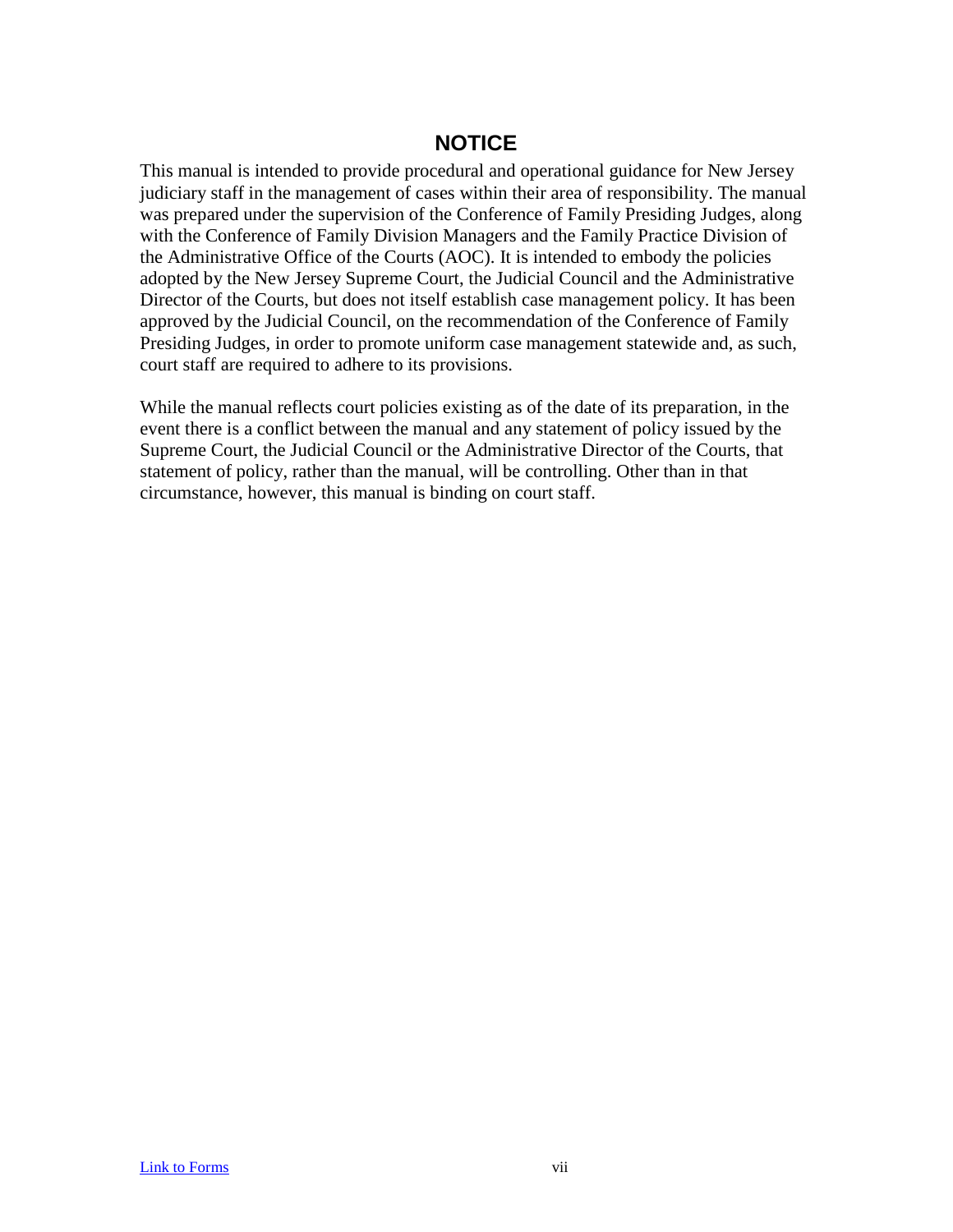### **INTRODUCTION**

<span id="page-8-0"></span>The processes and procedures in this manual describe the court system's handling of Children in Court (CIC) cases. This term refers to cases in which the welfare of a child is endangered by the parents or guardians and often involves the removal of a child from the family home. New Jersey has enacted laws and adopted procedures that conform to federal law to govern the process and assure that the safety of children is of paramount concern and that the rights of parents are protected.

### **THE CHILD WELFARE SYSTEM IN NEW JERSEY**

The Division of Child Protection and Permanency (Division), an agency of the state's Department of Children and Families, is legislatively mandated to provide services to protect children, either in their own homes or by removal to an out of home placement. The Division also provides adoption services for families and children in New Jersey. The Division has local offices in every county of the state, and investigates allegations of abuse or neglect. Local office caseworkers supervise services to families when children have been removed from their homes.

Division staff are trained to investigate abuse and neglect charges, and to work with troubled families. When necessary, the Division removes children from their homes and provides other places for them to live, while their parents remedy the problems. The Division has contracts with a wide range of community agencies that provide many of the direct services to the children and families under the Division's supervision.

Children and families can become involved with the Division in different ways. The Division is required by law to investigate every abuse and neglect allegation and files a report for each investigation with the state's central Child Abuse Registry.

Some children are referred to the Division by teachers or counselors from schools, or by judges, doctors and nurses who see them. N.J.S.A. 9:6-8.10. Sometimes family members or neighbors observe problems and decide to inform the Division. The majority of children are referred to the Division because of neglect due to substance abuse of their parents.

### **Division Responsibilities**

The Division provides three types of services:

1. Services to support troubled families living together at home;

2. Out of home placement services such as foster care or residential treatment, and reasonable efforts to reunify the family when a child must be removed from his or her home for reasons of safety; and

3. Services to facilitate adoption or other permanent placement if family reunification is not possible.

### *1. Services in the home*

When the Division investigates an allegation of abuse or neglect, and a judgment is made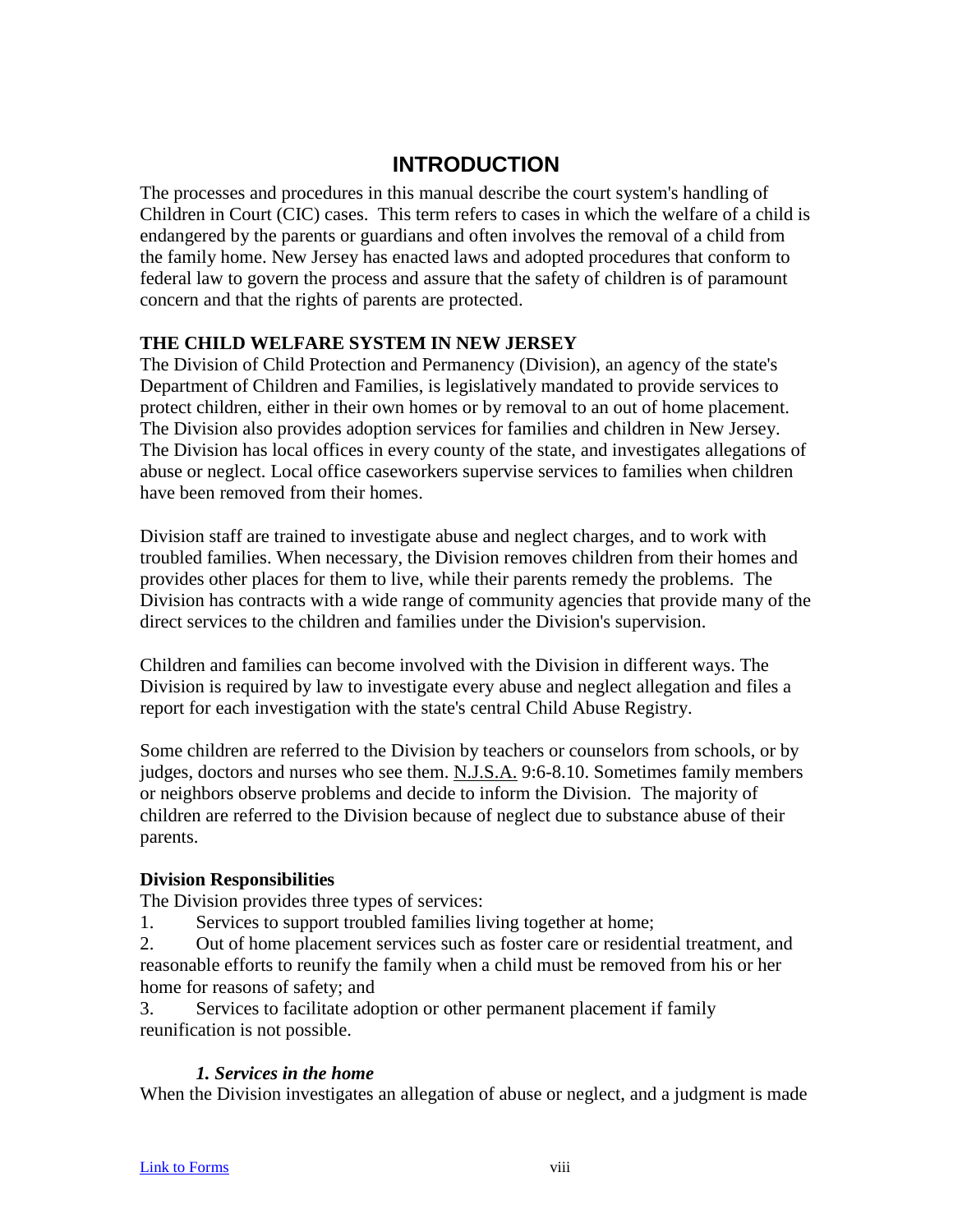that the child will not be at risk of harm remaining at home, in-home services will be offered. The majority of children and families referred to the Division are given services in their own homes while Division staff work with the family to resolve the underlying problems. Services may include counseling, mentoring, homemaker assistance, domestic violence services and/or child care and are intended to stabilize the family's problem areas and to strengthen the family unit.

#### *2. The out of home placement process*

If the Division believes that, after investigating an allegation of abuse or neglect, a child is at risk remaining at home with his or her family, and it provides reasonable efforts to prevent the child's placement, the Division may remove the child temporarily to live somewhere else. The Division will file a court complaint alleging abuse or neglect and seek a judge's order for the child's removal, and an order to compel the parents to accept services. If the Division believes there is imminent danger to the child's life, safety or health, a child may be immediately removed pending an emergency court hearing (within two days). The safety of the child must be the paramount concern whenever the Division investigates abuse or neglect and whenever it makes a decision to remove.

Placement is usually into a foster home, known in New Jersey as a resource home, although a child's unique situation may require an alternative placement. Placement with a relative is the priority, if there is one available, appropriate and willing to assume that responsibility.

#### *3. Out of home placement services*

The initial case goal in most cases when a child is placed out of home is family reunification. Services provided to the parents are intended to remedy the problems that led to the removal of the child. The Division is required to have a written case plan and service agreements with the parents that will clarify everyone's role in the process to achieve the child's safe return. A variety of services is usually offered and may include homemaker assistance, counseling, parenting classes, and referrals to drug and alcohol treatment programs.

Whenever a child is removed from the home, a parent retains the right to regular visits. Visits among siblings must also be arranged periodically. If the Division believes that visits are harmful to the child, it can ask the court to order that visits be limited or that they stop altogether.

#### **Family Court Responsibilities**

Family courts have an important role in monitoring agency actions when the Division removes children from their homes. A series of specific judicial determinations and specific types of hearings are required. Strict time lines must be followed in order to ensure that the child remains in out of home placement for as short a time as possible.

#### *Reasonable Efforts Determinations*

Judicial determinations, mandated by state and federal law, must be made as to whether "reasonable efforts" have been made to prevent a child's removal, to reunify the child and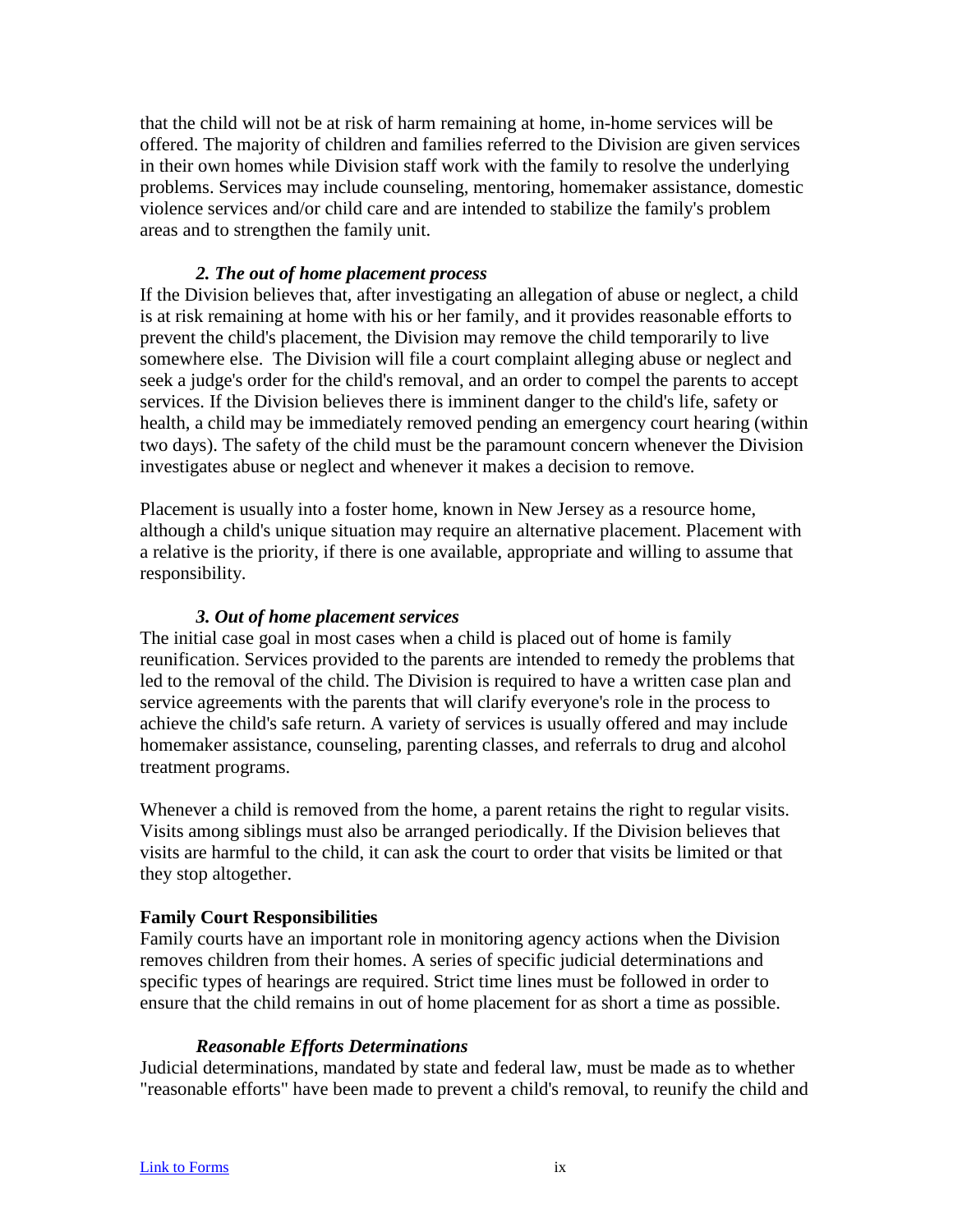family, and to achieve permanency for the child as quickly as possible. These reasonable efforts must be documented in the case record at certain stages of the case, and the court will review the documentation.

### *Court reviews while a child is in placement*

Regular reviews of all children while they are in placement are required by state and federal law. Placements must have a series of specific court hearings before a judge, including a fact-finding hearing to establish whether abuse or neglect did occur. In any out of home placement, a permanency hearing is required no later than 365 days after the date of placement, or no later than 30 days after the court makes a determination that reasonable efforts to reunify the child with the family are not required, whichever is sooner. Any hearing or proceeding scheduled before the court may serve as a permanency hearing, provided that notice of that fact is given to all parties in advance. R. 5:12-4(h).

In addition, the Division holds its own periodic review within six months after the date of placement, and annually after that. The reviews, to monitor the case progress, are conducted by the Division's area offices.

### **Termination of Parental Rights**

If it is not possible to reunify a child with his or her family within a reasonable time frame, after a permanency hearing, the Division may file for termination of parental rights seeking guardianship of the child with a goal of adoption.

State and federal law requires that a petition for termination of parental rights be filed when a child has been in placement for 15 of the last 22 months or sooner, if statutory grounds are met. The law allows for exceptions, which must be documented in the case record. See N.J.S.A. 30:4C-15.1.

### **Legal representation**

If a child is in a court-ordered placement, the Division is represented by a Deputy Attorney General, Office of the Attorney General of New Jersey. The Deputy Attorney General continues to represent the Division if a subsequent complaint is filed to terminate parental rights. Children are represented by a Law Guardian, an attorney specializing in child welfare cases who works for the Office of the Public Defender. Parents are represented by an attorney from the Office of the Public Defender, Office of Parental Representation, or a private attorney. The court may appoint a guardian ad litem for a parent if necessary (e.g., mental health concerns).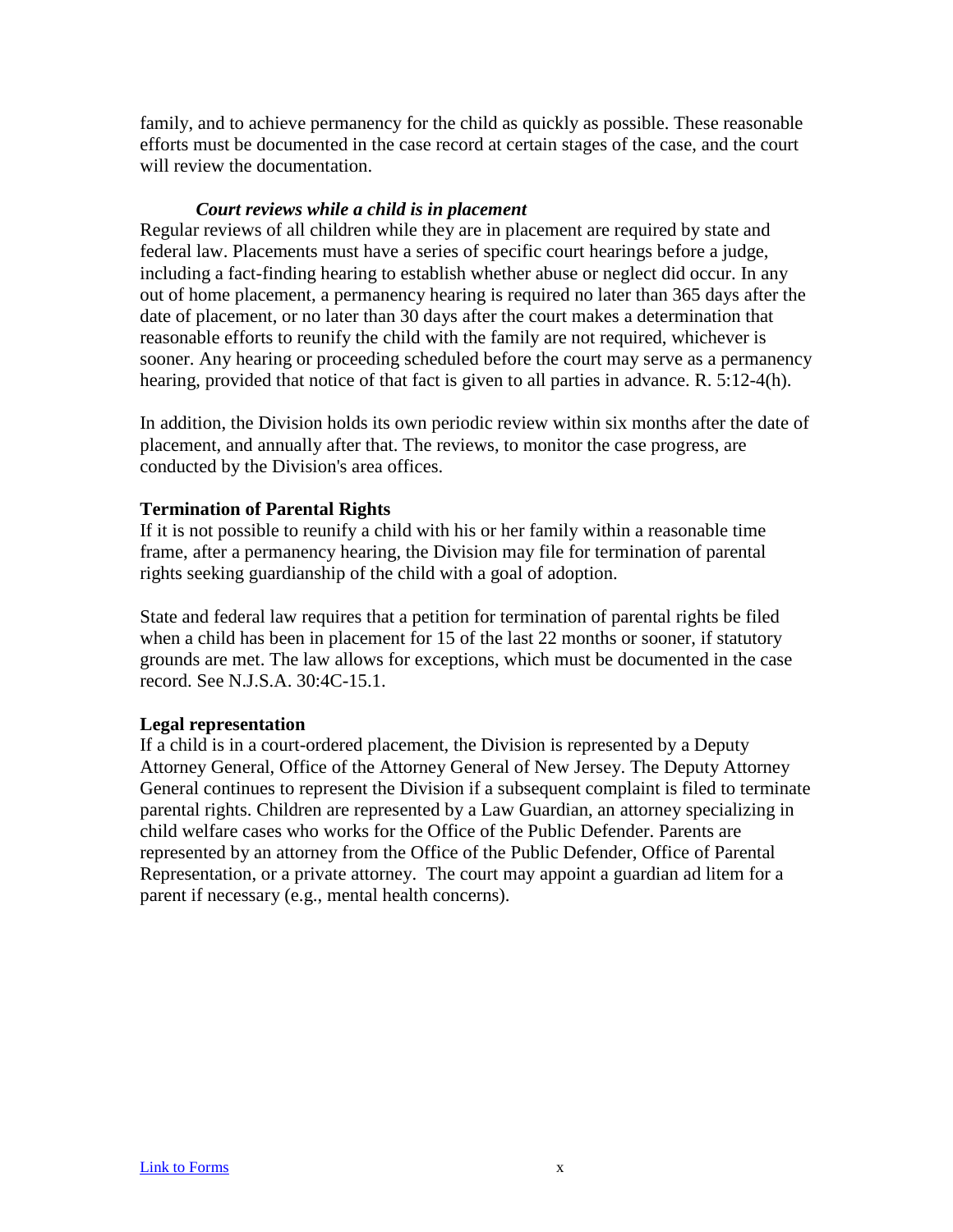# <span id="page-11-0"></span>**JUDICIAL DETERMINATIONS REQUIRED FOR TITLE IV-E REIMBURSEMENT**

This section describes all the federally required findings for the State Agency, the Division, to receive federal funding for foster care services. New Jersey Judiciary policy, in most instances, requires more frequent court reviews. Judges and staff must ensure that all of these findings are made.

| ( <b>FEDERAL:</b> Title IV-E of Social Security Act, 42 U.S.C. 670 et seq.)                                                                                                                                                                                                                                                                                                                                                                                                                                                                                                                                                                                                                                                                                                                                                                                                                                  |                                                                                |
|--------------------------------------------------------------------------------------------------------------------------------------------------------------------------------------------------------------------------------------------------------------------------------------------------------------------------------------------------------------------------------------------------------------------------------------------------------------------------------------------------------------------------------------------------------------------------------------------------------------------------------------------------------------------------------------------------------------------------------------------------------------------------------------------------------------------------------------------------------------------------------------------------------------|--------------------------------------------------------------------------------|
| At the time of removal                                                                                                                                                                                                                                                                                                                                                                                                                                                                                                                                                                                                                                                                                                                                                                                                                                                                                       | <b>RESULT IF</b><br><b>NO FINDING</b>                                          |
| A. Continuance in the home of the parent or legal guardian would be contrary to the<br>child's welfare (42 USC 672 (a)(1)). This finding must be made at the time of the first<br>court order authorizing removal of the child from the home. (45 CFR 1356.21 (c))                                                                                                                                                                                                                                                                                                                                                                                                                                                                                                                                                                                                                                           | <b>NEVER</b> eligible for<br>Title IV-E funding (45<br>CFR 1356.21 (c)         |
| Placement and care are the responsibility of the State Agency. (42 USC 672 (a)(2);<br><b>B.</b><br>45 CFR 1356.71(d)(1))                                                                                                                                                                                                                                                                                                                                                                                                                                                                                                                                                                                                                                                                                                                                                                                     | No Funding until made                                                          |
| C.<br>Reasonable efforts have been made to prevent or eliminate need for removal. (42)<br>USC 671(a)(15); 42 USC 672(a)(1); 42 CFR 1356.21(b)(1)). This finding must be made<br>within 60 days of the date of removal; the reasonable efforts must have been made prior to<br>removal. (42 CFR 1356.21(b)(1))                                                                                                                                                                                                                                                                                                                                                                                                                                                                                                                                                                                                | <b>NEVER</b> eligible for<br>Title IV-E funding (45<br>CFR $1356.21(b)(1)(ii)$ |
| <b>At Case Reviews</b>                                                                                                                                                                                                                                                                                                                                                                                                                                                                                                                                                                                                                                                                                                                                                                                                                                                                                       |                                                                                |
| Review child's status and safety no less than once every 6 months from the date the<br>D.<br>child entered foster care, in order to determine:<br>$(1)$ continuing necessity for the appropriateness of the placement, $(2)$ extent of the agency's<br>compliance with the case plan -- reasonable efforts to safely return the child to the child's<br>home and to finalize the permanent placement of the child, $(3)$ extent of progress which<br>has been made towards alleviating or mitigating the issues which led to placement in foster<br>care, and $(4)$ the likely date by which the child may be returned to and safely maintained at<br>home or placed for adoption, appointed a legal guardian, placed permanently with a<br>relative, or placed in another planned permanent living arrangement. (42 USC<br>671(a)(15)(B); (C); 42 USC 675(5)(B); 45 CFR 1355.34 (c)(2)(ii); 45 CFR 1355.20) | Funding STOPS<br>Unless Finding is Made                                        |
| <b>At Permanency Hearing</b>                                                                                                                                                                                                                                                                                                                                                                                                                                                                                                                                                                                                                                                                                                                                                                                                                                                                                 |                                                                                |
| E.<br>A permanency hearing must be held to select a permanent plan within 365 days from<br>the date the child is considered to have entered foster care. Subsequent permanency<br>hearings must be held every 365 days or less thereafter until permanency is achieved. (45<br>CFR 1356.21(b)(2)(I); (42 USC 675(5)(C) and (F); 45 CFR 1355.20)) For dependency<br>cases where no reunification services are offered ("exceptions"), the permanency hearing<br>must be held within 30 days of disposition $(45 \text{ CFR } 1356.21(h)(2))$ (See also R. 5:12-4(h))                                                                                                                                                                                                                                                                                                                                          | Funding STOPS<br><b>Unless Finding Made</b>                                    |
| <b>Definition of Date Entered Foster Care</b>                                                                                                                                                                                                                                                                                                                                                                                                                                                                                                                                                                                                                                                                                                                                                                                                                                                                |                                                                                |
| Date the child is considered to have entered foster care means the earlier of: the<br>date of the first judicial finding that the child has been subjected to child abuse<br>or neglect, $or$ the date that is 60 calendar days after the date on which the child is<br>removed from the home (45 CFR 1355.20)                                                                                                                                                                                                                                                                                                                                                                                                                                                                                                                                                                                               | In New Jersey, the<br><b>ACTUAL</b> date of<br>placement is used.              |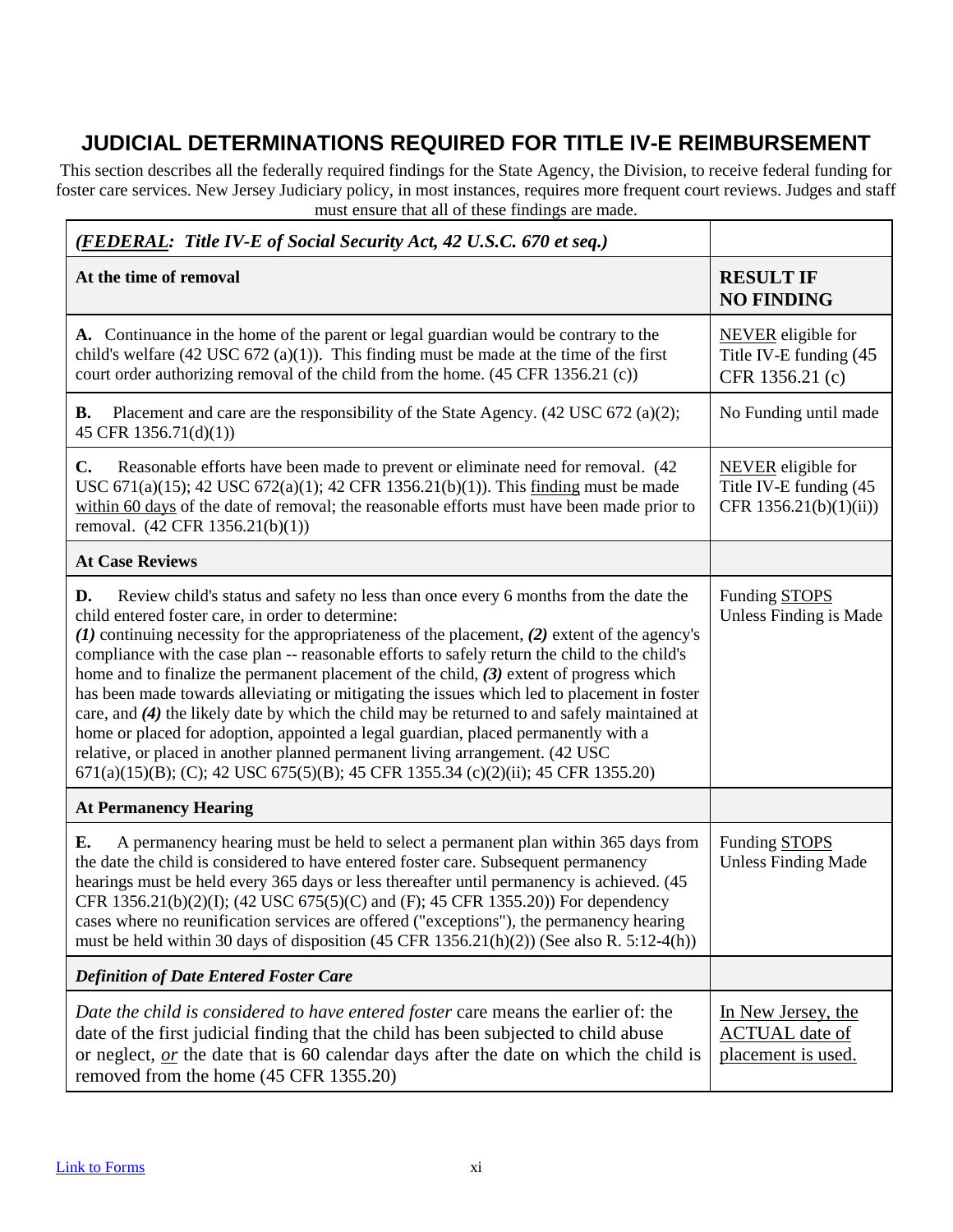# <span id="page-12-0"></span>**1100 CHILDREN IN COURT -- GENERAL**

### <span id="page-12-1"></span>*1101 TEAM SERVICES*

The Children in Court (CIC) team consists of a Team Leader and professional and clerical staff sufficient to perform all CIC functions including, but not limited to:

- managing calendars and scheduling for the court;
- coordinating Child Placement Review (CPR) boards;
- docketing and noticing;
- facilitating movement of cases to safety and permanency, and troubleshooting reasons for delay;
- distributing completed court orders to all relevant parties; and
- participating in local CIC advisory committee meetings.

The CIC team will have the capacity to coordinate all CIC docket types and shall utilize case management standards and procedures, which provide for expeditious processing of cases and serve the permanency needs of children.

Regular meetings should be held at the vicinage level of a CIC Advisory Committee, chaired by the lead CIC judge, and include the CIC team leader, Division local office representatives, CPR board chair, Court Appointed Special Advocate (CASA) representative, Law Guardians, Deputy Attorneys General, Office of Parental Representation attorney, an education representative, and other stakeholders when appropriate. At these meetings, discussions should be held regarding obstacles to the efficient movement of these cases and solutions to the delay.

A statewide Children in Court Improvement Committee (CICIC) shall be maintained to encourage planning and coordination necessary at the state level.

The Family Automated Case Tracking System (FACTS), the official court record, permits quality case management, and monitors compliance with federal and state legal requirements.

### <span id="page-12-2"></span>*1102 CONFIDENTIALITY*

Pursuant to R. 1:38-3(d) and Administrative Directive #03-11, court records in child abuse or neglect, CPR (see also R. 5:13-8(a)), termination of parental rights (TPR), and kinship legal guardianship (KLG) matters are confidential.

### <span id="page-12-3"></span>*Authorization to release audio or video tapes of CIC proceedings*

In the event that an individual requests an audio or video recording of a proceeding using one of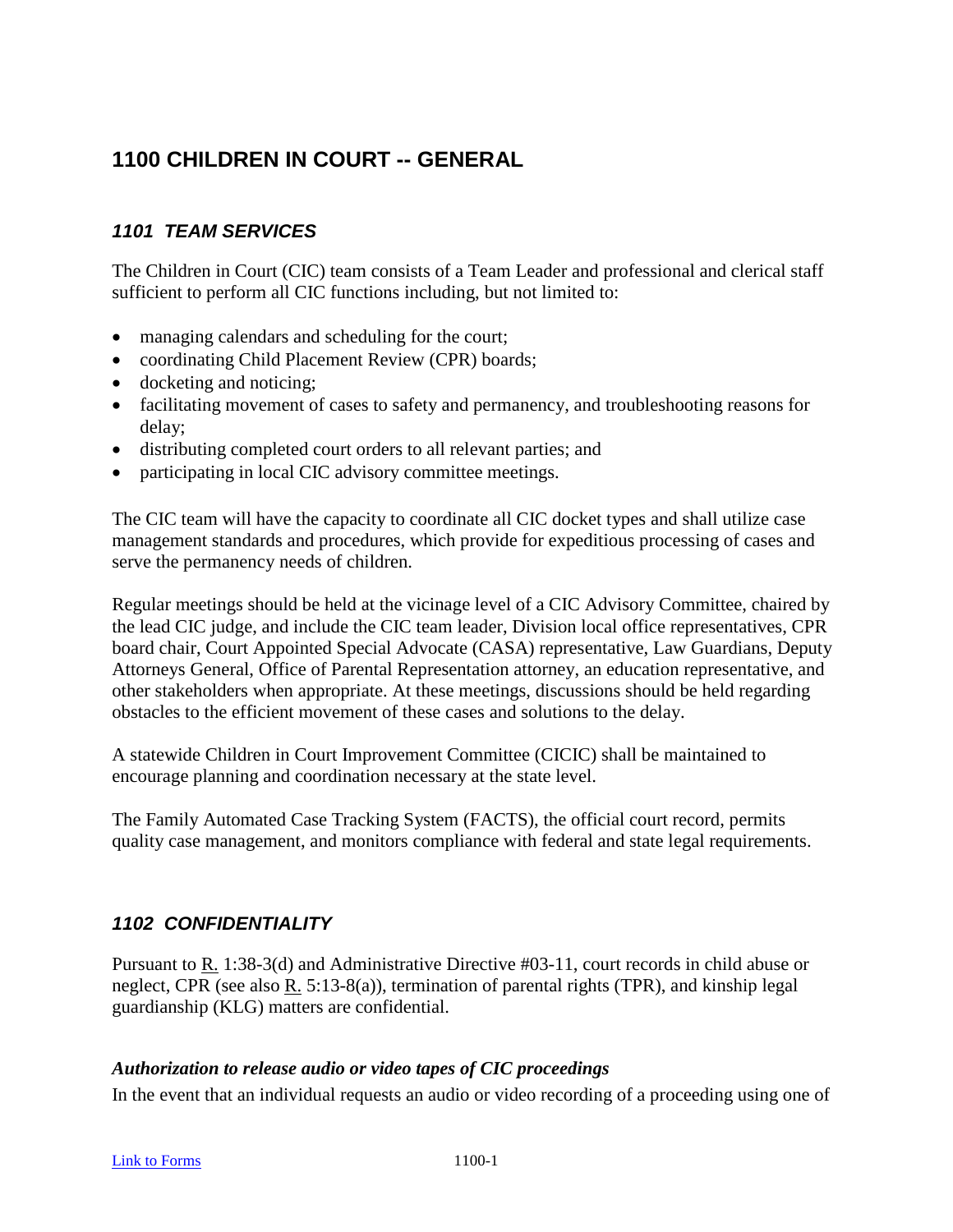the Judiciary's request forms, the designated court staff should complete the "Court Review of Request for Confidential Court Transcripts, Audio or Video Files" form (CN 11078) and provide it to the designated judge who is authorized to approve or reject the request. The judge should make a decision within three business days and, if necessary, enter a protective order limiting the use of the recording.

### <span id="page-13-0"></span>*Child Placement Review: FC (R. 5:13-8(a) and N.J.S.A. 30:4C-61(e))*

All hearings under the CPR Act, whether held by the CPR board or the court, shall be conducted in private with only those persons in attendance as have a direct involvement in the proceeding; provided, however, that the court may permit attendance at any board or court proceeding of any person who has an interest in the work of the board or the court as long as such person agrees not to record, disclose, or publish the names, photographs or other identifying information regarding the participants in the proceedings, except as expressly authorized by the court. However, the law requires that parents/legal guardians, the Division, the child (if appropriate), attorneys who have entered an appearance under the FC case, current resource family member(s) and interested persons are provided with written notice of all hearings and reviews. Foster parents, temporary caretakers, or pre-adoptive parents, while not parties to the case, may be heard.

All records are confidential and must be safeguarded from public inspection except as may be authorized by order of the court for good cause shown.

### <span id="page-13-1"></span>*Abuse or Neglect: FN (N.J.S.A. 9:6-8.10a, -8.10b, -8.47b)*

All records of child abuse or neglect made pursuant to statute, all information obtained by the Division in investigating such reports, and all reports of findings forwarded to the Central Registry of the Division shall be kept confidential and may be disclosed only under expressly authorized circumstances as provided in N.J.S.A. 9:6-8.10b*.*

A person who violates the above statute shall be guilty of a misdemeanor and subject to a fine of not more than \$1,000.00 or imprisonment for not more than 3 years, or both.

Any person, agency, court, grand jury, or legislative committee receiving reports indicated in the above section must keep such records and reports confidential as well. Records released to the court may be disclosed to the law guardian, attorney, or other appropriate person upon finding that such further disclosure is necessary for determination of an issue before the court.

Records prepared by the Family Division Case Management Office, the Probation Division, or the Division of Child Protection and Permanency for use by the court at any time for the making of an order of disposition are confidential. Disclosure may be made, at the court's discretion, to the law guardian, attorney or other appropriate person. N.J.S.A. 9:6-8.47b.

The general public may be excluded from any hearing under the act, and only such persons or agency representatives may be admitted as have an interest in the case. N.J.S.A. 9:6-8.43b.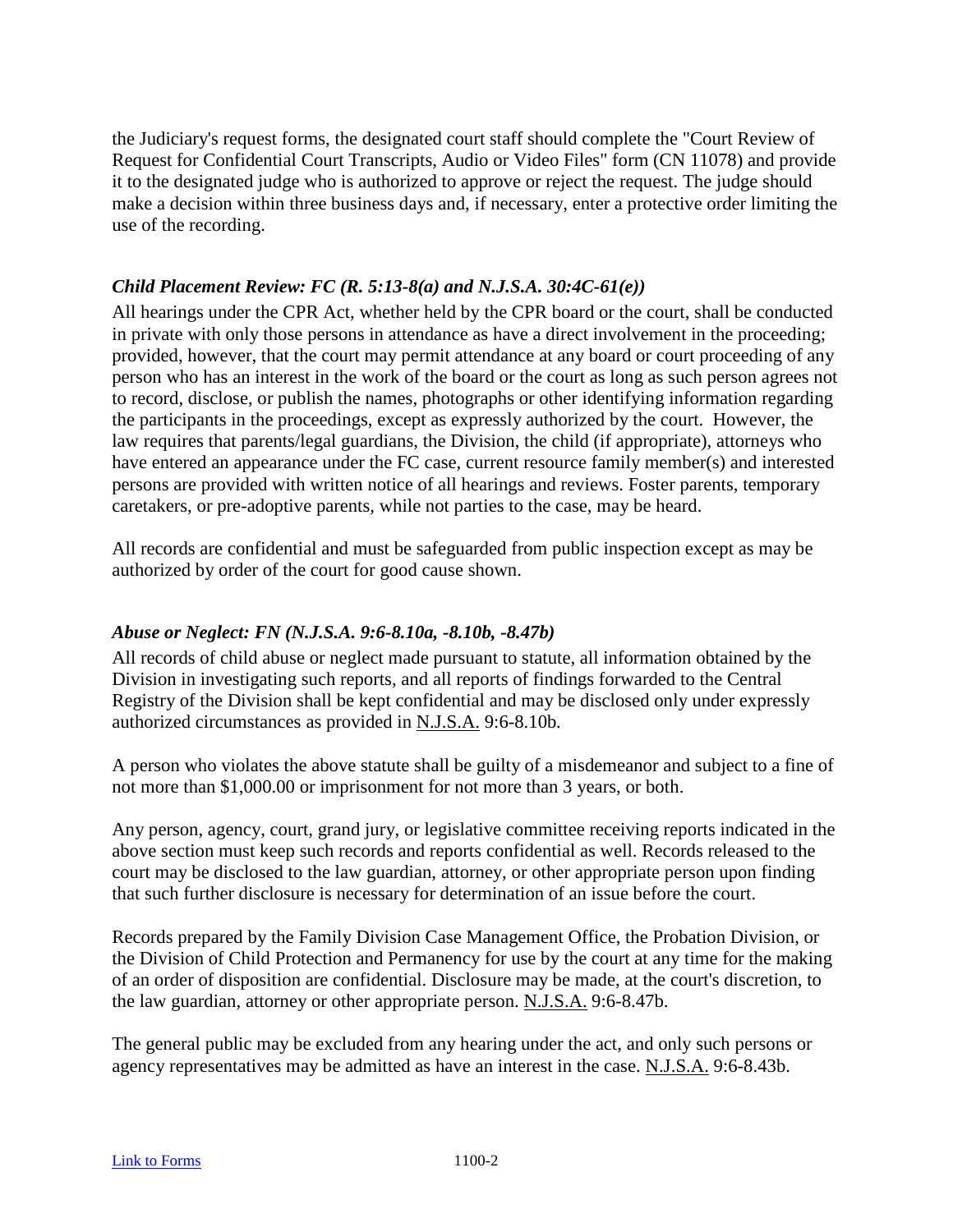### <span id="page-14-0"></span>*Termination of Parental Rights: FG -- Disclosure of identity of child victim (N.J.S.A. 2A:82-46)*

All court documents that state the name, address and identity of a child victim in abuse or neglect cases must be kept confidential. If only one of the three items is present in any court document, court personnel must treat the document as confidential.

Documents in these cases are not to be disclosed to the public unless a judge authorizes the release after giving notice to all parties in the matter.

Hearings for termination of parental rights and guardianship are closed. No child shall be present at a hearing or trial unless the child's testimony is necessary for the court to make a determination in the matter. The testimony of a child may, in the court's discretion, be taken privately in chambers or under such protective orders as the court may provide.

The name of the victim shall not appear in any public record. Initials or a fictitious name must be used in place of the name, address and identity of any victim under 18. Persons who purposely disclose this information are guilty of a disorderly persons offense. These restrictions do not preclude the dissemination of information among judges or court personnel. Care should be taken, however, to ensure that material that may be viewed by the public or media, conforms to the law. FACTS records are confidential. Court lists and other documents that are generally circulated among various personnel within the court building should not contain the names of child victims, instead initials or fictitious names should be used. Likewise, file folders should not display the name of a child victim; initials or a fictitious name should be used. Public access to information contained in a Children in Court case shall be released pursuant to Directive #03- 11.

### <span id="page-14-1"></span>*1103 Order to Appoint a Court Appointed Special Advocate (CASA) (Promulgated May 25, 2010)*

Rule 5:8C states:

In any case in which the welfare of a child is in issue, the court may, on application of any party or on its own motion, appoint a volunteer Court Appointed Special Advocate (CASA), who shall act on the court's behalf to undertake certain activities in furtherance of the child's interests, but who shall not supplant or interfere with the role either of counsel for child appointed pursuant to R. 5:8A or guardian ad litem appointed pursuant to R. 5:8B. Any such CASA shall be a volunteer associated with a court-authorized or court-operated CASA program. The duties and activities of a CASA program and all of its volunteers shall be in accordance with guidelines established by the Administrative Director of the Courts.

When the court determines that it may be appropriate to assign a CASA volunteer to a case, the court shall document the referral to CASA in a court order. When a CASA volunteer has been identified, the court must use the Appointment of Court Appointed Special Advocate (CASA)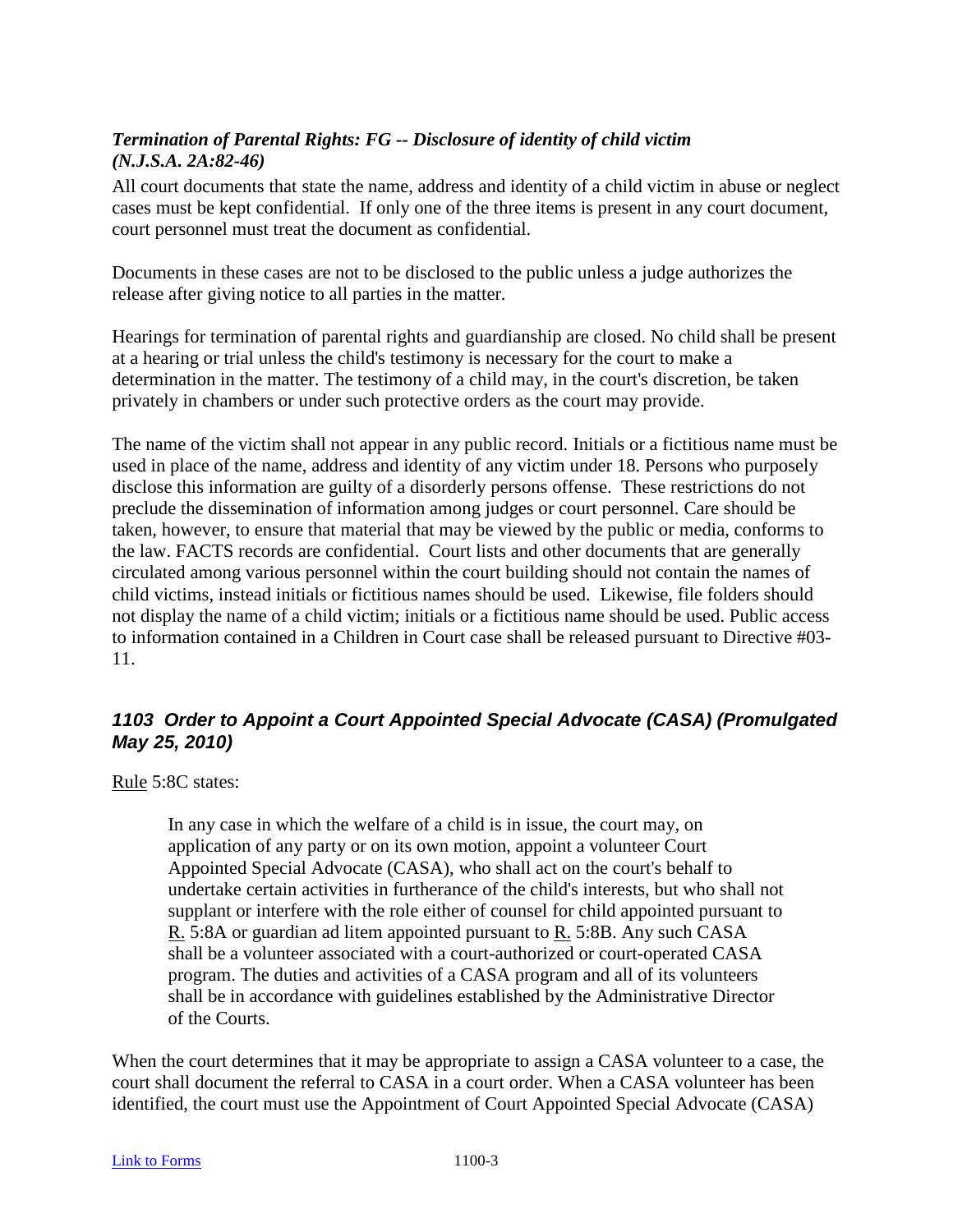Order (CN 10161). The court should ensure that the CASA volunteer has been appointed in accordance with Directive #05-13, "Revised Court Appointed Special Advocates (CASA) Program Standards."

### <span id="page-15-0"></span>*1104 Indian Child Welfare Act (ICWA) Findings (Promulgated July 19, 2012)*

Every case involving a child's placement outside of the home requires a determination of whether the Indian Child Welfare Act (ICWA) applies to a child. See 25 U.S.C.A. §1901, et seq., and the Bureau of Indian Affairs (BIA) Guidelines for more information on ICWA. Initially, the court must determine:

1. Whether the child is an Indian child under ICWA.

ICWA applies when a child under the age of 18 is:

- a member of a federally recognized tribe OR
- eligible to be a member of a federally recognized tribe and the child of a member.

NOTE: Only the tribe or the BIA may determine who is member of the tribe, not the court

- 2. When it is necessary to make an ICWA finding.
	- Foster care placement for child abuse, neglect, maltreatment
	- Transfer between foster care placements
	- Surrender for adoption
	- Termination of parental rights
	- Pre-adoptive placement
	- Adoption including private adoptions
	- Custody to a non-parent
- 3. Whether the tribe received proper ICWA notification. See 25 U.S.C.A. §1912(a).
- 4. Whether the parents/guardians received proper ICWA notification.

### <span id="page-15-1"></span>*1105 Protocol for the Intercounty Transfer of CIC Cases (Promulgated June 1, 2011, Revised September 30, 2014)*

The transfer of a Children in Court (CIC) case (FC and/or FN/FG) to another county should be discouraged and limited to circumstances in which the transfer of venue in the CIC case is in the best interest of the child. Note that venue is not required to change when the Division transfers its file to another Division local office in a different county.

Before the court transfers the case to another county, notice and an opportunity to be heard is provided to all parties. The CIC judge recommends the transfer to the Assignment Judge or designee.

Once the court determines that a transfer is appropriate, the court will enter a multipurpose order, which will state the reasons for the transfer. All pending CIC cases pertaining to that child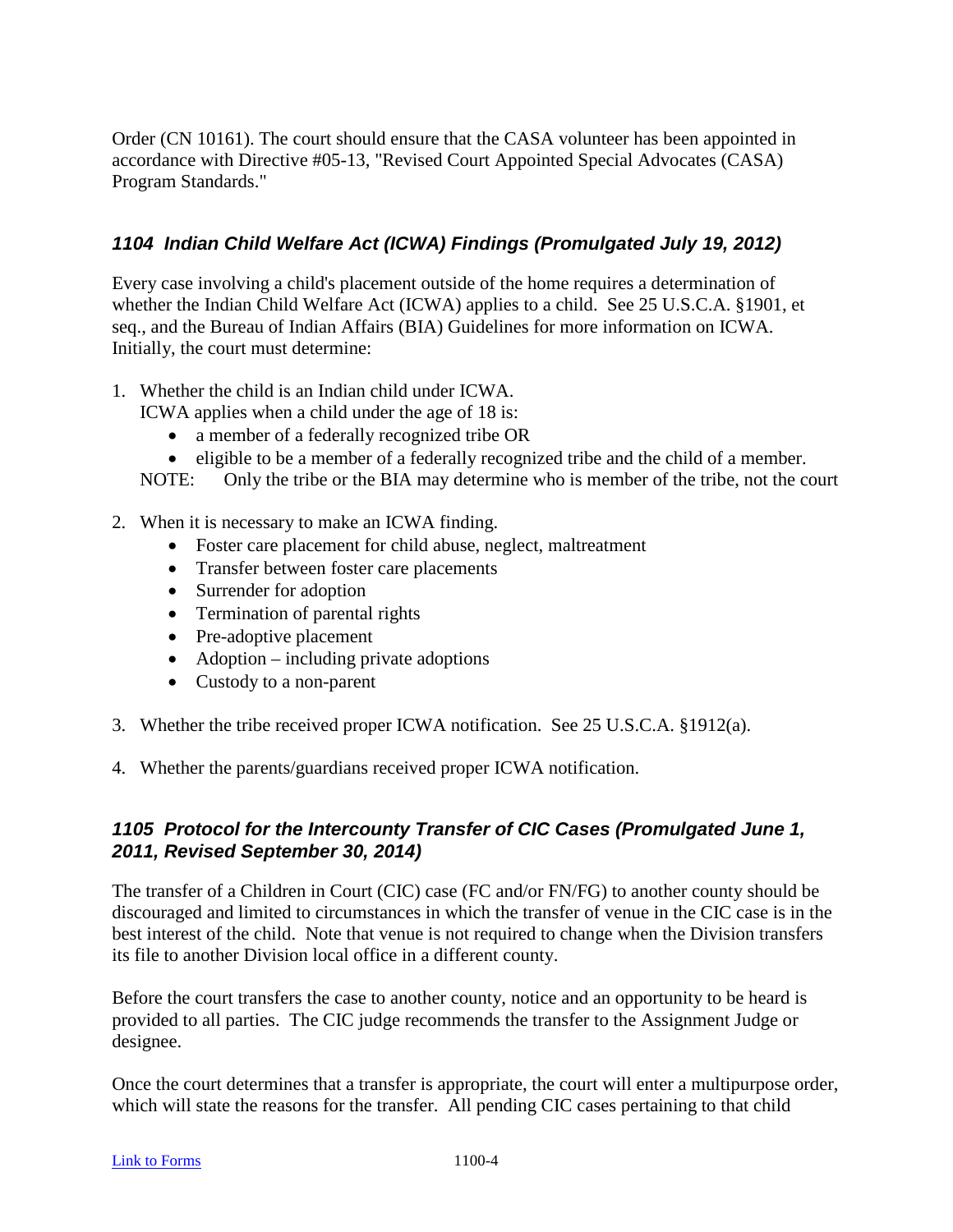should be transferred at the same time to the same county. A cover sheet with a standardized list of information including all relevant data should accompany each transferred file.

Note that transfer should not occur within 60 days of any required review by the court (i.e., a fact finding hearing or a permanency hearing) or any CPR Board Initial Review or permanency hearing by the CPR Board.

CIC cases in the following categories **shall not** be transferred unless special circumstances exist and the judge in the sending county so states in the court order:

- FC cases with a concurrent FG docket.
- FC cases in the post-termination of parental rights (TPR) phase,
- FG cases, and
- FL cases.

### <span id="page-16-0"></span>*Transfer procedure for sending county*

Two orders should be prepared to effectuate the transfer of a CIC case: (1) the order entered by the CIC judge (FC Termination Order, FN Multipurpose Order, or FG Multipurpose Order) and (2) a change of venue order. A transfer will result from a judicial decision set forth in a court order, not as a result of a Notice of Change (NOC) Form.

The order completed by the CIC judge will include the next review date (or a tentative next review date), which the team leader for the sending judge will obtain by telephone from CIC staff in the receiving county (the receiving judge's team leader or the calendar coordinator). If the sending judge's team leader is unable to reach the receiving county's team leader or calendar coordinator, he or she may contact the receiving vicinage's Family Division Manager. Note: Ideally, this next review date should be obtained while the litigants are still in the courtroom so that they will have accurate and complete information in their court order when they leave court that day. The contact information for the CIC team leaders is posted on the Judiciary's InfoNet.

The Assignment Judge or designee (Family Presiding Judge) of the sending county contacts the Assignment Judge or designee (Family Presiding Judge) of the receiving county to discuss the transfer. Prior to contacting either Assignment Judge or designee (Family Presiding Judge), CIC staff in the receiving county will provide a tentative next court date for the sending county to put on the multipurpose order. If the case is to be transferred, then the sending county's Assignment Judge or designee (Family Presiding Judge) will complete a change of venue order. If the case is not to be transferred, court staff in the sending county will advise the attorneys of that fact and provide the next court date in the sending county.

Court staff enters the relevant information in FACTS from the change of venue order on the "Termination of FC" screen, FACTS closes the FC case, and FACTS then initiates the automated transfer process.

The case file is prepared for transfer according to Judiciary policy. The original case file, with a standard cover sheet, is sent by certified mail or by Judiciary contract messenger. It will include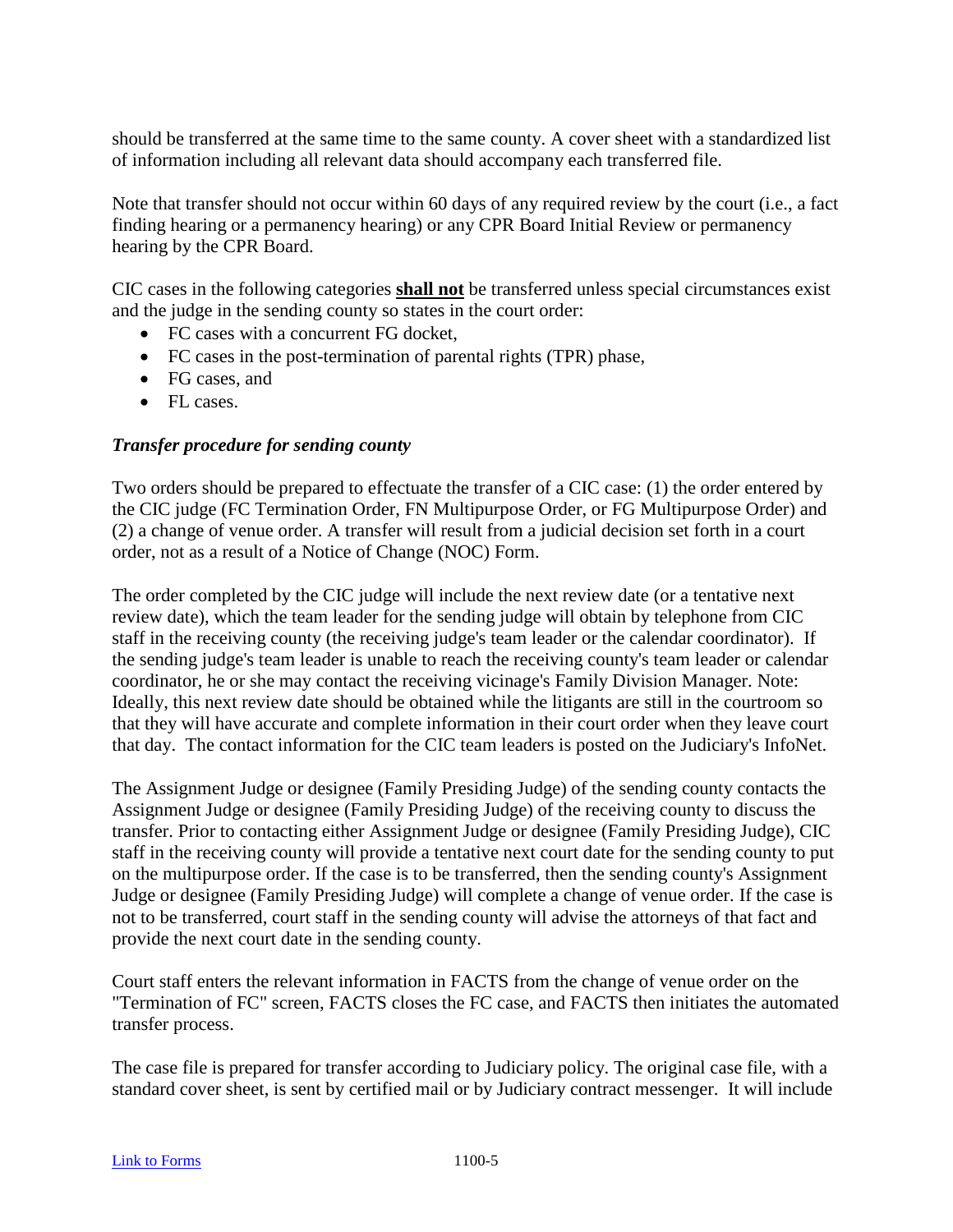an acknowledgment of receipt to be signed and returned by the receiving county. Receipt may also be acknowledged by email.

### <span id="page-17-0"></span>*Transfer procedure for receiving county*

A county is informed of a pending FN, FC or FG transfer case by telephone call from the sending county's CIC staff to the receiving judge's team leader or calendar coordinator. As noted above, prior to contacting either Assignment Judge or designee (Family Presiding Judge), CIC staff in the receiving county will provide a tentative next court date for the sending county to put on the transfer order.

For all CIC cases, staff in the receiving county either must sign the form acknowledging that the case has been received and return that signed form to the sending county or send an email acknowledgment to the sending county CIC staff. The sending county's change of venue order authorizes the transfer. The receiving county will use the sending county's originating document (Notice of Placement in an FC or the complaint in an FN or FG) as the document to establish the case in FACTS.

The order completed by the CIC judge in the sending county will set forth:

- the reason for the transfer;
- the date, time and location of the next court event and/or the next child placement review (as determined by the receiving county);
- the date of the fact finding or Title 30 summary hearing (for FN cases); and
- the date of the most recent permanency hearing (if one was held).

For FC and FN cases only, the receiving county's court staff will access the "Establish Case" menu in FACTS and select the "Incoming Transfers" list, select the case to be established, and follow standard procedures to establish the incoming case. FACTS will complete the automated transfer and record, in the appropriate docket, an unscheduled proceeding for the last permanency hearing or fact finding hearing held by the sending county, and use the generic JJ code for the judge and the generic courtroom codes. The receiving county will schedule the case accordingly.

### <span id="page-17-1"></span>*Transfer Summary Cover Sheet requirements*

Every transferred CIC case file should have a standardized cover sheet, which may either be included as a hard copy or sent by email to the receiving county. The following information must be included on the cover sheet:

- Minor's name
- Date of Birth
- Authority for placement (e.g., court-ordered placement or residential placement agreement)
- Caretaker's name / Caretaker's address (Resource family)
- Parents' names and addresses (including relevant information if parent is incarcerated)
- Docket # of sending county and the Division's NJ Spirit Case #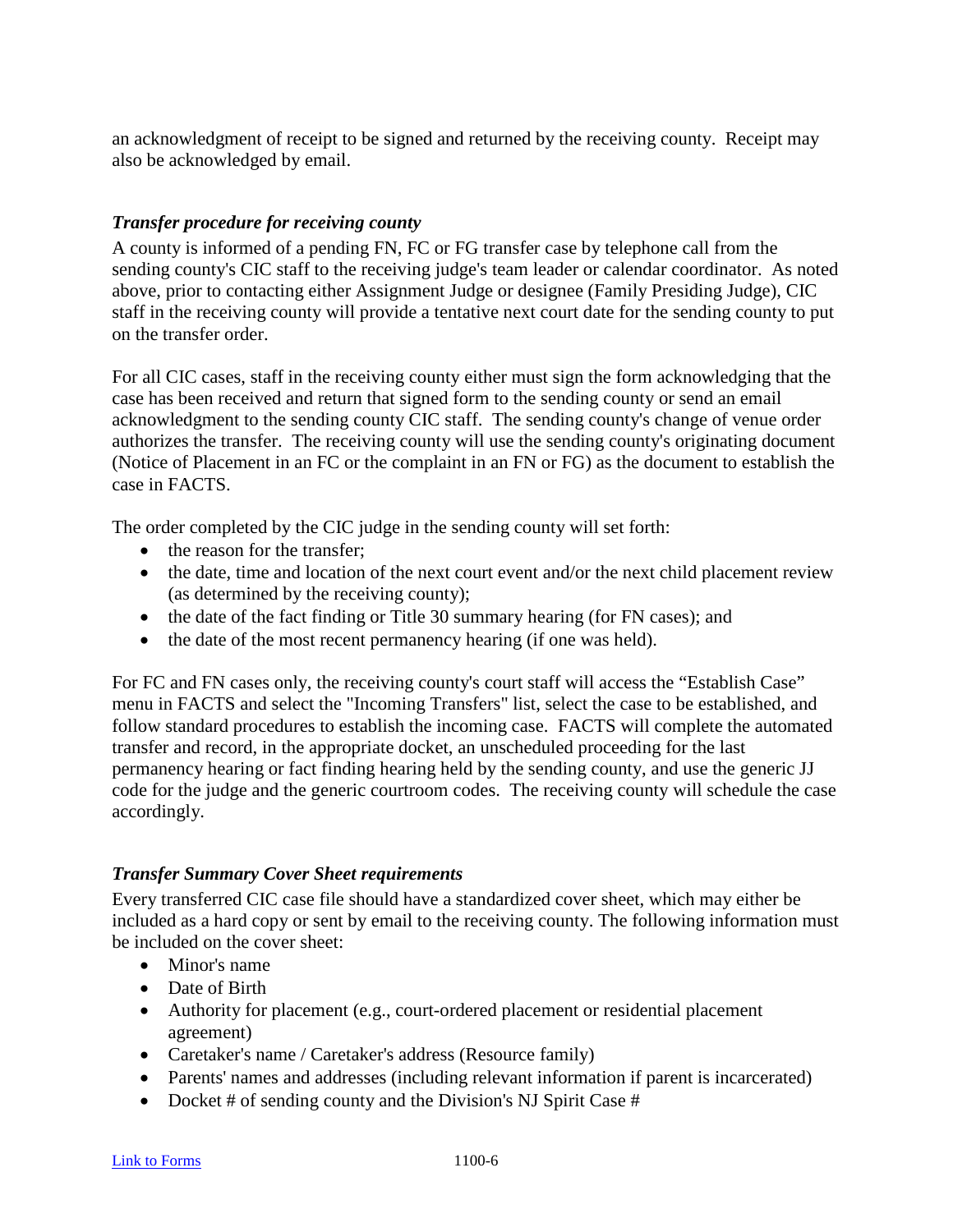- If an FC matter, the date of placement and date of next review
- If an FN matter, the date of complaint and the date, time and location of next court event, and date of fact finding or Title 30 summary hearing
- If an FG matter, the date of the complaint and the date, time and location of next court event
- Date of most recent permanency hearing
- Special considerations, if any (e.g., interpreter is needed, handicapped access required, or any writs for incarcerated parents have been issued.)

### <span id="page-18-0"></span>*Case file organization format*

The file of a transferred CIC case should be organized in the following sequence:

1. Cover sheet

2. Acknowledgment of Receipt (to be sent back to sending county, unless email is used to acknowledge receipt)

- 3. Signed Transfer Order
- 4. Notice of Change (the Division's form) for FC cases, if available
- 5. All court orders, with the most recent on the top
- 6. Case file
- 7. Copy of file jacket and docket sheet, if informational

### <span id="page-18-1"></span>*Additional Procedures*

While the original case file goes to the receiving county, the sending county must retain a copy of the case file. That case file copy should be retained consistent with the provisions of the Judiciary's Records Retention Schedule.

Each county CIC team shall designate a specific staff member as the CIC contact person and shall advise the AOC Family Practice Division as to any changes in that designation. The AOC Family Practice Division shall maintain and distribute a statewide list of CIC contact persons. Additionally, the statewide list of CIC team leaders is posted on the Judiciary InfoNet.

### <span id="page-18-2"></span>*1106 Co-occurring Child Abuse and Domestic Violence (Directive #03-09 Promulgated May 29, 2009)*

Administrative Directive #03-09 prescribes ways to aid the victims of domestic violence and the victims of child abuse. The Family Division of the Superior Court brings into one division all case types involving families or those in family-like settings. This directive sets forth a single unified policy and operational guidance on how the Judiciary responds to the co-occurrence of child abuse or neglect and domestic violence.

The policy of the Judiciary is that in each situation where the court finds co-occurrence, it should consider: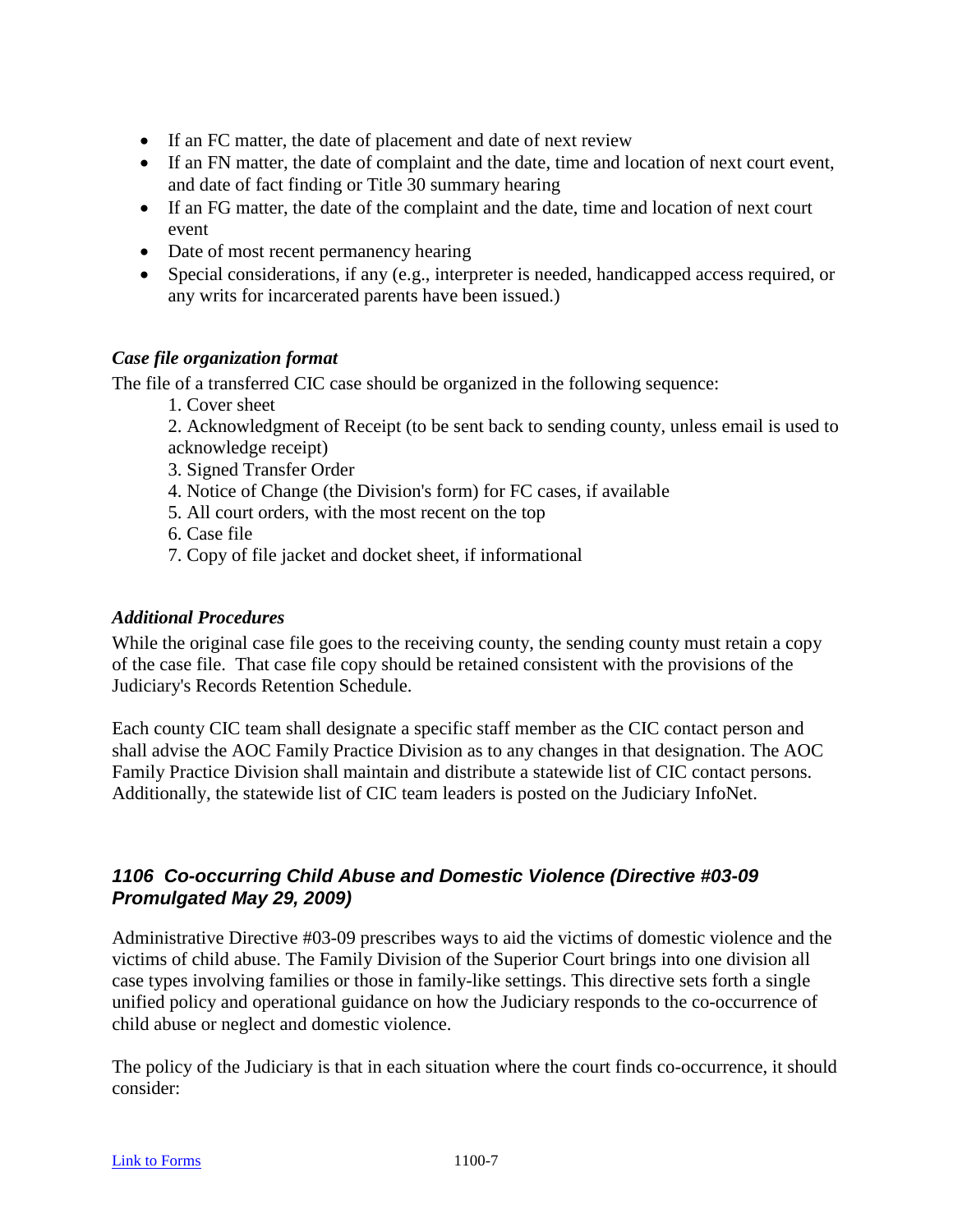- protecting victims from physical harm;
- providing adequate social and economic support for families; and
- providing access to services that are respectful, culturally relevant and responsive to the unique strengths and concerns of that family.

Additionally, to the extent authorized by law, the Judiciary recognizes its role to hold the perpetrators accountable for their abusive behavior, to consider appropriate legal interventions and, when required, to order that both the victim and the perpetrator be provided with the kind of social services that can help stop the violence.

Each vicinage has established a joint committee on children and domestic violence. This committee includes representatives of the Judiciary, the Division's local office and domestic violence stakeholders. These joint groups implement the requirements of Directive #03-09 and the protocols and policies of DCF. The joint committees ensure more productive relationships and facilitate communications among DCF, the Judiciary, and victim advocacy groups. The counties have called upon the membership of the CIC Advisory Committees and the county domestic violence working groups to participate in the joint committees.

### <span id="page-19-0"></span>*1107 Permanency Hearings for Juvenile Delinquency (FJ) and Family Crisis (FF) Matters (Promulgated September 22, 2006)*

Permanency hearings must be held for juvenile delinquency and family crisis matters for any child who is in a Division out of home placement regardless of whether the juvenile was in a Division out of home placement at the time of the delinquency charge or was placed by the Division as a result of the juvenile delinquency proceeding. The permanency hearing must be held to select a permanency plan for the Division-involved youth no later than 365 days from the child's placement date and subsequent permanency hearings must be held every 365 days or less thereafter until the child achieves permanency.

Alternatively, in accordance with the Adoption and Safe Families Act (ASFA), if a child has been removed from home and a judge determines that reasonable efforts to return the child home are not required (block 2b or 2c or 2d is checked on the Reasonable Efforts Order (CN 10810 (in court) or CN 10811 (in chambers)), then a permanency hearing must occur within 30 days of that determination. If reasonable efforts are not required due to imminent danger to the child's life, safety or health (block 2a has been checked on the Reasonable Efforts Order (CN 10810 (in court) or CN 10811 (in chambers)), then the permanency hearing may be held within 365 days.

There are occasions when a juvenile is the subject of a CIC case and a juvenile delinquency or family crisis case at the same time. Under the circumstances set forth in the September 22, 2006 assignment judge memorandum, a single judge – the juvenile judge – should handle both cases whenever possible.

The following list of examples is not exhaustive but provides guidance as to when permanency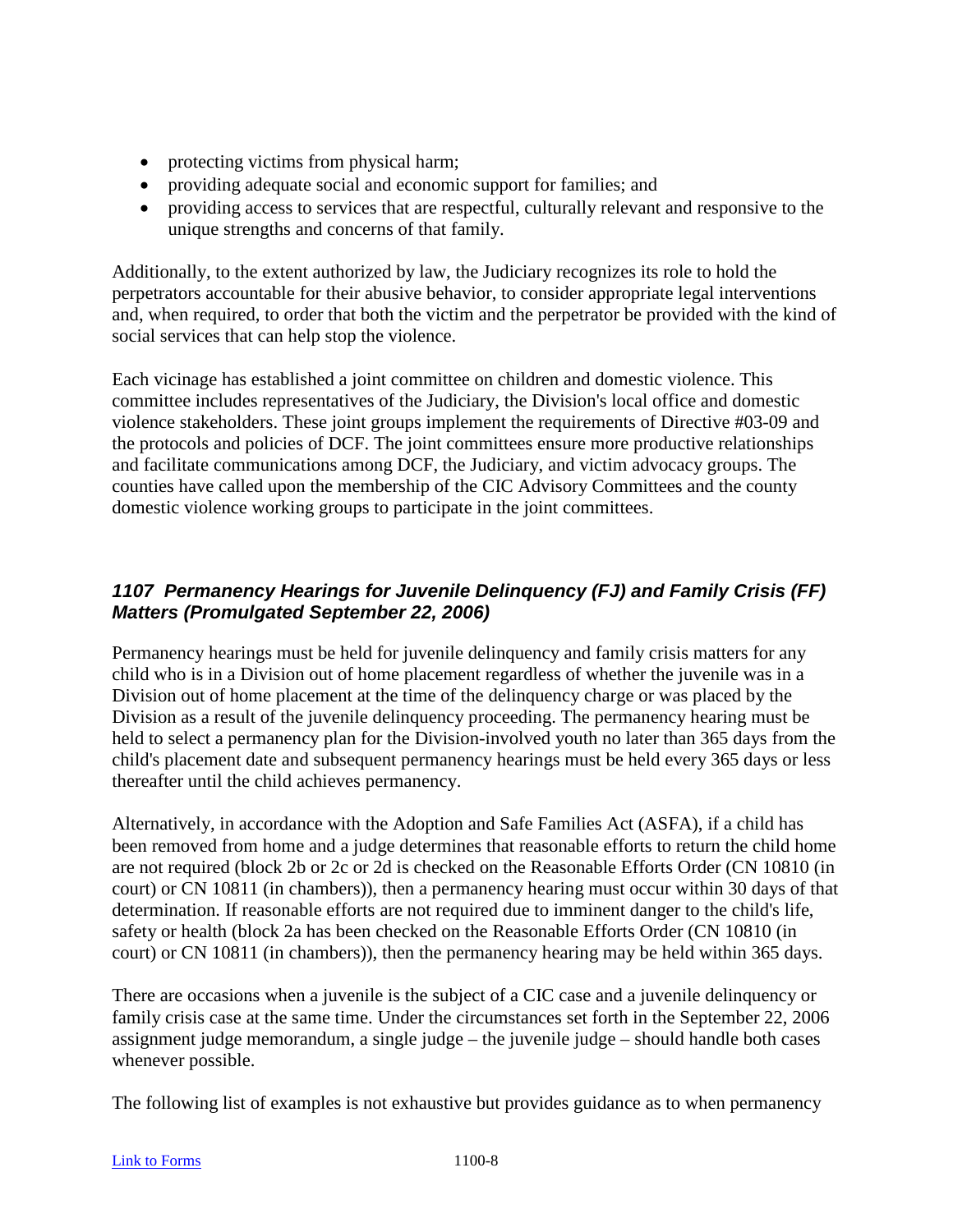hearings must be conducted by a juvenile judge. Under certain circumstances, a CIC judge should conduct the permanency hearing and an example of that circumstance is also provided.

1. A child is the subject of a juvenile complaint (FJ docket) or family crisis petition (FF docket), but there is no prior Division involvement. The disposition includes a Division out of home placement. An FC case is docketed and the child is tracked through the FC case. The juvenile judge is the most familiar with the child's placement. Therefore, the juvenile judge who placed the child with the Division should conduct the permanency hearings and any summary hearings requested by the CPR board.

2. A child is the subject of a juvenile complaint (FJ docket) or family crisis petition (FF docket). The disposition is a term in a juvenile facility. After the child is released, he or she is placed in a Division out of home placement. An FC case is docketed and the child is tracked through the FC case. The juvenile judge is the most familiar with the child's case. Therefore, the juvenile judge who entered the disposition should conduct the initial permanency hearing as well as any subsequent permanency hearings and summary hearings requested by the CPR board.

3. A child is in a Division out of home placement (existing FC docket). The child commits an act of juvenile delinquency. The juvenile matter (FJ docket) is docketed and disposed. The child is returned to a Division placement. The CIC judge is the most familiar with the child's placement and therefore should conduct the permanency hearings and summary hearings.

If the judge who heard the juvenile case and entered the disposition is no longer in the Family Part, the Family Presiding Judge will assign the case to another Family Part judge. If the juvenile judge and CIC judge have been equally involved with the child, the Family Presiding Judge will determine which judge should conduct the permanency hearings. Case processing of the FC permanency hearings is the responsibility of the CIC team.

Under these circumstances, the CIC team completes and provides the order to the juvenile team leader for the juvenile judge's review and signature. The appropriate form will be the court's Permanency Order (CN 10259). Appearances may be revised to reflect appearances of the county prosecutor and/or representatives from the family crisis intervention unit or care management organization. If the juvenile has never been involved in an FN or FG matter, the Office of the Attorney General, Office of Law Guardian and Office of Parental Representation will not appear for this hearing.

### <span id="page-20-0"></span>*1108 Mediation*

The court may order all CIC cases to mediation. See Section 2000 for details.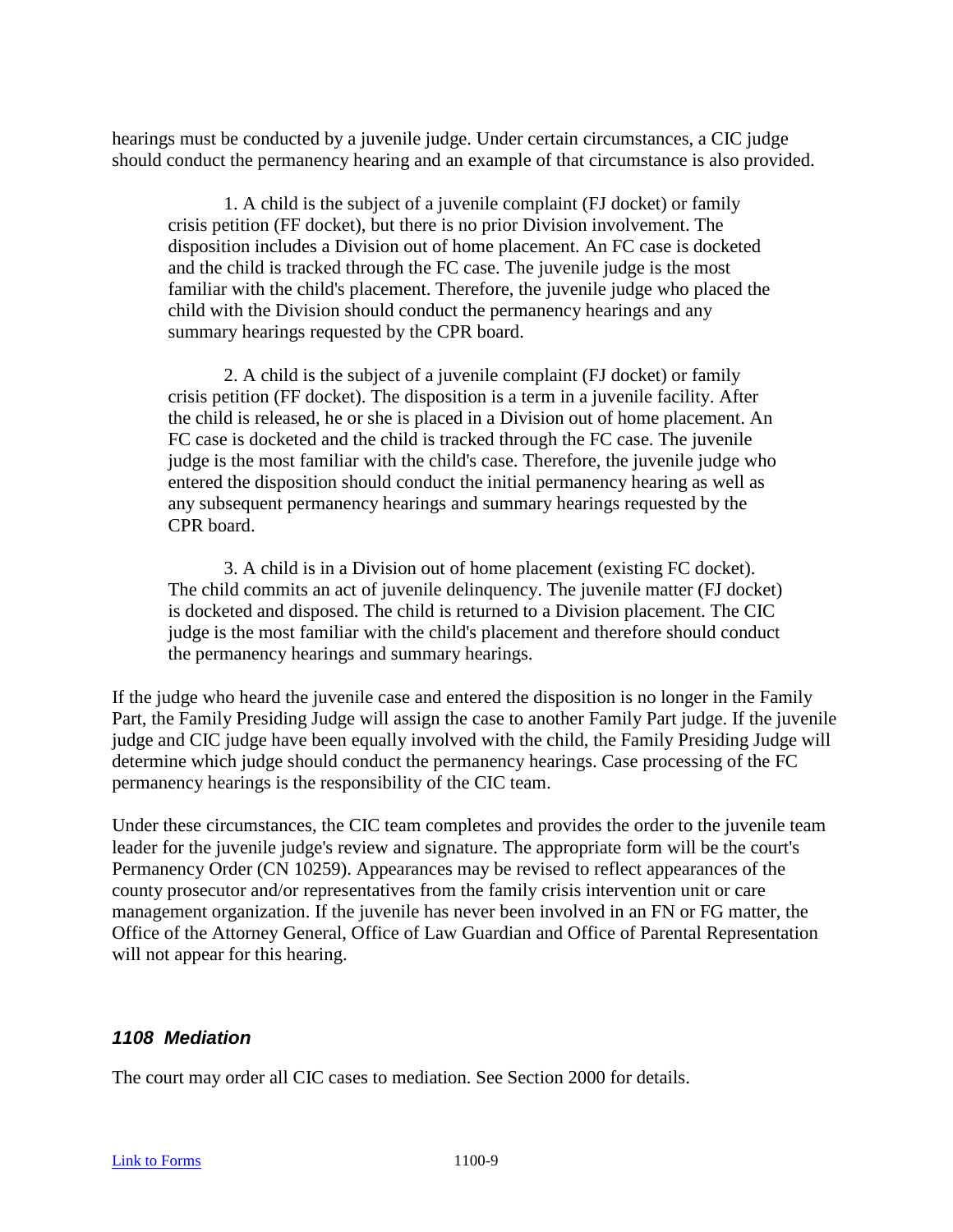### <span id="page-21-0"></span>*1109 Noticing Requirements*

Except as otherwise provided in this manual, the entry of future hearing date(s) in the court orders shall constitute notice of those hearings. Court orders served on attorneys shall constitute service to the attorney's clients.

### <span id="page-21-1"></span>*1110 Order to Terminate Appointment of Court Appointed Special Advocate (CASA) / Change in Volunteer (CN 11708) (Promulgated September 30, 2014)*

This order is to be used when the court terminates from the matter: (a) a specific CASA volunteer, or (b) all CASA involvement.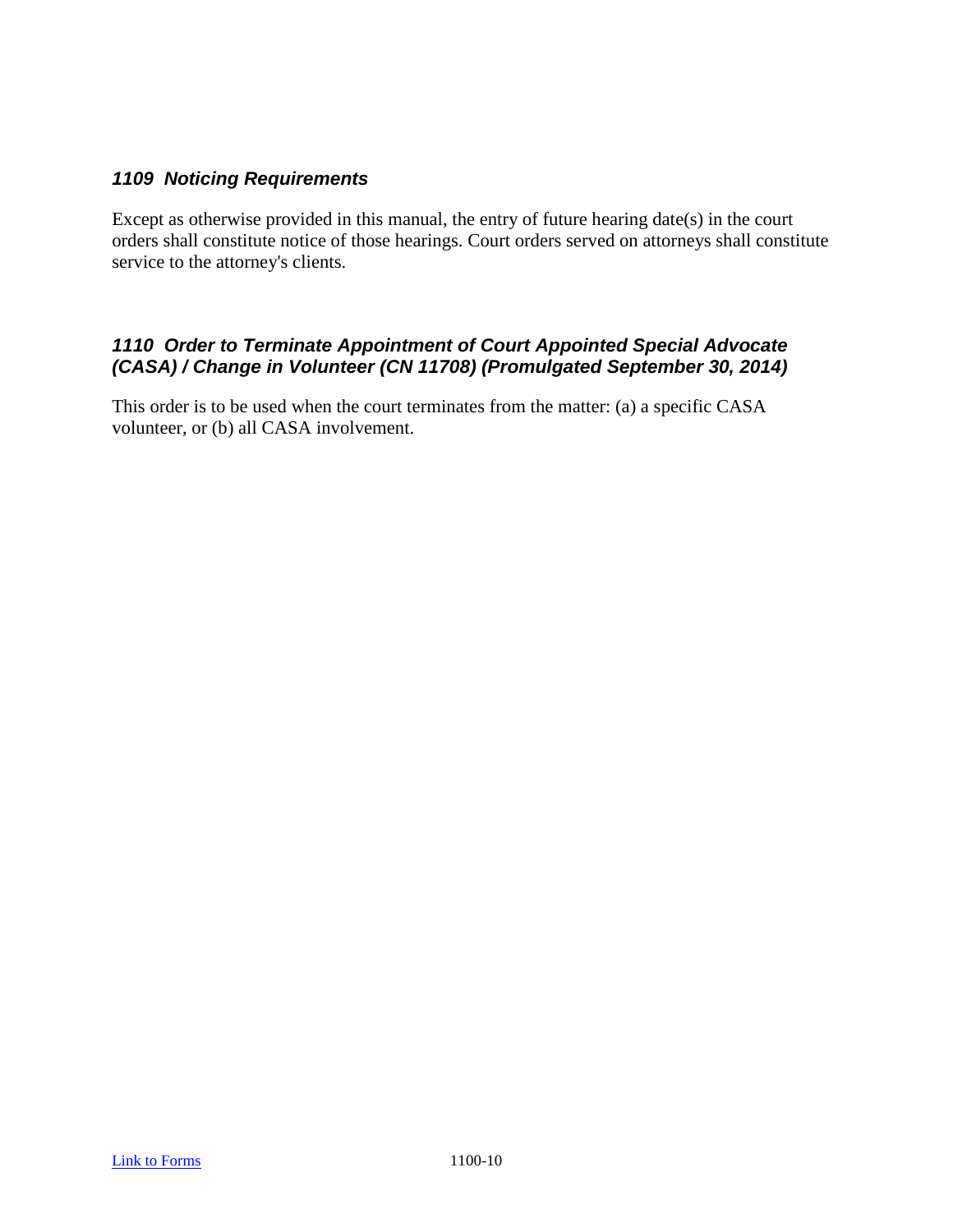# <span id="page-22-0"></span>**1200 THE FEDERAL ADOPTION AND SAFE FAMILIES ACT: AN OVERVIEW**

The federal Adoption and Safe Families Act (ASFA) was signed into law on November 19, 1997. The law established as public policy that the health and safety of the child are of paramount concern whenever a child is placed in foster care. On March 31, 1999, New Jersey legislation was enacted to bring the state into compliance with the requirements of the federal law. The legislation, on both the state and federal level, made significant changes intended to strengthen the child welfare system's timely response to the problem of children languishing in foster care placements.

Key concepts of ASFA are:

- A *child's health and safety shall be of paramount concern* in determining what efforts should be made to reunify families;
- Reasonable efforts to prevent a child's placement or to reunify a family will not be required in certain circumstances;
- Services provided to families whose children are in foster care must be improved and expanded;
- In all cases, permanency needs to be expedited, whether the goal is to return home or move the child to adoption, and specific timeframes are stated in the law;
- Child outcomes and state accountability must be increasingly emphasized;
- Juveniles in placement (including those involved in juvenile justice and family crisis) are subject to the same federal requirements for documentation and regular reviews;
- Failure to comply with federal requirements and their documentation will result in denial of federal funds to the State of New Jersey.

### *Child protection is emphasized*

This public policy represents a swing of the pendulum back to the concept of primary child protection after decades of emphasis on family reunification. Documentation is required throughout the time the child's case is in court showing that the child's health, safety and permanency are being seriously considered for all decisions made regarding the child's placement, services and future.

### *Reasonable efforts documentation requirements are expanded*

Reasonable efforts to prevent the child's placement and to reunify families have been standard requirements for many years. ASFA requires more specific documentation, as well as a third level of reasonable efforts determination - efforts to achieve permanency for the child. Implementation of the reasonable efforts provisions will be a key feature of the effectiveness of the laws.

### *Documentation on judicial orders is clarified*

The "contrary to the welfare" judicial determination must be made on the first order that sanctions (even temporarily) removal from the home. This requirement also applies to juvenile delinquency and family crisis matters. The juvenile form order provides space for the "contrary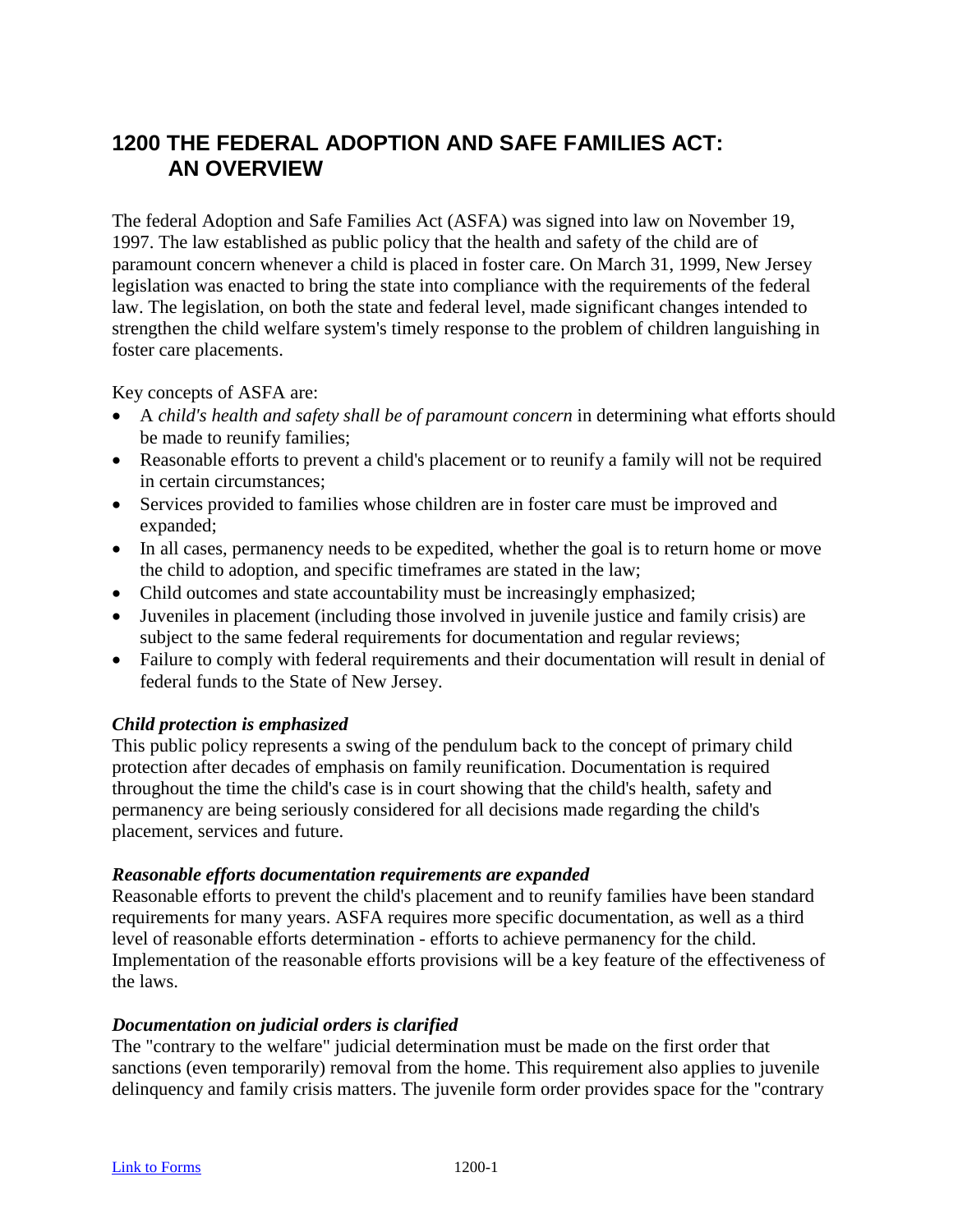to the welfare" finding. Reasonable efforts determinations must be made within 60 days of the date of placement. Judicial determinations must be explicitly documented, making case-specific findings and so stated in the court order. Neither affidavits nor *nunc pro tunc* orders nor mere reference to the state statute will be accepted as documentation in support of reasonable efforts and contrary to the welfare judicial determinations. If the reasonable efforts and contrary to the welfare judicial determinations were not included as required in the appropriate court orders, a transcript of the court proceedings is the only other documentation that will be accepted to verify that these required determinations have been made.

### *Advocacy on behalf of a child by relatives, resource parents, and pre-adoptive parents is expanded*

Requirements for written notice of court hearings is now required to be provided to a child's caretaker, relatives, resource parents and pre-adoptive parents, although this law does not allow them to become parties to the case.

### *Permanency decisions, including termination of parental rights, are on a timeframe*

Permanency hearings, defined by the law, must be held within the first 365 days of placement, and must continue to be held annually until permanency is achieved. If reasonable efforts to reunify the family are not required, then a permanency hearing must be held within 30 days. In addition, the law requires that a petition for termination of parental rights (TPR) must be filed when a child is in out of home placement for 15 of the last 22 months. In New Jersey, when the court has approved the permanency goal of adoption, the TPR complaint should be filed within 45 days of the permanency hearing.

### *Concurrent planning is required*

Concurrent planning, simultaneous casework taking place for both family reunification and adoption, is required. This means that the Division must take steps to prepare a case for adoption while reasonable efforts are made to reunify the family.

### *Continuous legal representation for children and parents is provided*

The New Jersey statutes provide funds to be allocated to the Office of the Public Defender to represent children and parents in abuse or neglect cases and to continue that representation when a complaint for TPR has been filed.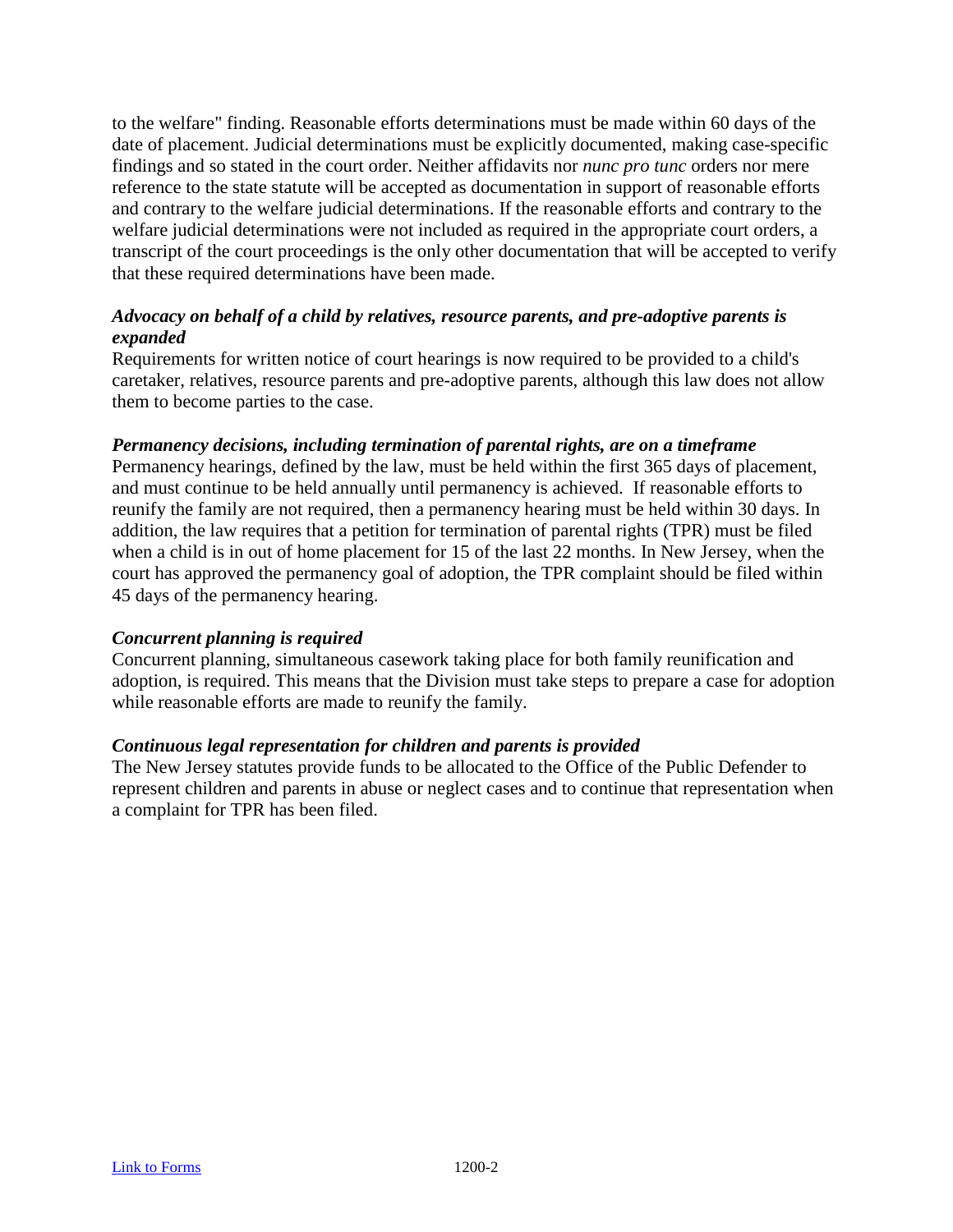# <span id="page-24-0"></span>**1300 THE CHILD PLACEMENT REVIEW ACT**

### <span id="page-24-1"></span>*Purpose and Legislative Mandate*

In 1978, the Child Placement Review (CPR) Act, N.J.S.A. 30:4C-50, et seq., established citizen review boards as an arm of the courts to review children in foster care placements. The CPR board process was created at a time when most removals of children from their homes were through voluntary placement agreements between the Division and a child's parent(s). When a parent was accused of abuse or neglect, the Division would ask the parent to sign an agreement relinquishing custody to the Division so that it could place the child in a temporary foster home. In that situation, only an FC case is established. Judges had only limited oversight of voluntary placement cases, specifically, an initial review of the child's case file 15 days after the child's placement, occasional summary hearings, and entry of the annual Permanency Order. CPR boards conducted in-person reviews and made recommendations for the judge's consideration.

The CPR board process described in the preceding paragraph predated the enactment of the 1997 federal Adoption and Safe Families Act (ASFA), which requires state child welfare systems to focus on the safety of children in foster care and to find permanent homes through adoption or other permanent placement. In 2005, the Division eliminated voluntary placements involving abused or neglected children; the Division now files a formal complaint (FN docket) with the court for every such litigated case. Voluntary placements are now used only in cases where abuse or neglect has never been alleged (i.e., residential placement or an independent living agreement). Judges oversee court-ordered placements, with each case reviewed by a judge every two to three months.

A court-ordered placement may occur under the following dockets: child protection (FN - See N.J.S.A. 9:6-8.21, et seq. or N.J.S.A. 30:4C-11, et seq.), guardianship (FG - See N.J.S.A. 30:4C-1, et seq.), juvenile delinquency (FJ - See N.J.S.A. 2A:4A-20, et seq.) or family crisis (FF - See N.J.S.A. 2A:4A-87).

A reviewable placement is defined in the law (N.J.S.A. 30:4C-52). It provides:

"Child placed outside his home" means a child under the care, custody or guardianship of the division who resides in a resource family home, group home, residential treatment facility, shelter for the care of abused or neglected children or juveniles considered as juvenile-family crisis cases, or independent living arrangement operated by or approved for payment by the division, or a child who has been placed by the division in the home of a person who is not related to the child and does not receive any payment for the care of the child from the division, or a child placed by the court in juvenile-family crisis cases pursuant to P.L.1982, c.77 (C.2A:4A-20 et seq.), but does not include a child placed by the court in the home of a person related to the child who does not receive any payment from the division for the care of the child.<sup>[1](#page-24-2)</sup>

<span id="page-24-2"></span><sup>&</sup>lt;sup>1</sup> See also DYFS v. G.M., 198 N.J. 382 (N.J. 2009).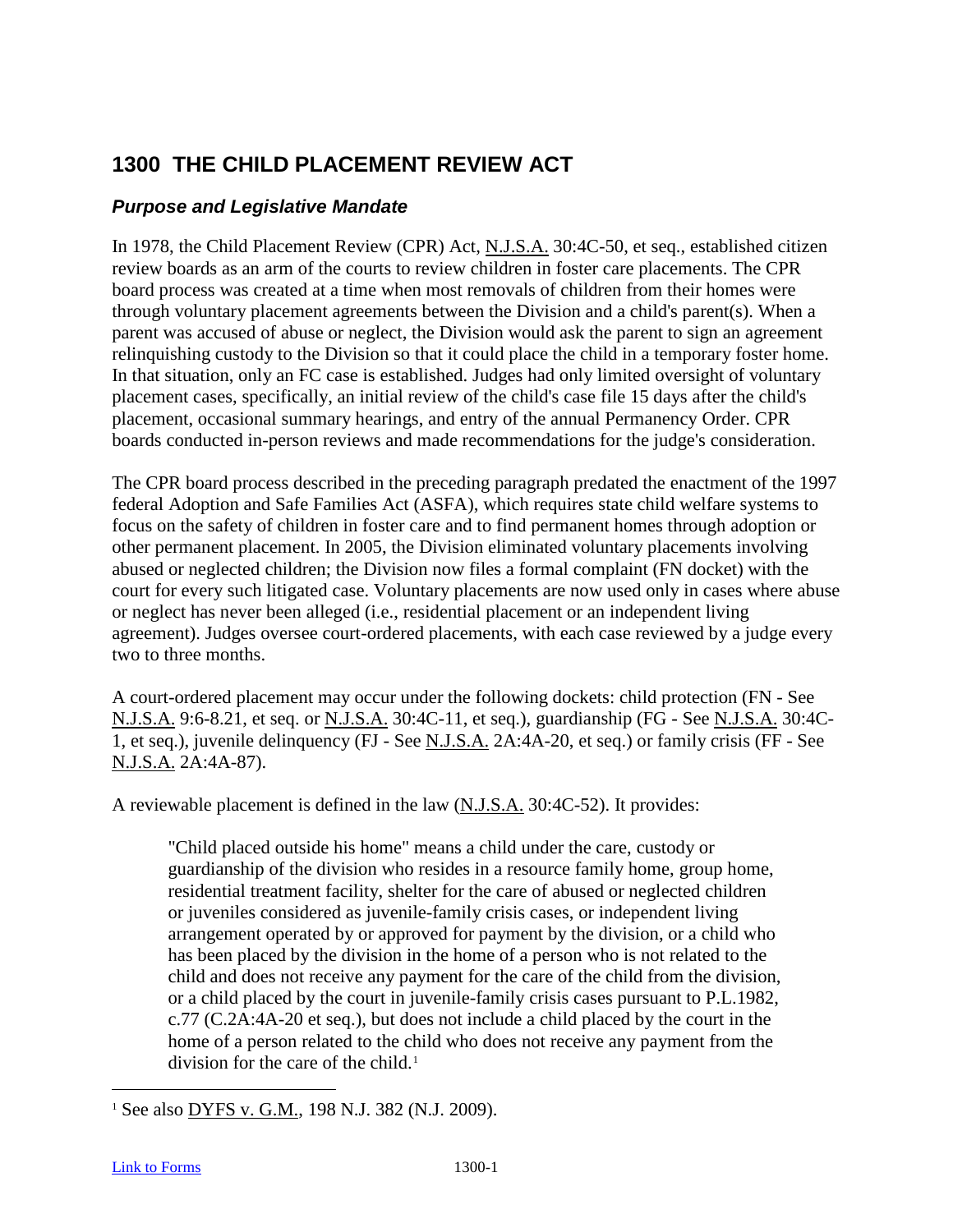The federal rules and regulations define a foster care placement as 24-hour substitute care for children placed away from their parents or guardians where the licensing and payment status is irrelevant. See 45 CFR 1355.20. Therefore, whether a placement is paid or unpaid will not affect its status as reviewable. In New Jersey, a resource family is equivalent to a foster family as defined in the federal law.

### <span id="page-25-0"></span>*Review of Children in Placement*

Pursuant to N.J.S.A. 30:4C-58, all children in placement must be reviewed within 60 days of the date of placement and at least annually thereafter. The out of home placement starts with the actual date of placement, **not** the date the Notice of Placement is received.A permanency hearing must be held annually from the date of placement.<sup>[2](#page-25-1)</sup> For FC cases with no concurrent FN or FG, a CPR board may, on behalf of the court, conduct the permanency hearing. For FC cases with concurrent or previous CIC litigation, the court conducts the permanency hearing.

Details of the process are set forth in Directive # 04-10, "Better Protection for Children -- Improved Oversight of Abused and Neglected Children in Foster Care."

<span id="page-25-1"></span><sup>&</sup>lt;sup>2</sup> If reasonable efforts to reunify are not required, the permanency hearing must be held within 30 days. See N.J.S.A. 30:4C-61.2.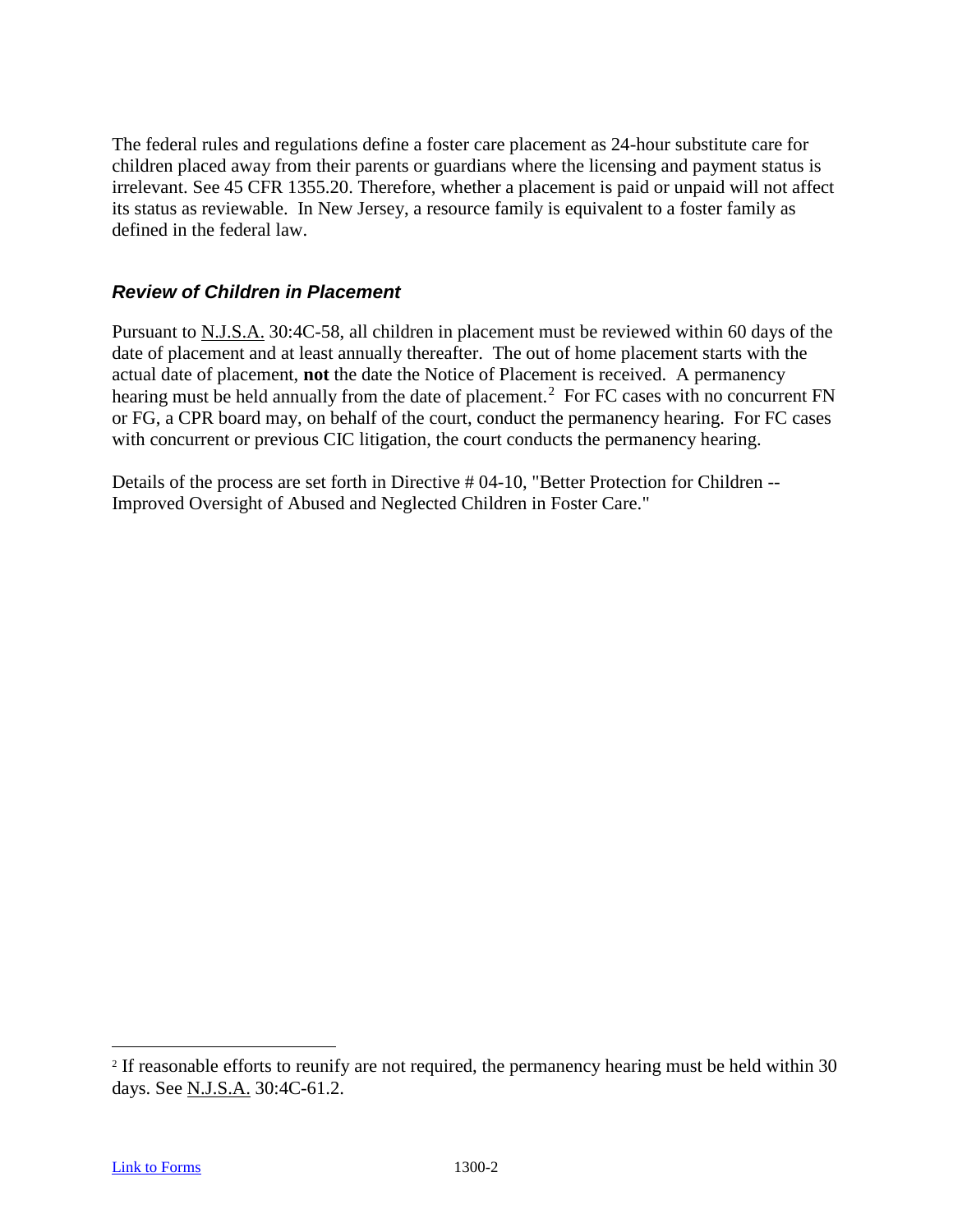# <span id="page-26-0"></span>**1400 FC: CHILD PLACEMENT REVIEW CASE PROCESSING STEPS**

### <span id="page-26-1"></span>*Jurisdiction (N.J.S.A. 30:4C-53 and R. 5:1-2(a))*

All actions under the Child Placement Review (CPR) Act are heard in the Superior Court, Chancery Division, Family Part.

### <span id="page-26-2"></span>*Venue (N.J.S.A. 30:4C-52 and R. 5:2-1(b)(1))*

FC cases with no FN or FG litigation are heard in the county where the Division of Child Protection and Permanency (the Division) or other approved agency (juvenile-family crisis intervention unit) has established supervision of the child. FC cases with concurrent CIC litigation should be heard in the county where the FN, FG or FL is ongoing.

FC post-termination of parental rights matters shall remain in the county that entered the Judgment of Guardianship unless special circumstances exist. See Section 1105 for Transfer Policy.

### <span id="page-26-3"></span>*1401 Notice of Placement*

Within 5 calendar days of an initial or repeat out of home placement, the Division must file a Notice of Placement (NOP) with the Children in Court (CIC) Team and the case is created in the Family Automated Case Tracking System (FACTS). All NOPs are filed with the court electronically through an automated process. This NOP should contain complete, case specific documentation regarding reasonable efforts to prevent the placement and why it is contrary to the welfare of the child to remain in the home. A copy of the signed residential placement agreement or independent living agreement that authorized the placement should be filed by the Division no later than 10 days after placement.

Types of Placement Notices

- 1. Residential Placement Agreement/Independent Living Agreement (FC-only) Initial 15 Day Court Review
- 2. Abuse or Neglect/Guardianship (FC with concurrent FN or FG) No Initial 15 Day Court Review
- 3. Juvenile/Family Crisis (FC with concurrent FJ or FF) No Initial 15 Day Court Review

### <span id="page-26-4"></span>*1402 Case Establishment*

Within three court days, the case is docketed in FACTS and a file is prepared. The aging of the out of home placement starts from the actual date of placement, not the date the NOP was received or the date the case was docketed. The case is assigned to the appropriate CPR board and judge. In the case of a repeat placement, refer the case to the CPR board that previously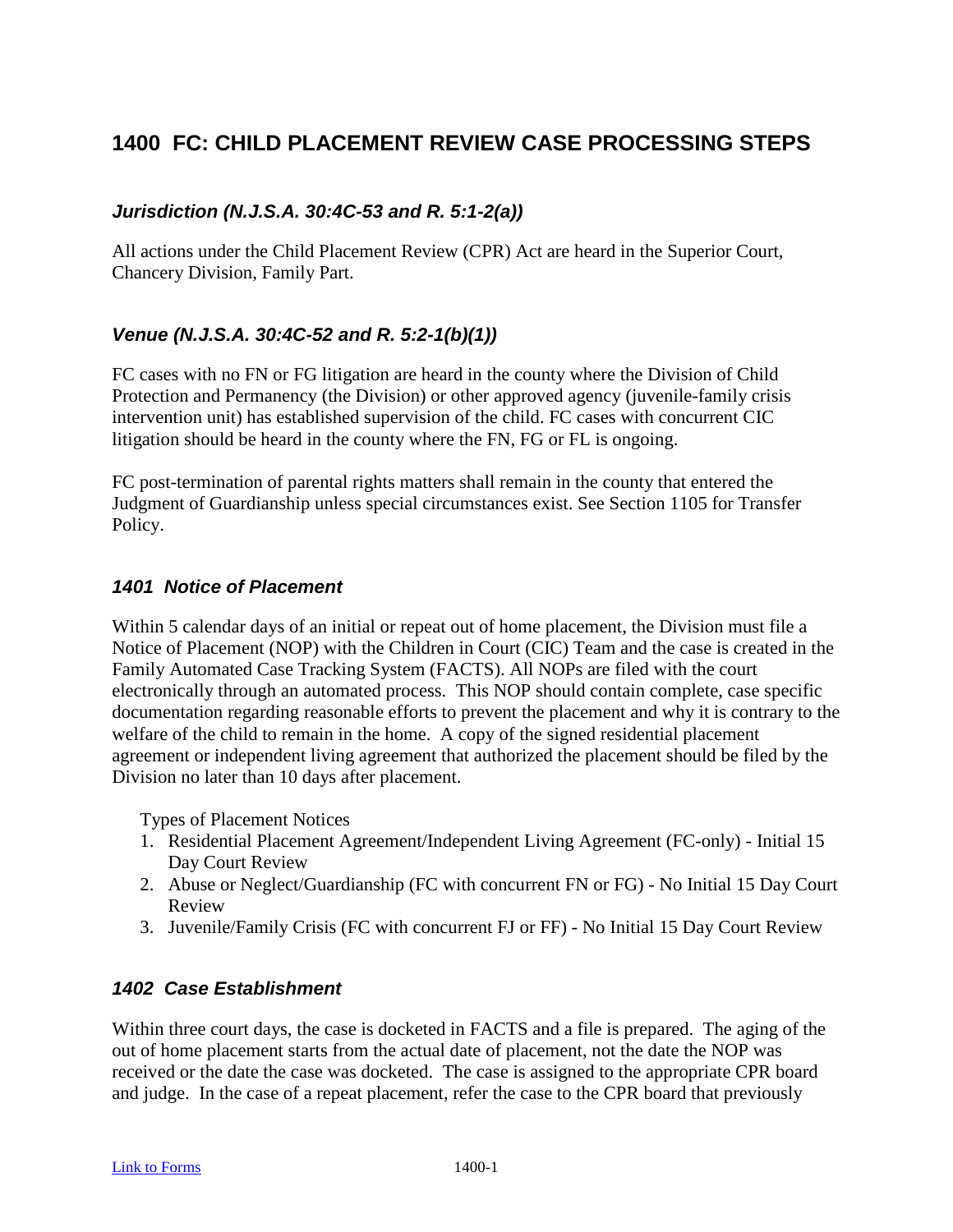reviewed the child's case. If a sibling has an open FC case, assign this child's case to the same CPR board. In the case of active litigation, assign the case to the judge handling that litigation.

For FC-only cases, the CIC team (not the CPR board) shall prepare the Initial 15 Day Court Order (CN 10254) to be signed by the judge within 15 days of placement.

The Division should provide documentation of its reasonable efforts to prevent the child's placement. CIC staff examines the documentation in preparation for the court's initial (15 Day) court review and the CPR Board's Initial Review at 60 days. Those proceedings are scheduled in FACTS.

Notice of the CPR Initial Board Review is sent to the parents and to all interested persons involved in this stage of the case. The CIC team provides its informational brochure, *A Guide to New Jersey Child Placement Review*, to the child (if appropriate), and to the parent/legal guardian, and social service providers, as determined by the court. The court may waive notice to the child if the court determines it is in the child's best interest to do so.

Within 10 calendar days before the date of the initial (15 Day) court review, any pertinent information or written materials should be submitted to the CIC team to assist the court in making its determination.

### <span id="page-27-0"></span>*1403 Initial (15 Day) Court Review (N.J.S.A. 30:4C-54) - Within 20 days of child's date of placement*

The purpose of the initial court review is to make an initial determination in residential placement or independent living agreement cases as to whether reasonable efforts were made to prevent the placement, and whether continuing to allow the child to remain in the home would be contrary to the safety and welfare of the child.

1. The **"contrary to the welfare"** judicial determination must be made on the first order that sanctions (even temporarily) removal from the home. These findings must be casespecific and must be explicitly documented in the Initial (15-Day) Court Order (CN 10254). Court staff prepares the order for the court's review and signature.

2. The court shall also determine whether the Division has made all **"reasonable efforts to prevent placement."** The court must state the case-specific findings in the Initial (15- Day) Court Order (CN 10254). In the rare event that this reasonable efforts finding is not made on the Initial (15-Day) Court Order, then such finding must be made on the CPR Board Initial Review Order (CN 10253) for voluntary cases.

The Division's failure to provide information as to its efforts to prevent placement shall not be the sole basis for the court's order to return a child home. The court may order a summary hearing if information is not sufficient to make any of the above determinations. The judge should schedule a summary hearing if it could result in a return home with supportive services or a preferable alternative placement.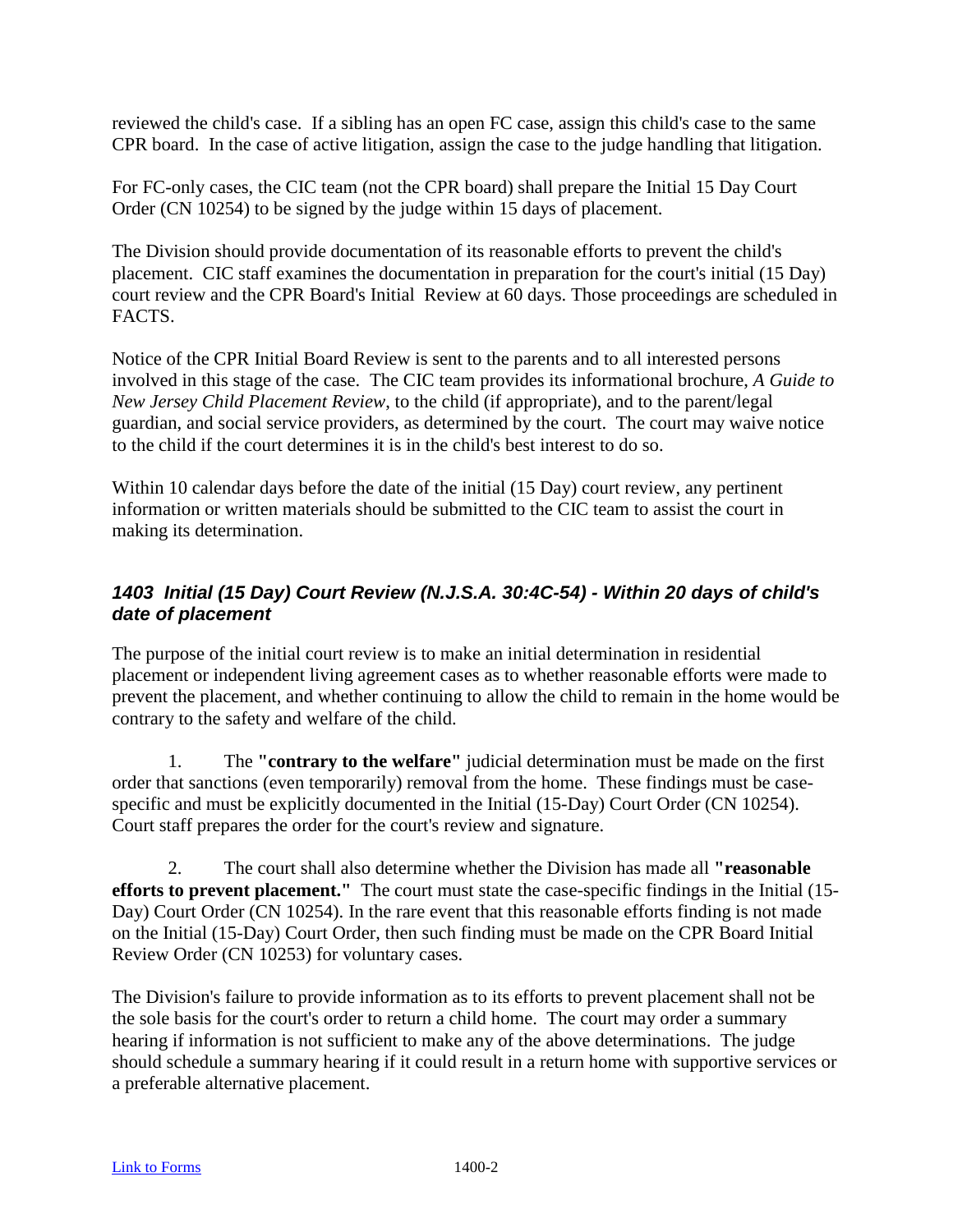The court review must be held within 15 days after the receipt of the notice of initial or repeated placement (that is, within 20 days after the date of the placement). For this review, the CIC staff will review all information and written materials submitted with the NOP, and prepare the Initial (15-Day) Court Order (CN 10254) for the judge's signature. Judicial determinations must be explicitly documented, made on a case-by-case basis and so stated in the court order. The order should be entered into FACTS. Copies of the order should be provided to the parent(s), the child (if appropriate) and the Division.

Every case involving a child's placement outside of the home requires a determination of whether the Indian Child Welfare Act applies to a child. See section 1104 for more detail.

### <span id="page-28-0"></span>*1404 CPR Board Initial Review -- Day 60 (N.J.S.A. 30:4C-58 and -59)*

Purpose

The CPR Board Initial Review procedure provides a comprehensive, structured and informative session for parents, foster parents, Division caseworkers and other child welfare stakeholders. CPR boards review all cases at 60 days after the Division places the child.

At this early stage of the case, the CPR board is responsible for gathering information regarding the child's placement and any potential barriers to finding a permanent home for the child. Among other things, the CPR board will obtain the following information at the 60 day review:

a. Whether the Division has placed siblings together in foster care.

b. Whether the Division has promoted sufficient visitation between the child and his or her parents and between the child and his or her siblings.

c. Whether the Division sought and assessed relatives as placement options (including relatives who reside abroad).

d. Whether the Division assessed the child, parents, and foster parents for services and provided necessary services to them.

e. Whether the Division has scheduled a comprehensive medical examination for the child.

f. Whether the Division has ensured that the child remains in his or her same school where appropriate when the child is placed in a foster home located in a different school district.

Division caseworkers or their supervisors will be required to attend the CPR Board Initial Review.

Notice

Parents/Legal Guardians, the Division, the child (if appropriate), attorneys who have entered an appearance under the FC case, current resource family member(s) and interested persons are provided with written notice of this review no later than 15 days before the 60 day review.

CIC staff must provide the following to the resource family: Notice of this proceeding, the Resource Family Information Form, and *A Guide to Resource Parents*. Resource family members who come to court will have a right to be heard.

The Division is required to submit its court report (Division Form 26-80) and all relevant reports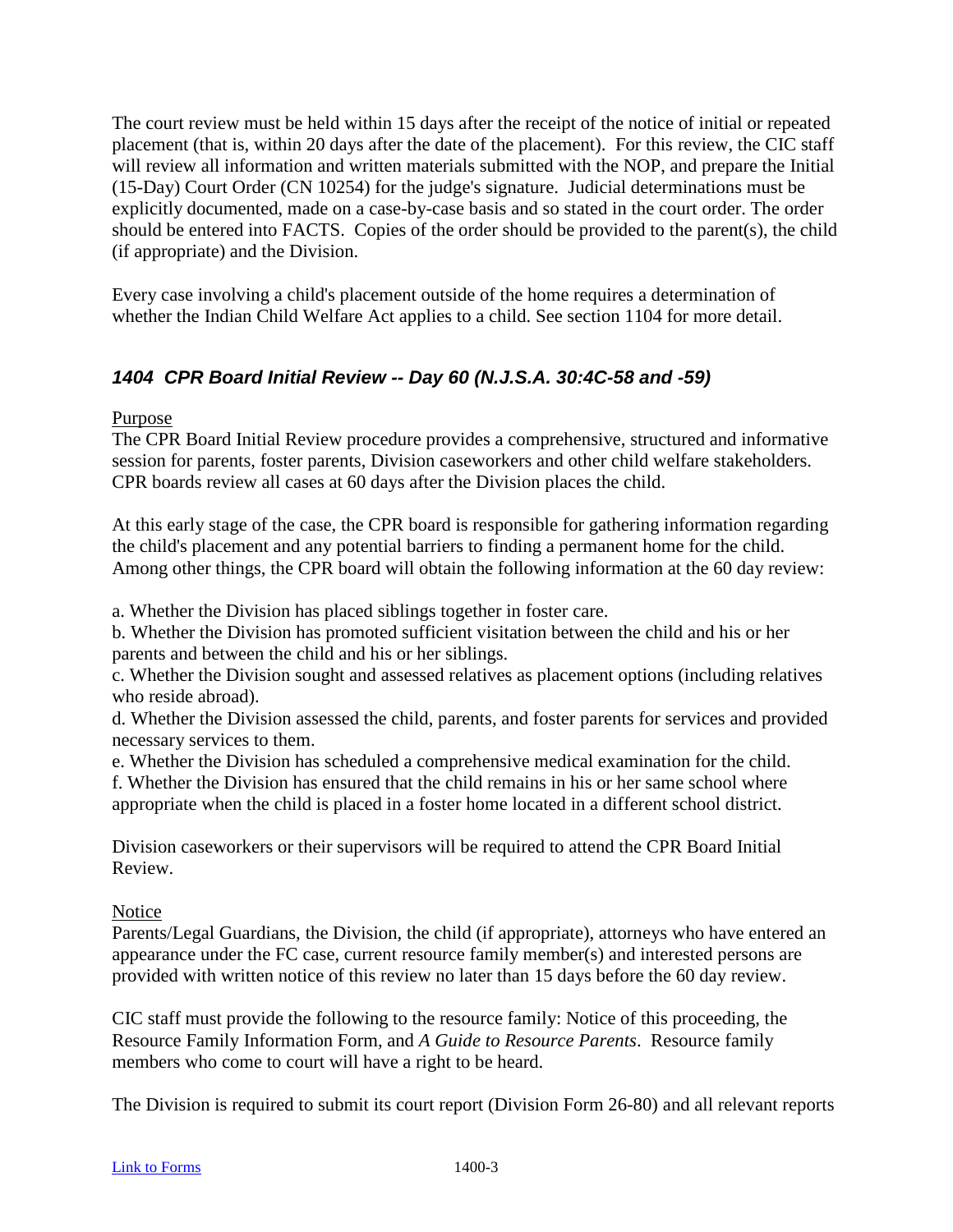to the CIC team within 30 days of placement. Court staff must distribute these documents to CPR board members no fewer than seven days before the CPR board review date.

### Process for litigated and voluntary cases

In **litigated cases**, those cases with a related FN, FJ, FF or FG docket number, the CPR board shall review the child only at the CPR Board Initial Review. In these litigated cases, the court shall conduct all other reviews.

In **voluntary placements**, those made pursuant to Independent Living Agreements and Residential Placement Agreements (also known as non-litigated cases), the following reviews will be conducted to ensure the child's health, safety and permanence: The initial 15 Day Review, the CPR Board Initial Review, status reviews and if required by the law, special reviews.

In voluntary cases, as part of the review of case documentation, the CPR board discusses the facts of the case and statements, if any, of interested persons, and makes one of the following recommendations:

A. Continued placement of the child outside of the home is not in the child's best interest and the child should be returned home within two (2) weeks and the Division or designated agency, as appropriate, shall provide reasonable and available services which are necessary to implement the return home;

B. Continued temporary placement outside of the home is in the child's best interest until the long-term goal is achieved;

C. Continued temporary placement outside of the home is in the child's best interest, but there is not sufficient information for the board to make a recommendation, therefore, the board requests the court to order the Division or designated agency, as appropriate, to provide the needed information within two (2) weeks of the court order. A summary hearing will be scheduled when there is insufficient information to make a recommendation.

In all cases, the CPR board should carefully examine whether reasonable efforts were made to prevent the placement and whether these efforts were documented in a court order.

CPR boards will use the protocol, the CPR Initial Board Review Checklist (Checklist) and the CPR Board Initial Review Recommendation to the Judge Form (CN 11355) for the 60 day review as set forth in Directive #04-10. The completed Checklist must be provided to the judge handling the litigated case. The Checklist is to be used only by the court and the CPR board, and is not to be distributed to any parties in the case. Court staff must place in the FN case file, if applicable, a copy of the checklist and the related Recommendation to the Judge Form.

In voluntary cases, within ten days after the review, the entire Recommendation to the Judge Form must be mailed to the Division, parents, and attorneys who have entered an appearance. Parents should also receive the approved recommendation cover letter, which provides them with 11 days to respond in writing to the CPR Board's recommendation. Resource families and other interested persons should receive only the front page of the CPR Board Recommendation to the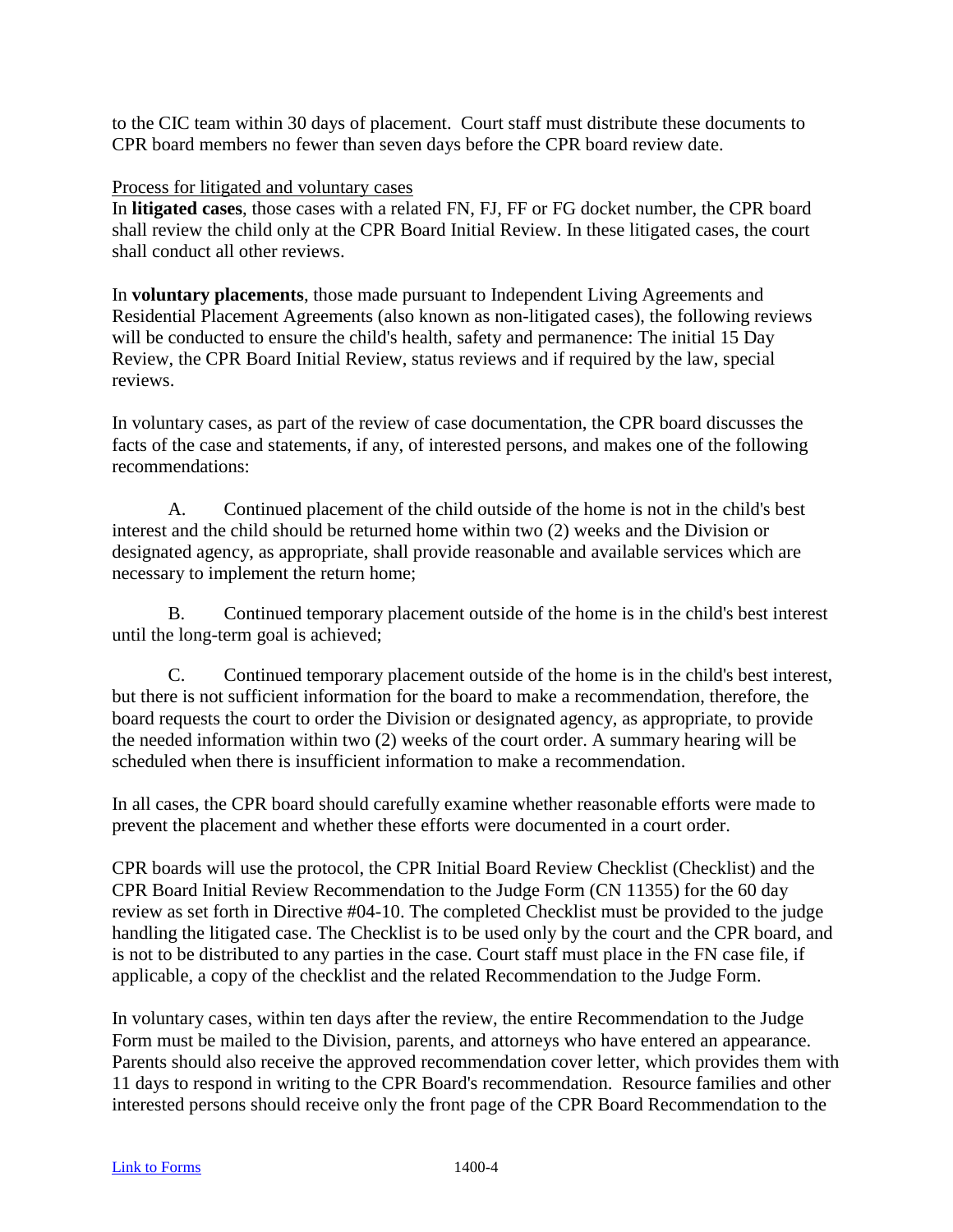Judge Form. They do not receive the approved recommendation cover letter.

In all cases, the Recommendation to the Judge Form is entered in FACTS by the CIC team and a copy of the completed Recommendation to the Judge Form must be provided to the judge reviewing that child's case under the FN/ FG/ FL/ FF/ FJ/ FA dockets. The findings must be entered in FACTS and the proceeding must be completed in FACTS.

CIC staff must inform the CPR Board members of the content of the most recent court order. The CPR Board recommendation will generally be consistent with the court's findings. If the recommendation is not consistent with the court's findings, the CPR Board should provide a written explanation on the Recommendation to the Judge Form and, in voluntary cases, request a summary hearing.

In voluntary cases, CIC staff prepares a CPR Board Initial Review Order (CN 10253) consistent with the CPR board's recommendation. Any submissions received by CIC staff are attached to the order for the judge's review prior to signature. The judge will sign a CPR Board Initial Review Order within 21 calendar days of the CPR board review. This order is entered in FACTS by the CIC team. The order is distributed to the child (if appropriate), parent/legal guardian, counsel who have entered appearances and the Division.

An order will not be generated after the CPR Board Initial Review in litigated cases.

### <span id="page-30-0"></span>*1405 Procedures for a Summary Hearing (N.J.S.A. 30:4C-54 and -61)*

### Purpose The court may schedule a summary hearing at any time if:

- 1. the court has received conflicting statements of material fact;
- 2. the court concludes that the interests of justice would be served;
- 3. any party to the case requests the hearing;
- 4. compliance is lacking with the placement plan, including achievement of permanent placement;
- 5. the Division has documented an exception to the requirement to provide reasonable efforts to reunify; or
- 6. the review will serve as a permanency hearing. Note: The permanency hearing code must be entered in addition to the summary hearing code.

A summary hearing is a hearing in an FC case held before the court. Any party entitled to participate in the proceedings may request a summary hearing at any time during the placement.

CPR boards might request summary hearings when there are conflicting statements of fact, or when there is a lack of information and/or documentation. The court has the discretion to grant or deny a summary hearing request. The court may also initiate summary hearings without a request by the CPR board or any party.

Notice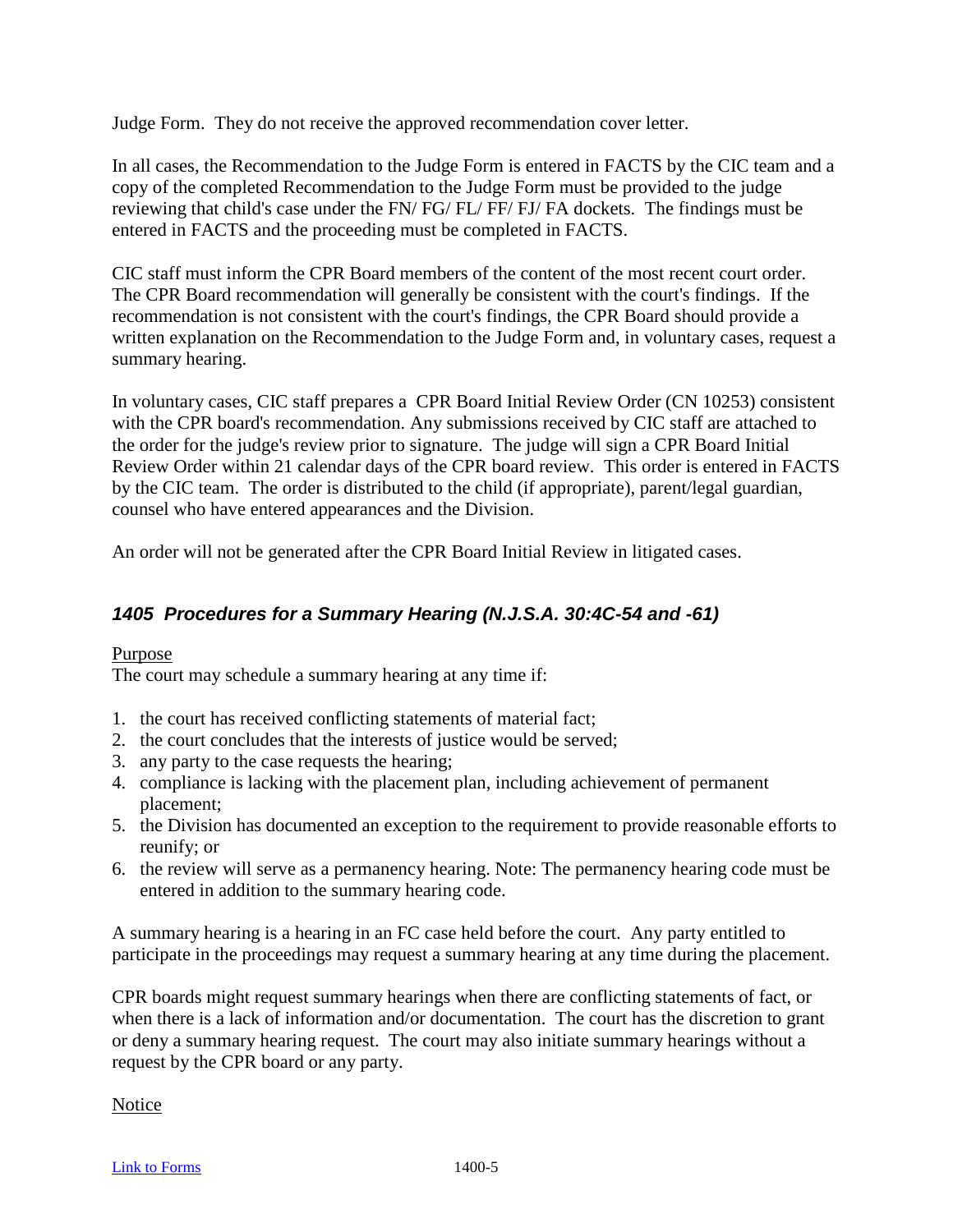Ten days' notice is provided to the Division, the child (if appropriate), the parents/legal guardian, the CPR board, the resource family member(s) and counsel who have entered an appearance in the FC case. Note: The fact that resource family members are provided with notice and a right to be heard at summary hearings does not make them parties to the case.

### Process

A copy of the order (CN 10257) resulting from a summary hearing shall be provided to the child (if appropriate), the parents/legal guardian, the Division, CPR board and attorneys who have entered an appearance in the FC case. In voluntary cases, a status review may be scheduled to follow up on any issues to ensure timely compliance. Another summary hearing may also be scheduled.

### <span id="page-31-0"></span>*1406 Interim Reviews of Children in Placement*

CIC staff must provide the following to the resource family: Notice of these proceedings, the Resource Family Information Form, and *A Guide to Resource Parents*. Resource family members who come to court will have a right to be heard.

### <span id="page-31-1"></span>*Status Review*

The purpose of a status review is to closely monitor one or more specific aspects of a case. It may be requested at any time in the case. In these cases, the CPR board has requested specific information (for example, the results of psychological and/or psychiatric evaluations, or a report from a therapist) and the results are reviewed and discussed from the perspective of keeping the case on track. No notice to parties is required and no Recommendation to the Judge Form is completed.

### <span id="page-31-2"></span>*Special Review*

In voluntary cases, pursuant to N.J.S.A. 30:4C-61.1.a. and -61.1.b., if the Division proposes to return a child home, although the return home is either prohibited by the placement plan approved by the court or expressly contingent upon certain conditions in the placement plan that have not been met, the Division shall promptly notify the board and the court in writing, and the CPR board shall conduct a special review within 15 days of receipt of the notice to consider and evaluate the reasons for the proposed action and determine whether the action ensures the safety and serves the best interests of the child. This is a full CPR board review. All parties are noticed of this review, CPR board recommendations are written and a court order is generated. If a special review does not resolve the issues, the CPR board may choose to request a summary hearing.

### <span id="page-31-3"></span>*1407 Permanency Hearings*

Purpose

The court must review a child's permanency plan at least annually. In all litigated cases, including those where litigation has been terminated, the court conducts this permanency hearing. See section 1600 (FN cases) or 1700 (FG cases) of this manual.

In voluntary placement cases, this requirement can be satisfied by the CPR board conducting a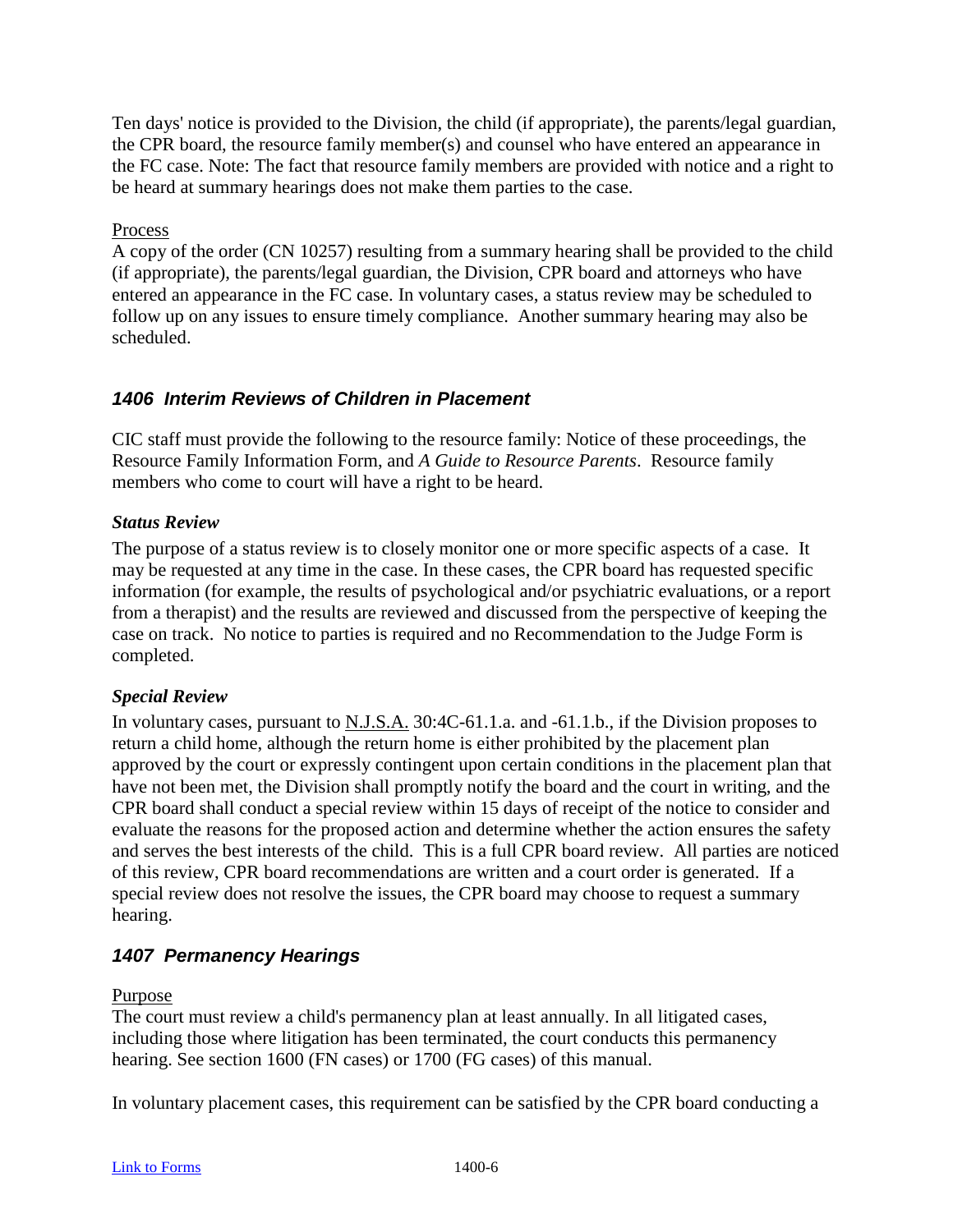permanency hearing and making a recommendation to the court.

The purpose of these proceedings in voluntary cases is to determine a permanent plan that includes whether the child will be:

- 1. returned to the parent or guardian, without endangering the child's health or safety; or
- 2. made eligible for adoption following a termination of parental rights by the Division filing an FG complaint within 45 days of the proceeding; or
- 3. placed with a relative who obtains custody; or
- 4. placed with a family member or friend with a plan of Kinship Legal Guardianship (KLG); or
- 5. placed in another planned permanent living arrangement, provided that the Division has documented compelling reasons why the first four options were not used.

At this review, the focus is on the child's permanency plan and a variety of issues must be addressed. The CPR board review will include, but not be limited to, the consideration and evaluation of such matters as:

- 1. the safety and health of the child;
- 2. the circumstances surrounding the placement;
- 3. the appropriateness of the plan and anticipated date that it will be achieved;
- 4. the reasonableness of the Division's efforts to achieve that plan;
- 5. the appropriateness of the services provided to the child and to the resource family;
- 6. whether the child has siblings who are also placed outside the home;
- 7. whether the wishes of the child (if age appropriate) were considered regarding placement and development of the placement plan;
- 8. whether the Division, parents or legal guardian, and the resource family are fulfilling their respective responsibilities in accordance with the placement plan;
- 9. whether the parents or legal guardian have been afforded the opportunity and been encouraged to participate in a program of regular visitation with the child;
- 10. whether there are obstacles that hinder or prevent the attainment of the placement plan objectives and goal; and
- 11. the appropriateness of the services provided to the parent or legal guardian or the circumstances that do not require the Division to make reasonable efforts toward family reunification.

In voluntary cases, the CPR board will:

- 1. determine whether progress has been made toward completion of the case plan and accomplishing the case goals;
- 2. review the documentation that reasonable efforts were made to prevent that placement, to reunify the child and family, and to finalize the child's permanent plan. No exceptions are permitted for the requirement to make reasonable efforts to finalize the child's permanent plan.
- 3. ascertain whether the conditions leading to the original placement have been resolved;
- 4. determine if the parent(s) have maintained active visitation with the child(ren);
- 5. determine the extent of compliance with the case plan and progress made in alleviating the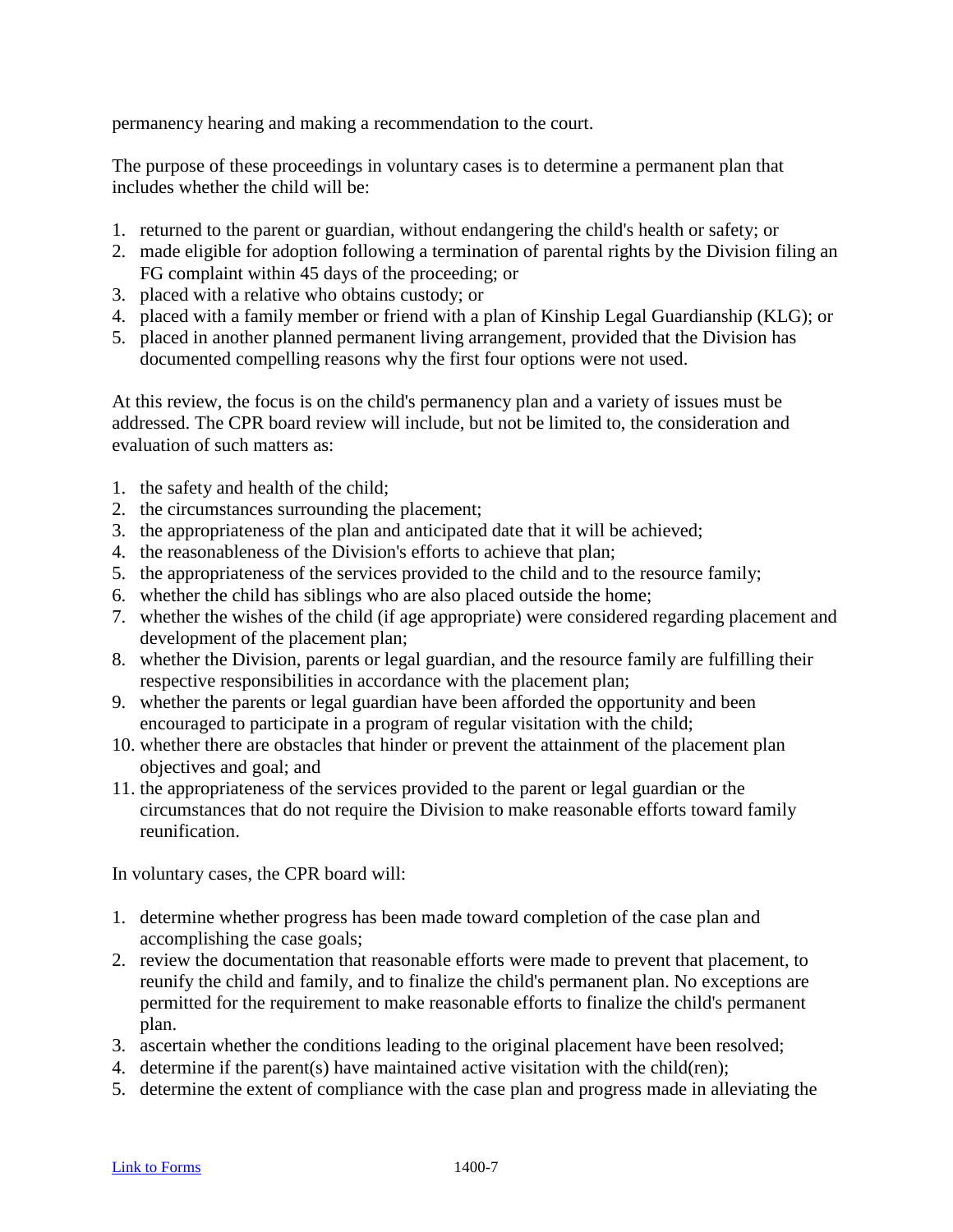cause(s) for placement;

- 6. explore what new services should be offered that would allow a child's immediate return home and specifically how that result will be accomplished;
- 7. consider whether the child is beginning to bond with the resource family parents;
- 8. evaluate whether the Division has complied with federal and state statutory requirements and whether the projected date in the permanency plan is realistic.

### Notice

In a voluntary placement case, the CPR board permanency hearing must be held and a Permanency Order (CN 10255) signed within 365 days of placement or within 365 days of the date of the last Permanency Order. As long as the child remains in placement, the CPR board must hold permanency hearings annually (i.e., within 365 days of the last permanency hearing).

Parents/Legal Guardians, the Division, the child (if appropriate), attorneys who have entered an appearance under the FC case, and current resource family member(s) are provided with written notice of this review no later than 15 days before the permanency hearing.

CIC staff must provide the following to the resource family: Notice of this proceeding, the Resource Family Information Form, and *A Guide to Resource Parents*. Resource family members who come to court will have a right to be heard.

The Division is required to submit its permanency plan and all relevant reports to the CIC team no fewer than 14 days before the permanency hearing. Court staff must distribute these documents to CPR board members no fewer than seven days before the CPR board review date.

#### Process

During the permanency hearing, the CPR board members must complete the Recommendation to the Judge Form (CN 11354). Within ten days after the review, the entire Recommendation to the Judge Form must be mailed to the Division, parents, and attorneys who have entered an appearance. Parents should also receive the approved recommendation cover letter, which provides them with 11 days to respond in writing to the CPR board's recommendation. Resource families and other interested persons should receive only the front page of the CPR board Recommendation to the Judge Form, and not the approved recommendation cover letter. The Recommendation to the Judge Form is entered in FACTS by the CIC team. The findings must be entered and the proceeding must be completed in FACTS.

An FC Permanency Order must be submitted to the court and the judge must sign it within 21 days of the permanency hearing. **Note**: The judge is not bound by the CPR board's proposed order and may modify it.

CIC staff will enter the Permanency Order into FACTS and record whether the plan was approved. The order must be mailed to the Division, parents, and attorneys who have entered an appearance.

In voluntary cases, CIC staff will complete the proceeding in FACTS (for CPR board permanency hearings). Staff must enter the results of the CPR board recommendation: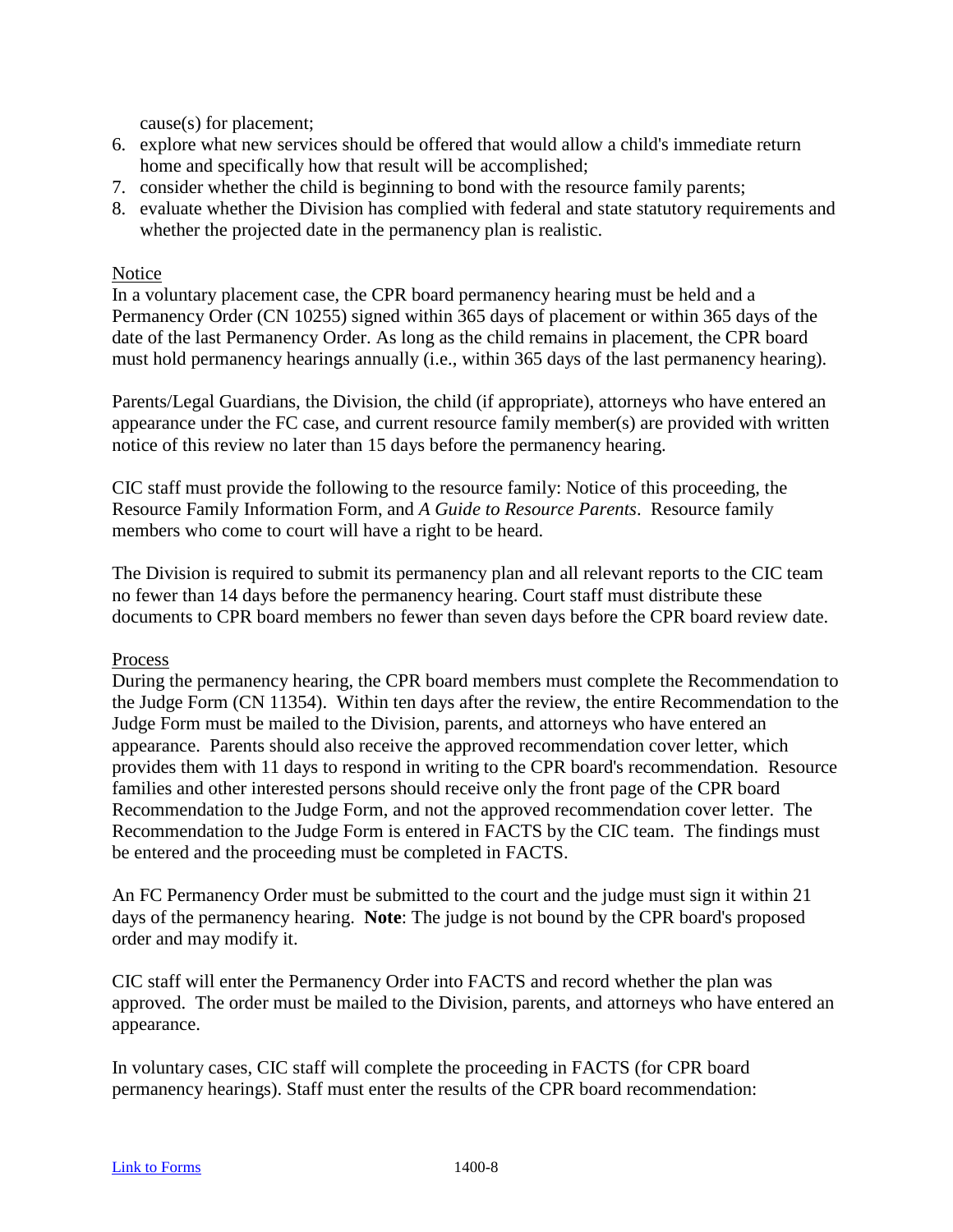A-child goes home B-child remains in placement C-not enough information to make a recommendation.

Court staff also must enter whether the court approved the permanency plan  $(Y=Yes, N=No \text{ or } )$ Z=barrier). If the plan is not approved or there is a barrier to approval, then another permanency hearing must be scheduled within 30 days and every 30 days thereafter until the court approves a permanency plan.

### <span id="page-34-0"></span>*1408 Notices of Change (N.J.S.A. 30:4C-53)*

The Division is required to submit a Notice of Change (NOC) (Division Form 18-35) to the court when a change of any of the following case information occurs:

- a. change of placement
- b. change of address for any party
- c. change of Division local office (LO), caseworker and/or supervisor
- d. change of case goal
- e. finalization of any permanent plan

CIC staff must enter the NOC in FACTS and update all case information in FACTS (See FACTS FC Manual for more details). It is not necessary for staff to wait for the NOC. A court order authorizes staff to change the case information and to enter the result in FACTS.

If the NOC indicates finalization of a permanent plan, see Section 1409: Closing an FC Case, to determine if it is appropriate to close the case based on the documentation provided.

If the NOC indicates a Division-proposed change of plan, a permanency hearing must be held by either the court, or the CPR board for placements made under residential placement or independent living agreements, within 30 days (N.J.S.A. 30:4C-61). See Section 1407, "Permanency Hearings," for more details.

### <span id="page-34-1"></span>*1409 Closing an FC Case*

An FC case must **never be inactivated.** An FC case **shall be closed** when:

- 1. the child is adopted [FACTS Case Status/Reason Code 05/CC],
- 2. the child is returned to a parent/legal guardian [FACTS Case Status/Reason Code 05/CJ],
- 3. the child is permanently placed with a relative (who secures legal and physical custody) [FACTS Case Status/Reason Code 05/CD],
- 4. KLG is granted [FACTS Case Status/Reason Code 05/CK],
- 5. the child is permanently placed with an unrelated third party (who secures legal and physical custody) [FACTS Case Status/Reason Code 05/CE],
- 6. the child is permanently placed under the care of the Division of Developmental Disabilities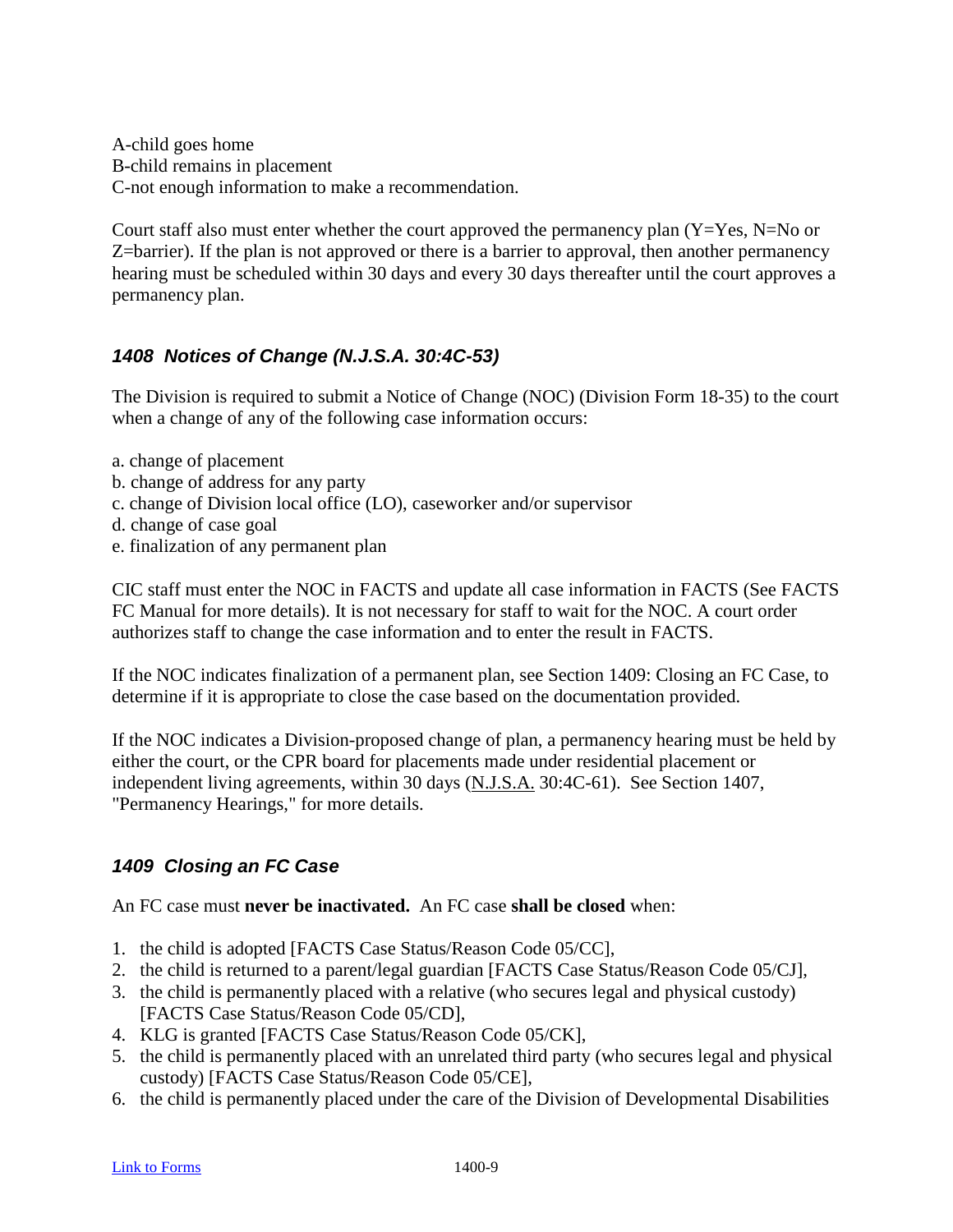[FACTS Case Status/Reason Code 05/CH],

- 7. the child reaches the age of majority and is no longer receiving services from the Division [FACTS Case Status/Reason Code 05/CA],
- 8. the child marries [FACTS Case Status/Reason Code 05/CG],
- 9. the child is deceased [FACTS Case Status/Reason Code 05/CB],
- 10. the child enters the military [FACTS Case Status/Reason Code 05/CF],
- 11. the child enters a care management organization (CMO) placement [FACTS Case Status/Reason Code 05/CM],
- 12. the child's case is transferred to another county [FACTS Case Status/Reason Code 05/60], or
- 13. the child's case is transferred to another state [FACTS Case Status/Reason Code 05/64].

Generally, FC cases are closed based upon a Notice of Change from the Division. The court, however, in its discretion, may determine that an FC case should not be closed regardless of the filing of a Notice of Change.

CIC staff will prepare an FC Termination Order (CN 10313) for all FC cases to be closed. Staff should attach relevant documentation such as the Division's NOC or related court order. The order will be reviewed by the court and signed if appropriate for termination. CIC staff will enter the order and dispose the case in FACTS (See FACTS FC Manual for more details). A copy of the order shall be served on the Division. The file shall be maintained by the CIC team in accordance with the approved records retention policy.

If the court has entered an order finalizing the permanent plan and dismissed the FC case in court, court staff need not wait for a Notice of Change. The court order is sufficient to close the FC case.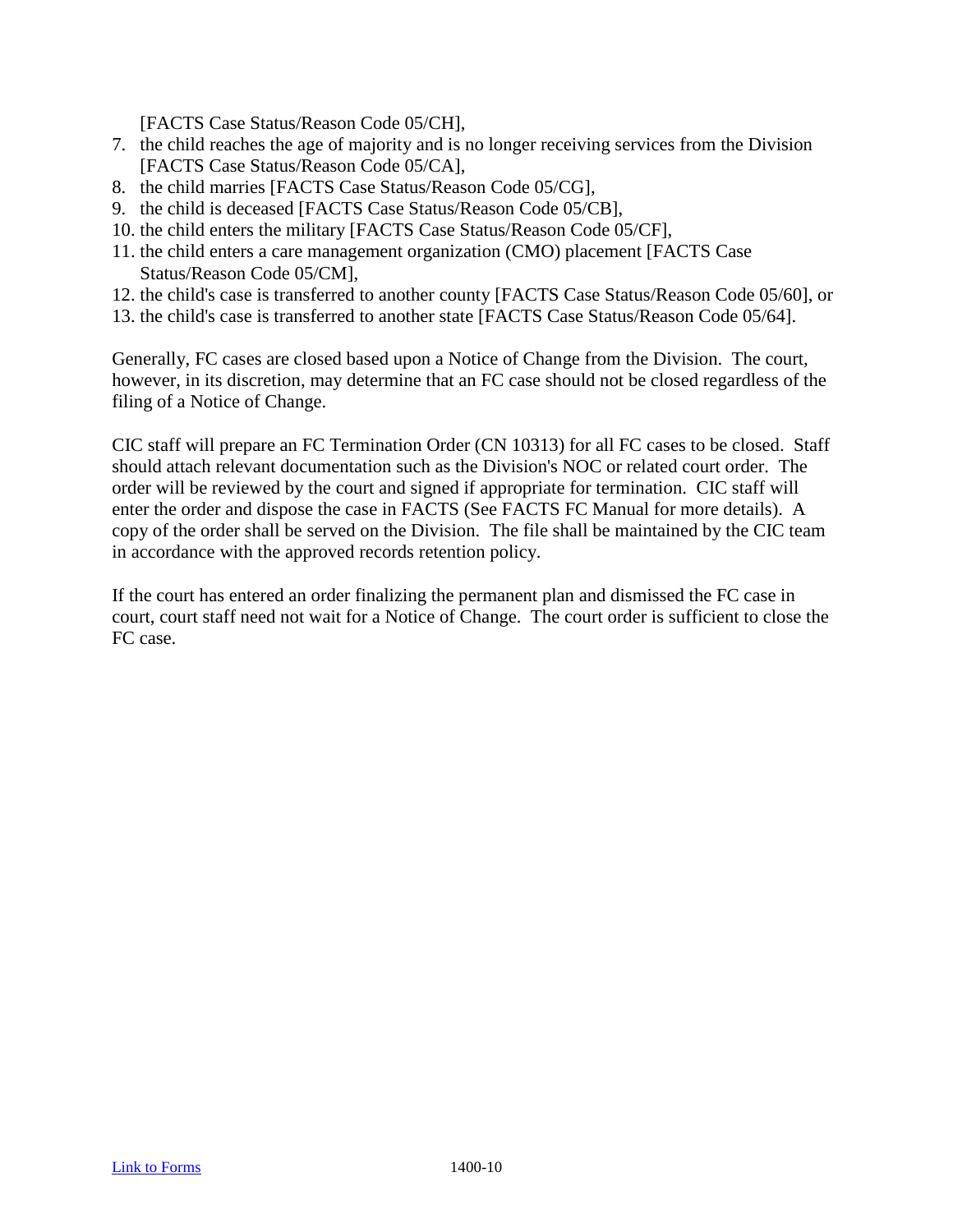# **NOTES TO FC**

#### **For issues of General Application, see Section 1100.**

#### *Note 1 FC: The Role of CPR in Abuse or Neglect Cases*

Deleted pursuant to Directive #04-10.

### *Note 2 FC: The Role of Child Placement Review in Tracking Permanency in Termination of Parental Rights Cases (N.J.S.A. 30:4C-58.1)*

Deleted pursuant to Directive #04-10.

### *Note 3 FC: The Role of Child Placement Review in Tracking Permanency in Adoption Cases (N.J.S.A. 30:4C-58.1)*

Deleted pursuant to Directive #04-10.

### *Note 4 FC: Notification to the Court by the Division of a Placement by Informed Consent*

Deleted pursuant to the Division's Field Operations Procedures and Policy Manual, §1801, effective May 2, 2005.

### *Note 5 FC: Revocation of Placement by Informed Consent (Voluntary Placement)*

Deleted pursuant to the Division's Field Operations Procedures and Policy Manual, §1801, effective May 2, 2005.

### *Note 6 FC: Repeated Placement into Resource Family Care (N.J.S.A. 30:4C-53.3, et seq.)*

According to state law, the Division shall not treat a child's repeated placement into resource family care as an initial placement. The child's revised placement plan, updated at the time of the repeated placement shall:

- 1. summarize the child's previous placement history with the Division,
- 2. summarize the findings and recommendations of the CPR board, and
- 3. include a copy of the court order for the removal of the child from the custody of the parents or guardian.

The revised placement plan shall be used by the Division when preparing the child's repeat placement plan. The plan is to be prepared and submitted to the court within 30 days after the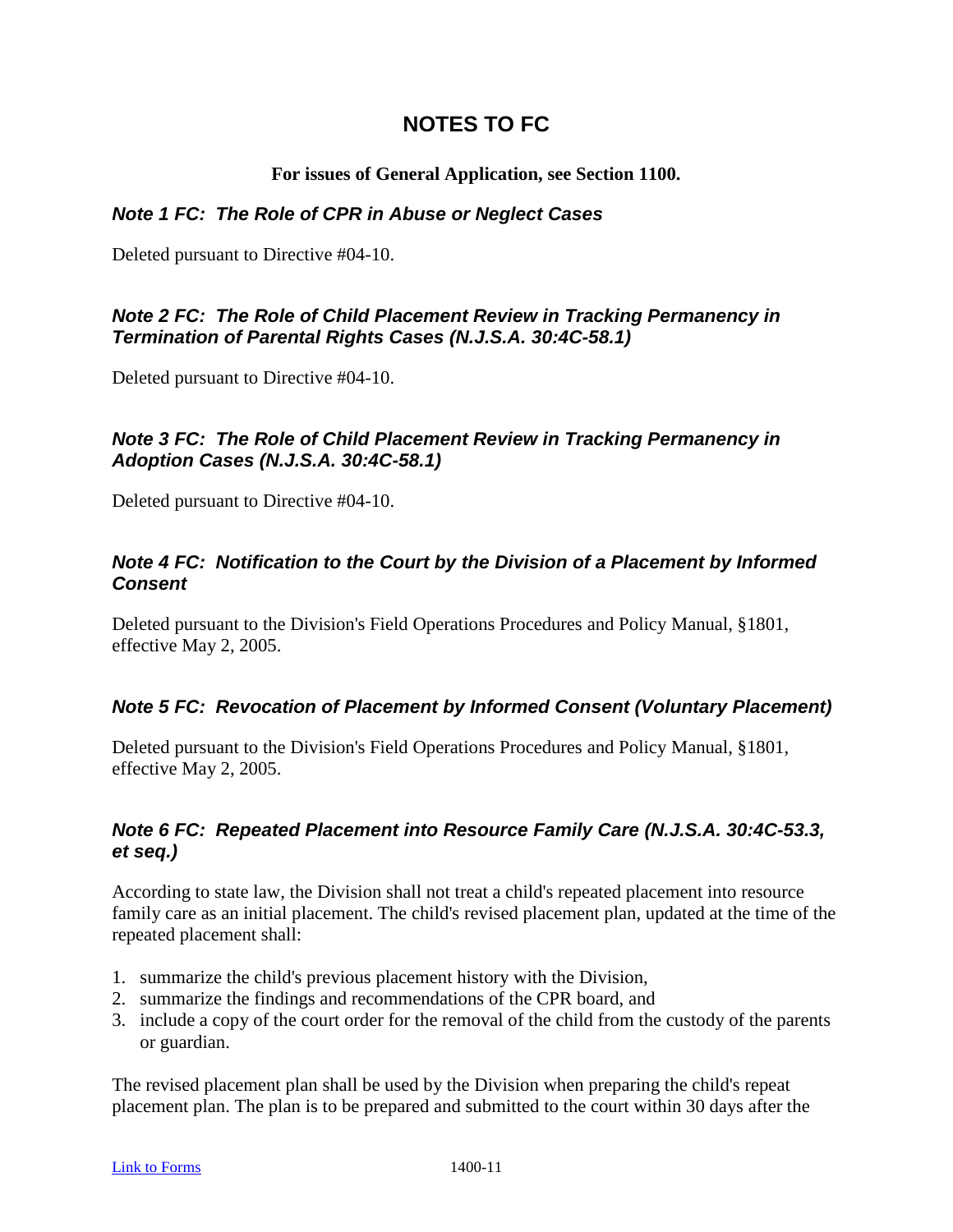child's repeat placement. The plan is valid for 12 months after the date the child was placed again into foster care.

When calculating ASFA requirements, it is important to note that the date of the *first* out of home placement is the starting point for counting the length of time of a child's placement, even if a repeated out of home placement is made. The requirement for filing a complaint for termination of parental rights (FG) arises when the child has been in out of home placement for 15 out of the last 22 months. If an FG complaint is not filed, the Division must document the specific reasons.

Whenever a child is again placed into foster care, the Division shall prepare a Repeated Placement Plan which shall ensure the goals of safety and permanency through the safe return of the child to his parents or, if this is not possible, through the State's assumption of guardianship for the purpose of finding the child an adoptive home, or if termination of parental rights is not appropriate, through an alternative permanent placement.

The repeated placement plan shall include, but not be limited to:

- specific reasons for the repeated placement of the child, including a description of the problems and conditions in the home which required the child's removal, and a summary of the reasonable efforts made to prevent the repeated placement or the exception to the requirement to make reasonable efforts to prevent placement in accordance with law;
- specific actions to be taken within specific time limits agreed upon by the Division and by the child's parents or guardian to eliminate the problems or conditions which were the basis of the repeated placement included in a permanency plan;
- social services to be provided to the child's parents or guardian, the child and the foster parents during the period the child is in foster care or the exception to the requirement to make reasonable efforts toward family reunification in accordance with law and the goal for the child and anticipated date for achieving the goal, with the focus on promoting the best interest of the child and facilitating the child's safe return to the home, placement for adoption or alternative permanent placement;
- a concurrent plan toward adoption or other permanent alternative which should be available if the plan for reunification fails;
- an assessment of the Division's ability to obtain the child's birth certificate, locate the child's parents for future contact and have access to the child's extended family, in the event that a plan for adoption or an alternative placement becomes necessary;
- a stipulation that the child be placed with the prior foster family, if possible and if in the child's best interest, to provide the child with continuity and stability in the living environment, and
- a permanency plan for the child and the reasonable efforts to achieve the plan, if the Division has established an exception to the requirement to provide reasonable efforts toward family reunification in accordance with law or the child has, in any period of the most recent 22 consecutive months, been in any placement for a total of 15 months.

If the parents or guardian are unwilling or unable to remedy the problems or conditions outlined in the child's repeated placement plan within the specified time limit and despite reasonable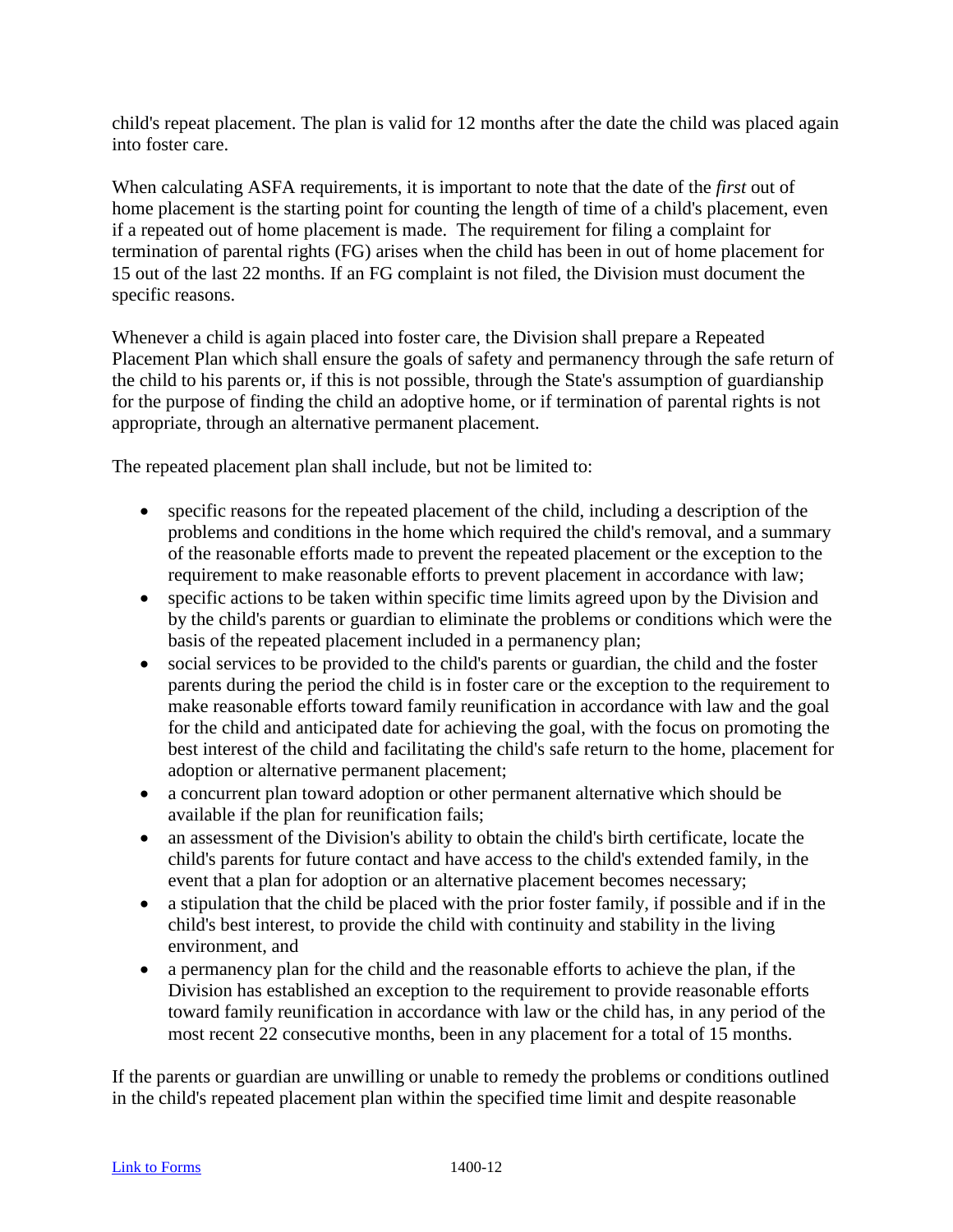efforts by the Division to provide such services to reunify the family, and if the permanent plan for the child requires the termination of parental rights, the Division should file a petition to terminate the rights of the child's parents pursuant to the law. The Division shall concurrently provide services to facilitate the child's placement into an adoptive home. N.J.S.A. 30:4C-53.4.

### *Note 7 FC: Case File Documentation: Required Documents from the Division for CPR Initial Board Review*

At approximately the 30th day of placement, documentation on the case should be received by the CIC team for inclusion in the case folder. Materials will be sent from the Division, from CASA (if applicable), and others (if applicable). The Division documents should include the appropriate court report and any other information relevant to the child's placement. Other materials may include health/medical information, educational information, psychological and/or psychiatric reports, child study team reports, and results of drug testing. If applicable, the residential placement agreement, independent living agreement or other related documents also must be provided. Submitted materials are photocopied and sent to CPR board members by the CIC team staff no less than 7 days before a CPR board review.

Distribution of copies of confidential reports to CPR board members should be made by costeffective and secure means, preferably employing modern technology. Upon return of confidential records to the court, deliberate care should be taken to assure their destruction or secure recycling.

In voluntary placement cases, the CIC team staff, on behalf of the CPR board, should directly request information from service providers or any other interested parties, as needed, for any full review of the case.

## *Note 8 FC: Reasonable Efforts Provisions (N.J.S.A. 30:4C-11.1, -11.2, -11.3, and N.J.S.A. 9:6-8.87)*

"Reasonable Efforts" by the Division to document certain agency activities (as noted below) regarding any child's out of home placement must be addressed by the court periodically throughout the life of the case. Reasonable Efforts refers to those steps taken by the Division, and documented in the case file, to prevent the child's placement, reunify the child with his/her family, and/or achieve a safe, permanent home for the child.

• To prevent the child's placement and maintain the family unit (This should be addressed in the first court order pursuant to CIC Standards if the information is available. ASFA requires this finding to be made no later than 60 days of the placement.)

EXCEPTIONS: That a court has determined that reasonable efforts were not necessary due to risk of harm to the child's health and safety AND:

- aggravated circumstances
- enumerated circumstances (crimes)
- prior involuntary termination of parental rights of sibling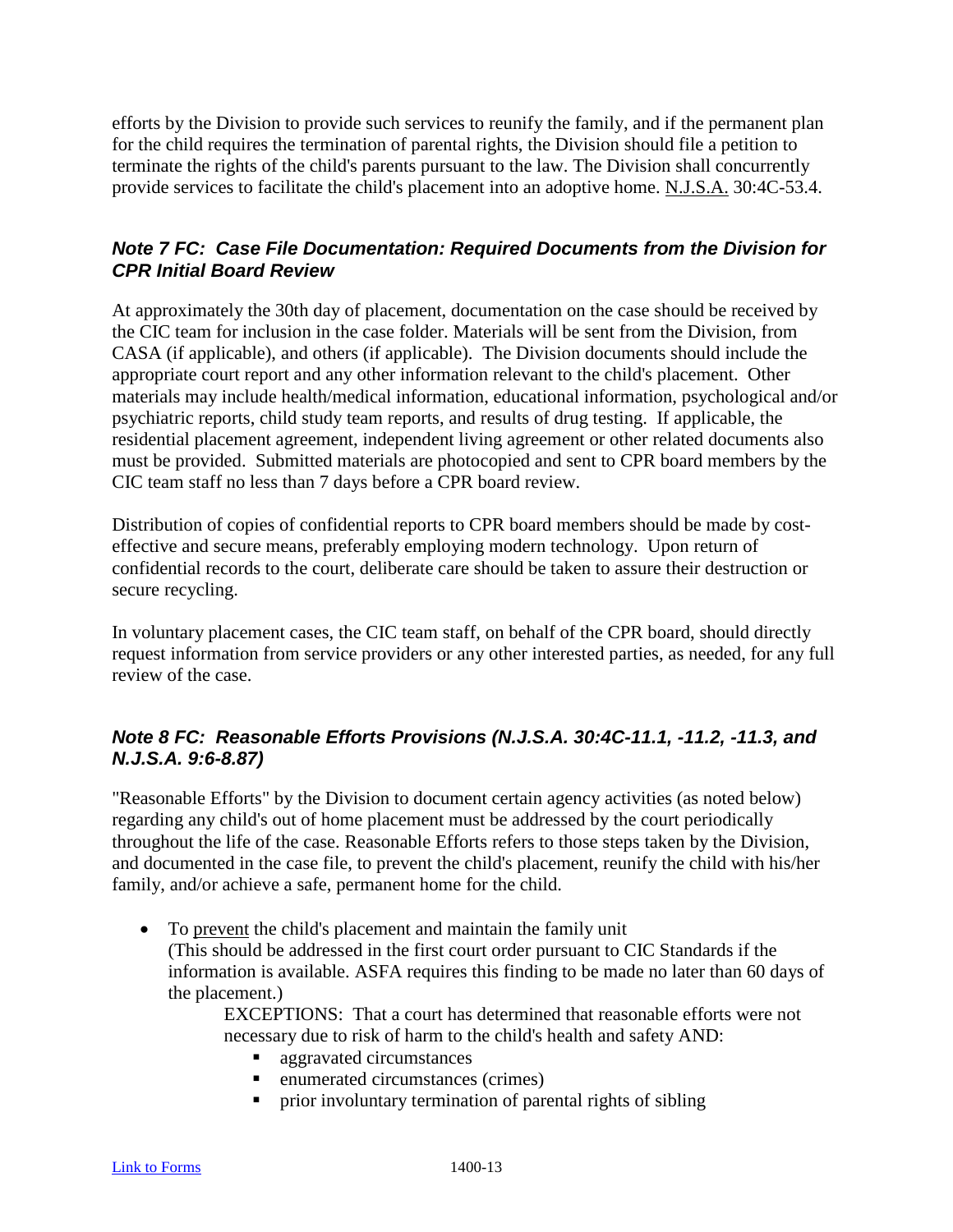- **F** removal was required due to imminent danger to child's life, safety and health
- To reunify the child with his or her family (Addressed throughout the child's case, fully documented at the permanency hearing) EXCEPTIONS: That a court has determined:
	- aggravated circumstances
	- enumerated circumstances (crimes)
	- **Perior** involuntary termination of parental rights of sibling

• To finalize the child's permanent plan (Addressed at all CPR annual permanency hearings in voluntary cases and court permanency hearings -- ASFA requires this finding to be made at all permanency hearings until permanency is achieved.)

NO EXCEPTIONS

## *Note 9 FC: Permanency Hearing in Cases When Reasonable Efforts are Not Required (N.J.S.A. 9:6-8.54 and N.J.S.A. 30:4C-61.2)*

If a judge has determined that reasonable efforts to reunify the family shall not be required, the permanency hearing must be held within 30 days after the judicial determination.

The exceptions to the requirement that reasonable efforts be made to reunify the family are, that a court of competent jurisdiction has determined that:

- the parent has subjected the child to aggravated circumstances of abuse, neglect, cruelty or abandonment;
- the parent has been convicted of committing, aiding or soliciting murder, attempted murder, or manslaughter of a child; or of committing or attempting an assault that resulted or could have resulted in the death of, or significant bodily injury to a child; *or*
- the rights of the parent to another child have been involuntarily terminated.

# *Note 10 FC: CPR Board Recommendations Distribution*

Deleted -- This information is set forth in the body of this section of the manual.

# *Note 11 FC: Court Order Issued by the Judge after a CPR Board Recommendation in an FC case*

Deleted -- This information is set forth in the body of this section of the manual.

# *Note 12 FC: Termination of a Placement by Informed Consent*

Deleted pursuant to the Division's Field Operations Procedures and Policy Manual, §1801, effective May 2, 2005.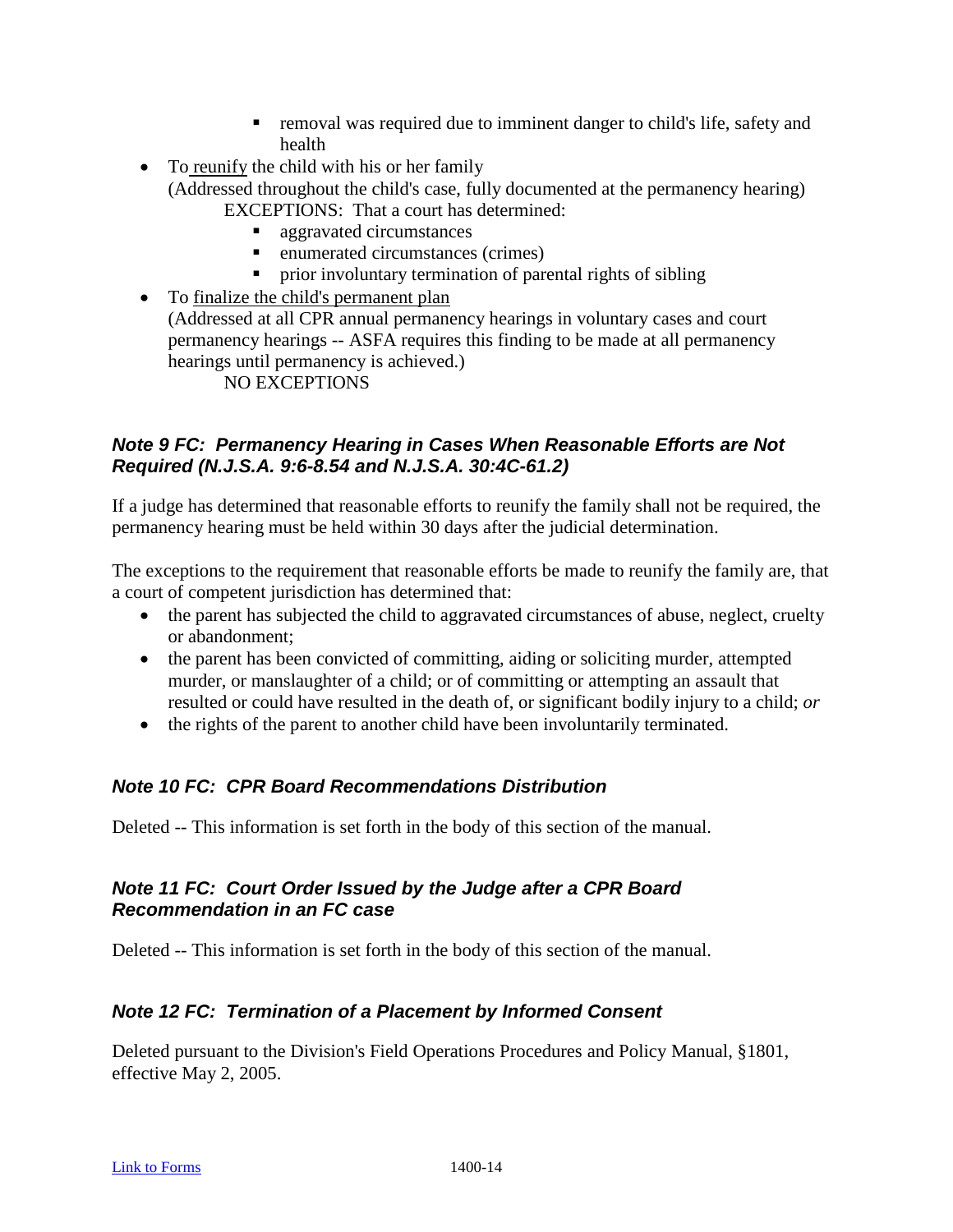# *Note 13 FC: Long Term Foster Care Custody*

"Long Term Foster Care Custody" is no longer an option for placement cases in New Jersey, pursuant to revisions in state law. (N.J.S.A. 30:4C-26.10. Repealed by L. 2004, c. 130, § 128, eff. Sept. 1, 2005).

Long term foster care custody was an arrangement allowing a foster parent the continuing legal right and responsibility to care for a child, until the child reached 18 years of age. Some long term foster care custody cases, finalized years ago, may remain in the FC docket for a few more years, until those children reach age 18. They will continue to be reviewed by the CPR board on an annual basis, but no new cases will be initiated.

Long term foster care custody means the legal status allowing a foster parent the continuing legal right and responsibility to care for a child as defined by court order and the Division's policy until the child becomes 18 years of age.

The court may terminate the long term foster care custody upon the petition of the child, the parent or guardian, the foster parent or the Division, if the court finds that the circumstances of the child have substantially changed and the best interest of the child is no longer served by the agreement.

A long term foster parent appointed pursuant to this act has the rights and duties of a foster parent, and in addition, is authorized to consent to the foster child's surgery and other routine or emergency medical treatment and any other activity requiring written parental consent. They are not authorized to consent to the foster child's adoption or name change. The transfer of custody to a long term foster parent neither creates nor terminates any legal responsibility for the support of the child by the parent. It also does not terminate the parental rights of the parent.

# *Note 14 FC: Red Flagging a Voluntary Case (N.J.S.A 30:4C-61.1)*

Red flagging a case prohibits the return home of a child in placement, unless the court approves the return following a CPR board review and a subsequent hearing.

When recommending that a case be red flagged, the CPR board should realize that using this option is contrary to the intent of the residential placement or independent living agreement. This option should be recommended only in cases where the CPR board believes that the child would be at serious risk of harm if returned home.

When monitoring red flagged cases, the CPR board may schedule a special review when the Division requests to return the child to the home.

The CPR board must explicitly state that the child is not to be returned home before a court hearing until one or more conditions are met. The CPR board must fully detail those conditions, the reasons for the red-flag recommendation, and the outcomes expected.

As is true of other CPR board recommendations, the Division, parents or interested parties, may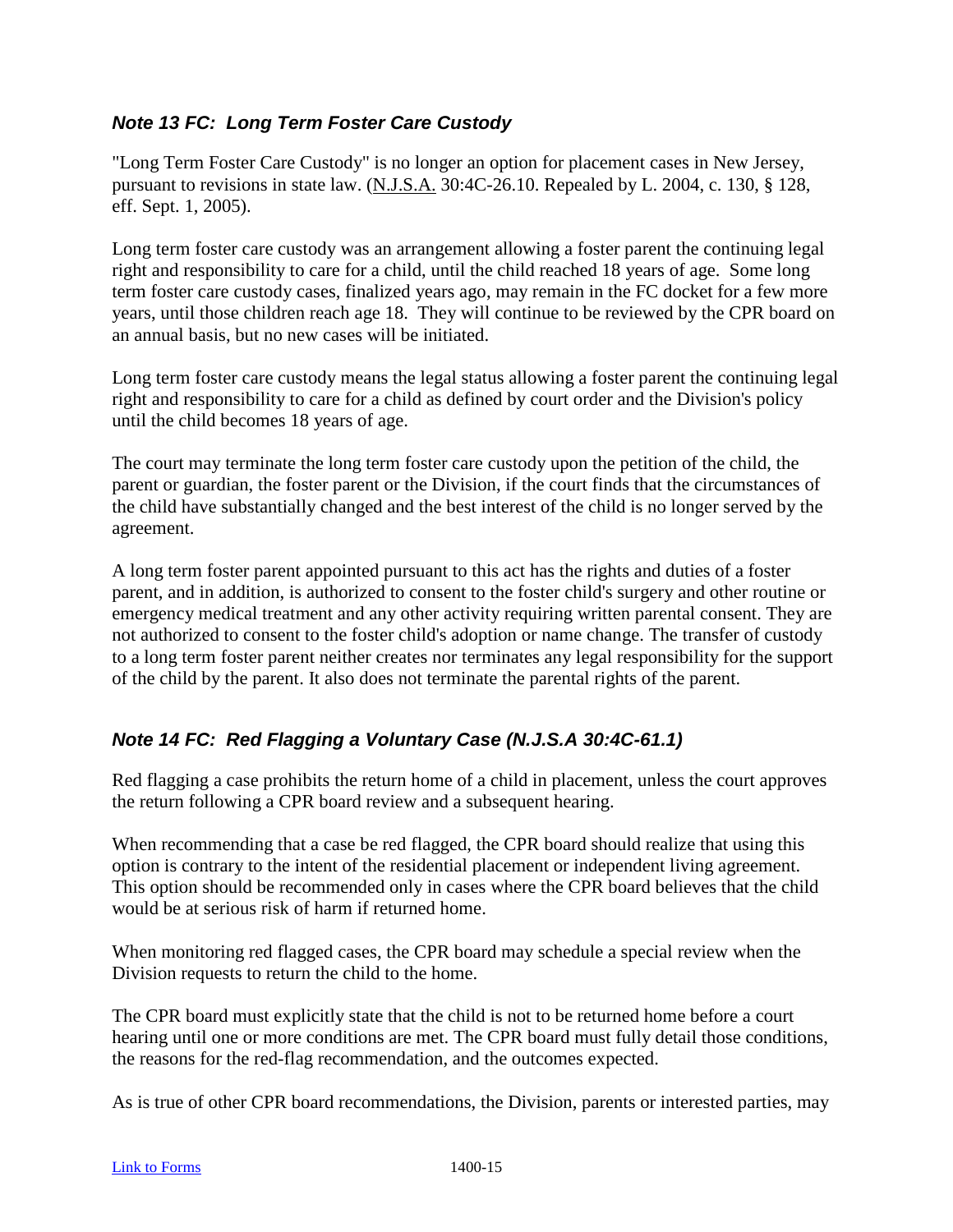respond by providing additional information and may request a court summary hearing before the court orders a red flag prohibition.

### *Procedure for Return Home in a Red Flagged Case*

If the Division proposes to return a child home whose FC case is red flagged, the Division must promptly notify the CPR board and the court in writing. The CPR board shall conduct a special review within 15 days of receipt of this notice. The CIC team staff provides written notice to all interested parties of the special review within three court days of receipt of the Division's notice; the 15-day advance notice requirement is waived.

At the special review considering the red flag status, the CPR board considers whether the child's return home is in the best interests of the child, and meets the conditions set by the original decision to red flag the case. The CPR board recommendations must be submitted to the court within five days after the review. The court reviews the CPR board recommendations within 10 days and issues an order within five days concerning the child's placement. However, if any party entitled to participate in the proceeding requests a hearing, the court, with notice to all parties, shall hold a summary hearing within 15 days of receipt of the CPR board's recommendation. The court shall issue its order within five days of the hearing.

The Division shall not return a child home unless the court approves the proposed action and orders the child returned.

#### *Waiver of Red Flag Procedures in Emergency Situations*

In an emergency situation, the court may waive the special review provisions and approve the child's return home upon the request by the Division. Such a request must be accompanied by a written statement that includes the Division's supporting documentation (and specific reasons outlined) that:

- 1. the out of home placement has been disrupted,
- 2. no other appropriate alternative placement can be found for the child,
- 3. the return home will not endanger the child's health, welfare and safety, and
- 4. an on-site visit to the child's home was made in the determination of 1, 2 and 3 above.

When a child is returned home by the Division in an emergency situation, the CPR board shall conduct a special review within 15 days of the child's return home to confirm that the child's best interests and safety are being protected.

The Division shall conduct a minimum of two on-site visits to the home of the child returned in an emergency situation within the first 10 days of the return to monitor the health, welfare and safety of the child. The court may require additional on-site visits. The Division shall provide a detailed written report of each on-site visit to the court and to the CPR board.

The court shall retain jurisdiction over the placement of a child after the child has been returned home in an emergency situation for up to six months unless there is a subsequent court hearing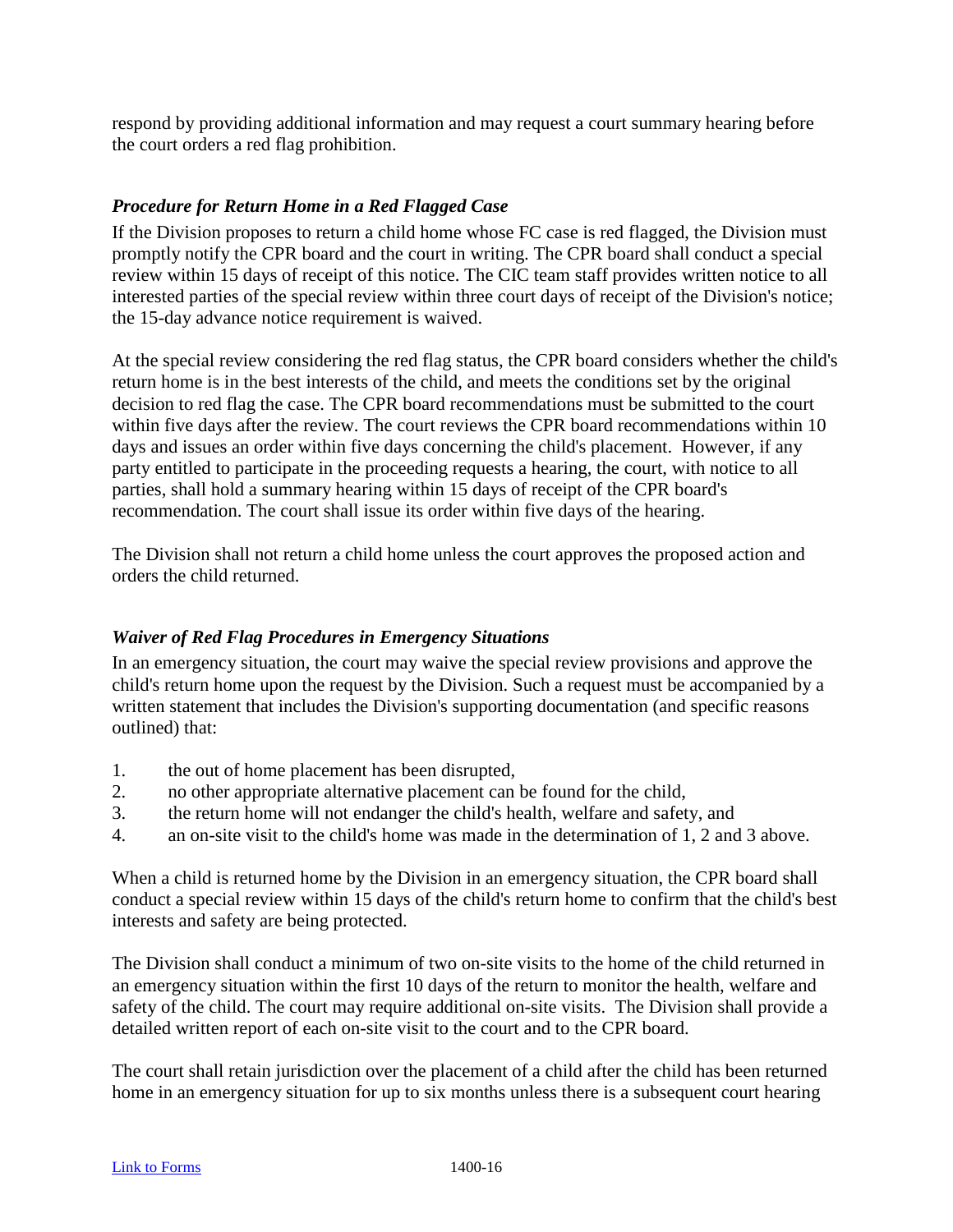or court order. The court order shall be specific as to the length of time the court's jurisdiction will be invoked, as well as the conditions that must be met in order to end jurisdiction.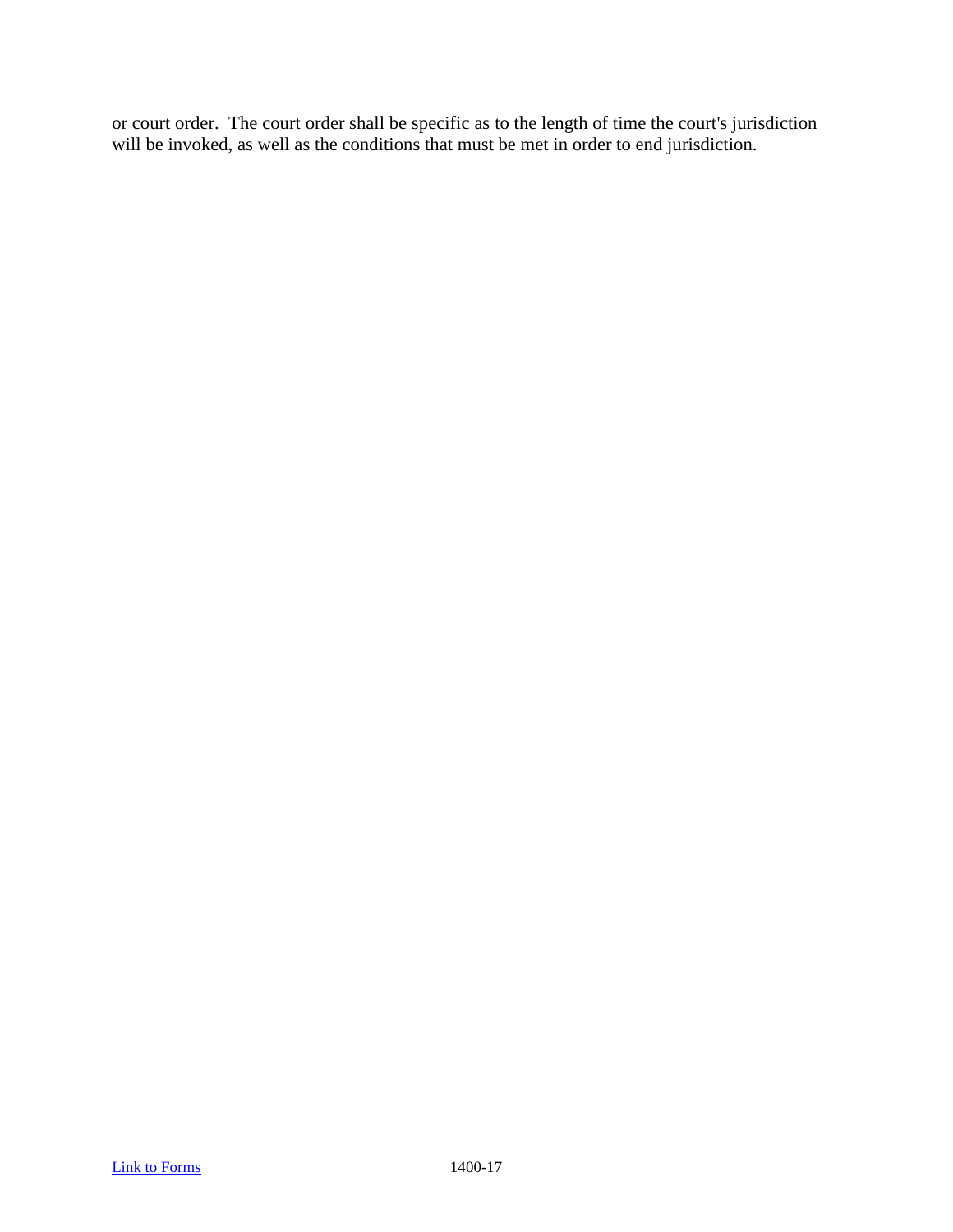# **FC FORMS AND COURT ORDERS**

# *How to Locate Children in Court Orders and Forms*

**All current Children in Court Orders and Forms are located on the Judiciary's website at:** 

**<http://www.njcourts.gov/selfhelp/catalog.html?customer=Agencies&category=CIC>**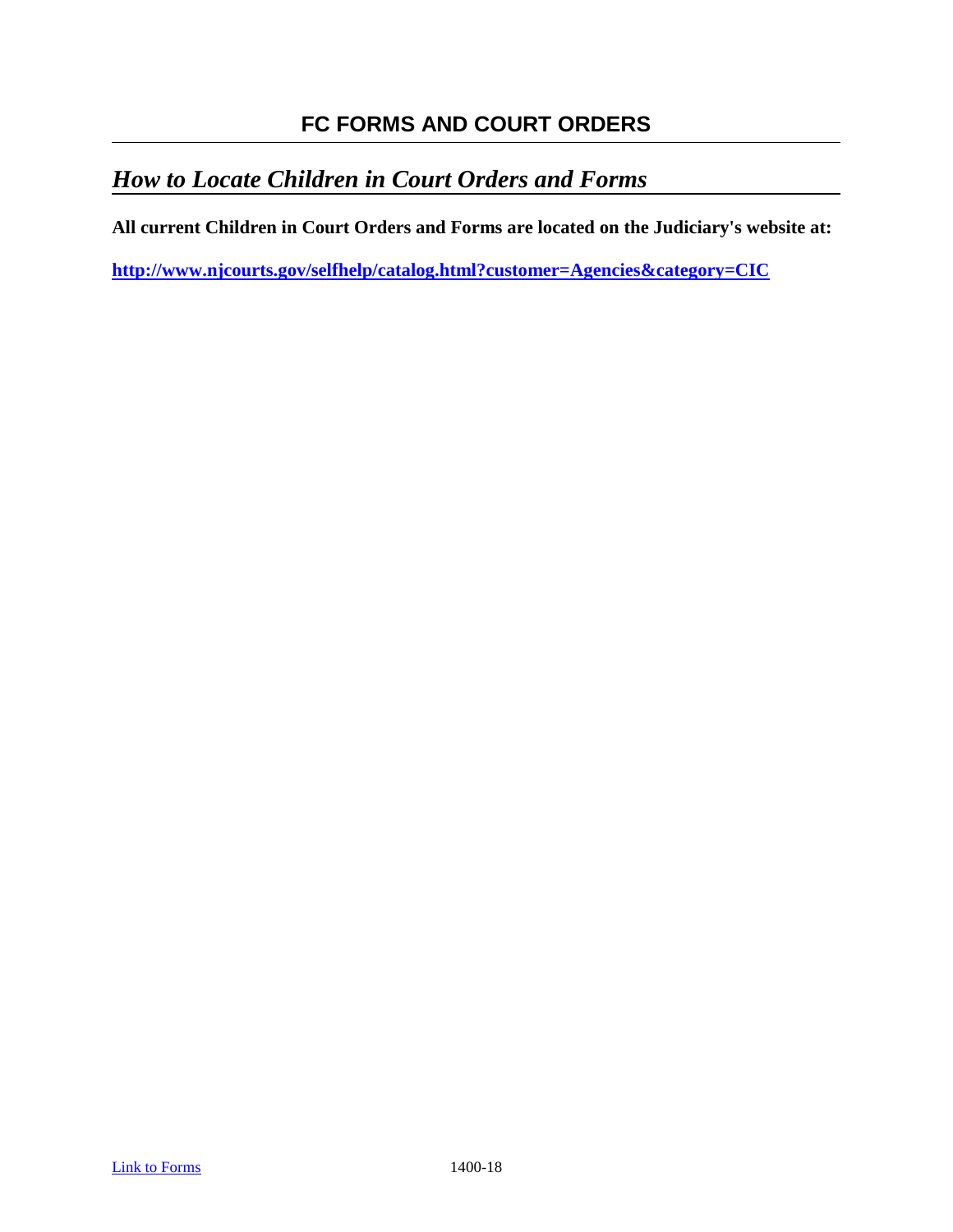# **1500 FL: KINSHIP LEGAL GUARDIANSHIP CASE PROCESSING STEPS**

### *Jurisdiction (NJ.S.A. 3B:12A-3)*

The Superior Court, Chancery Division, Family Part has jurisdiction in matters of kinship legal guardianship (KLG) under N.J.S.A. 3B:12-1, et seq.

#### *Venue (N.J.S.A. 3B:12A-3)*

Venue is established pursuant to R. 5:9A-3 to provide that venue of a petition for KLG shall be in the county in which the caregiver resides. However, if there is a pending action brought by the Division of Child Protection and Permanency (the Division) seeking guardianship/termination of parental rights pursuant to N.J.S.A. 30:4C-15, venue will continue to be determined as set forth in R. 5:9-1. That is, in such cases venue will be in the same county in which the pending action was initiated.

#### *Kinship Legal Guardianship Overview*

The KLG Act creates a legal status of "kinship legal guardian" for certain non-parent caregivers of children. A "kinship legal guardian" is a caregiver who is granted that status by the court pursuant to state law, and who is willing to continue to care for a child due to parental incapacity, with the intent to raise the child to adulthood. While KLG is intended to be permanent, it does not terminate the rights and obligations of the natural parents, who, among other things, retain the right to seek parenting time/visitation rights as well as the obligation to financially support their child(ren).

Individuals may petition for the status of a kinship legal guardian, or the Division may seek KLG as an alternate disposition in FN (abuse and neglect) or FG (termination of parental rights) cases by filing a motion to amend the FN/FG complaint. The court will not accept petitions for KLG for individuals who are eighteen years of age or older.

The KLG Act defines a "caregiver" as a person over 18 years of age, other than a child's parent, who has a "kinship relationship" with the child and who has been providing care and support for the child in the caregiver's home for at least the last twelve consecutive months. The KLG Act defines "kinship relationship" as either: (1) a family friend connected to the child or to the child's parent through an established positive psychological or emotional relationship or (2) a person with a biological or legal relationship with the child. Accordingly, the caregiver need not be related to the child.

The KLG Act specifies the rights and responsibilities of both the kinship legal guardian and the natural parents. The natural parents retain the authority to consent to a change in the child's name and to consent to adoption of the child. Additionally, the parents still have the basic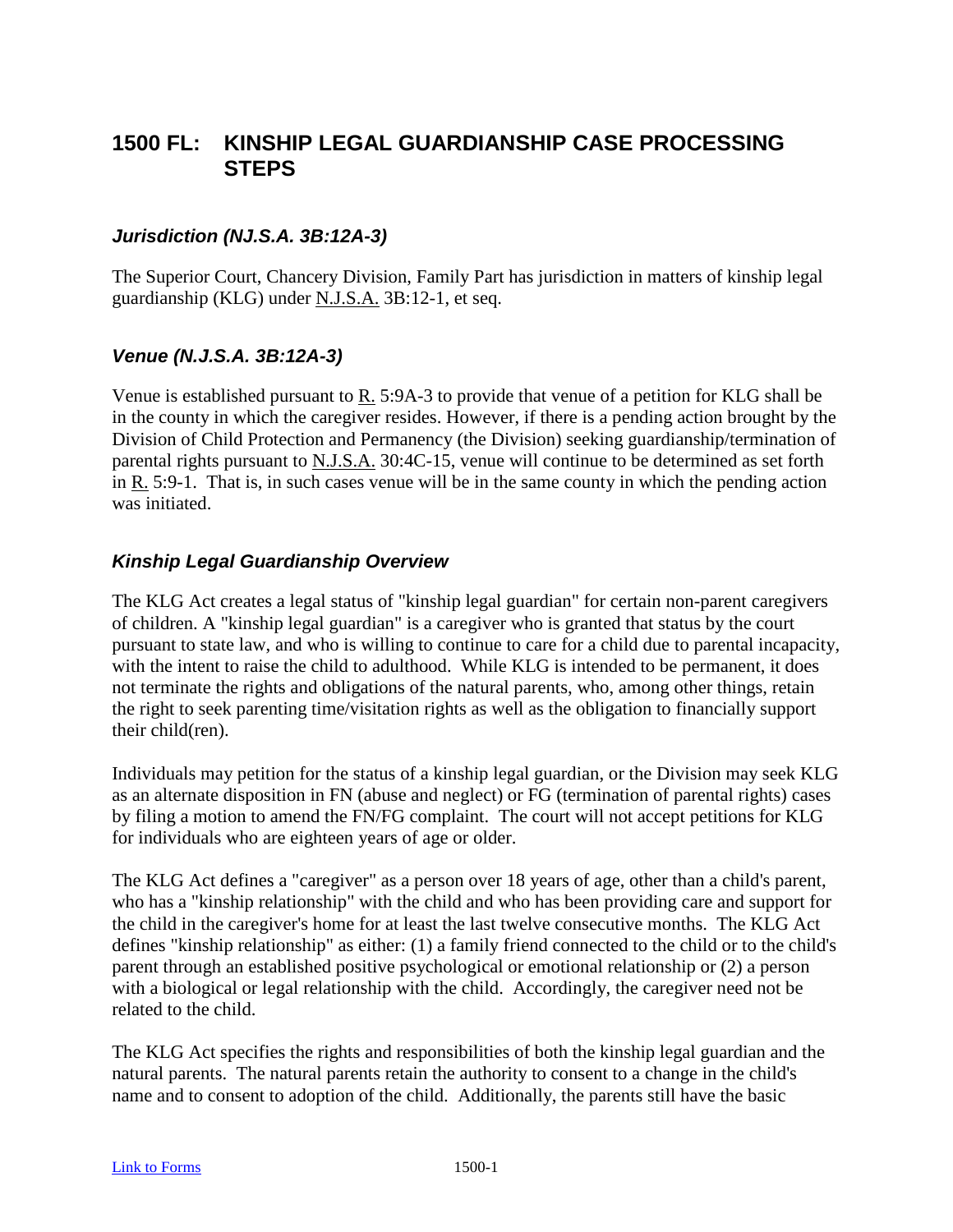obligation to provide child support. The KLG Act also specifies certain rights that the kinship legal guardian has with respect to decision-making for the child, including the right to make educational and medical decisions, among other things. The KLG Act does not affect the rights of inheritance and eligibility for benefits or insurance for the child.

The court must consider twelve distinct factors (listed in Section 1504) when determining whether to award kinship legal guardianship. The KLG status terminates when the child reaches eighteen years of age or when the child is no longer enrolled in a secondary education program, whichever event occurs later, or when the court otherwise terminates kinship legal guardianship. The court may vacate the KLG prior to the child's eighteenth birthday under certain circumstances (noted in Section 1506).

#### *The right to counsel*

When an FN or an FG complaint is amended to become a KLG case, the same attorneys shall continue to represent the parents and the children pursuant to N.J.S.A. 9:6-8.21, et seq. (for FN cases) and N.J.S.A. 30:4C-15.4 (for FG cases). For this reason, the FN or FG case must remain open throughout the duration of the KLG litigation. In all other cases, the statute does not provide for legal representation.

No new 5A Form is required for the continuation of representation by the Office of the Public Defender from the FN or FG case to the FL case. However, the court must document the need for continued representation on the KLG Multipurpose Order when a motion to amend the FN or FG complaint is granted. The CIC team must submit a copy of the KLG Multipurpose Order to the local Office of the Public Defender, Office of Parental Representation to ensure continued representation of the parents.

# *1501. Filing of the Petition (N.J.S.A. 3B:12A-5)*

KLG cases are processed under the "FL" docket.

No filing fee shall be assessed for any applications or motions relating to KLG under the FL docket. There shall be a separate FL docket for each child for whom KLG is sought. This requires a separate petition for each child, a separate assessment for each child and individual orders for each child. For FN or FG cases involving multiple children, the Division need not file a separate motion for each child to amend the FN or FG complaint.

KLG cases can be filed in three ways:

1. Private Case: A private citizen can petition the court by filing a complaint for Kinship Legal Guardianship (CN 10268). The CIC team will open an FL docket upon the filing of the complaint for Kinship Legal Guardianship.

2. Division Assisted Private Case: The Division can assist a private citizen with the filing of a complaint for Kinship Legal Guardianship (CN 10268) in a non-litigated Division case. The CIC team will open an FL docket upon the filing of the complaint for Kinship Legal Guardianship.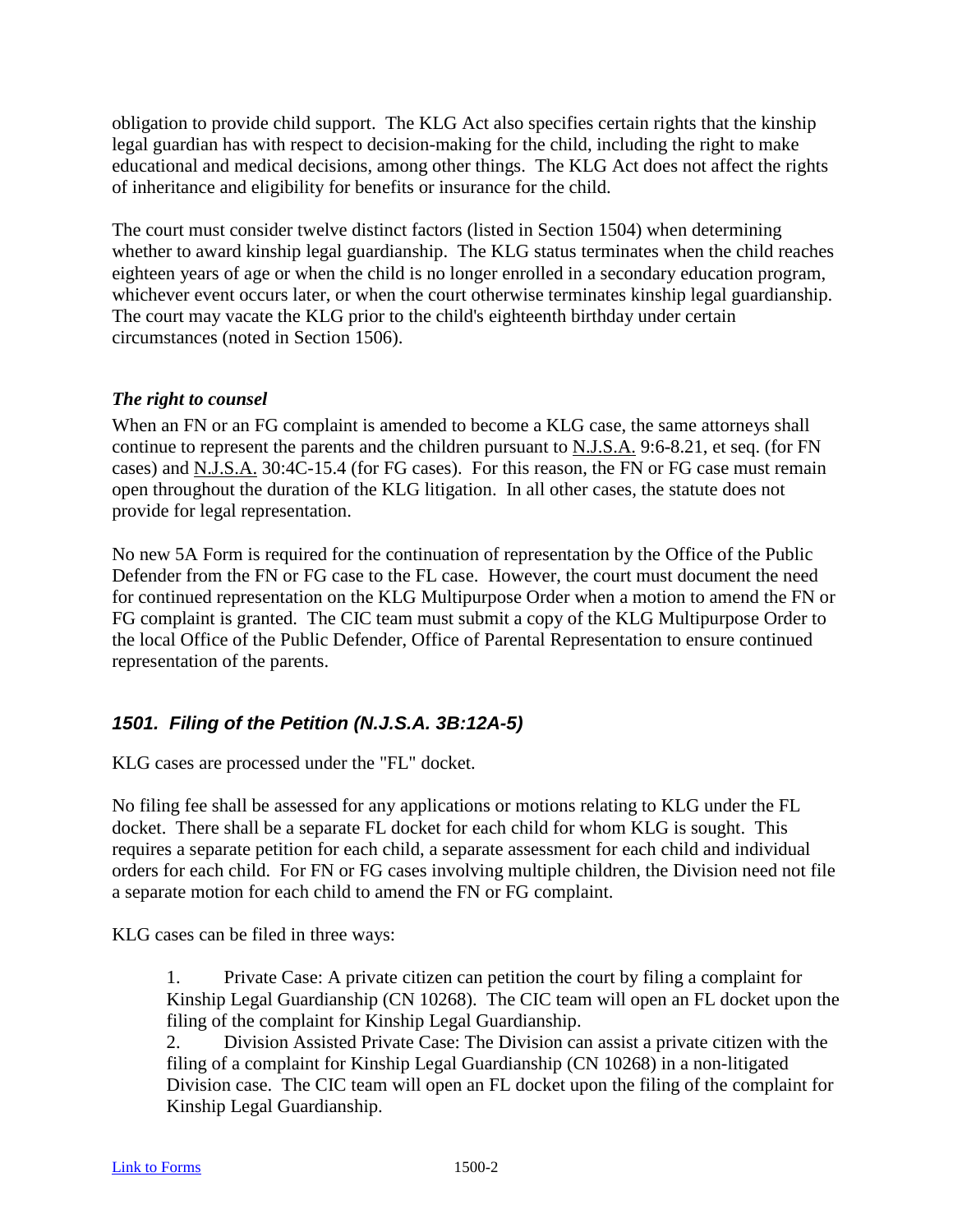3. Division Litigated Case: The Division can file a motion to amend an existing FN or FG complaint. The CIC team will schedule a return date for the Notice of Motion to Amend Complaint Form (CN 10318). The resulting court order granting the motion to amend the FN or FG complaint opens the FL in FACTS.

### KLG cases are to be captioned: "*In the Matter of the Kinship Legal Guardianship of [Minor Child's Name]."*

A complete petition package for both initial complaints and motions to amend FN or FG complaints must contain: (1) a Notice to Parents and Interested Parties; (2) a completed Kinship Caregiver Assessment; (3) a Certification of Background Checks prior to acceptance by CIC staff for filing; (4) a copy of the child's report cards from the two most recent semesters if the child is in school or a copy of progress reports from the two most recent semesters if the child is in pre-school; (5) the child's immunization report or a statement as to why a child has not been immunized; (6) a medical report describing the results of the child's most recent physical exam, which must be conducted within 12 months (or less) of the filing date; (7) for Division or Division-assisted KLGs only, the "recommendation" section of Comprehensive Health Evaluations for Children (CHEC) exam report, if such an exam was performed on the child (The court, in its discretion, may request that the full CHEC report be provided); (8) for children three years of age or older, a dental report describing the child's most recent dental exam, which must be conducted within 12 months (or less) of the filing date.

Upon receipt of the complete petition package, the CIC team will conduct a FACTS check for any current and/or prior Family Part involvement. Any restraining orders for FV should be copied and placed in the FL file for the judge's review. All related files should be made available for the judge's review.

### *The Kinship Caregiver Assessment*

The KLG Act, under N.J.S.A. 3B:12A-5, requires that a Kinship Caregiver Assessment be completed and provided to the court at the time the petition is filed. A standard Caregiver Assessment Form must be used, and it must be attached to the initiating document (either the complaint or the motion to amend). The assessment must be completed six months or less prior to the filing of the complaint or motion to amend.

In a private filing, the Caregiver Assessment will be prepared by an approved organization through the Kinship Navigator Program and will be completed at the caregiver's expense. If the petitioner is financially eligible, he or she can seek cash assistance under a kinship care program provided by the state Department of Children and Families. In Division and Division-assisted filings, the Division will complete and pay for the Caregiver Assessment.

The caregiver assessment must contain:

1. The full name and address of the person seeking to become the kinship legal guardian;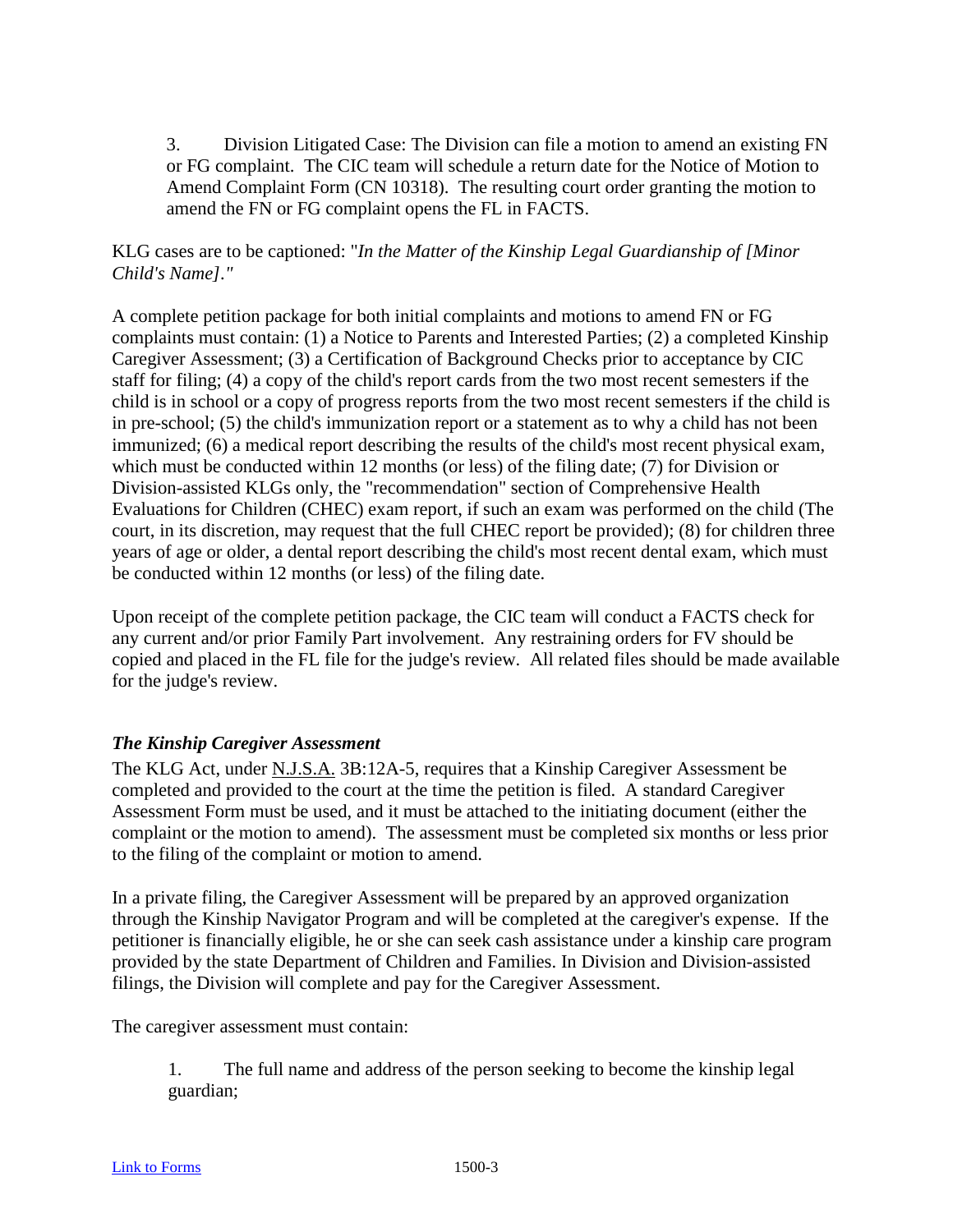- 2. The circumstances of the kinship relationship;
- 3. The whereabouts of the child's parents, if known;
- 4. The nature of the parents' incapacity, if known;
- 5. The wishes of the parents, if known;
- 6. The ability of the kinship caregiver family to assume permanent care of the child;
- 7. The child's property and assets, if known;
- 8. The wishes of the child, if appropriate;
- 9. Any current involvement of a child or caregiver with the Division;

10. Certification of the caregiver that the caregiver has been providing care and support for the child in the caregiver's home for at least the last twelve consecutive months;

11. The results of a criminal history record information (CHRI) check and a domestic violence central registry (DVCR) check of the caregiver and of any other adult residing in the caregiver's household;

12. The results of a child abuse record information (CARI) check arranged for and coordinated by the Division; and

- 13. The results of the caregiver's home review; and
- 14. Languages spoken by the caregiver and parents if an interpreter is required.

#### *Petitions without a kinship caregiver assessment*

The CIC team may not accept a KLG petition for filing without the requisite caregiver assessment. For parties seeking KLG without the required caregiver assessment, the CIC team must first determine whether there is Division involvement. If so, the party should be referred to the Division for completion of the assessment. If there is no Division involvement, the party should be referred to the Kinship Navigator Program for assistance in obtaining the required assessment.

Failure to include the kinship caregiver assessment with the petition for KLG will result in the return of the petition to the litigant stamped "Received but not Filed" pursuant to the procedure set forth in Rule  $1:5-6(c)(1)$ .

#### *Background Checks (Applies to all KLG Filings)*

Three background checks are required as part of the KLG petition process pursuant to N.J.S.A. 30:4C-86:

a. A CHRI check must be conducted by the Division of State Police within 12 months of the petition filing date (must include fingerprints, State and FBI checks); b. A DVCR check must be conducted by the Division of State Police within two (2) months of the petition filing date; and

c. A CARI check must be conducted by the Department of Children and Families, Office of Licensing within twelve (12) months of the petition filing date.

The background checks must be conducted on the caregiver and any adult residing in the caregiver's household prior to the submission of the petition for Kinship Legal Guardianship.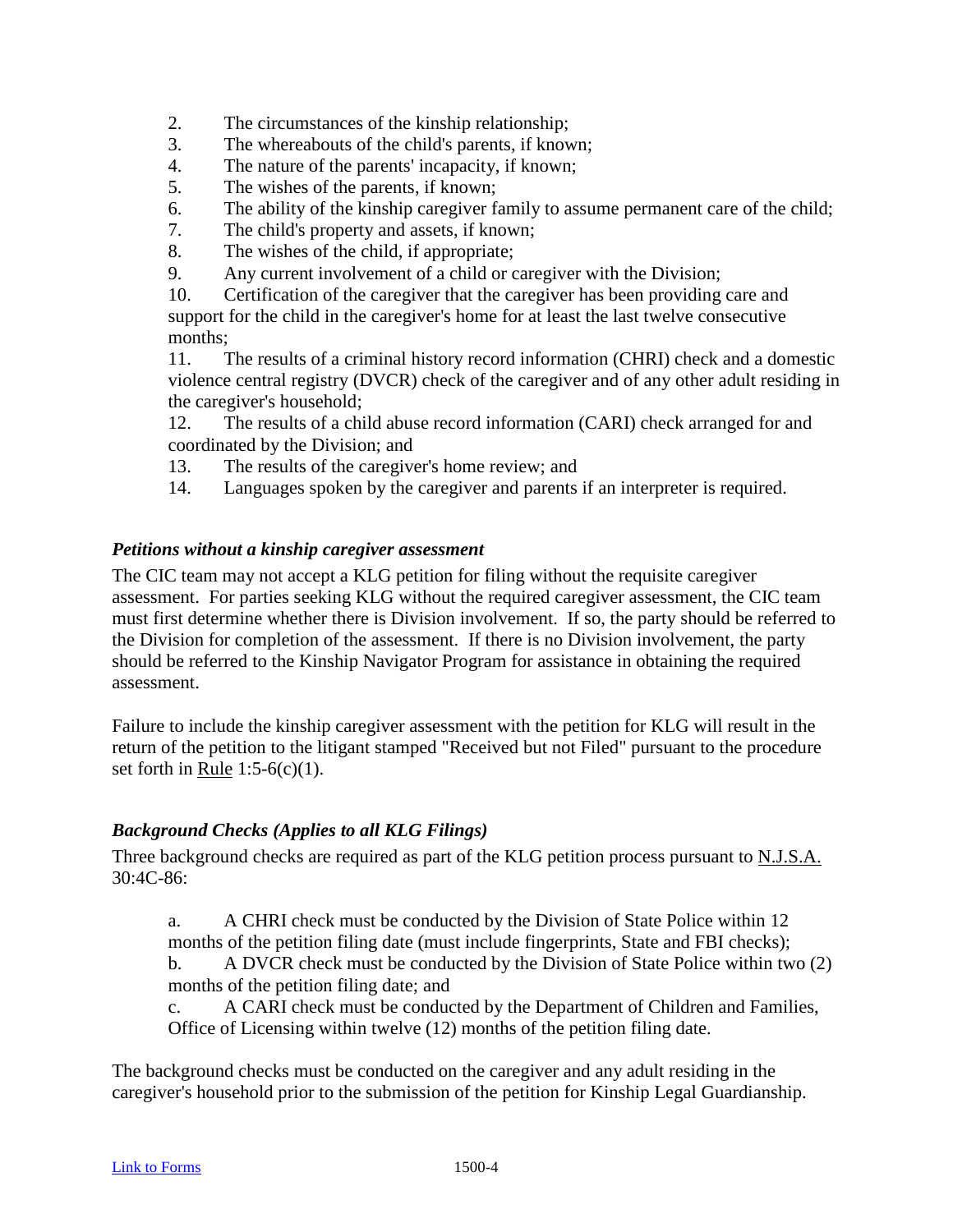#### N.J.S.A. 30:4C-86.

In Division-litigated and Division-assisted cases, the Division will receive the results of the three background checks and fill out a Division of Child Protection and Permanency Certification of Completed Background Checks for Kinship Legal Guardianship Form (Certification of Completed Background Checks Form). The Certification of Completed Background Checks Form is submitted to the court at the time of the filing of the motion to amend as a part of the petition package. CIC staff must be in receipt of the Certification of Completed Background Checks Form prior to docketing the motion to amend.

If the background check reveals an incident (a positive result), a copy of such result must be attached to the Certification of Completed Background Checks Form. If the background check did not reveal an incident (no result), no attached documentation is necessary. However, the attorney for the Division must keep the original background check results in his or her case file at all times and the results must be made available to the court upon request. CIC staff must ensure that all three background checks have been completed prior to docketing a KLG petition.

NOTE: In private KLG cases, the Kinship Navigator Agency will complete and submit to the court a Navigator Agency Certification of Requested Background Checks for Kinship Legal Guardianship Form (Certification of Requested Background Checks Form) at the time of the filing of the complaint. The Certification of Requested Background Checks Form will indicate the date when the CARI and DVCR checks were requested. Results of the background checks may be included in the complaint package. CIC staff must be in receipt of the Certification of Requested Background checks as well as the results of the background checks prior to docketing the complaint.

In addition to the background checks, it is recommended that the CIC team run a Promis-Gavel check and a DVCR check on the caregiver and other adults in the household within 24 hours of the court hearing and provide the results to the court. This search can be done through the CIC Search Application.

#### *Service and Notice*

The court cannot award KLG of a child unless proper notice was served on the parents of the child and on any interested party to whom the court previously has awarded custody or parenting time for that child. "Interested parties" include any other party to whom the court has previously awarded legal custody or parenting time for that child. This does not include notice to former resource family caregivers. The law specifies that proper noticing of the child's parents is a factor to be considered in every determination of the appointment of a kinship legal guardian. N.J.S.A. 3B:12A-6(b). Service of process in KLG proceedings shall be in accordance with R. 5:4-4(b) or pursuant to court order in accordance with R. 4:4-4(b)(3). See also R. 5:9A Actions for Kinship Legal Guardianship.

The petition and any related applications are summary in nature. Accordingly, notice of the proceedings must be mailed by the court to the parent(s) of the child and to any other interested party. Specifically, defendants shall be served via regular and certified mail, return receipt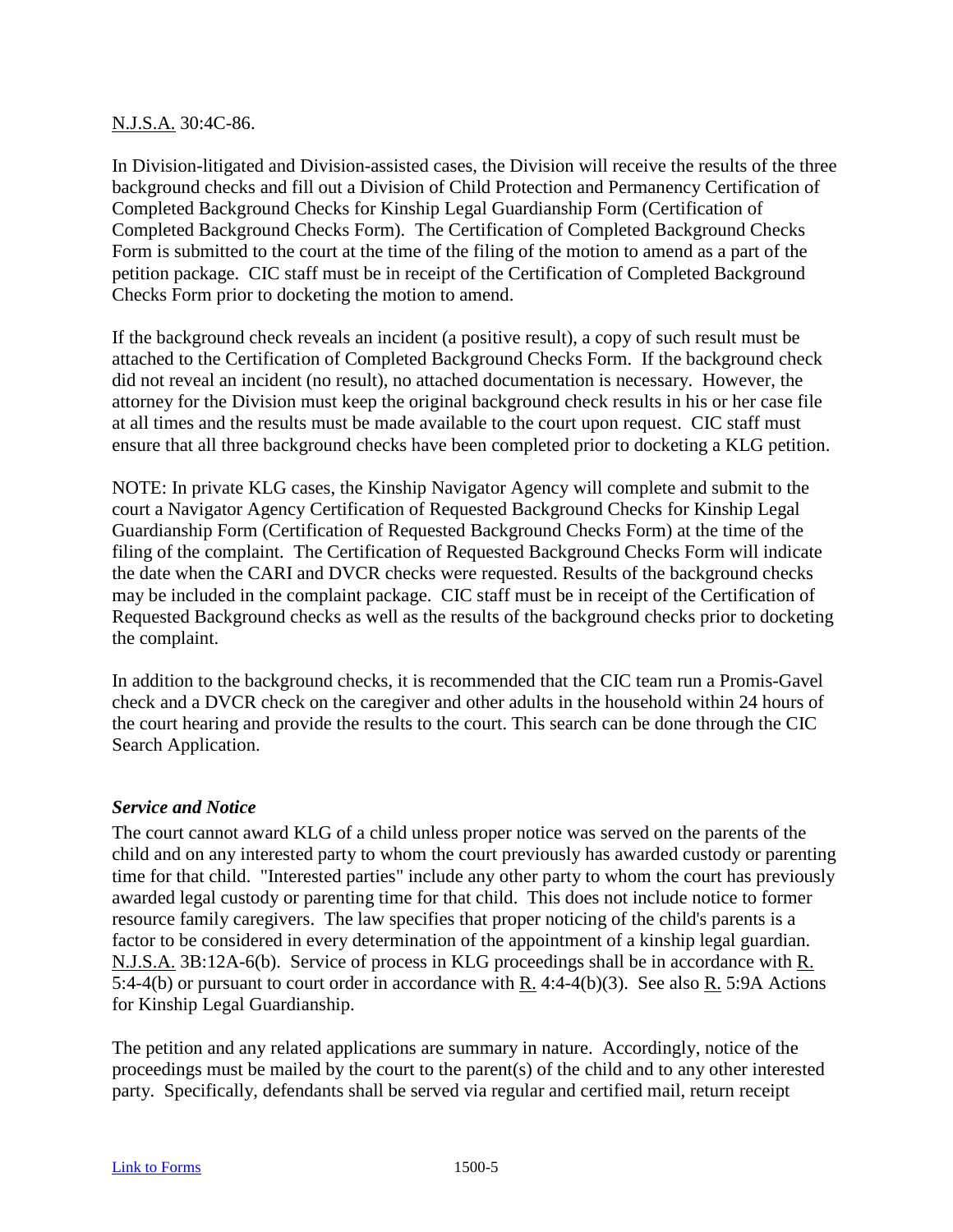requested, and caregivers and other interested parties shall be sent notice via regular mail.

Service in private KLG cases may be made pursuant to R. 5:4-4(b). In Division-initiated complaints filed pursuant to N.J.S.A. 30:4C-87, if the initial complaint (FN or FG) was properly served on the parent(s) and they cannot be located, R. 5:12-2(b) permits the court to proceed with a hearing.

In Division-litigated cases, the Division is responsible for providing service of the Notice of Motion to Amend the Complaint Form (CN 10318) and a copy of the caregiver assessment report to all parties to the case. The court is responsible for providing notice of the hearing on the motion to amend the complaint to all parties to the litigation and to anyone else to whom the court has awarded custody or parenting time. The Notice to Parents and Interested Parties of Motion to Amend Complaint Form (CN 10277) is used. The court is also responsible for providing notice of the KLG hearing to all parties to the litigation and to all interested parties.

In private KLG cases, the court is responsible for providing notice of the complaint for KLG to all parties to the litigation and to all interested parties. The Notice to Parents and Interested Parties of Complaint for Kinship Legal Guardianship Form (CN 10276) is used. The court is also responsible for providing notice of the KLG hearing to all parties and interested parties.

When serving a copy of the petition package, all identifying information must be redacted from the caregiver assessment. Cross out dates of birth, social security numbers, phone numbers, addresses, ages, race and gender. The caregiver assessment is served on the parents and is not served on interested parties. Neither the Certification of Requested Background Checks Form nor the Certification of Completed Background Checks Form is served on parents or interested parties.

Prior to filing for KLG, the agency responsible for preparing the KLG package must perform all diligent efforts to locate the parents. This search includes: (1) all requirements set forth in R. 5:4- 4(c); (2) accessing public Internet databases; and (3) parent locator search available through the child support enforcement system. These searches should be performed in preparation for filing the case with the court.

## *1502. Processing Cases with Division of Child Protection and Permanency (Division) Involvement*

Only the Division has standing to bring a petition for KLG for children involved in a current FN or FG case. The Division need not file a new complaint for KLG in those cases, but may instead file a motion to amend the pending FN or FG complaint, with the requisite caregiver assessment, Notice to Parents and Interested Parties of Motion to Amend Form and the Division's Certification of Completed Background Checks for KLG Form attached. The Division is responsible for conducting the caregiver assessment in these cases at no cost to the caregiver pursuant to N.J.S.A. 30:4C-86.

If a child is involved in a child placement (FC) case, with no current litigation under the FN or FG dockets, a caregiver interested in becoming a kinship legal guardian must obtain consent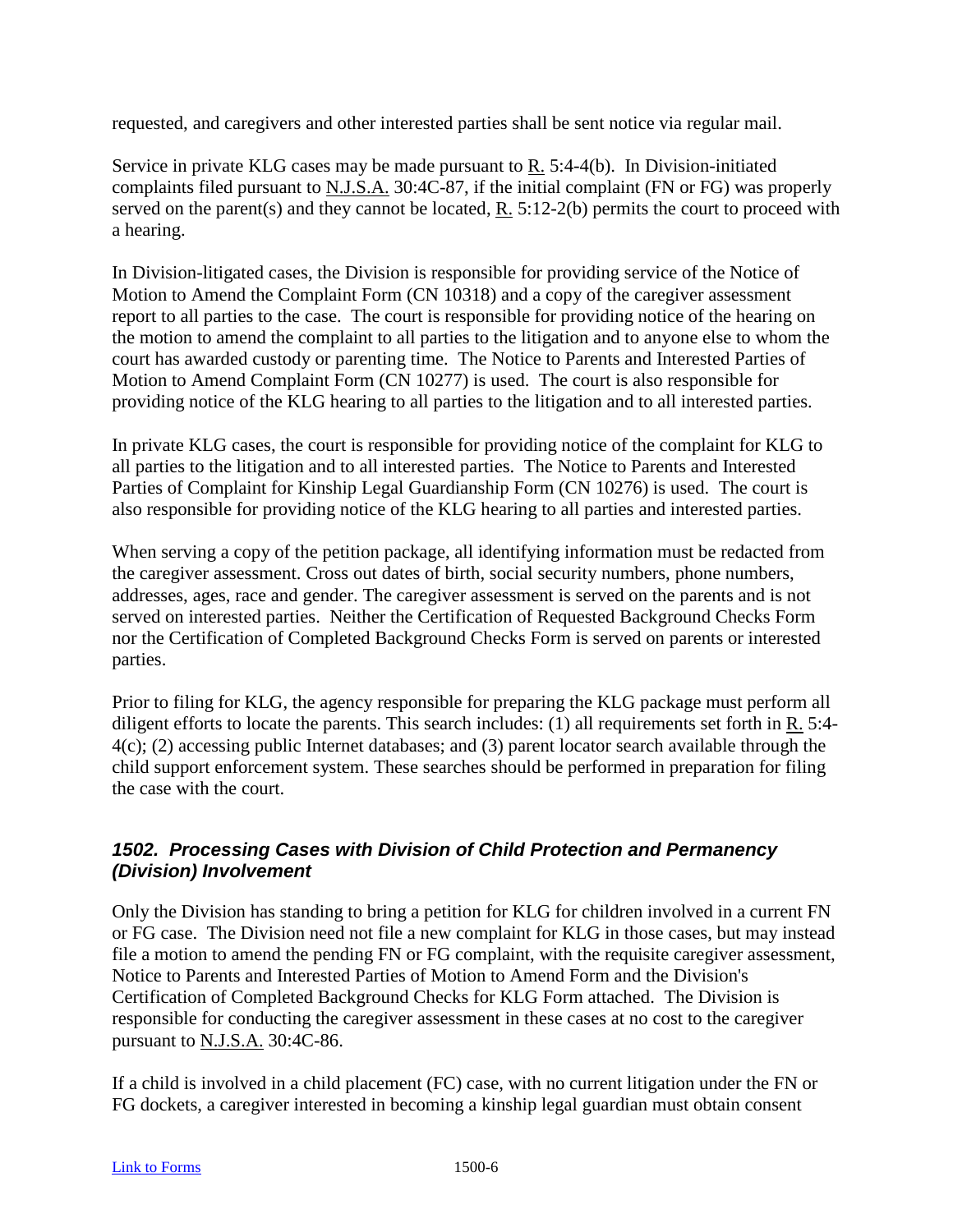from the Division and must then file a private petition. These cases are referred to as "Division assisted private filings." The Division assists the caregiver by conducting the kinship caregiver assessment at no charge and by completing the background checks. However, since it is the caregiver and not the Division who files the complaint for KLG as the petitioner, these are considered private filings.

### *Amended Complaint in an FN or FG Case*

After considering the motion to amend the complaint, the court will enter a KLG Multipurpose Order (CN 10273) reflecting one or more of the following:

- a. Granting/ denying/ dismissing/ withdrawing the motion;
- b. Opening the FL docket;

c. Continuing care custody and supervision of child with the Division until KLG is granted and continuing all prior orders under FC/FN/FG unless otherwise modified;

d. Continuing representation of the defendant(s) through the Office of the Public Defender;

e. Entering default upon a finding that notice was properly served on the parent(s) and on any other party to whom the court has awarded custody or parenting time/visitation;

f. Signifying that the parties consent to the entry of judgment for kinship legal guardianship;

g. Scheduling a hearing; and/or

h. Awarding KLG to the caregiver.

The court may set the date for submission of the required documents to accompany the motion. Upon receipt of the complete package, the court may hold the KLG hearing together with the motion to amend hearing. If KLG is awarded under this KLG Multipurpose Order (CN 10273), a separate KLG Judgment (CN 10270) also must be entered specifying the rights and responsibilities of the parties in accordance with N.J.S.A. 3B:12A-6(e). (See Section 1504, below). The recording tape reference of the entire hearing is included in the form of order unless CourtSmart has been implemented in that courtroom.

### *Division Assisted Private Filings: FC-only Case*

For Division assisted private filings:

a. The caregiver must file the complaint for KLG,

b. The Division must provide the caregiver assessment, Notice to Parents and Interested Parties of Complaint for KLG Form and the Division's Certification of Completed Background Checks for Kinship Legal Guardianship Form,

c. The caregiver must obtain consent from the Division if the Division placed the child in the caregiver's home and the child has resided in the home for at least the last twelve consecutive months.

The court will schedule an initial hearing as well as any subsequent hearings as deemed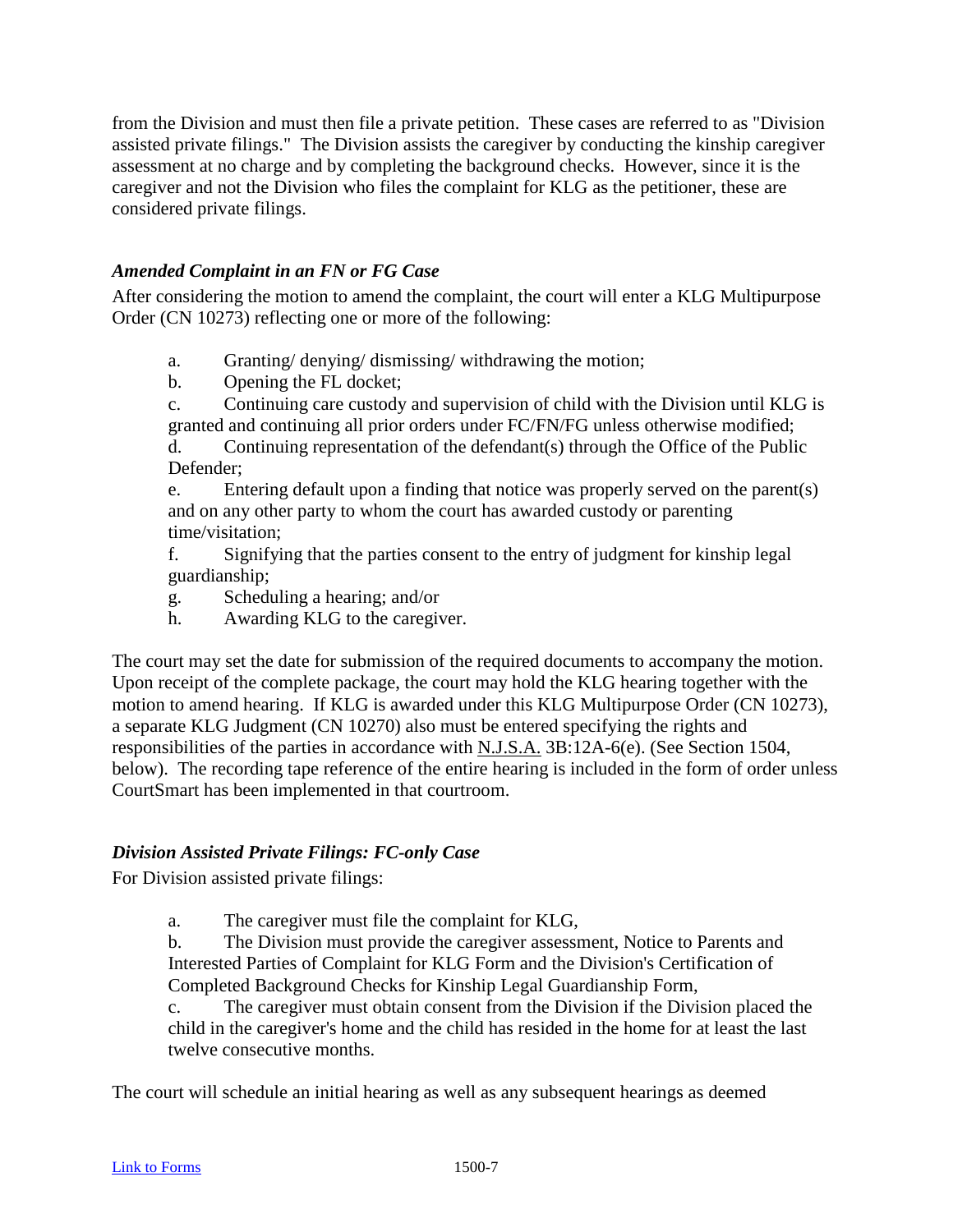necessary. At any of these hearings, the court will enter a KLG Multipurpose Order reflecting one or more of the following:

- a. Granting/denying KLG;
- b. Dismissing/withdrawing the complaint;
- c. Schedule/ hold a contested hearing;
- d. Order further assessments of parties to the case; and/or
- e. Enter default upon a finding that notice was properly served on the parent(s) and on any other party to whom the court has awarded custody or parenting time/visitation.

If KLG is awarded under this KLG Multipurpose Order, a separate Judgment for KLG (CN 10270) must also be entered specifying the rights and responsibilities of the parties in accordance with N.J.S.A. 3B:12A-6(e). (See Section 1504, below). The recording tape reference of the entire hearing is included in the Multipurpose Order and KLG Judgment unless CourtSmart has been implemented in that courtroom.

When recording the relief results in FACTS for the FC, FN or FG case, the granting of KLG is considered an alternate permanent placement disposition, "Kinship Alternate Placement."

## *1503. Processing Private Party Applications for Kinship Legal Guardianship*

If a family has had no involvement with the Division, the caregiver or the caregiver's attorney must file the complaint for KLG with the court along with the Notice to Parents and Interested Parties of Complaint for Kinship Legal Guardianship Form (CN 10276) and the Navigator Agency Certification of Requested Background Checks for Kinship Legal Guardianship Form (CN 10267). The caregiver will be responsible for obtaining the assessment and background checks by contacting the local Kinship Navigator agency and working with the program staff. The caregiver assessment will be prepared by the Kinship Navigator agency.

The CIC team will review the complaint, notice, caregiver assessment and Certification of Requested Background Checks Form for completeness. Once the court receives those items and the results of the CARI, DVCR and CHRI checks, the CIC staff will docket the case as an FL matter. CIC staff will mail notice of the hearing as well as a copy of the complaint and caregiver assessment (without the Certification of Requested Background Checks Form) to the parent(s). CIC staff will mail notice of the hearing as well as a copy of the complaint (without caregiver assessment and Certification of Requested Background Checks Form) to all interested parties.

The court will schedule an initial hearing as well as any further subsequent hearings as deemed necessary. At any of these hearings the court will enter a KLG Multipurpose Order for each child reflecting one or more of the following:

- a. Granting/denying KLG;
- b. Dismissing/withdrawing the complaint;
- c. Scheduling/holding a contested hearing;
- d. Ordering further assessments of parties to the case; and/or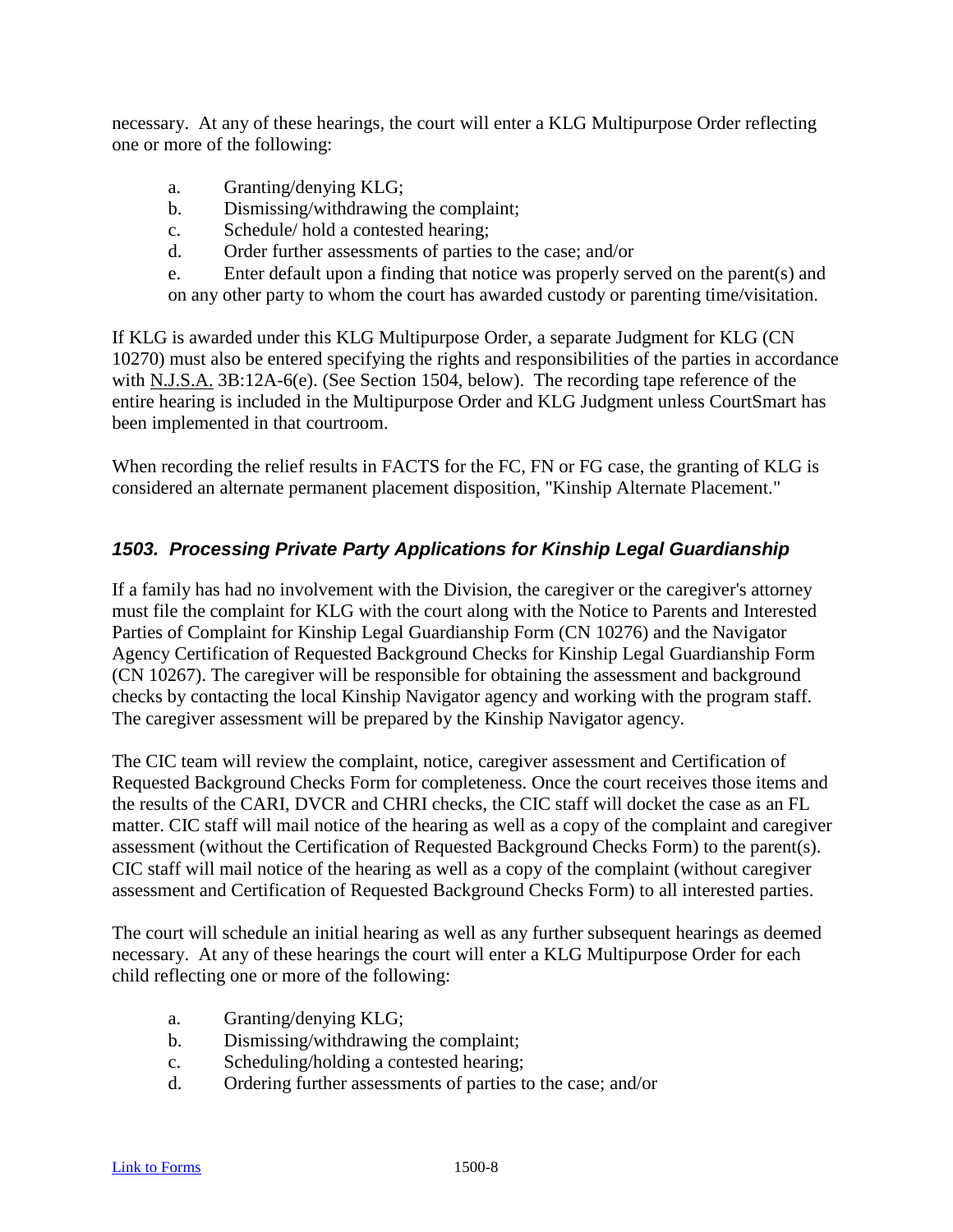e. Entering default upon a finding that notice was properly served on the parent(s) and on any other party to whom the court has awarded custody or parenting time/visitation.

If KLG is awarded under this KLG Multipurpose Order, for each child a separate Judgment for KLG (CN 10270) must also be entered specifying the rights and responsibilities of the parties in accordance with N.J.S.A. 3B:12A-6(e). The recording tape reference of the entire hearing is included in the form of order unless CourtSmart has been implemented in that courtroom.

# *1504. KLG Determination and Judgment (N.J.S.A. 3B:12A-6)*

The following factors must be considered by the judge in order to determine kinship legal guardianship:

- a. Whether proper notice was provided to the child's parents;
- b. The best interests of the child;
- c. The Kinship Caregiver Assessment;

d. In Division cases, the recommendation of the Division, including any parenting time or visitation restrictions;

e. The potential kinship legal guardian's ability to provide a safe and permanent home for the child;

f. The wishes of the child's parents, if known to the court;

g. The wishes of the child if the child is twelve years of age or older, unless unique circumstances exist that make the child's age irrelevant;

h. The suitability of the kinship caregiver and the caregiver's family to raise the child;

i. The ability of the caregiver to assume full legal responsibility for the child;

j. The commitment of the kinship caregiver and the caregiver's family to raise the child to adulthood;

k. The results from the child abuse records check; and

l. The results from the criminal history records background check and domestic violence registry check.

To grant KLG the court must find, by clear and convincing evidence:

a. That each parent's incapacity is of such a serious nature as to demonstrate that the parents are unable, unavailable, or unwilling to perform the regular and expected functions of care and support of the child;

b. That the parents' inability to perform those functions is unlikely to change in the foreseeable future; and

c. That awarding KLG is in the child's best interest.

In cases in which the Division is involved with the child as provided in N.J.S.A. 30:4C-85, the court must additionally find that: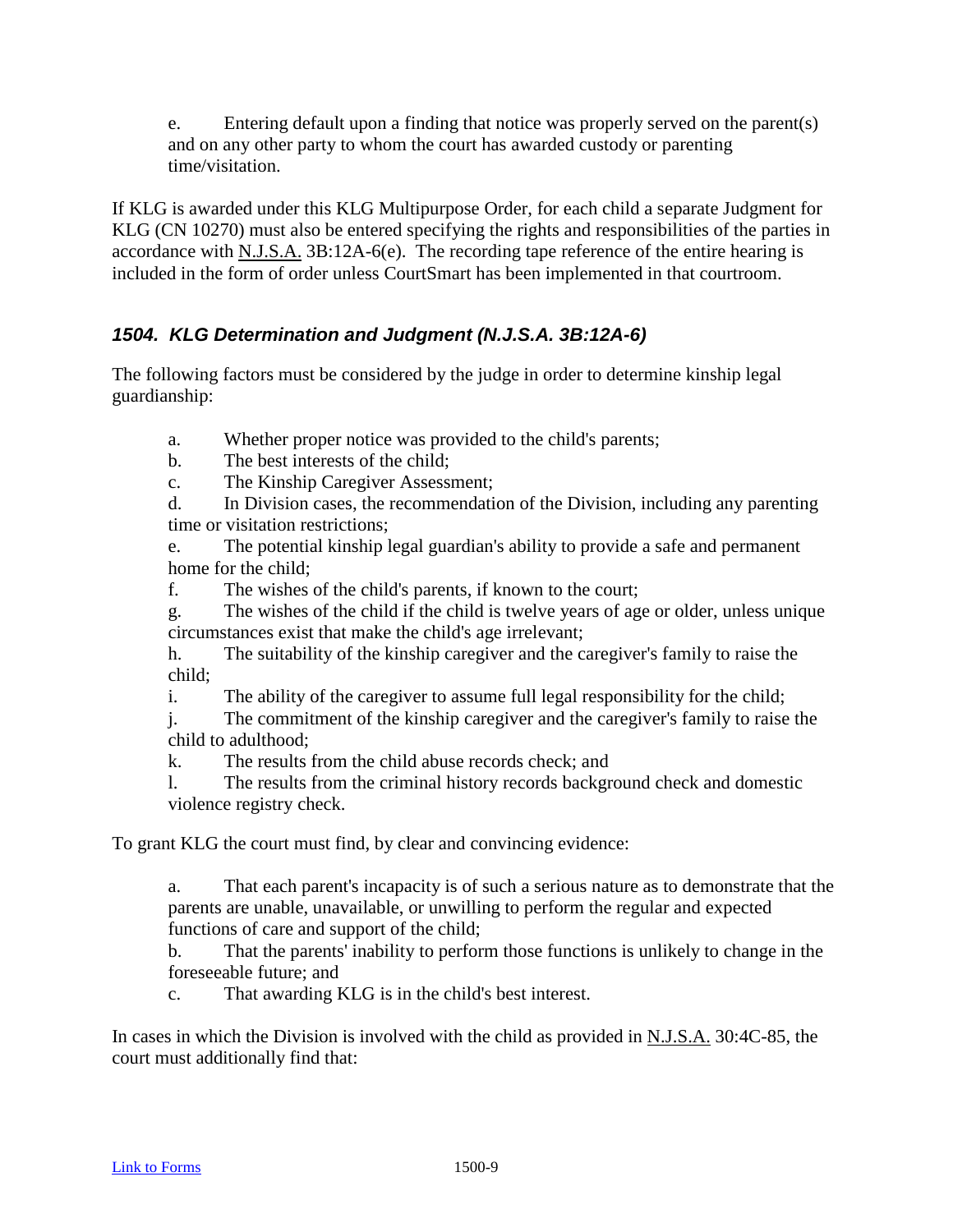a. The Division exercised reasonable efforts to reunify the child with the birth parents and that those reunification efforts have proven unsuccessful or unnecessary; and

b. Adoption of the child is neither feasible nor likely.

When KLG is awarded, the court must place on the record the findings of fact and conclusions of law, addressing the following factors:

- a. If proper notice was provided to the child's parents;
- b. The best interests of the child;
- c. The Kinship Caregiver Assessment;
- d. In cases in which the Division is involved with the child, the recommendation of the Division, including any parenting time or visitation restrictions;

e. The potential kinship legal guardian's ability to provide a safe and permanent home for the child;

- f. The wishes of the child's parents, if known to the court;
- g. The child's wishes, when appropriate.

When granting KLG, the court must enter such finding on both the KLG Multipurpose Order for each child and on the Judgment for KLG for each child (CN 10270), which will include the rights and responsibilities of the parties as set forth in the law. The recording tape reference of the entire hearing is included in the form of order unless CourtSmart has been implemented in that courtroom.

The court cannot award KLG of a child unless proper notice was served on the parents of the child and on any other party to whom the court previously has awarded custody or parenting time for that child.

In private filings, court staff must provide only a copy of the KLG Judgment to the caregiver and Navigator Program after KLG is granted.

In Division filings, court staff must provide only a copy of the KLG Judgment to the caregiver. The KLG Multipurpose Order that disposes of the FL case and the KLG Judgment (if granted) must be provided to the Division, parents and attorneys.

# *1505. Child Support*

Notwithstanding the appointment of a kinship legal guardian, the natural parents retain the responsibility to pay child support. Child support applications are not handled under the FL docket. Any applications for child support in these matters shall be handled under the FD docket in the same manner as any other application for child support pursuant to R. 5:6. The FL is not reopened when there is a child support application. An FD docket is opened to handle the application, and the case proceeds as required by the Non-Dissolution Operations Manual.

The court should advise parents that they have a continuing responsibility to pay child support after the granting of KLG.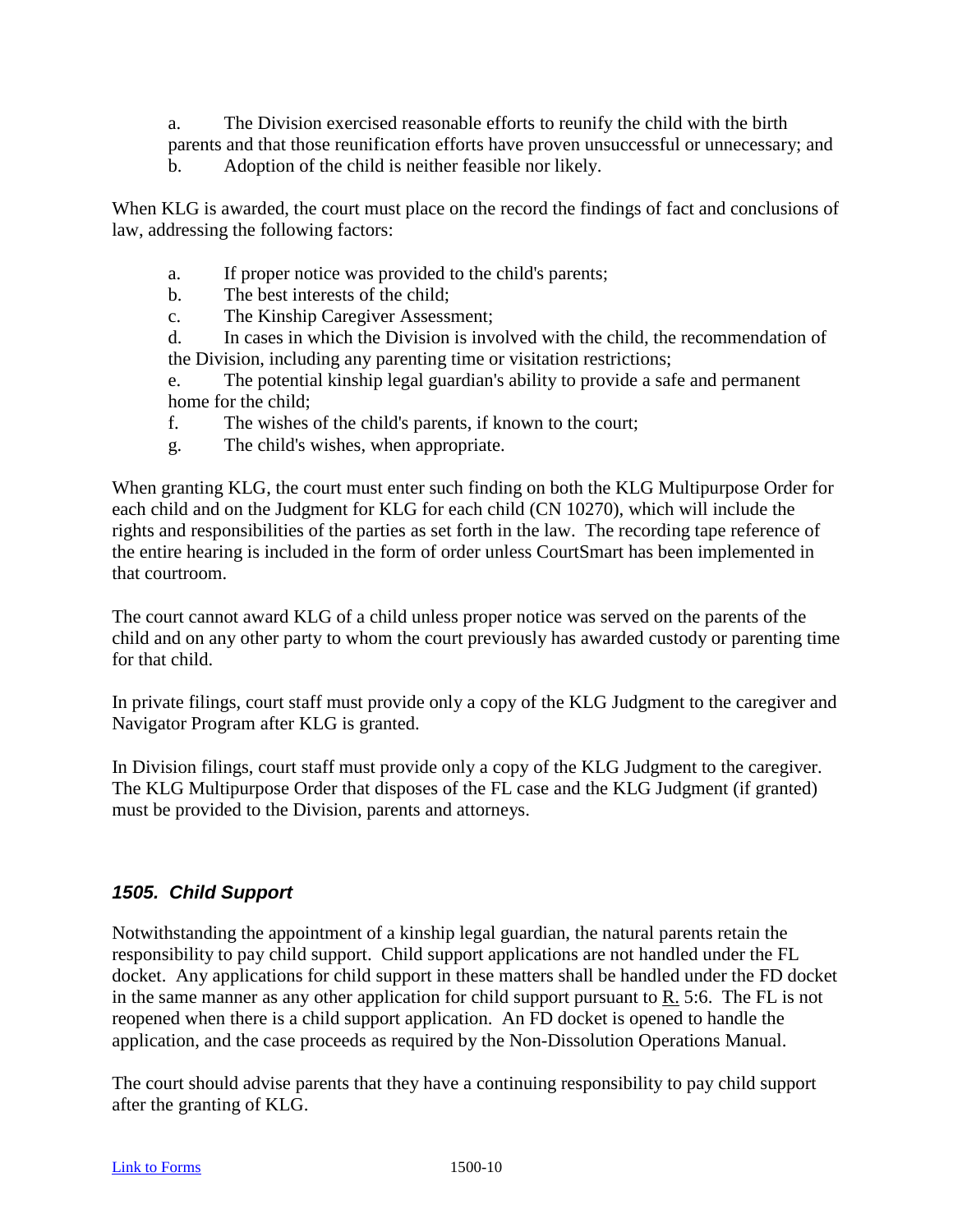# *1506. Closing the FL and Related FN/FG and FC dockets*

An FL case is closed when a Judgment for KLG is granted or denied by order of the court.

An FN or FG should remain open until after the FL has been either granted or denied. By keeping the FN or FG open during the FL process, there is legal representation for the parties. If the FL is granted, then the FN or FG will be closed. If the FL is denied, then the FN or FG will remain open pending disposition of those matters.

An FC is closed after KLG has been granted. The FL is a permanent placement, and therefore, no further review under ASFA is required. If the court has entered an order finalizing the permanent plan of KLG and dismissing the FC case in court, court staff need not wait for a Notice of Change. The court order is sufficient to close the FC case.

If a permanency hearing must be held during the FL process, it is entered under the FC docket for each child and entered under the FN/FG docket. Nothing is recorded under the FL docket for the permanency hearing, only the FC and FN/FG.

# *1507. Amending or Vacating an Order of KLG*

An application to amend or vacate KLG may be made to: (a) vacate the KLG or (b) modify parenting time or visitation.

In cases in which there was Division involvement and the parent(s) are making an application to vacate the KLG and have the child returned to them, the court may refer a parent to the Division for an assessment. Any reports of evaluations ordered by the court in Division litigated cases or Division assisted private cases are to be completed by the Division. In private cases: (1) the court must make an indigency determination; (2) if a party is indigent, the court must pay for the cost of the reports or evaluations; and (3) the court must use any resources available within the Family Part to obtain these reports and evaluations.

The KLG may be vacated by the court prior to the child's eighteenth birthday if:

a. It is determined by the court that the KLG is no longer in the best interest of the child; or

b. The court finds, by clear and convincing evidence, that the parental incapacity or inability to care for the child no longer exists and that termination of KLG is in the child's best interest; or

c. The court finds, by clear and convincing evidence, that the guardian failed or is unable, unavailable, or unwilling to provide proper care and custody of the child and that the guardianship is no longer in the child's best interest.

The CIC team schedules the application to amend or vacate KLG for a court hearing. The case may be referred to mediation at this time. The court is responsible for providing notice of the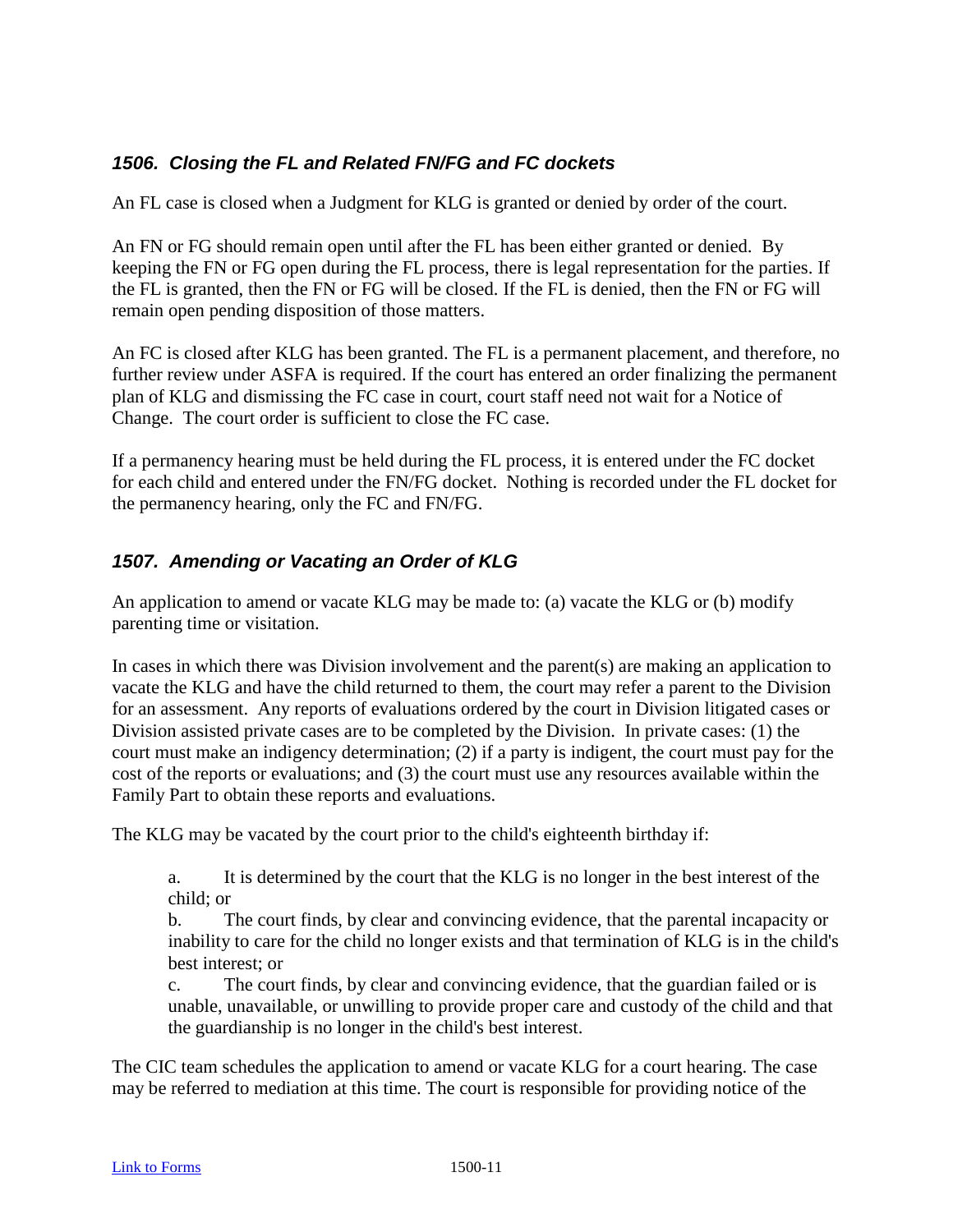application to amend or vacate to all parties involved in the prior FL proceeding**.** In FL cases originally filed by the Division, this includes notice to the Division, the Office of Parental Representation and the Office of Law Guardian, and the caregiver.<sup>[3](#page-55-0)</sup> The KLG may be modified for visitation only or the court may vacate KLG and grant custody to another individual. The court must record the granting of custody under an FD docket. Whenever the court orders a change in custody, even custody to the parent(s), it will enter the custody order under an FD docket.

In situations where a third party has physical custody of the child while the KLG Judgment is in effect, the third party may file a complaint under the FD docket. The FD team will coordinate with the CIC team to schedule the FD matter. The FL case will be re-opened for the judge to resolve both matters together. If the court grants custody under the FD docket, it will be necessary for the court to vacate the KLG.

In cases where one county grants KLG and a subsequent abuse or neglect complaint is filed against the guardian in another county, the Family Presiding Judges or their designees in both counties must communicate to determine venue of the FL case. If the court handling the FN case enters an order vacating the KLG, CIC staff in that county must forward that order to the Family Presiding Judge of the county where the KLG was venued so that CIC staff in that county will vacate the FL in FACTS.

The court entering the order that vacates the KLG must provide that order to the Division or the Kinship Navigator agency.

### *1508. Time Goal of an FL Case*

A time goal for closing FL cases is six months. Time begins at the date of filing the FL complaint and ends when the court enters a Judgment for KLG or an order denying KLG.

#### *1509. Re-opening an FL*

An FL may be re-opened when:

- a. a party to the original kinship action files an application to vacate the FL,
- b. a party to the original kinship action files an application to amend the FL, or

c. if the Appellate Division has remanded the case to the trial court for further proceedings.

<span id="page-55-0"></span><sup>&</sup>lt;sup>3</sup> The Judiciary has been advised that the Office of the Public Defender will provide representation for an application to amend or vacate a KLG to parents who qualify. In addition, the Division will consider providing a DAG for these proceedings. Staff should ensure that parents fill out a new 5A Form so an attorney can be appointed from Office of the Public Defender.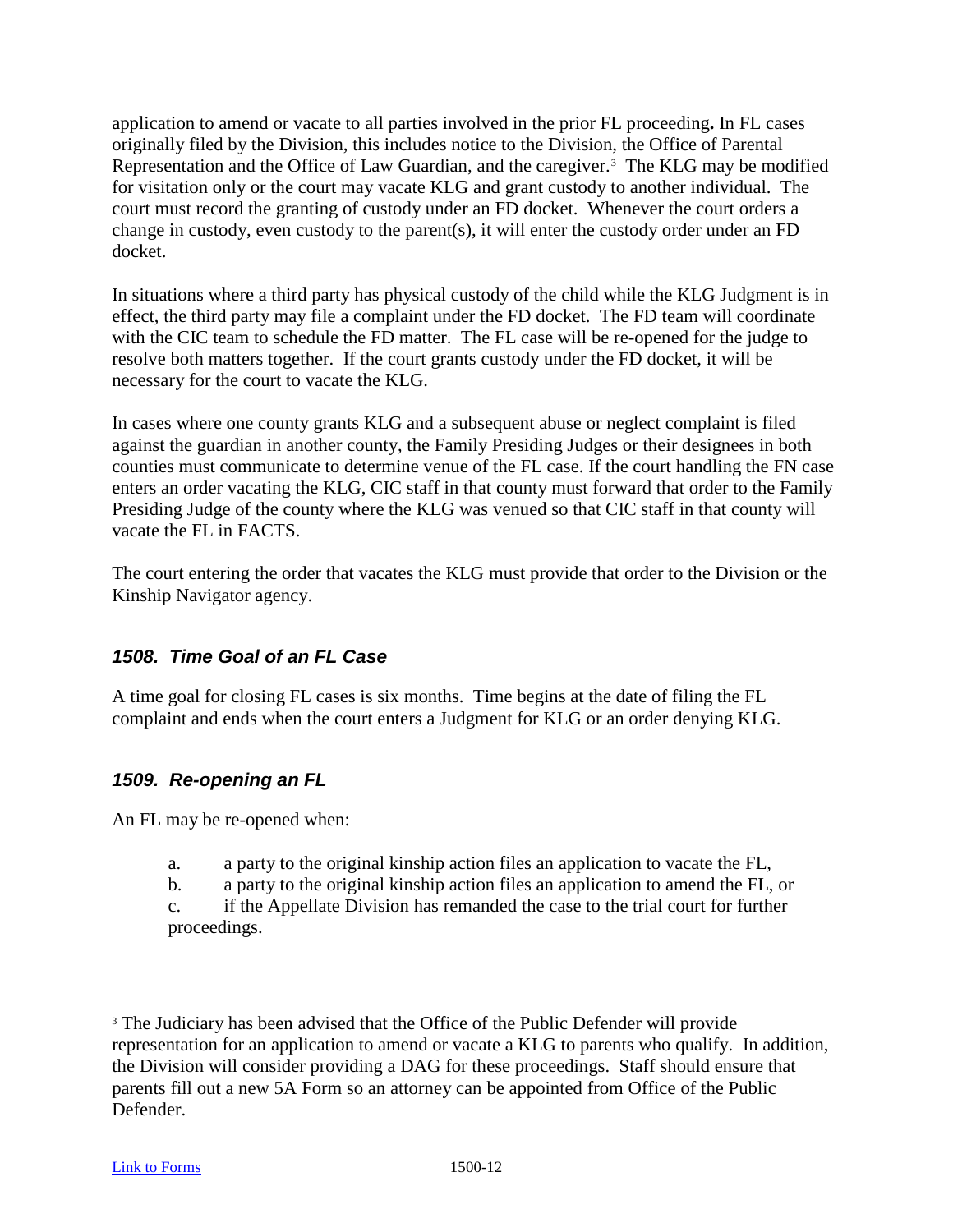#### *1510. Termination of the KLG status*

KLG terminates when the child reaches 18 years of age or when the child is no longer continuously enrolled in a secondary education program, whichever event occurs later, or when KLG is otherwise terminated, as described in Sections 1506*.*

### *1511. Shared Custody*

There should never be an occasion for shared custody of a child between a natural parent and a kinship legal guardian. Although the statute does not specifically prevent this, the court will need to make all required findings before entering the KLG. A court is not able to make these findings (e.g., parental incapacity) if it determines that a parent is capable and willing to take custody of a child.

### *1512. Death of a Kinship Legal Guardian*

If a KLG caregiver passes away, the KLG Judgment is not automatically vacated by law. If a party comes to court seeking custody after a KLG caregiver passes away, the application must be accepted by court staff. The party should file an application to vacate the KLG and make an application for custody under the FD docket. The FD and CIC teams will coordinate to schedule the FD and FL cases for the judge to resolve both matters together. If the court grants custody under the FD docket, it will be necessary for the court to vacate the KLG.

#### *1513. Kinship Legal Guardian Hearings*

Pursuant to R. 5:3-2, in hearings involving the Division or Division-assisted matters, the courtroom will be closed. In hearings with no Division involvement, the courtroom will be open unless otherwise ordered by the court.

### *1514. Transfer of Venue*

#### *Division or Division-assisted cases*

As to Division or Division-assisted cases, the transfer of a case to another county should be discouraged and limited to circumstances in which the transfer of venue in the case is in the best interests of the child.

The case file is prepared for transfer according to standard Judiciary policy. All transferred cases should be organized and include a standardized uniform cover page of basic case information.

#### *Privately filed cases*

As to cases with no Division involvement, a KLG petition should not be accepted if the child and caregiver do not reside in the county of filing. Once the petition is filed, venue should remain in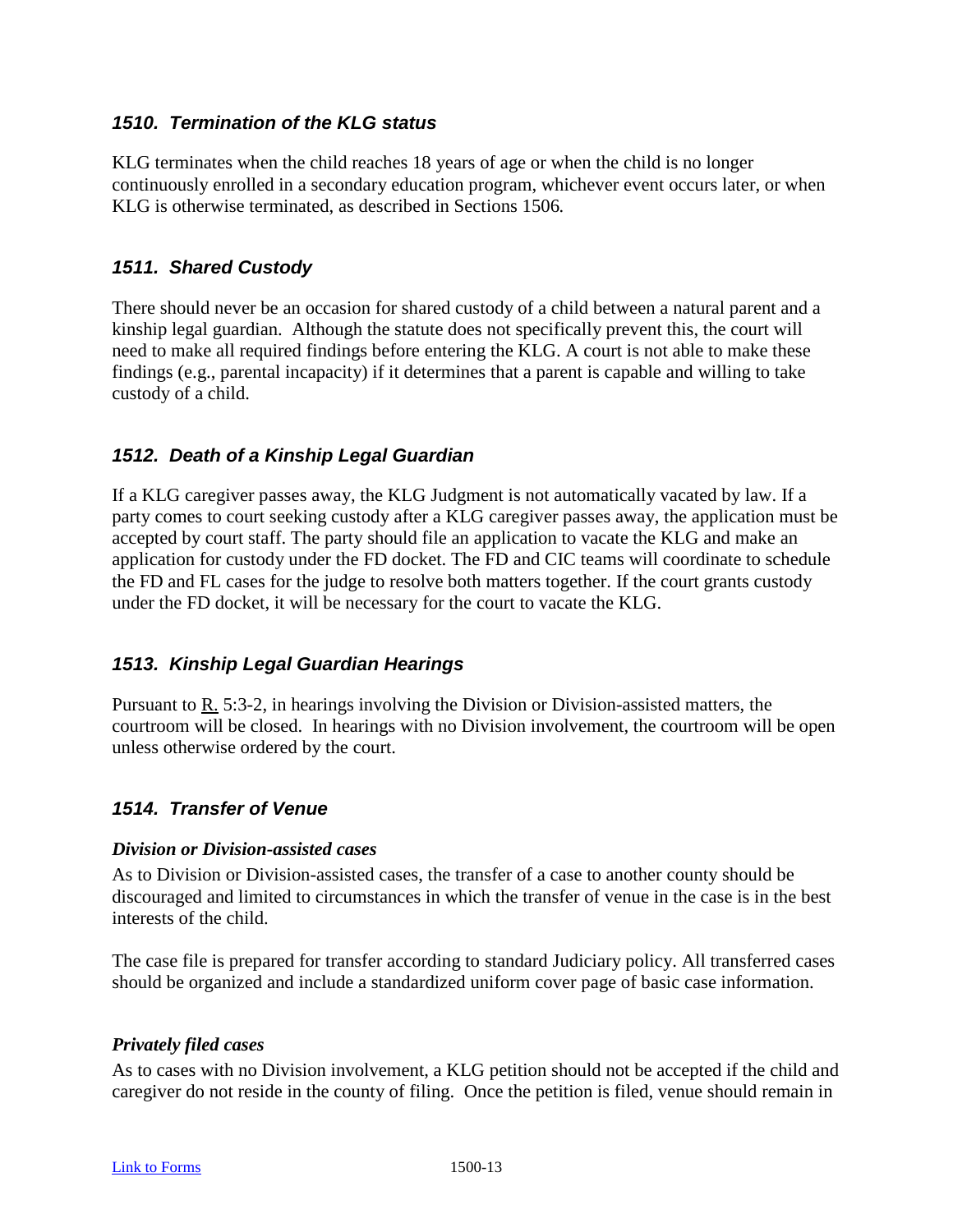the county of filing until final disposition of the KLG (e.g., granting KLG or dismissal of the petition). The transfer of a case to another county should be discouraged. A party, however, may file a post-judgment motion for change of venue, which shall be decided on a case-by-case basis considering the best interests of the child and access to the court by the parties.

The case file is prepared for transfer according to standard Judiciary policy. All transferred cases should be organized and include a standardized uniform cover page of basic case information.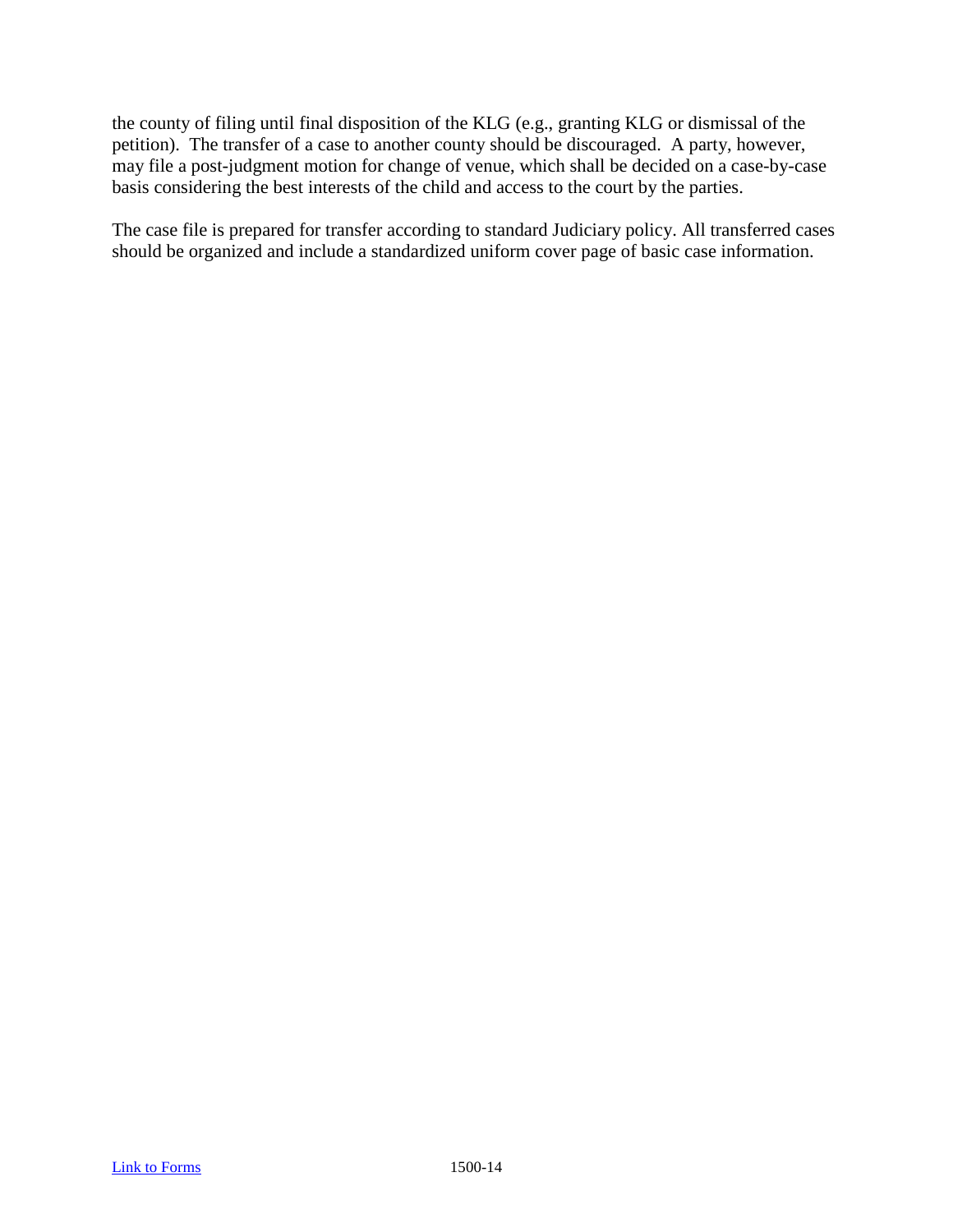# **NOTES TO FL**

**For issues of general application, see Section 1100.**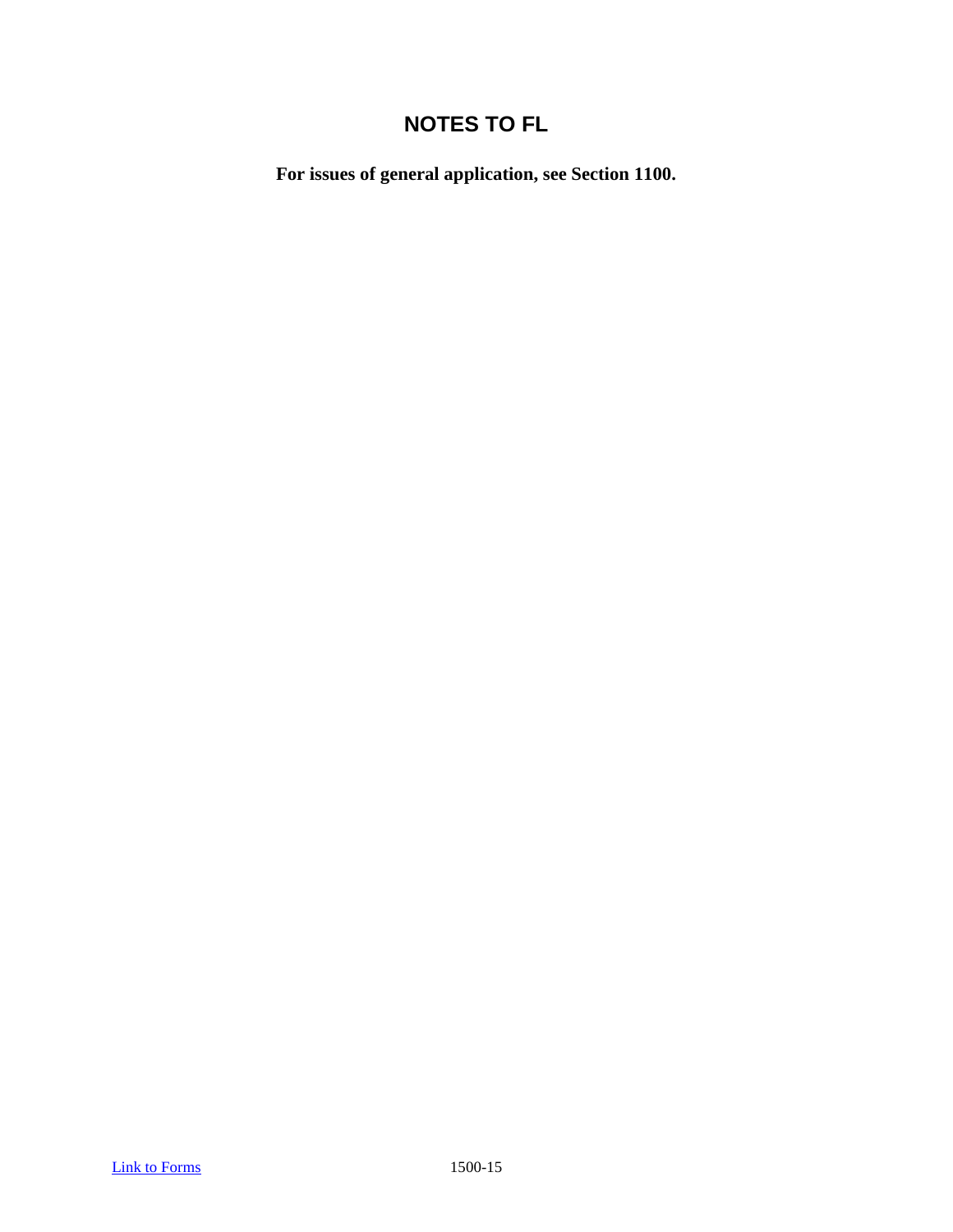# *How to Locate Children in Court Orders and Forms*

**All current Children in Court Orders and Forms are located on the Judiciary's website at:** 

**<http://www.njcourts.gov/selfhelp/catalog.html?customer=Agencies&category=CIC>**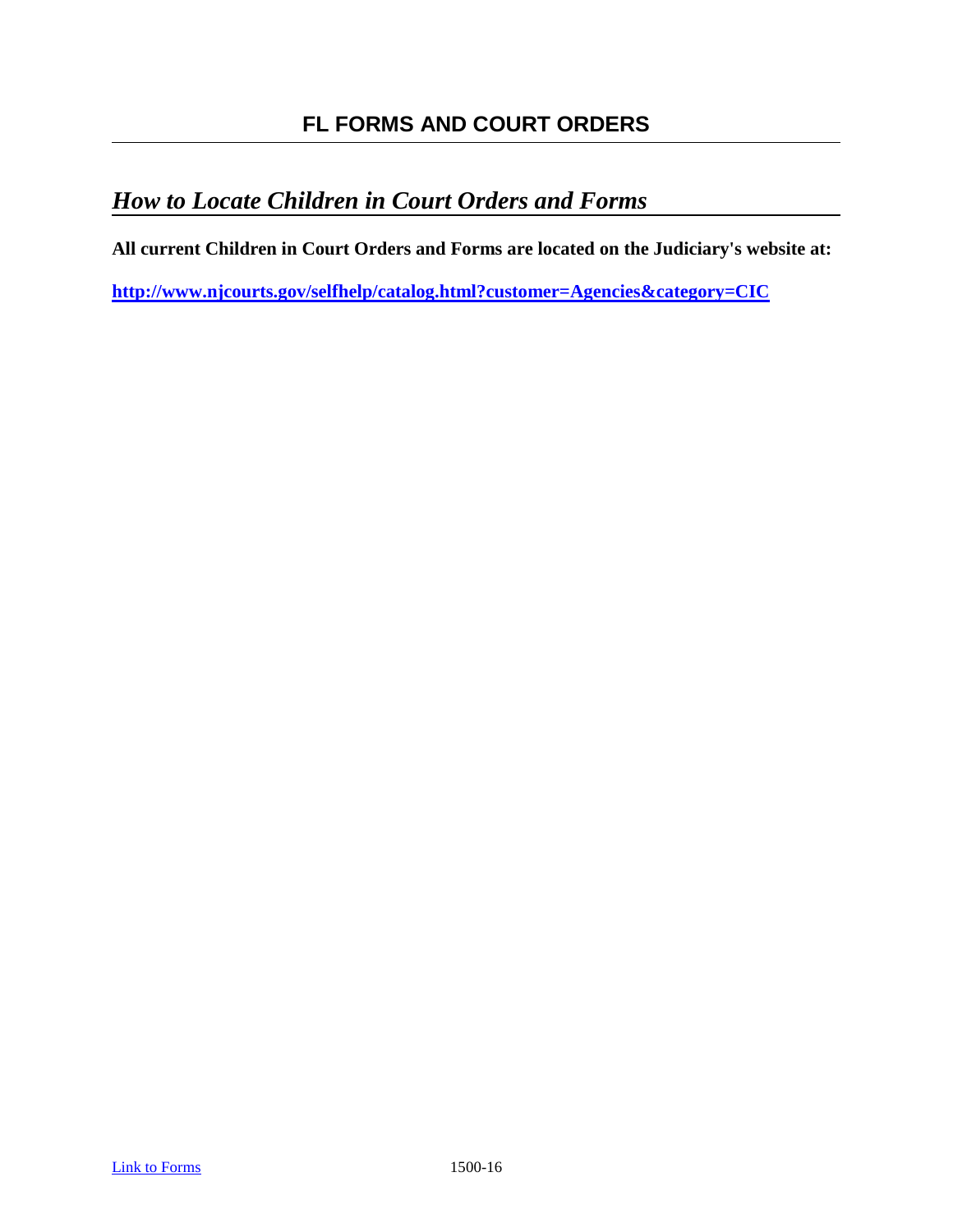# **1600 FN: CHILD PROTECTION CASE PROCESSING STEPS**

#### *1600.1 Description of Causes of Action*

In civil child protection cases, the Deputy Attorney General (DAG) representing the Division of Child Protection and Permanency (Division) may file one of the following types of complaints, which may result in an FN Order to Show Cause:

1a. FN Complaint for Custody, Care and Supervision: "Regular" Complaint: When the Division determines that a matter is not emergent enough to warrant immediate removal without the court's **prior** permission, the Division may file a complaint to seek custody, care and supervision (FN docket with a concurrent FC). N.J.S.A. 9:6-8.21. Pursuant to N.J.S.A. 9:6-8.25, the CIC team immediately sends a copy of the complaint or the amended complaint to the prosecutor's office.

1b. FN Complaint for Custody, Care and Supervision: Post-Removal Complaint: A child may be removed from the home without a court order under certain emergent circumstances. This is commonly known as a **Dodd removal**. If the Division makes a determination that the child's continuation in the home presents an imminent danger to the child's life or health, and there is insufficient time to apply for a court order prior to the removal, the Division may remove the child but must file an FN complaint within two court days of the child's removal (FN docket with a concurrent FC). N.J.S.A. 9:6-8.30. Pursuant to N.J.S.A. 9:6-8.25, the CIC team immediately sends a copy of the complaint or the amended complaint to the prosecutor's office.

2. FN Complaint for Care and Supervision Without Removal: In cases where the Division is not seeking the removal of the child, but has concerns that the child may be subjected to abuse or neglect without Division intervention, the Division may file an application for care and supervision of that child by filing a care and supervision complaint (FN docket only). N.J.S.A. 9:6-8.18. Pursuant to N.J.S.A. 9:6-8.25, the CIC team immediately sends a copy of the complaint or the amended complaint to the prosecutor's office.

#### **If, at any later time, the court orders the child's removal, the court must make "contrary to the welfare" and "reasonable efforts to prevent placement" findings on a Supplemental Order (CN 10275).**

3. FN Complaint Under Title 30 -- Care and Supervision or Custody: If there are no specific allegations of abuse or neglect, the Division may file a complaint for care and supervision or custody. N.J.S.A. 30:4C-11 and -12.

4. FN Complaint Under Title 30 -- Order to Investigate: In cases where the Division receives a complaint that the parents have abused/neglected a child, the parents are unfit, or have failed to protect the child, or have failed to ensure the child's health and safety, or is endangering the welfare of such child, the Division must investigate. If the child's parents or guardian refuse to cooperate with this investigation, the Division may file an FN complaint for an Order to Investigate (CN 11079), an order allowing the investigation and requiring the parents' cooperation (FN docket only). N.J.S.A. 30:4C-12.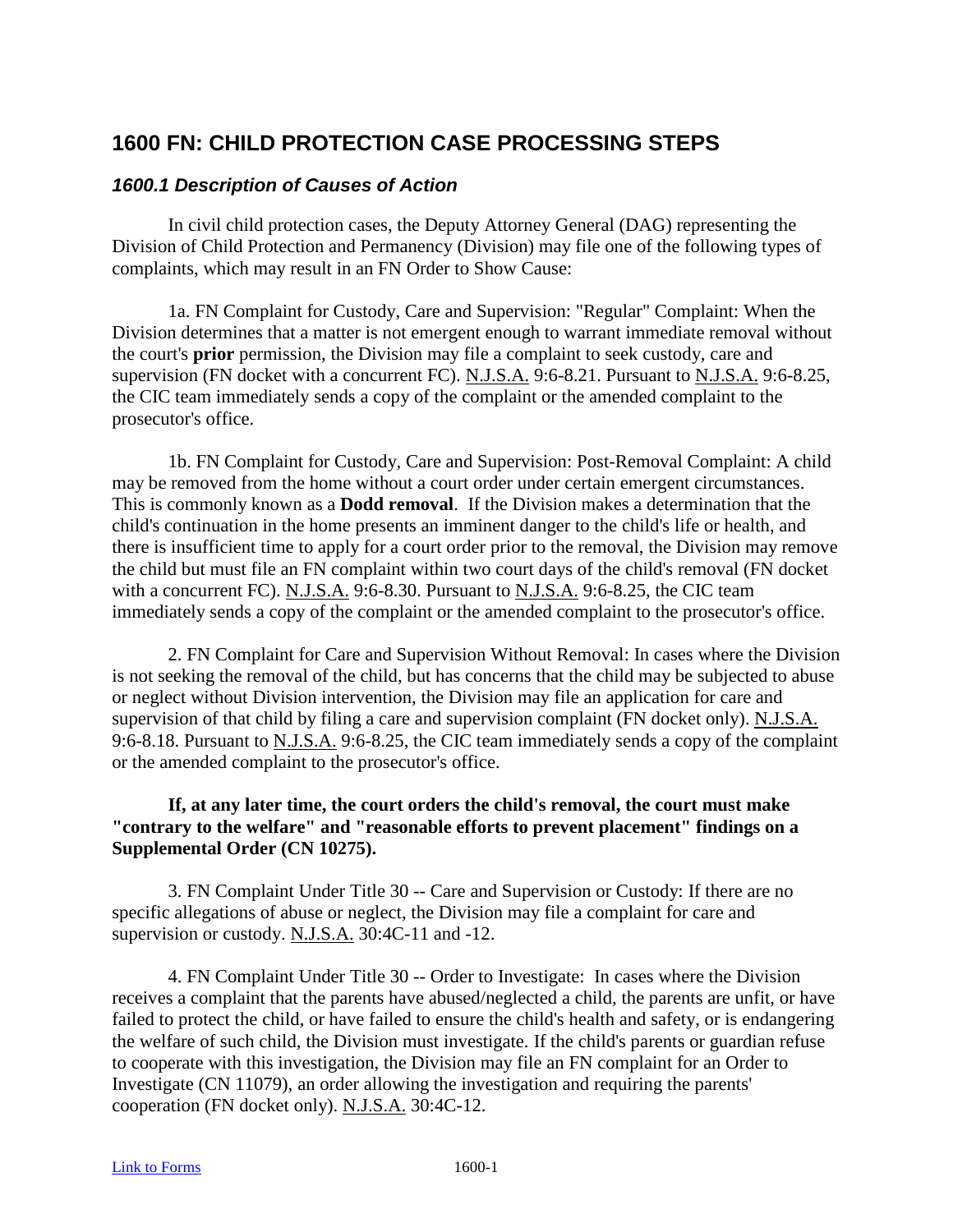# *1601.1 Filing of the Complaint for Custody, Care and Supervision (Title 9) -- Day 1*

In civil child abuse or neglect cases, the Deputy Attorney General (DAG) representing the Division may file a complaint for custody, care and supervision pursuant to Title 9 of the New Jersey statutes, which may result in an FN Order to Show Cause:

1. "Regular" Complaint for Custody, Care and Supervision: When the Division determines that a matter is not emergent enough to warrant immediate removal without the court's **prior** permission, the Division may file a complaint to seek custody, care and supervision. N.J.S.A. 9:6-8.21. (FN docket with a concurrent FC).

2. Post-Removal (emergency removal) Complaint for Custody, Care and Supervision: A child may be removed from the home without a court order under certain emergent circumstances. This is commonly known as a **Dodd removal**. If the Division makes a determination that the child's continuation in the home presents an imminent danger to the child's life or health, and there is insufficient time to apply for a court order prior to the removal, the Division may remove the child but must file an FN complaint within two court days of the child's removal. N.J.S.A. 9:6-8.30. (FN docket with a concurrent FC).

The CIC team receives the complaint. The complaint is stamped filed, dated and docketed in FACTS. The CIC judge will be notified of the complaint. The order to show cause hearing should be scheduled that day at the uniform time under the vicinage policy. The CIC team prepares a file and screens FACTS for prior family court history as soon as possible. Pursuant to N.J.S.A. 9:6-8.25, the CIC team immediately sends a copy of the complaint or the amended complaint to the prosecutor's office.

# *1601.2 Order to Show Cause Hearing (Title 9 removal)*

An order for care, custody and supervision of a child is filed pursuant to N.J.S.A. 9:6-8.31.

The Division must show cause for custody and protective services resulting in the placement of a child. The hearing and resulting order must address custody, protective services, reasonable efforts to prevent the placement<sup>[4](#page-61-0)</sup>, a finding that returning the child would be contrary to the child's welfare, and a showing that due process requirements have been met.

The Division must notify the defendant(s) of its intent to seek an order of the court to approve or allow the removal of a child. The Division must provide notice of the date, time and location of the hearing on the order to show cause so that the defendant(s) may appear. A Law Guardian may appear and be appointed to represent the child in the case.

<span id="page-61-0"></span> <sup>4</sup> NOTE: "Reasonable efforts to prevent placement" should not be confused with "reasonable efforts to reunify" or "reasonable efforts to achieve permanency."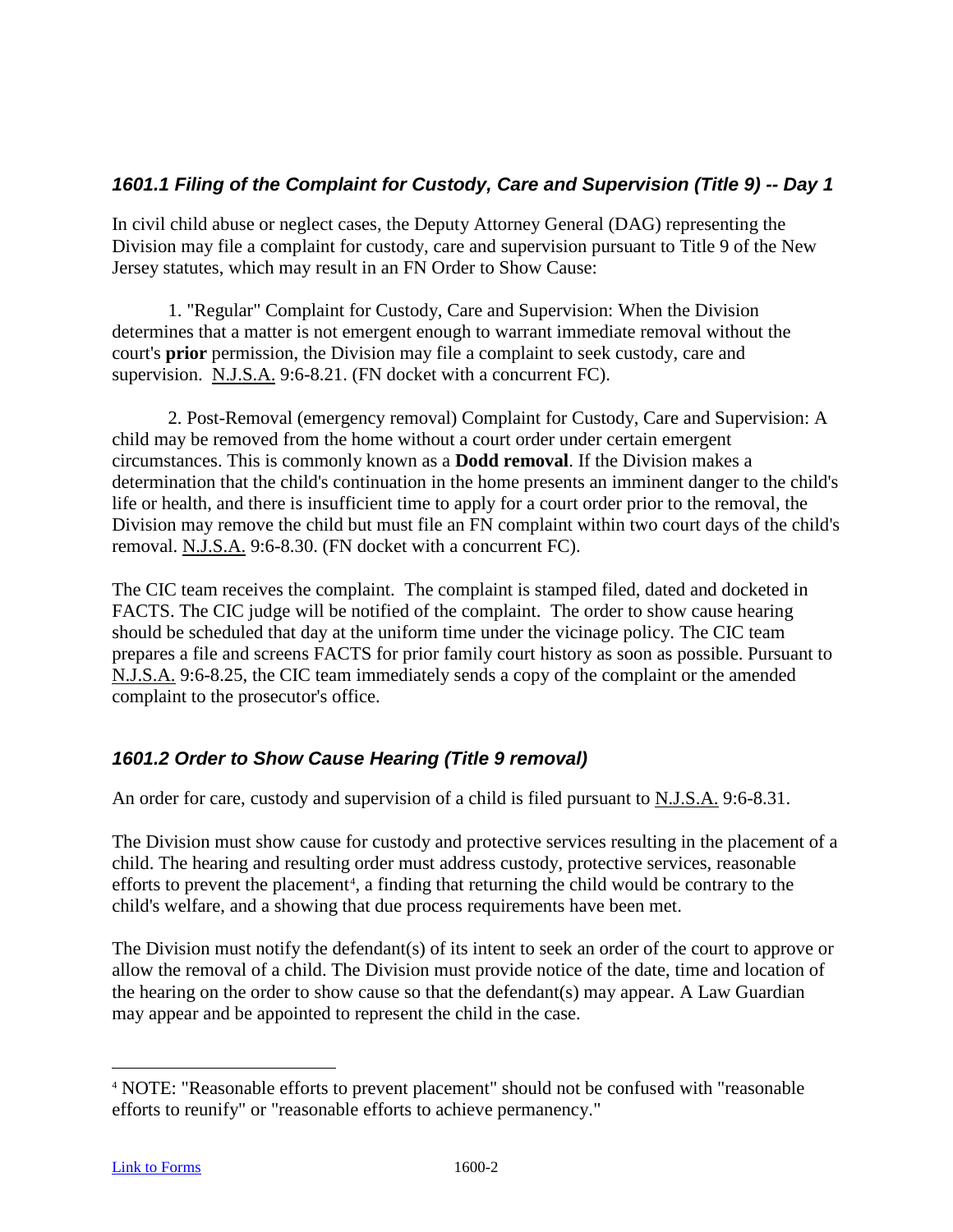A representative from the Office of the Public Defender, Office of Parental Representation (OPR) should provisionally appear. Pursuant to the OPR's "Order to Show Cause Attorney Representation" (OSCAR) program<sup>[5](#page-62-0)</sup>, the following protocol must be followed to provide notice to OPR:

1. At the earliest possible time, the Division should provide the defendant parents/guardians with the application form for appointed attorneys (a.k.a. 5A Form).

2. The Division must advise OPR immediately of any court action it plans to take or that it has taken already against defendant parents.

3. The Division must provide OPR with copies of the pleadings and other documentation in a timely manner.

4. Each county has established fixed times each day to hear emergency removals. This schedule will permit the Division to provide defendant parents/guardians with specific notice as to the time and date of the order to show cause hearing.

The Order to Show Cause generally includes temporary restraints or other interim relief pending the return date. The Order to Show Cause contains a provision that the defendants may move for dissolution or modification on two days' notice or on such other notice as the court may state in the order.

The parents should have counsel assigned as early in the process as possible. At the hearing on the order to show cause, court staff should provide to the defendants an application for assignment of counsel (5A Form) if the Division has not already done so, so that counsel can be assigned through the OPR if the defendant is indigent. Court staff also should ensure that the Division has provided a copy of the complaint to the defendant. If the defendants are not indigent, they should be advised that they may retain private counsel.

The defendants may or may not appear at the time of application for the Order to Show Cause. The Division has an obligation to serve all non-appearing defendants with copies of the complaint, Order to Show Cause and 5A Form within seven days or such other time as the court may approve. The 5A Form should be accompanied by a notice providing the address and telephone number where the parent/custodian can submit the application to determine eligibility.

# **Procedure at Order to Show Cause Hearing**

Those who appear are: The DAG and the Division's witness (case manager and/or supervisor), the defendants if they have received notice, and attorneys for the defendants (if available). A summary evidential hearing is held, with the DAG eliciting testimony from the Division witness.

<span id="page-62-0"></span> <sup>5</sup> Pursuant to the 2004 Welfare Reform Plan, OPR committed itself to expand parental representation. As part of this expansion, OPR collaborated with the courts and the Division to implement OSCAR, which is intended to provide provisional attorney representation to defendant parents at the earliest opportunity when children have been or will be removed from home.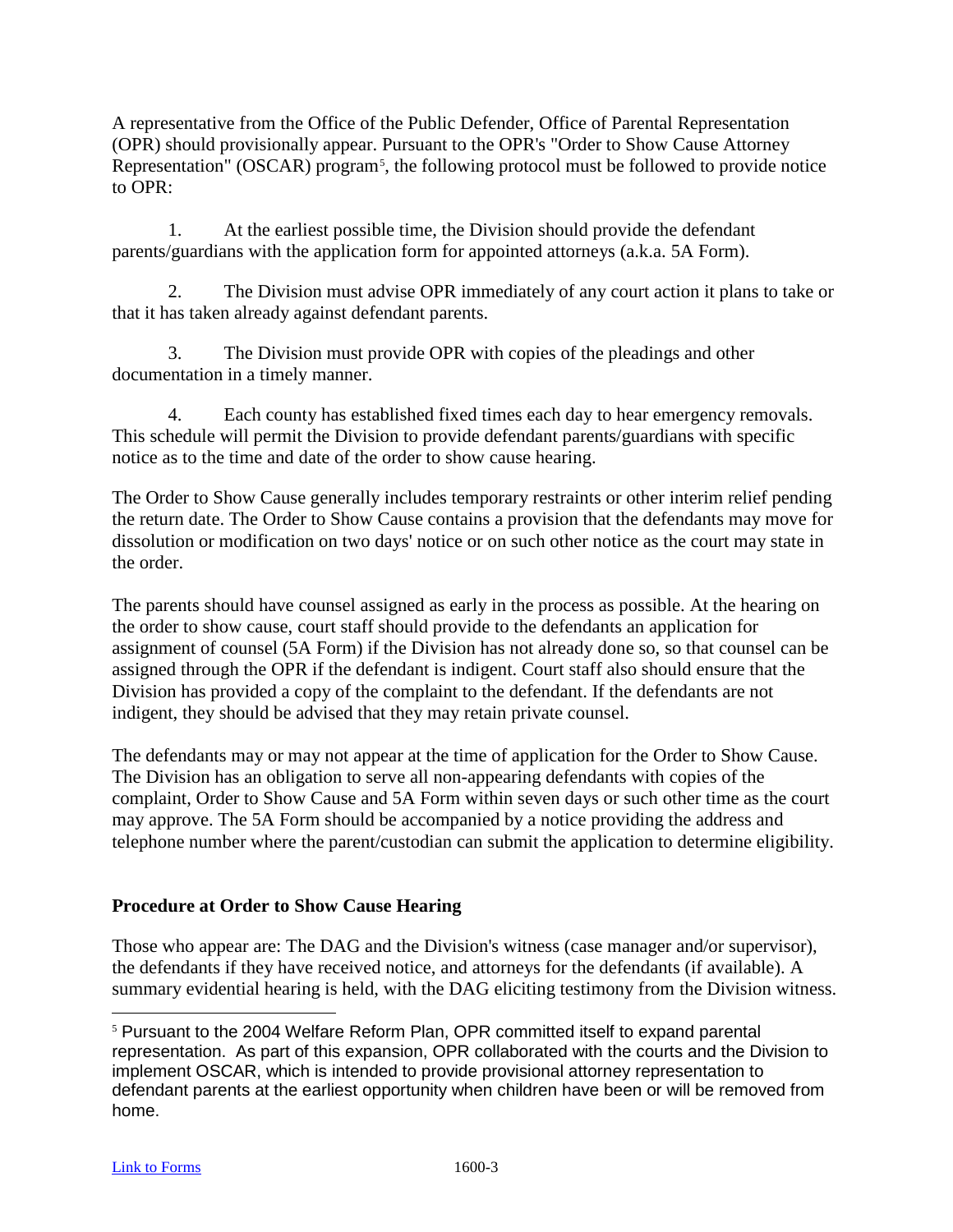The court will confirm whether the defendants have been served. Documents attached to the complaint may be admitted into evidence. Defendants also may testify.

If the Division demonstrates the need for removal, the court must make two findings:

1. The **"contrary to the welfare"** judicial determination (i.e., that continued residence in the home would be contrary to the welfare of the child) must be made on the first order that sanctions removal (even temporarily) from the home. Judicial determinations must be made on the record and based on competent evidence and factual findings. These findings must be case-specific and must be explicitly documented in the Order to Show Cause.

2. The court shall also determine whether the Division has made all **"reasonable efforts to prevent placement."** This finding must be made on the record and must be supported by specific reference to the evidence. The court must state the case-specific findings in the Order to Show Cause. Best practice is to make this finding in the Order to Show Cause. In the rare event that this reasonable efforts finding is not made in the initial hearing on the order to show cause, then such finding must be made within 60 days of the removal.

**Note:** The court will determine whether the Division was not required to exercise reasonable efforts to prevent placement because of circumstances involving imminent danger to the child's life, safety or health. It must set forth case specific reasons in the order why such efforts were not required.

Both findings must also be stated on the record, set forth in the court order, and be based on a specific reference to evidence. If a "contrary to the welfare" finding has been made, the court will grant care, custody and supervision to the Division. The recording tape reference of the entire hearing is included in the form of order unless the courtroom is CourtSmart-equipped.

Every case involving a child's placement outside of the home requires a determination of whether the Indian Child Welfare Act applies to a child. See Section 1104 for more detail.

The order shall set forth the date and time of the next scheduled hearing and serves as notice of that hearing.

When the judge signs the order granting the relief sought by the Division, the date for the return on the order to show cause (usually within 10-21 days) is set forth in the court order. The Division should serve the Order to Show Cause and complaint on the defendants who have appeared before they leave court. Court staff may assist the Division in providing to the appearing defendants a copy of the Order to Show Cause before leaving court. The Division also should arrange to serve any absent defendants.

CIC staff shall notify the resource family member(s) of the date of the return on the order to show cause, and provide a copy of the Resource Family Information Form and *A Guide for Resource Parents* to the resource family.

Court staff shall distribute the *Child Abuse and Neglect Handbook* and the *Parent Calendar*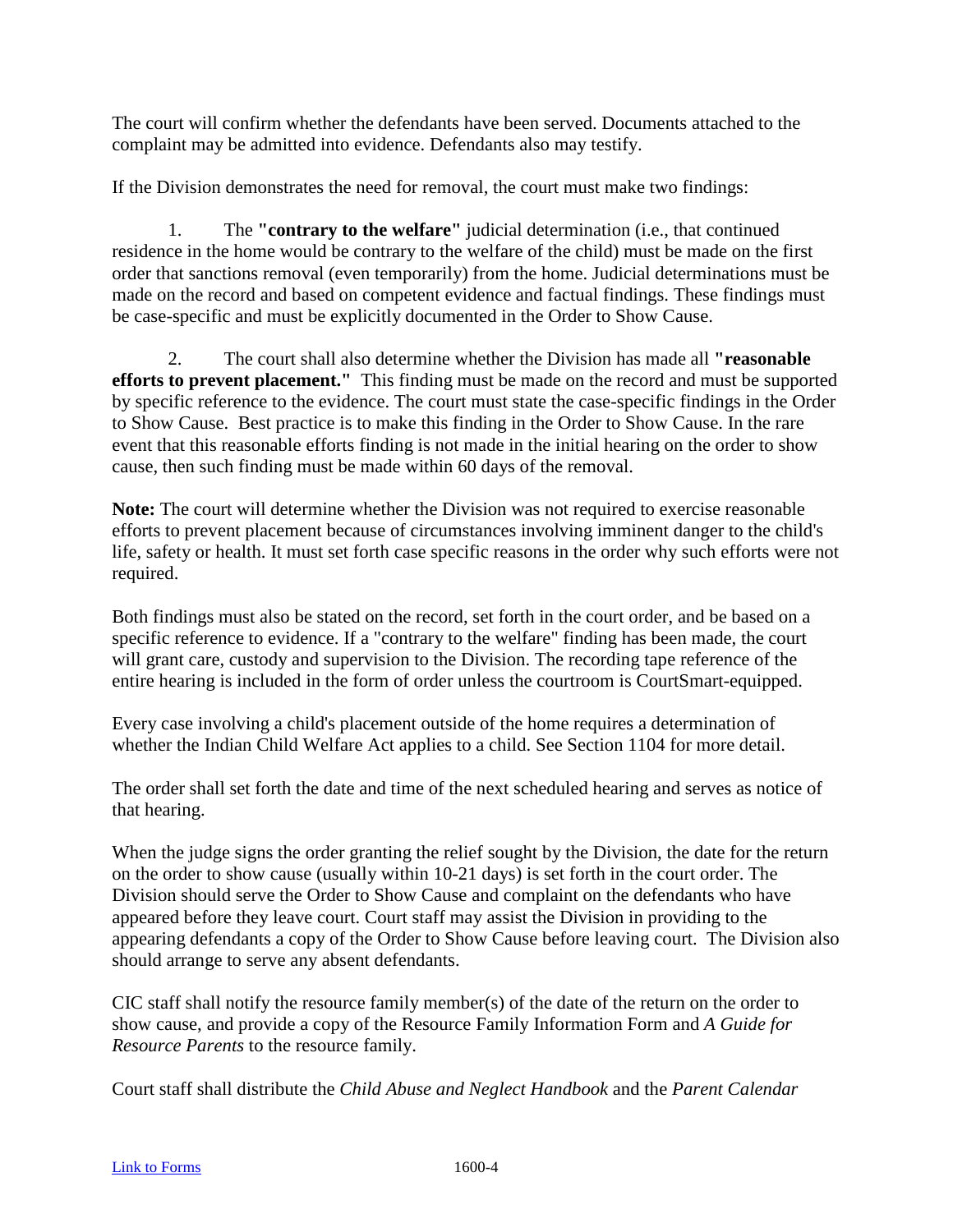(where available) to the defendants.

The court should **explicitly notify** the defendants at the earliest point, that upon their failure to fully comply with any provision of the court's order, a termination of parental rights complaint may be filed.

## *1601.3 Return on the Order to Show Cause (Title 9 removal) -- Day 10 to 21*

The purpose of this proceeding is to continue the assessment of the child's need for protection and establish a plan of action that will lead to safety and permanency for the child. The hearing on the return of the order to show cause is held between 10 and 21 days after the filing of the complaint. The court will verify that all parties have been served. The court must make specific findings that the parent/guardian is present or has been notified of the hearing (N.J.S.A. 9:6-8.41, R. 5:12-2)**.** All parties should be present and represented by counsel.

This hearing shall be comprehensive. It shall incorporate the development of a service plan designed to secure the safety and welfare of the child as well as encourage family reunification.

Reasonable efforts by the Division to prevent the placement must be addressed at this hearing if they were not completed at the initial hearing. These "reasonable efforts" determinations must be made within 60 days of the removal and based on competent evidence and factual findings, explicitly documented in the order, made on a case-by-case basis and so stated in the court order*.* At any hearing in which the court determines that reasonable efforts have been made to prevent placement, the basis for that determination is placed on the record and the recording tape reference of the entire hearing is included in the form of order unless the courtroom is CourtSmart-equipped. The plan for permanency and the plan to eliminate risk should begin to develop, and any resulting order(s) should fully address these issues. The court should also examine the initial documentation of the agency's reasonable efforts to reunify the family.

At the hearing on the return of the order to show cause, the court:

1. Confirms legal representation for the parents;

2. Makes further inquiry as to the existence of absent parents, family members or friends who may accept temporary custody;

- 3. Determines whether the parents understand the complaint;
- 4. Determines the continued need for any placement or protective services order;
- 5. Explains to the parents the significance of ASFA and all consequences of the

child's out of home placement including the need for permanence within one year of the placement.

A draft proposed FN Multipurpose Order (CN 10261) must be prepared by the DAG in advance of the return on the order to show cause hearing, with necessary modifications made in court. A signed copy of the order is to be distributed to all parties before they leave court. The order serves as notice for the scheduled case management conference, fact finding and disposition, compliance review and/or permanency hearing.

Judicial determinations must be based on competent evidence and factual findings made on a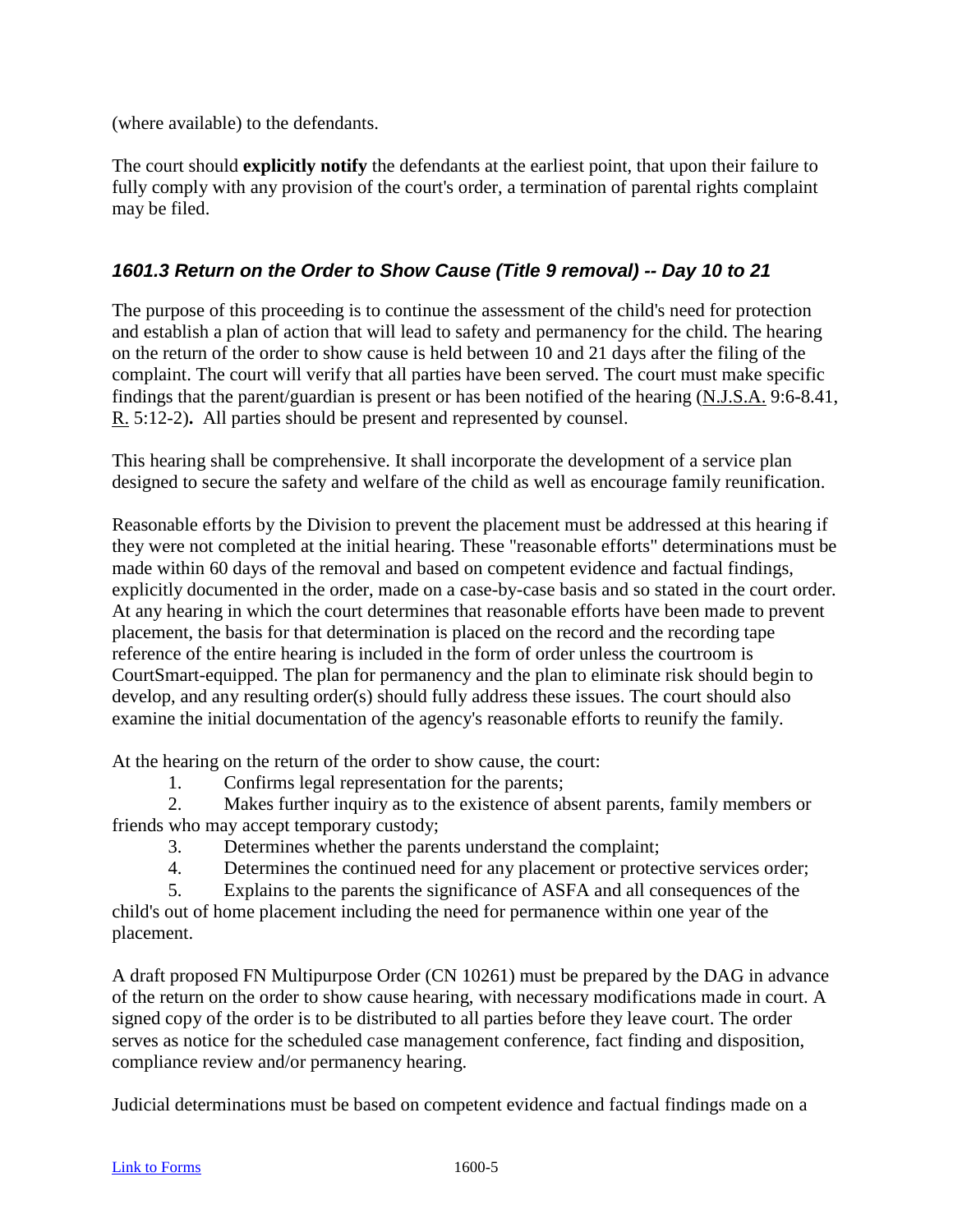case-by-case basis and explicitly documented in the court order.

CIC staff must provide the following to the resource family: Notice of this proceeding, the Resource Family Information Form, and *A Guide to Resource Parents*. Resource family members who come to court will have a right to be heard.

Resource families will not be provided with notice of the FN order to show cause hearing, the FN fact finding hearing, FG pre-trial conference or the FG trial.

Additionally, at this hearing, the court determines whether a fact finding hearing is needed, or if the parents are prepared to stipulate to one or more complaint allegations. If the parents are not prepared to make this decision or are not yet represented by counsel, the case management conference and/or fact finding hearing should be scheduled. Fact finding or stipulation must occur within 120 days of the complaint's filing date.

At any time prior to the fact finding, a stipulation to one or more of the allegations in the complaint may be offered. If there is a stipulation to some or all of the allegations of the complaint and the finding of abuse or neglect is entered on the record, the court moves to the dispositional hearing and the judge enters a Fact Finding/Stipulation Order (CN 10262) and also enters a Dispositional Order (CN 10261) on the abuse or neglect.

# *1601.4 Case Management Conference (R. 5:12-4) (Title 9 removal) -- Day 40 to 81*

The purpose of the case management conference is to ensure that the defendants have representation and to prepare for a fact finding in the absence of a stipulation.

At the CPR 45 day review, the CPR board completes the checklist and the 45 Day Review Recommendation to the Judge Form (CN 11355), which must be provided to the judge handling the litigated case. The court must review these documents and address the issues identified therein.

At a case management conference, the Multipurpose Order (CN 10261) is used and the Case Management Review box is checked. This order will schedule the fact finding hearing or the date of the proposed stipulation. The order shall set forth the date and time of the next scheduled hearing and serves as notice of that hearing. This order is to be distributed to all parties before they leave court.

CIC staff must provide the following to the resource family: Notice of this proceeding, the Resource Family Information Form, and *A Guide to Resource Parents*. Resource family members who come to court will have a right to be heard.

Resource families will not be provided with notice of the FN order to show cause hearing, the FN fact finding hearing, FG pre-trial conference or the FG trial.

# *1601.5 Fact Finding Hearing/Stipulation (N.J.S.A. 9:6-8.44) (Title 9 removal) --*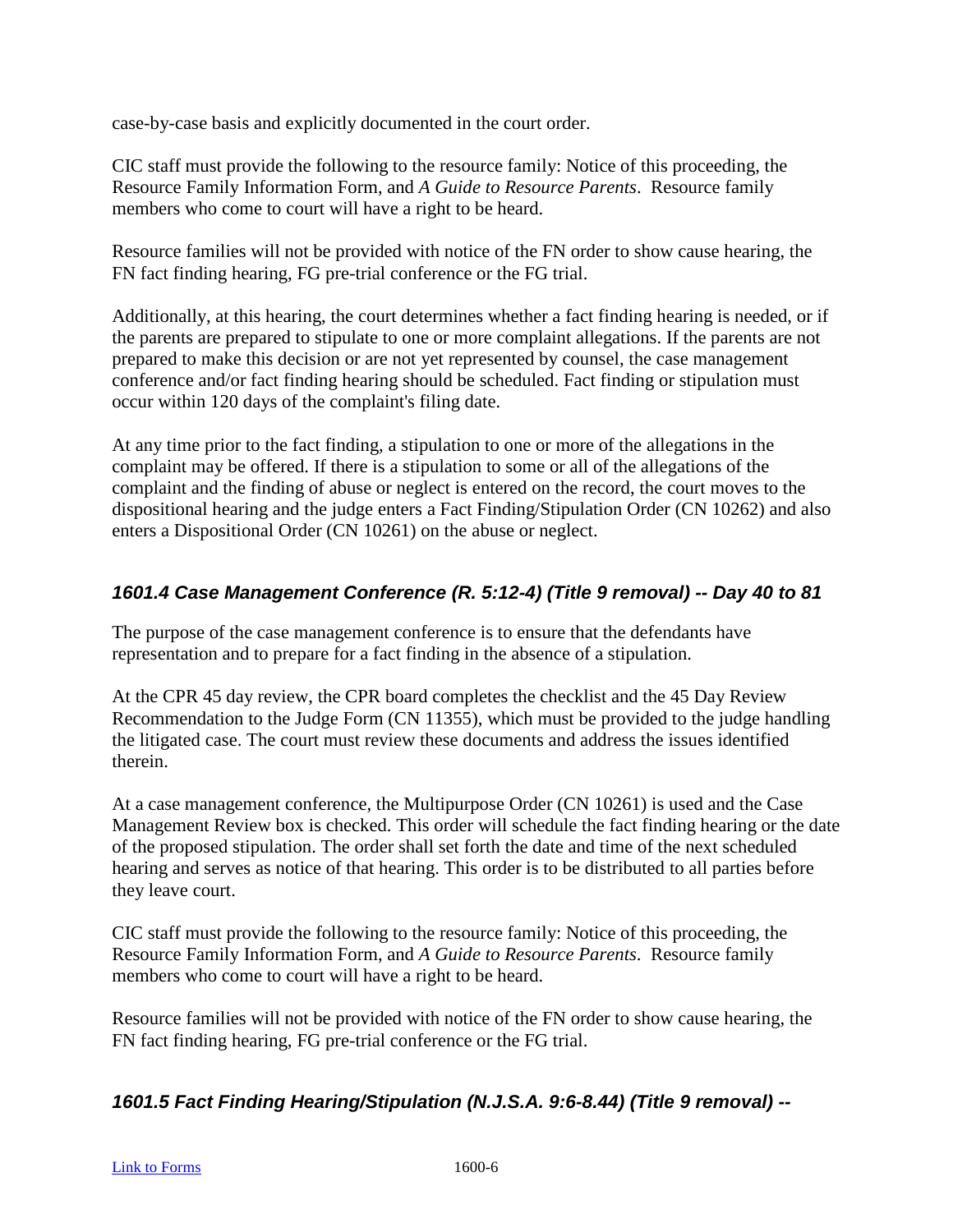## *Day 70 to 120*

A fact finding is a hearing to determine if a child has been abused or neglected as a result of any act or omission of the defendant(s), or to determine if the child is at imminent risk of serious harm in the defendants' custody. N.J.S.A. 9:6-8.21 and N.J.S.A. 9:6-8.44. The fact finding hearing is therefore a critical step in the case process.

A fact finding hearing is held within 120 days of the filing of the complaint if the child is in out of home placement or within 180 days of the filing of the complaint if the child remains in the home.

In lieu of a fact finding hearing, the defendants may stipulate to facts sufficient to confer jurisdiction on the court. This means that a defendant admits facts as contained in specific paragraphs of the complaint, and agrees that these acts or omissions constitute abuse or neglect, or place the child at imminent risk of serious harm pursuant to N.J.S.A. 9:6-8.21(c). If there is a stipulation to some or all of the allegations of the complaint and the finding of abuse or neglect is entered on the record, the court moves immediately to the dispositional hearing. The judge enters a Stipulation Order and a Dispositional Order (CN 10261) on the abuse or neglect. The Voluntary Stipulation/Admission To Child Abuse or Neglect Pursuant To N.J.S.A. 9:6-8.21(c) Form (Stipulation Form) (CN 11539) must be reviewed with the defendant and completed. Signed copies of the orders, the Stipulation Form and the "list of persons who are subject to child abuse record information (CARI) checks" are distributed to all parties before they leave court.

Judicial determinations must be based on competent evidence. There must be case specific factual findings, and these must be explicitly documented in the court order. The recording tape reference of the entire hearing is included in the form of order unless the courtroom is CourtSmart-equipped.

If no Stipulation Form is signed, a fact finding hearing proceeds. If facts sufficient to sustain the complaint are established, based on a preponderance of the evidence, the court shall enter a finding as to whether the defendants abused and/or neglected the child. If the clear and convincing evidence standard is to be used, the defendant must be advised on the record of the court's intent to apply that standard before the trial starts.

When a finding of abuse or neglect has been made at a fact finding hearing, the court shall order: (1) the parents to comply with the Division's plan and (2) the Division to provide or continue such services as are appropriate to protect the child and to rehabilitate the defendants, to the greatest extent possible. The order shall set forth the date and time of the next scheduled hearing and serves as notice of that hearing. After a finding of abuse or neglect, the court must then move immediately to a dispositional hearing.

If the court finds or the defendant stipulates to abuse or neglect, then the court should review and address the issues set forth in the CPR board 45 Day Review Checklist and the 45 Day Review Recommendation to the Judge Form (CN 11355), if not done previously at the case management conference.

If the court determines that the Division has failed to prove abuse or neglect, but has presented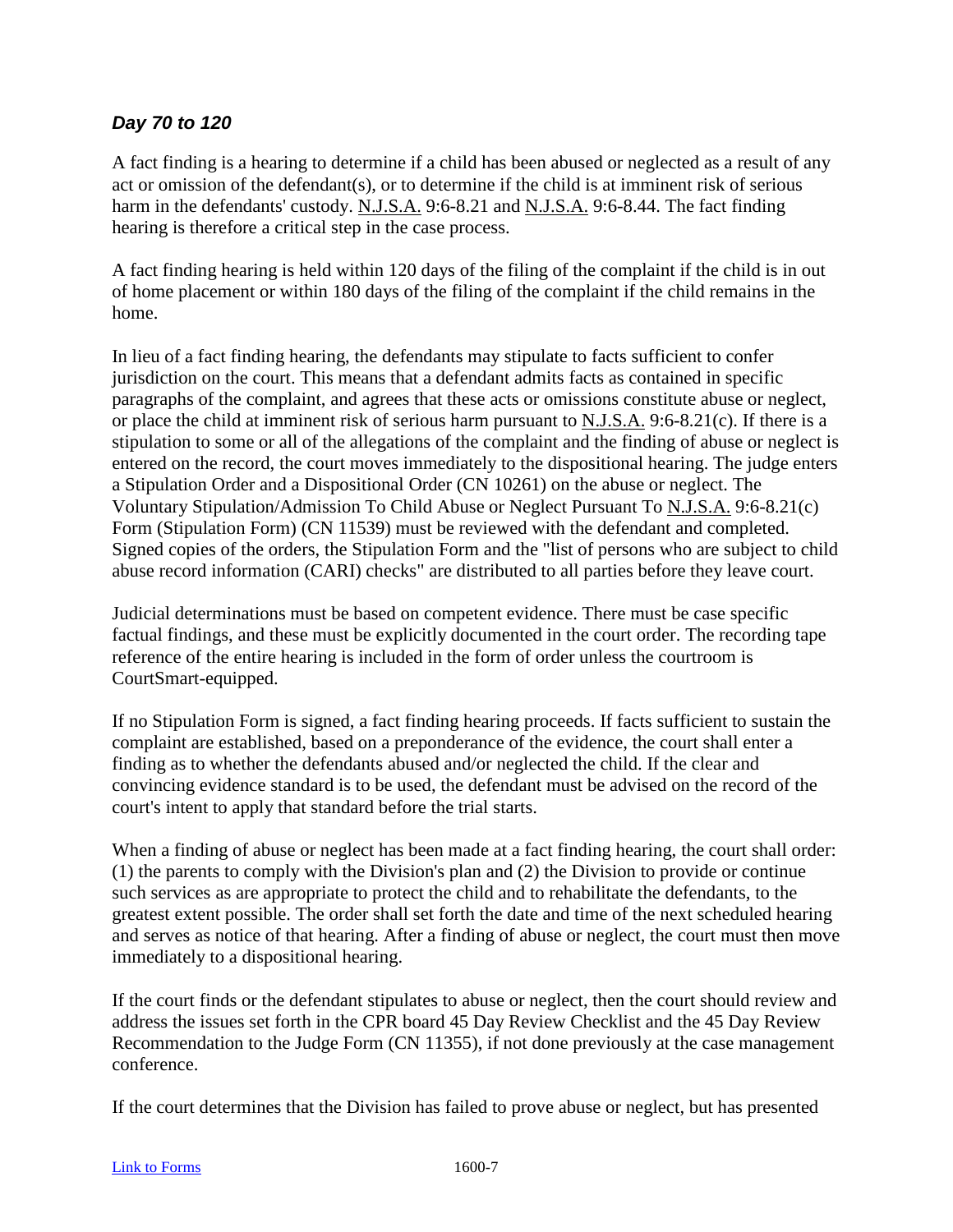sufficient evidence to proceed under Title 30, the court will dismiss the Title 9 allegation and make the necessary Title 30 finding. See section 1603.4.

## *1601.6 Dispositional Hearing (N.J.S.A. 9:6-8.47(a) and -8.50) (Title 9 removal) -- Day 70 to 120*

The purpose of the dispositional hearing is to confirm the placement of the child, order a services plan, and enter a disposition of the case. This hearing must be the first hearing held immediately after the fact finding hearing/stipulation. It should be held on the same day as the stipulation or after a finding of abuse or neglect.

In addition to all evidence presented at the fact finding hearing, further evidence may be received at the dispositional hearing.

The following dispositional options should be considered by the court:

- 1. child remains in or is returned home and placed under the supervision of the Division.
	- 2. child is placed with a relative without legal custody.
	- 3. child is placed with a relative with legal custody.
	- 4. child goes to/remains in resource family placement.
	- 5. another disposition set forth in N.J.S.A. 9:6-8.51 is ordered.
	- 6. order of protection set forth in  $N.J.S.A.$  9:6-8.55 is entered.

At the conclusion of this hearing, the court enters the disposition on the FN Multipurpose Order (CN 10261). The order shall set forth the date and time of the next scheduled hearing and serves as notice of that hearing.

# *1601.7 Compliance Reviews (Title 9 removal)*

The purpose of the compliance reviews is to inform the court of progress being made by all parties toward meeting the service plan goals.

All court review hearings require the Division to submit written reports, as well as any third party documentation, to the judge, counsel and self-represented parties at least five days before the review date. CIC staff is responsible for monitoring this procedure. The efficient submission and distribution of the required reports should make use of appropriate modern technology.

The Multipurpose Order (CN 10261) should be prepared to modify or update previous court orders. A draft proposed order must be prepared by the DAG in advance of the compliance review hearing, with necessary modifications made in court. The proposed order should be available for consideration by the court and a signed copy of the order is to be distributed to all parties and counsel before they leave court. The order shall set forth the date and time of the next scheduled hearing and serves as notice of that hearing.

The court shall establish a definite date by which the Division shall furnish its report (DCF Form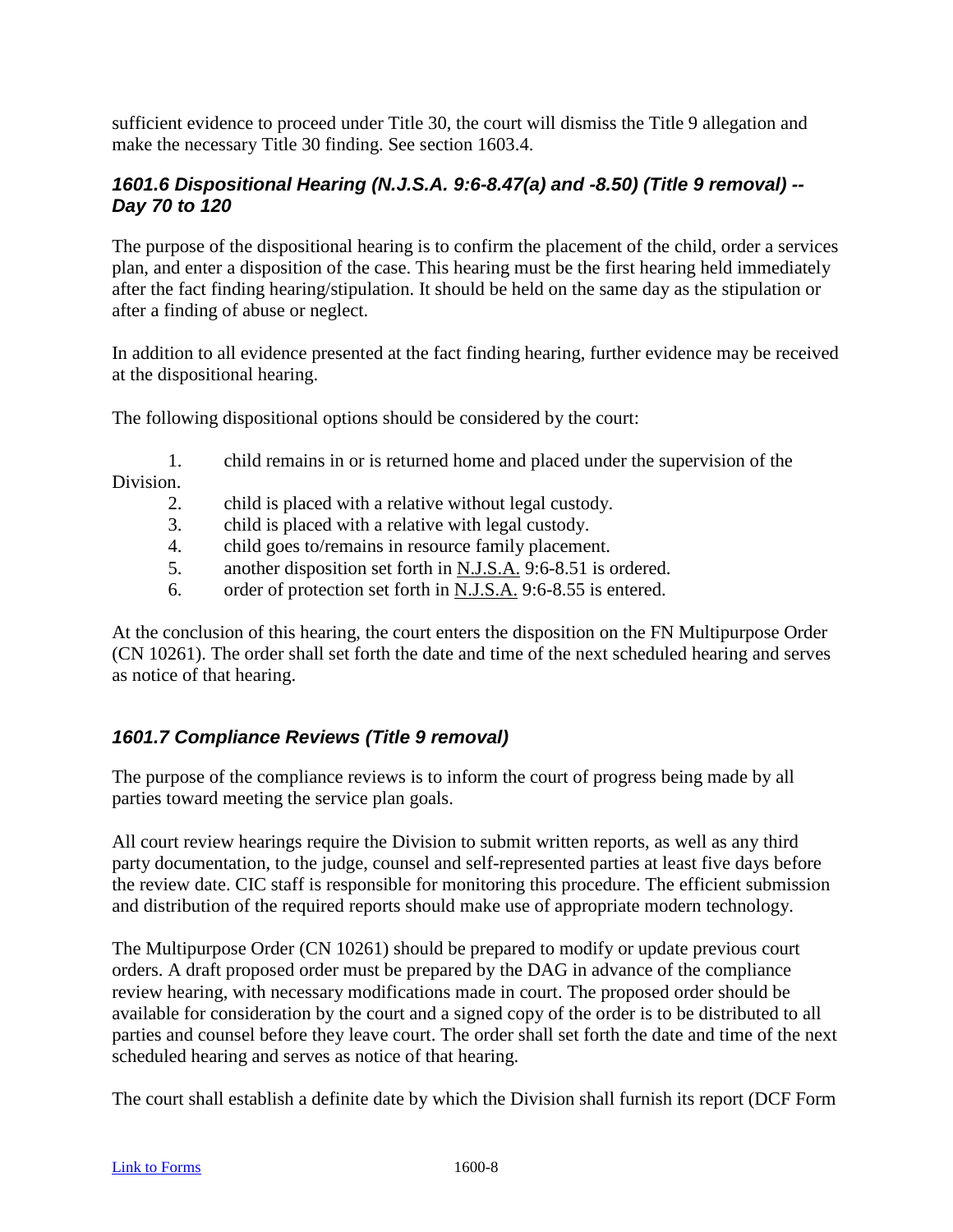26-80). All counsel or self-represented parties shall receive a copy of this report.

CIC staff must provide the following to the resource family: Notice of this proceeding, the Resource Family Information Form, and *A Guide to Resource Parents*. Resource family members who come to court will have a right to be heard.

Resource families will not be provided with notice of the FN order to show cause hearing, the FN fact finding hearing, FG pre-trial conference or the FG trial.

# *1601.8 Permanency Hearing (N.J.S.A. 30:4C-61.2) (Title 9 removal) -- up to Day 365*

The permanency hearing shall be held no later than 365 days after the child's placement date, no later than 30 days after the court has determined that reasonable efforts to reunify the family are not required, or no later than 30 days after a permanency hearing where the court did not approve the Division's permanency plan. At the permanency hearing, the court will review and document the agency's reasonable efforts to reunify the family, as well as the agency's reasonable efforts to place the child in a safe, permanent home. In addition, the court may consider any other evidence.

The permanency hearing shall establish whether the Division's plan and timeframe are appropriate and acceptable, and will document whether and when the child will be:

1. Returned to the parent or guardian (without endangering the child's health or safety), or

2. Made eligible for adoption following termination of parental rights (by the Division filing an FG complaint within 45 days of the court determination), or

3. Placed with an appropriate and willing relative pursuant to a custody or KLG order, or

4. Placed in another permanent living arrangement, provided that the Division has documented compelling reasons why the first three options were not used.

This will be documented in the Permanency Order (CN 10259). If the court finds the Division's plan inappropriate and unacceptable, it must state why, and then must hold another permanency hearing within 30 days and the Division must provide a new plan at that hearing. The recording tape reference of the entire hearing is included in the form of order unless the courtroom is CourtSmart-equipped. The order shall set forth the date and time of the next scheduled hearing and serves as notice of that hearing. A signed copy of the Permanency Order is to be distributed to all parties before they leave court.

If, subsequent to the review and approval of a plan by the court, the Division proposes to change the long-term goal in the plan or otherwise substantially modify the plan, it shall notify the court in writing, within five days and a new permanency hearing must be held.

CIC staff must provide the following to the resource family: Notice of this proceeding, the Resource Family Information Form, and *A Guide to Resource Parents*. Resource family members who come to court will have a right to be heard.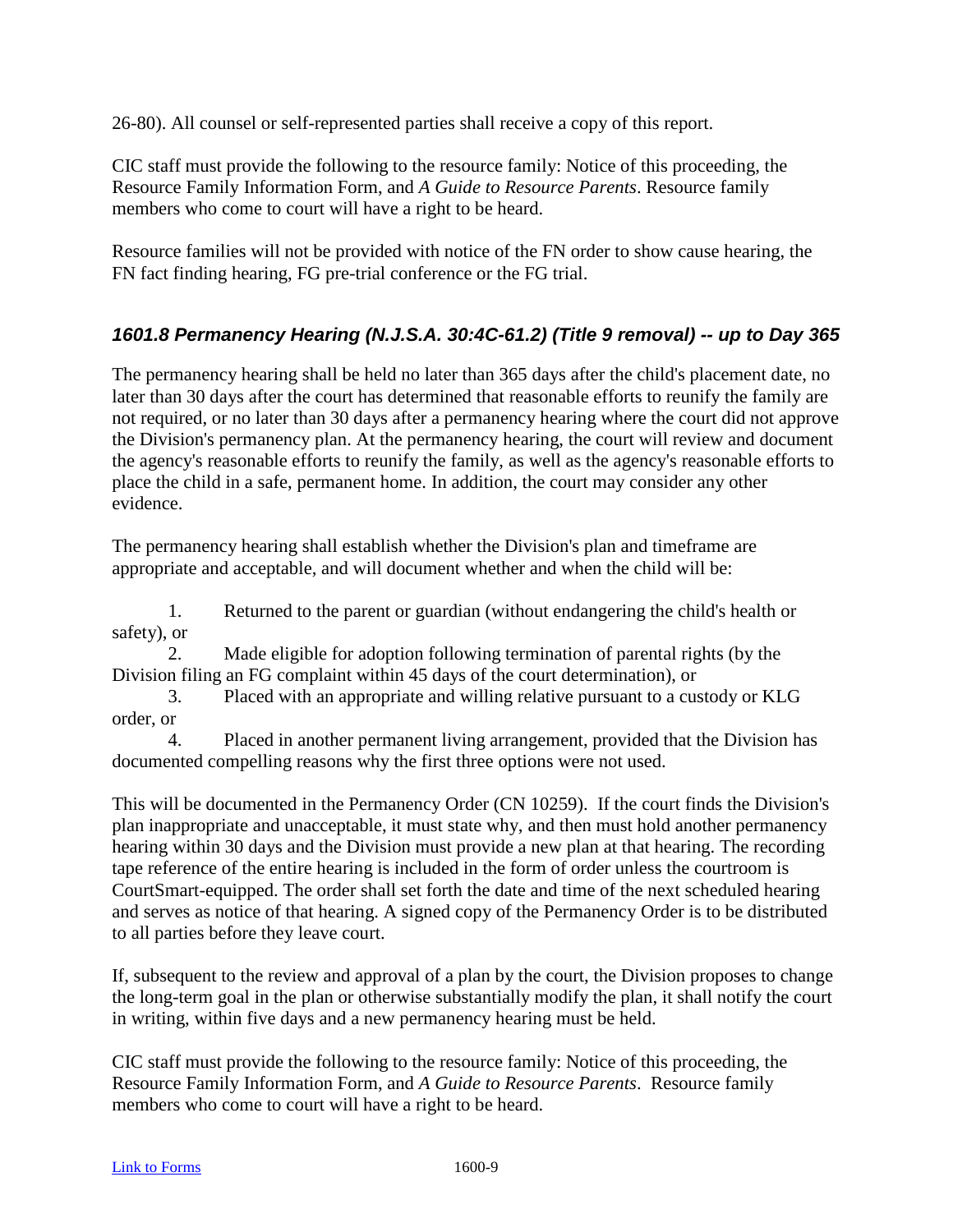Resource families will not be provided with notice of the FN order to show cause hearing, the FN fact finding hearing, FG pre-trial conference or the FG trial.

### *Permanency Hearing Findings*

Regardless of the court's approval or rejection of the permanency plan for the child, the court must make specific findings regarding whether the Division has made reasonable efforts to finalize the child's permanency plan. The court will review the Division's documentation that reasonable efforts are being made to finalize the permanency plan, including reunification where appropriate. There are no exceptions to the requirement to finalize the permanency plan.

The court will review the Division's documentation that reasonable efforts have been and continue to be made to reunify the child and family. If the Division proposes that an exception to that requirement exists, and a judicial determination has not previously been made, the judge must approve the exception.

The details of the reasonable efforts determinations should be explicitly documented, made on a case-by-case basis, and so stated in the court order. The recording tape reference of the entire hearing is included in the form of order unless the courtroom is CourtSmart-equipped.

If the court finds that reasonable efforts have been made to finalize the permanency plan, but it rejects the Division's plan, then the Division will not lose federal funds for that placement. If, however, the court finds that reasonable efforts were not made to finalize the permanency plan, but it accepts the Division's plan, federal funds cannot be reimbursed to the Division for the placement.

#### *Requirement to Consider Termination of Parental Rights for Children in Placement*

Unless the Division has documented an exception, the DAG should file the FG complaint (if adoption is the goal) within 45 days of the permanency hearing.

At the 15th month of placement (or after 15 months out of the last 22 months in placement), the Division must file for termination of parental rights and should concurrently identify, recruit, process and approve a qualified family for adoption unless one of the following exceptions is documented in the case record:

1. The child is being cared for by a relative and a permanency plan can be secured without terminating parental rights,

2. The Division has documented a compelling reason why filing such a petition would not be in the best interests of the individual child, or

The Division has not provided to the family of the child, such services as the court has deemed necessary for the safe return of the child home (if reasonable efforts to reunify were required in the case).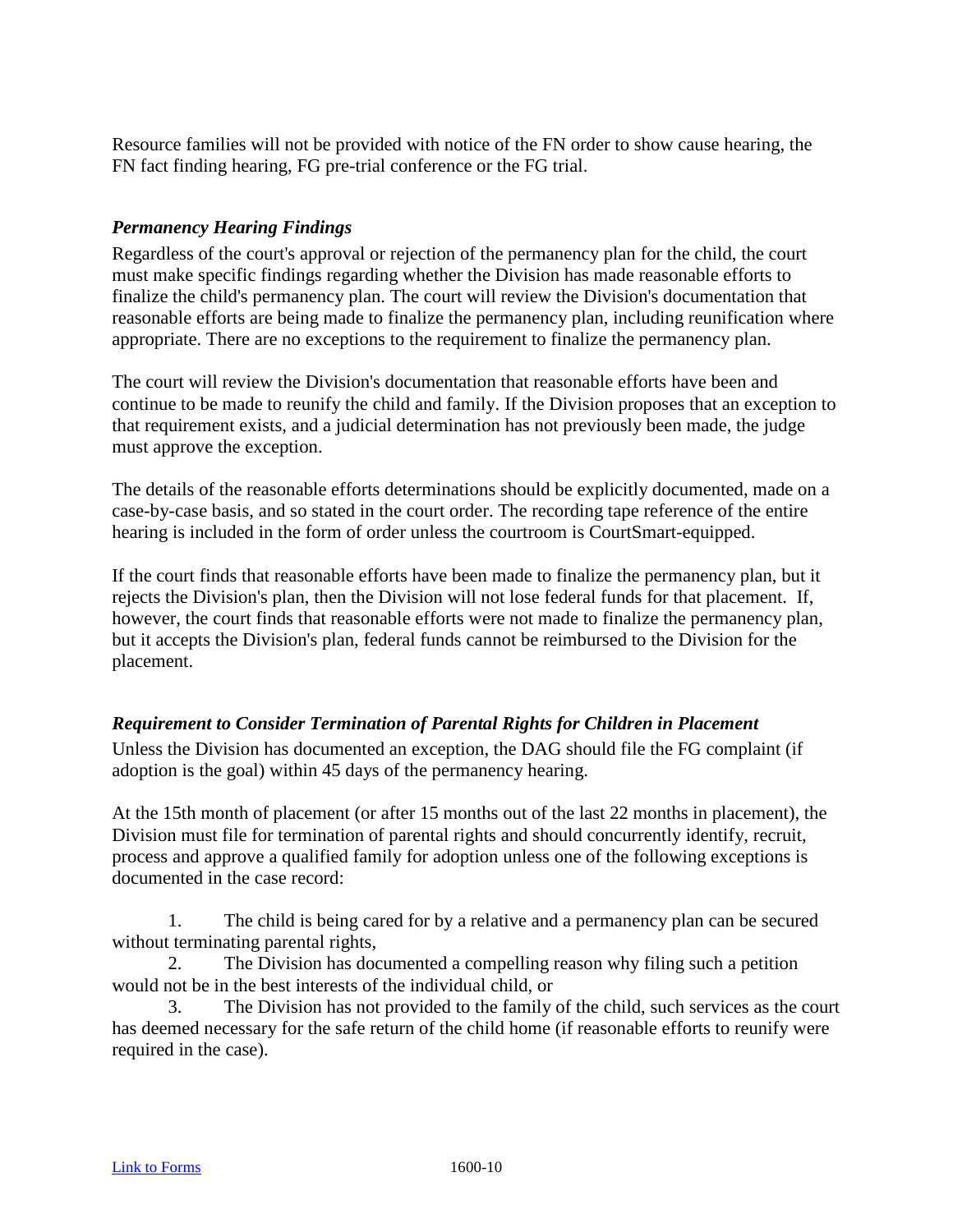### *30-Day Permanency Hearing When Reasonable Efforts to Reunify Are Not Required (N.J.S.A. 30:4C-11.3, N.J.S.A. 9:6-8.54)*

In most cases, the Division has an obligation to help the defendants remedy the problem that caused the child's removal. This is known as the Division's requirement to make reasonable efforts to reunify the child with the parents. If the judge has determined that reasonable efforts need not be made by the Division to reunify the child with the birth family, a permanency hearing must be scheduled by the CIC team and held within 30 days of that determination, and within every 365 days thereafter.

Pursuant to N.J.S.A. 30:4C-11.3, reasonable efforts need not be made to reunify the child with the birth family if a court of competent jurisdiction has determined that:

1. The parent has subjected the child to aggravated circumstances of abuse, neglect, cruelty or abandonment; or

2. The parent has been convicted of committing, aiding or soliciting murder, attempted murder, or manslaughter of a child; or of committing or attempting an assault that resulted or could have resulted in the death of, or significant bodily injury to a child; or

3. The rights of the parent to another child have been involuntarily terminated.

# *1601.9 Long Term Foster Care Custody (Title 9 removal)*

"Long Term Foster Care Custody" is no longer an option for placement cases in New Jersey, pursuant to revisions in State law, effective September 1, 2005.

Long term foster care custody was an arrangement allowing a foster parent the continuing legal right and responsibility to care for a child, until the child became 18 years of age. Some long term foster care cases, finalized years ago, may remain in the FC docket for a few more years, until those children reach 18 years of age. They will continue to be reviewed by the court at least every 365 days, but no new cases may be initiated.

# *1601.10 Compliance Reviews Post-Permanency Hearing (Title 9 removal)*

If permanency is not achieved by the time of the permanency hearing, the court will hold continuing compliance reviews until permanency for the child is achieved. As long as the child remains in placement, a permanency hearing is required to be held within 365 days of the previous permanency hearing. The order shall set forth the date and time of the next scheduled hearing and serves as notice of that hearing.

CIC staff must provide the following to the resource family: Notice of this proceeding, the Resource Family Information Form, and *A Guide to Resource Parents*. Resource family members who come to court will have a right to be heard.

Resource families will not be provided with notice of the FN order to show cause hearing, the FN fact finding hearing, FG pre-trial conference or the FG trial.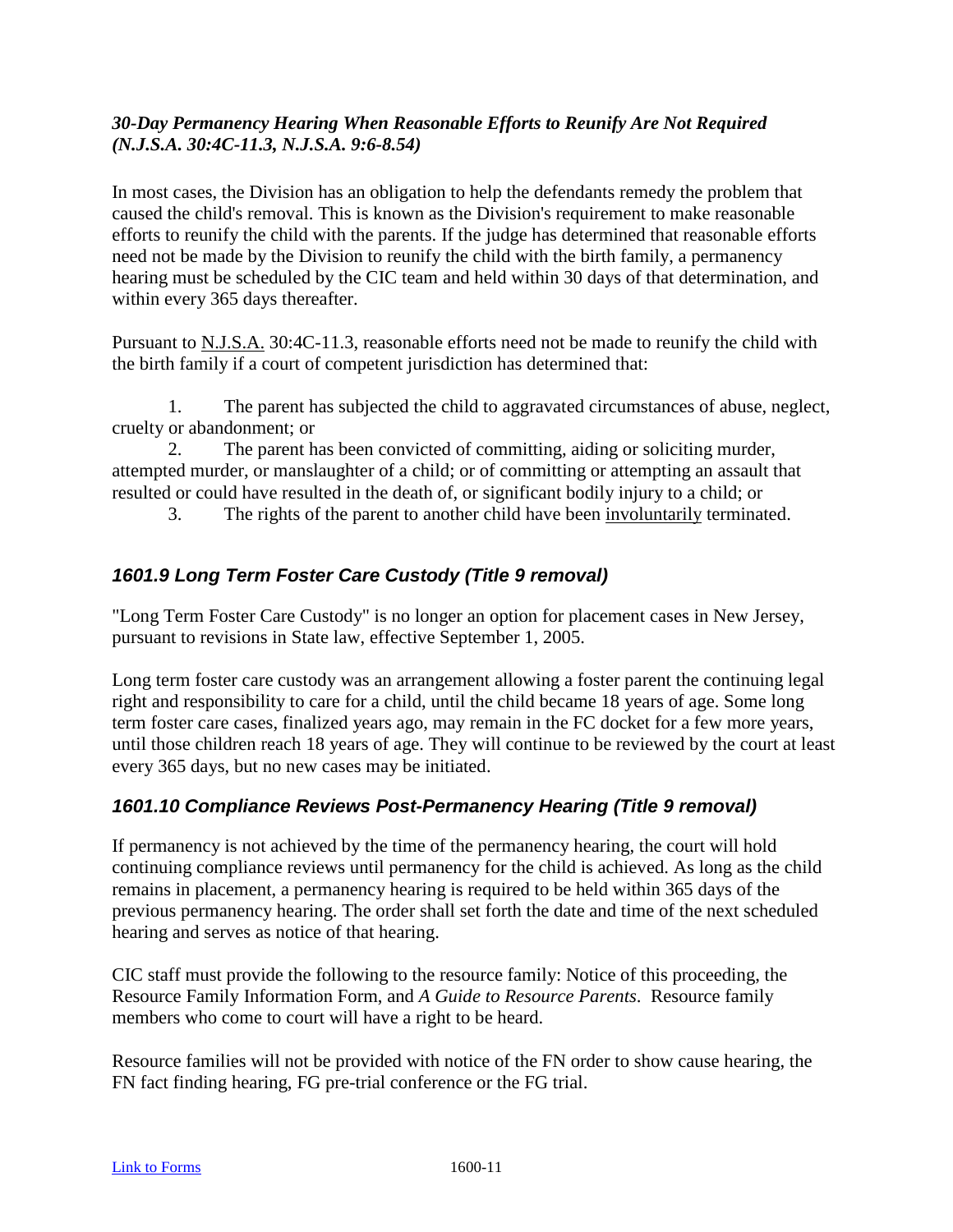## *1601.11 Surrender during FN Case (Title 9 removal) (AJ Memo: 05/25/2010)*

If the case involves only one parent/guardian and that person wishes to surrender parental rights during the FN litigation, the Division may move to amend the FN complaint on the record requesting the relief of guardianship by virtue of the surrender. The court will record the surrender using the Voluntary Surrender of Parental Rights Form (CN 10983) and document approval of the surrender on an FN Multipurpose Order (CN 10261). The Division must then file an abridged guardianship complaint to open the FG case. Prior to entering the Judgment of Guardianship, the court must address the other parent's rights. The court then will enter the FG Judgment of Guardianship (CN 10265) and the FG case then will be closed.

If two or more parents are involved in the FN litigation and only one parent wishes to surrender, the FG will not be established until resolution of the other parents' cases in the FN litigation. The court will enter the surrender as to the surrendering parent in the FN case using the Voluntary Surrender of Parental Rights Form (CN 10983) and document approval of the surrender on an FN Multipurpose Order (CN 10261). If the other parents also decide to surrender before the filing of a guardianship complaint, then the Division may move to amend the FN complaint on the record requesting the relief of guardianship by virtue of the surrender. The Division then must file an abridged guardianship complaint to open the FG case. If the FN litigation proceeds to the filing of a guardianship complaint because the other parent(s) are contesting termination of parental rights, then the earlier parent's surrender should be pled in the guardianship complaint.

### *1601.12 Closing an abuse or neglect case (Title 9 removal)*

An FN case shall never be inactivated.

An abuse or neglect case shall be considered closed when:

a. The complaint is dismissed by the court (e.g., The court found insufficient facts to substantiate any abuse or neglect, the child died, the child is in the care of the Division of Developmental Disabilities, or custody has been granted to a relative with no companion docket),

- b. TPR complaint is filed for ALL non-severed children,
- c. Issues remediated (e.g., The parents' issues have been resolved),
- d. Custody is processed in the FL docket (Kinship legal guardianship is granted),
- e. Defendant(s) died,

f. Complaint is withdrawn by the Division. This can only be used before a fact finding proceeding (e.g., The child died, the child is in the care of the Division of Developmental Disabilities, and custody has been granted to a relative with no companion docket),

- g. Case is transferred to another county,
- h. Child reached age of majority (age 18),
- i. Custody is processed in the FD docket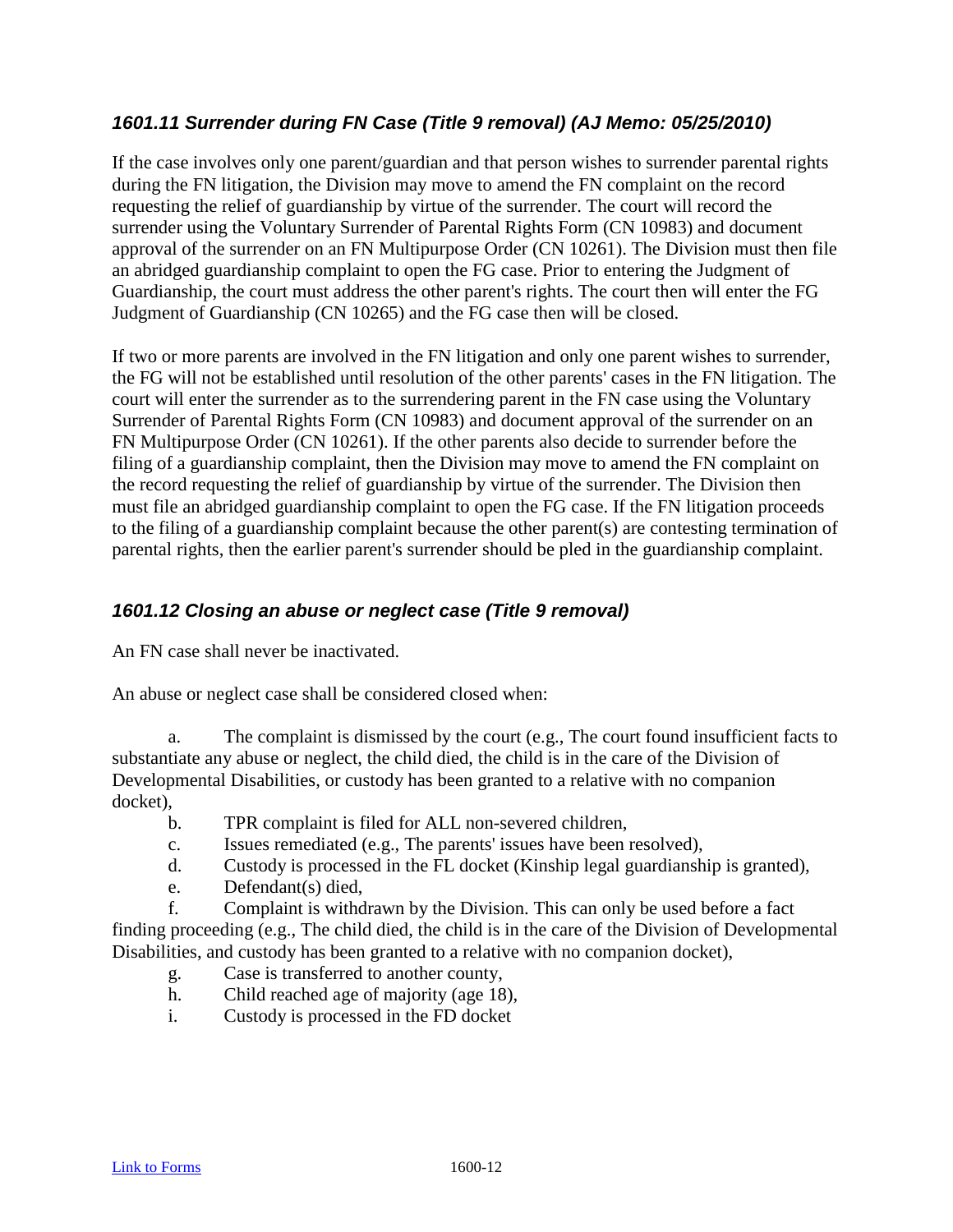## *1602.1 Filing of the Complaint for Care and Supervision without Removal (Title 9) -- Day 1*

In cases where the Division is not seeking the removal of the child, but has concerns that the child may be subjected to abuse or neglect without Division intervention, the Division may file an application for care and supervision of that child by filing a care/supervision complaint. N.J.S.A. 9:6-8.18 (FN docket only).

#### **If, at any later time the court orders the child's removal, the court must make "contrary to the welfare" and "reasonable efforts to prevent placement" findings on a Supplemental Order (CN 10275) to be appended to the court's primary order for a proceeding.**

The CIC team receives the complaint. The complaint is stamped filed, dated and docketed in FACTS. The CIC judge will be notified of the complaint. The order to show cause hearing should be scheduled that day at the uniform time under the vicinage policy. The CIC team prepares a file and screens FACTS for prior family court history as soon as possible. Pursuant to N.J.S.A. 9:6-8.25, the CIC team immediately sends a copy of the complaint or the amended complaint to the prosecutor's office.

## *1602.2 Order to Show Cause Hearing (Title 9 in-home)*

A complaint for protective services to give the Division care and supervision (but not custody) of the child may be filed by the Division. N.J.S.A. 9:6-8.18.

The Division must provide the parents with notice of the date, time and location of the hearing on this complaint. A Law Guardian may appear and be appointed to represent the child in the case.

Those who appear are: The DAG and the Division's witness (case manager and/or supervisor), the defendants if they have received notice, and the attorney for the defendants (if available). A summary evidential hearing is held, with the DAG eliciting testimony from the Division witness. The court will confirm whether the defendants have been served. Documents attached to the complaint may be admitted into evidence. Defendants also may testify.

The defendants may or may not appear at the time of application for the Order to Show Cause. If the defendant does appear, he or she is given a 5A Form to complete, if not already provided by the Division, and a copy of the complaint for review.

The judge either grants or denies the relief sought using the uniform Order to Show Cause that has been prepared in advance by the DAG. When the judge signs the order, the date for the return on the order to show cause (usually within 10-21 days) is set forth in the court order and serves as notice for that hearing. The Division should serve the Order to Show Cause and complaint on the defendants who have appeared before they leave court. Court staff may assist the Division in providing to the appearing defendants a copy of the Order to Show Cause (CN 10160) before leaving court. The Division should also arrange service on absent defendants. The Division should also provide a 5A Form to the parents.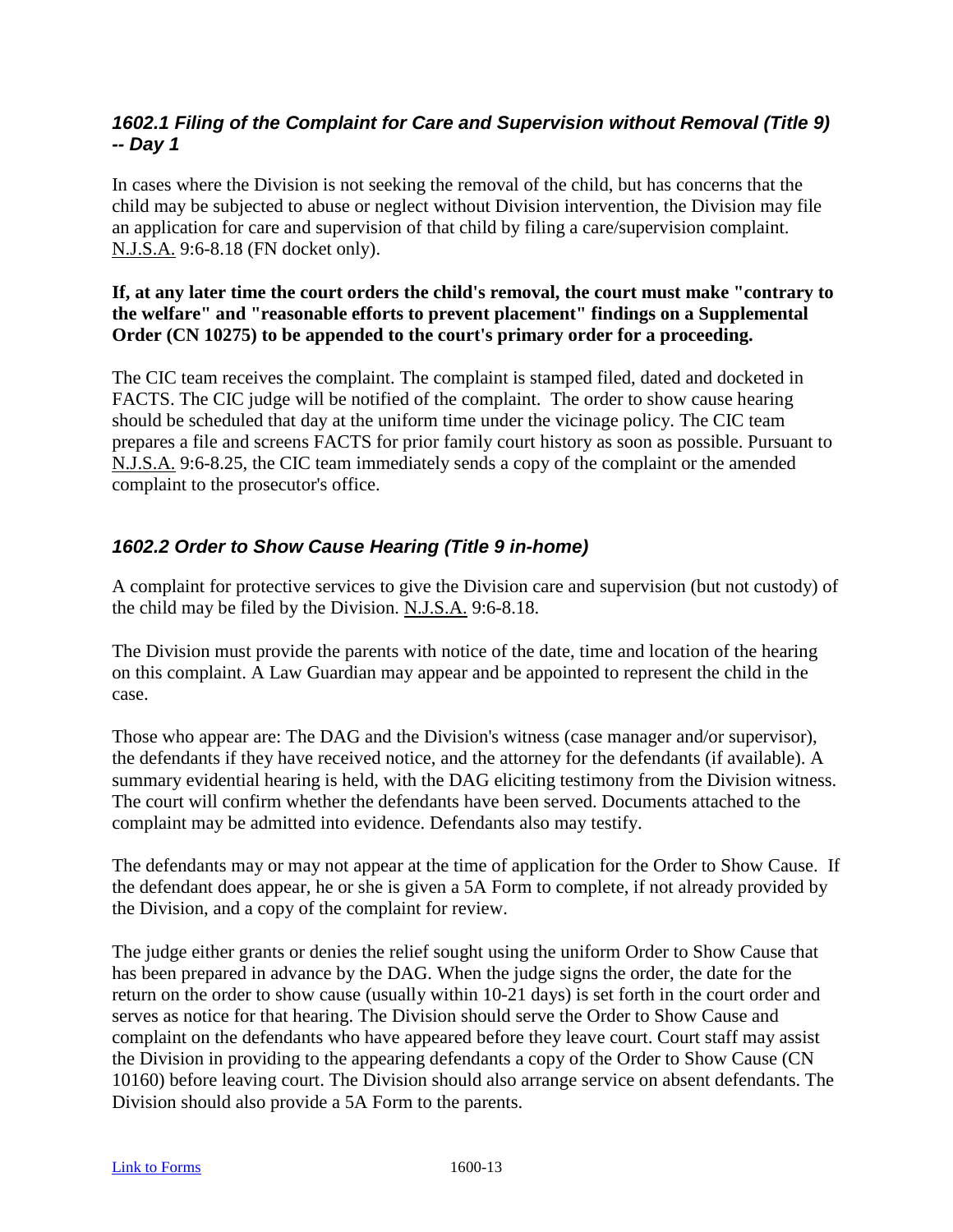## *1602.3 Return on the Order to Show Cause (Title 9 in-home) -- Day 10 to 21*

The purpose of this proceeding is to continue the assessment of the child's need for protection and establish a plan of action that will lead to a resolution of the problems identified in the complaint.

The hearing on the return of the order to show cause is held between 10 and 21 days after the filing of the complaint. The court will verify that all parties have been served. The court must make specific findings that the parent/guardian is present or has been notified of the hearing (N.J.S.A. 9:6-8.41 and R. 5:12-2)**.**

This hearing shall be comprehensive. It shall incorporate the development of a service plan designed to resolve outstanding issues as detailed in the complaint.

At the hearing on the return of the order to show cause, the court:

- 1. Confirms legal representation for the parents;
- 2. Determines whether the parents understand the complaint;
- 3. Determines the continued need for any protective services;

4. Explains to the parents that compliance with services is necessary and failure to comply may result in the Division filing for custody.

Additionally, at this hearing, the court determines whether a fact finding hearing is needed, or whether the parents are prepared to stipulate to one or more complaint allegations. If the parents are not prepared to make this decision or are not yet represented by counsel, the case management conference and/or fact finding hearing should be scheduled. Fact finding or stipulation must occur within 180 days of the complaint's filing date.

At any time prior to the fact finding, a stipulation to one or more of the allegations in the complaint may be offered. If there is a stipulation to some or all of the allegations of the complaint and the finding of abuse or neglect is entered on the record, the court moves to the dispositional hearing and the judge enters a Fact Finding/Stipulation Order (CN 10262) and a Dispositional Order (CN 10261) on the abuse or neglect.

A draft proposed order must be prepared by the DAG, in advance of the return on the order to show cause hearing, with necessary modifications made in court. The order shall set forth the date and time of the next scheduled hearing and serves as notice of that hearing. A signed copy of the order is to be distributed to all parties before they leave court.

Judicial determinations must be based on competent evidence and factual findings made on a case-by-case basis and explicitly documented in the court order.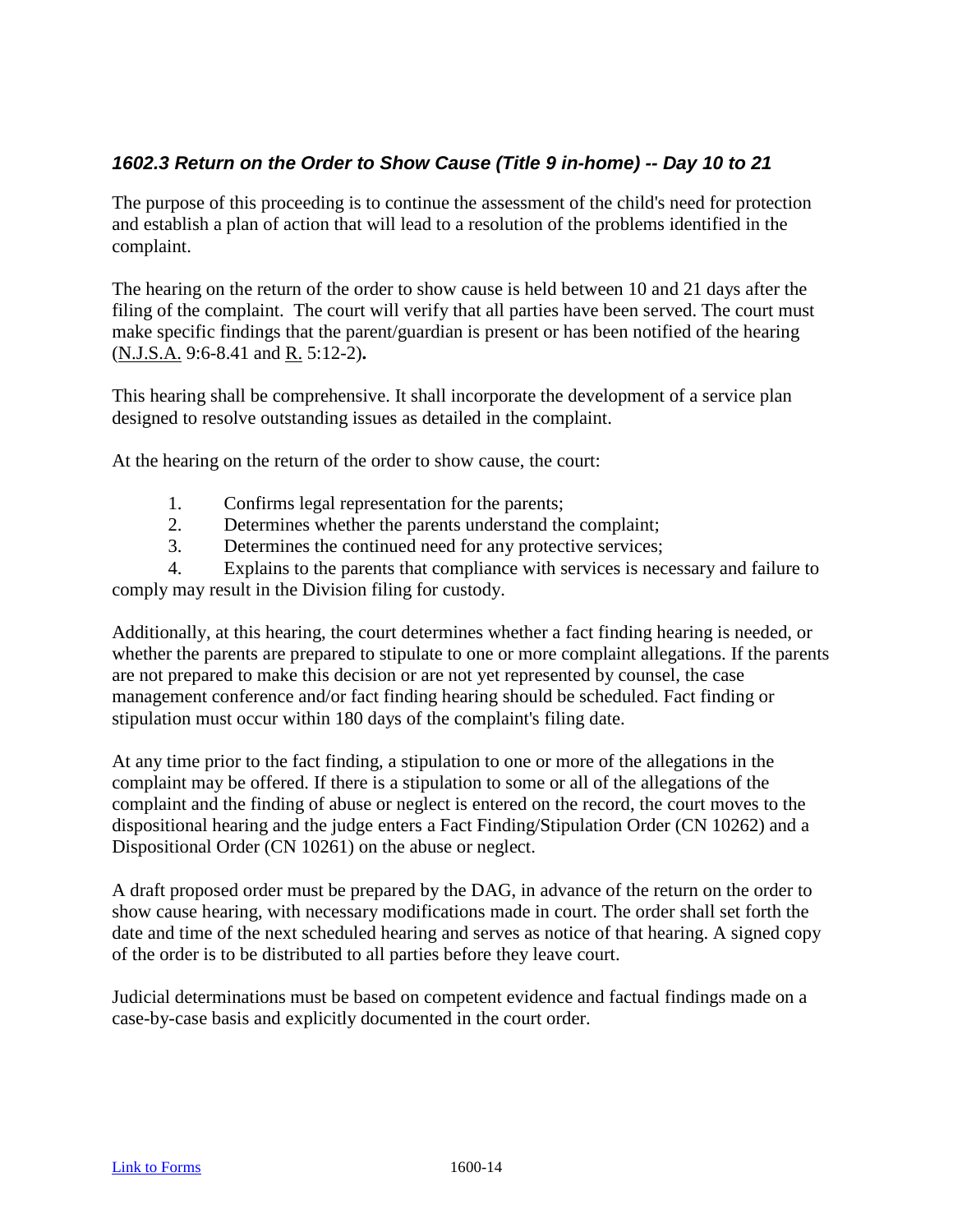## *1602.4 Case Management Conference (R. 5:12-4) (Title 9 in-home) -- Day 40 to 81*

The purpose of the case management conference is to ensure that the defendants have representation and to prepare for a fact finding in the absence of a stipulation.

At a case management conference, the Multipurpose Order (CN 10261) is used and the case management review box is checked. This order will schedule the fact finding hearing or the date of the proposed stipulation and serves as notice for that court event. This order is to be distributed to all parties before they leave court.

## *1602.5 Fact Finding Hearing/Stipulation (N.J.S.A. 9:6-8.44) (Title 9 in-home) -- Day 70 to 180*

A fact finding is a hearing to determine if a child has been abused or neglected as a result of any act or omission of the defendant(s), or is at imminent risk of serious harm in the defendant's custody. N.J.S.A. 9:6-8.21 and N.J.S.A. 9:6-8.44. The fact finding hearing is therefore a critical step in the case process.

A fact finding hearing is held within 120 days of the filing of the complaint if the child is in out of home placement or within 180 days of the filing of the complaint if the child remains in the home to determine whether abuse or neglect has occurred as alleged in the complaint. N.J.S.A. 9:6-8.50(d).

In lieu of a fact finding hearing, the defendants may stipulate to facts sufficient to confer jurisdiction on the court. This means that a defendant admits facts as contained in specific paragraphs of the complaint, and agrees that these acts or omissions constitute abuse or neglect, or place the child at imminent risk of serious harm pursuant to N.J.S.A. 9:6-8.21(c). If there is a stipulation to some or all of the allegations of the complaint and the finding of abuse or neglect is entered on the record, the court moves immediately to the dispositional hearing. The judge enters a Stipulation Order (CN 10262) and a Dispositional Order (CN 10261) on the abuse or neglect. The Voluntary Stipulation/Admission to Child Abuse or Neglect Pursuant to N.J.S.A. 9:6-8.21(c) (Stipulation Form) (CN 11539) must be reviewed with the defendant and completed. Signed copies of the orders, the Stipulation Form and the "list of persons who are subject to child abuse record information (CARI) checks" are distributed to all parties before they leave court.

Judicial determinations must be based on competent evidence. There must be case specific factual findings, and these must be explicitly documented in the court order. The recording tape reference of the entire hearing is included in the form of order unless the courtroom is CourtSmart-equipped.

If no Stipulation is signed, a fact finding hearing proceeds. If facts sufficient to sustain the complaint are substantiated, based on a preponderance of the evidence, the court shall enter a finding as to whether the defendants abused and/or neglected the child. If clear and convincing evidence has been found, the defendant must be advised of the court's intent to apply that standard and the court must note that on the record.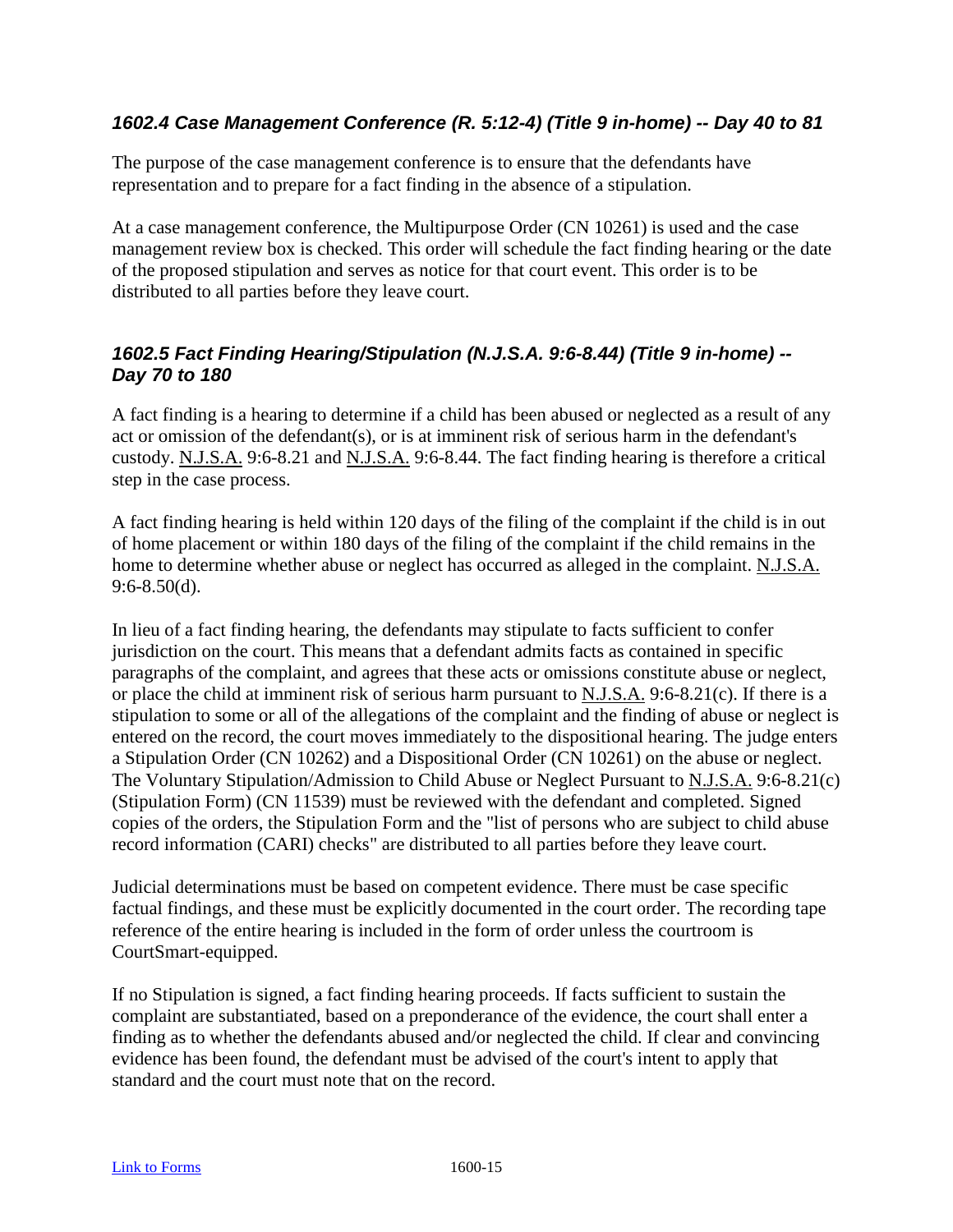When a finding of abuse or neglect has been made at a fact finding hearing, the court shall order: (1) the parents to comply with the Division's plan and (2) the Division to provide or continue such services as are appropriate to protect the child and to rehabilitate the defendants, to the greatest extent possible.

After the findings are entered on the record, the court should move immediately to disposition.

## *1602.6 Dispositional Hearing (N.J.S.A. 9:6-8.47(a) and -8.50) (Title 9 in-home) -- Day 70 to 180*

The purpose of the dispositional hearing is to confirm the placement of the child, order a services plan, and enter a disposition of the case. This hearing must be the first hearing held immediately after the fact finding hearing/stipulation. It should be held on the same day as the stipulation or the ruling on the fact finding.

In addition to all evidence presented at the fact finding hearing, further evidence may be received at the dispositional hearing.

The following dispositional options should be considered by the court:

- 1. The child remains home and placed under the supervision of the Division.
- 2. The child is placed with a relative without legal custody.
- 3. The child is placed with a relative with legal custody.
- 4. The child goes to a resource family placement.
- 5. Another disposition set forth in N.J.S.A. 9:6-8.51 is ordered.
- 6. An order of protection set forth in N.J.S.A. 9:6-8.55 is entered.

At the conclusion of this hearing, the court enters a Dispositional Order. The order shall set forth the date and time of the next scheduled compliance review hearing and serves as notice of that hearing.

#### *1602.7 Compliance Reviews (Title 9 in-home)*

The purpose of the compliance reviews is to inform the court of progress being made by all parties toward meeting the service plan goals.

All court review hearings require the Division to submit written reports, as well as any third party documentation, to the judge, counsel and self-represented parties at least five days before the review date. CIC staff is responsible for monitoring this procedure. The efficient submission and distribution of the required reports should make use of appropriate modern technology.

The order (CN 10261) should be prepared to modify or update previous court orders. A draft proposed order must be prepared by the DAG in advance of the compliance review hearing, with necessary modifications made in court. The proposed order should be available for consideration by the court and a signed copy of the order is to be distributed to all parties and counsel before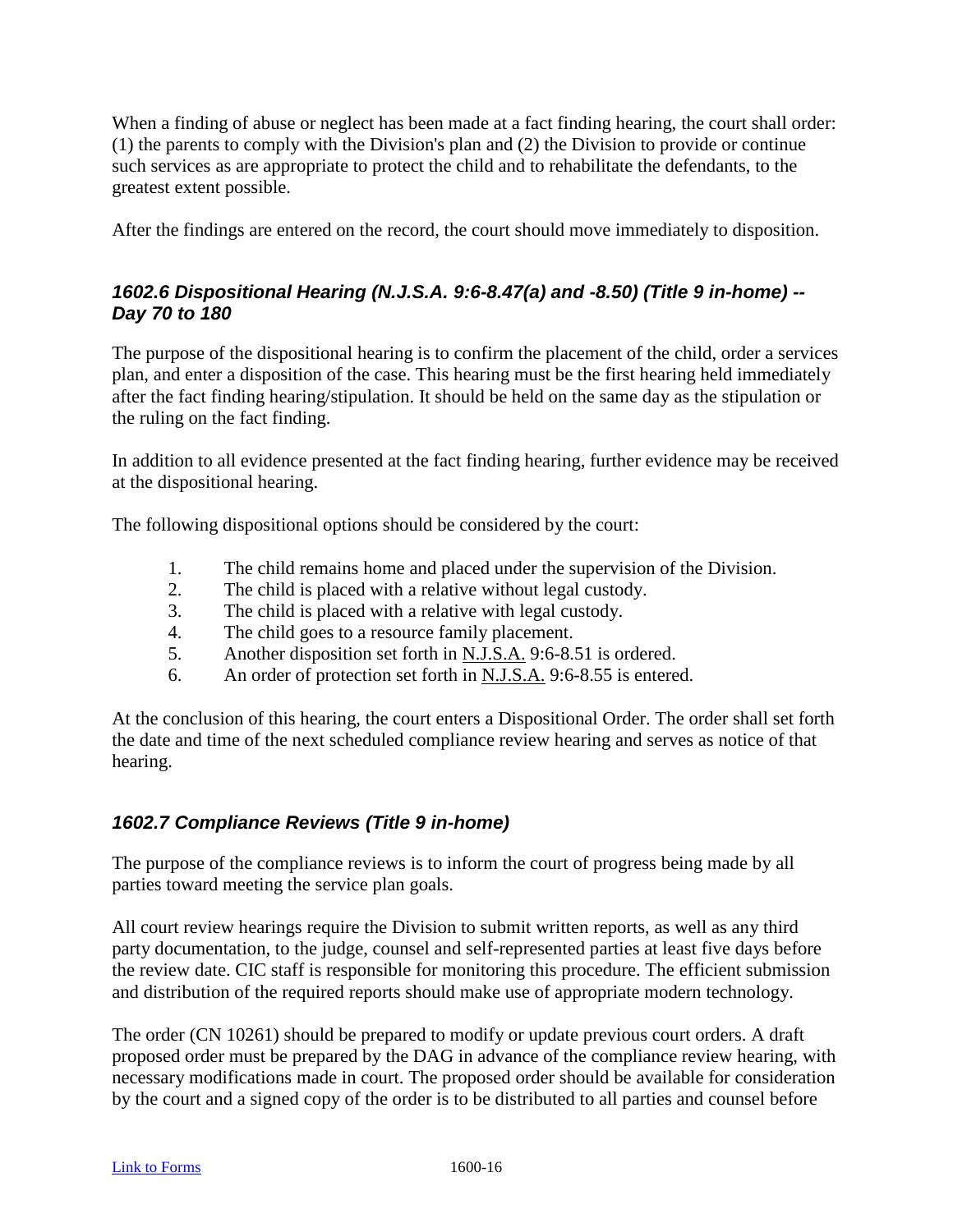they leave court. The order shall set forth the date and time of the next scheduled hearing and serves as notice of that hearing.

The court shall establish a definite date by which the Division shall furnish its report (DCF Form 26-80). All counsel or self-represented parties shall receive a copy of this report.

If applicable, CIC staff must provide the following to the resource family: Notice of this proceeding, the Resource Family Information Form, and *A Guide to Resource Parents*. Resource family members who come to court will have a right to be heard. Resource families will not be provided with notice of the FN order to show cause hearing, the FN fact finding hearing, FG pretrial conference or the FG trial.

#### *1602.8 Closing an abuse or neglect case (Title 9 in-home)*

An FN case shall never be inactivated.

An abuse or neglect case shall be considered closed when:

a. The complaint is dismissed by the court (e.g., The court found insufficient facts to substantiate any abuse or neglect, the child died, the child is in the care of the Division of Developmental Disabilities, or custody has been granted to a relative with no companion docket),

- b. Issues remediated (e.g., The parents' issues have been resolved),
- c. Defendant(s) died,

d. Complaint is withdrawn by the Division. This can only be used before a fact finding proceeding (e.g., The child died, the child is in the care of the Division of Developmental Disabilities, and custody has been granted to a relative with no companion docket),

- e. Case is transferred to another county,
- f. Child reached age of majority (age 18),
- g. Custody is processed in the FD docket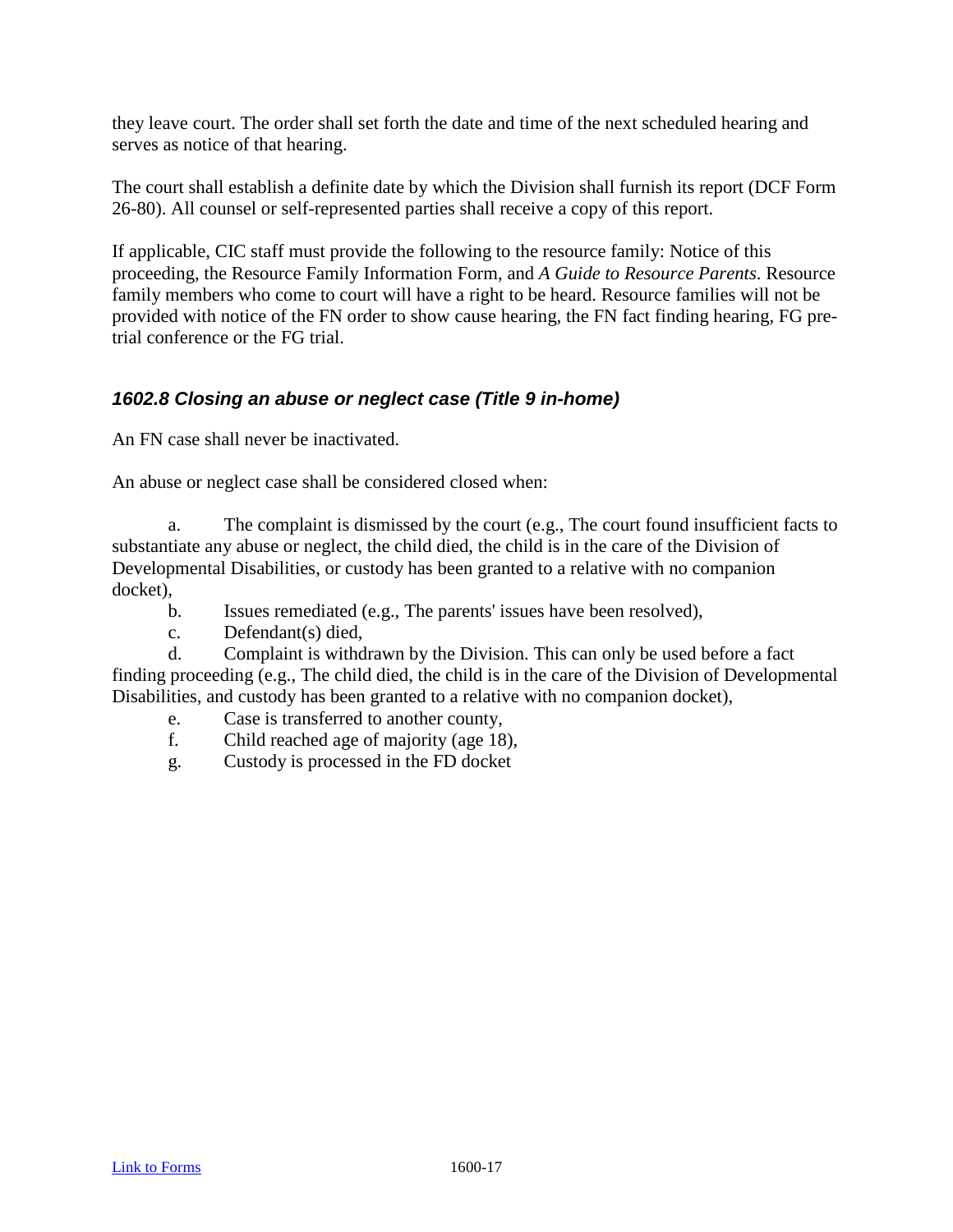## *1603.1 Filing of the Complaint for Care and Supervision or Custody (Title 30) -- Day 1*

If there are no specific allegations of abuse or neglect, the Division may file a complaint for care and supervision or custody. N.J.S.A. 30:4C-11 and -12. The Division must provide the parents with notice of the date, time and location of the hearing on this complaint.

The CIC team receives the complaint. The complaint is stamped filed, dated and docketed in FACTS. The CIC judge will be notified of the complaint. The order to show cause hearing should be scheduled that day at the uniform time under the vicinage policy. The CIC team prepares a file and screens FACTS for prior family court history as soon as possible.

## *1603.2 Order to Show Cause Hearing (Title 30)*

If the Division finds that the child is in need of care and supervision or custody, it may petition the court for an order making the child a ward of the court and placing the child under the care and supervision or custody of the Division.

The defendants should be advised that they may retain private counsel. The defendants may or may not appear at the time of application for the order to show cause. The Division has an obligation to serve all non-appearing defendants with copies of the complaint and the Order to Show Cause within seven days or such other time as the court may approve.

The court will approve or dismiss the complaint and if approved, the Division will receive care and supervision, or care, custody and supervision of the child(ren) under N.J.S.A. 30:4C-12.

The form of order (FN Order to Show Cause pursuant to Title 30 - CN 11706) should be used.

Those who appear are the DAG, the Division's witnesses (case manager and/or supervisor), the defendants if they have received notice, and the attorney for the defendants (if available). At the order to show cause hearing, an evidential hearing is held, which is summary in nature, with the DAG eliciting testimony from the Division witness. The court will confirm whether the defendants have been served. Documents attached to the complaint may be admitted into evidence. Defendants also may testify.

When the judge signs the order granting the relief sought by the Division, the date for the return on the order to show cause (usually within 10-21 days) is set forth in the court order and serves as notice for that hearing. The Division should serve the Order to Show Cause and complaint on the defendants who have appeared before they leave court. Court staff may assist the Division in providing to the appearing defendants a copy of the Order to Show Cause before leaving court. The Division also should arrange to serve any absent defendants.

If applicable, CIC staff shall notify the resource family member(s) of the date of the return on the order to show cause, provide a copy of the Resource Family Information Form and *A Guide for Resource Parents* to the resource family.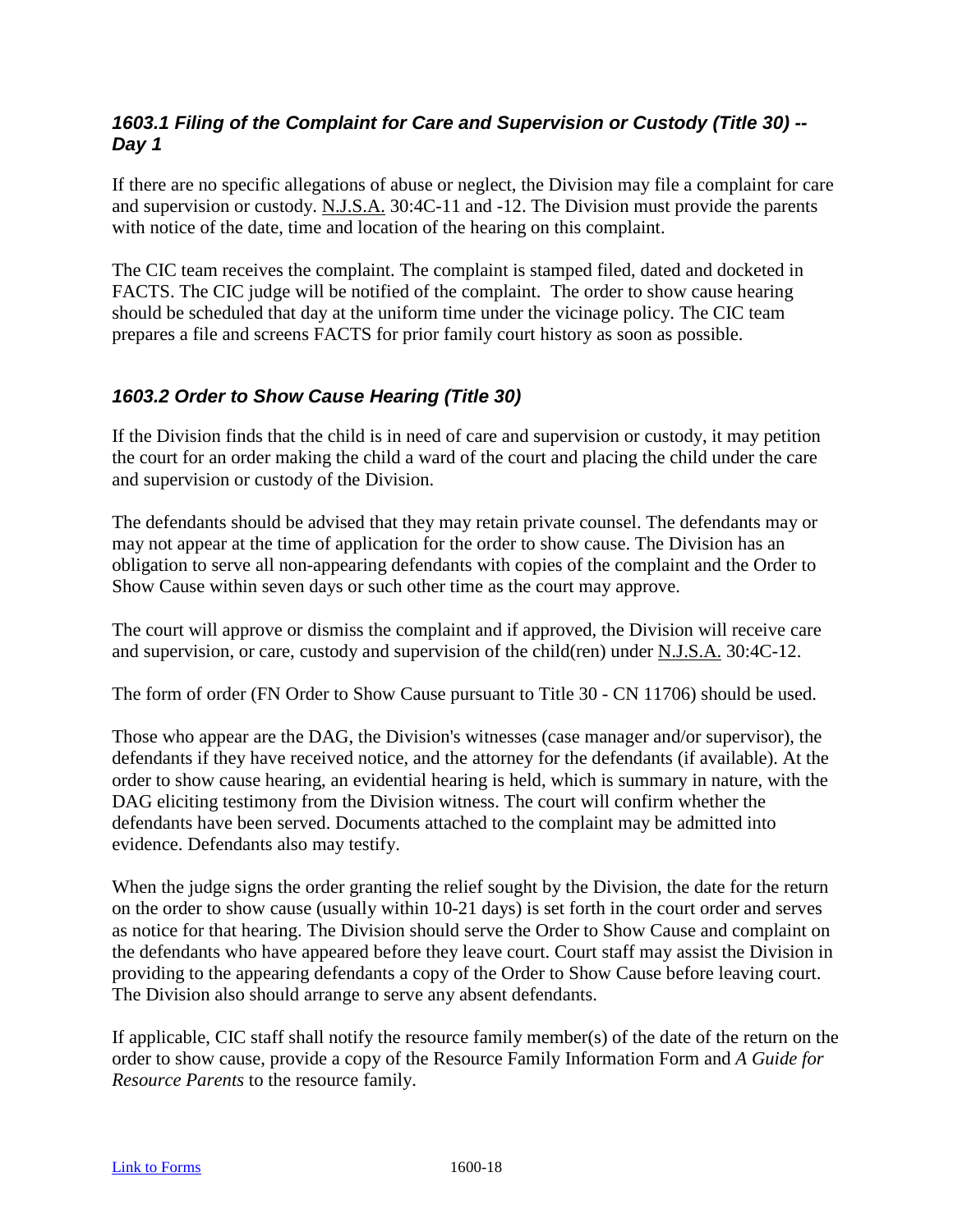Court staff shall distribute the *Child Abuse and Neglect Handbook* and the *Parent Calendar* (where available) to the defendants.

The court should **explicitly notify** the parents at the earliest point, that upon their failure to fully comply with any provision of the court's order, a termination of parental rights complaint may be filed.

## *Custody*

For those matters where the Division also seeks custody of the child(ren) pursuant to N.J.S.A. 30:4C-12, the Division must show cause for custody and protective services resulting in the placement of a child. The hearing and resulting order must address custody, protective services, reasonable efforts to prevent the placement<sup>[6](#page-78-0)</sup>, a finding that return of the child would be contrary to the welfare of the child, and a showing that due process requirements have been met.

The Division must notify the defendant(s) of its intent to seek an order of the court to approve or allow the removal of a child. The Division must provide notice of the date, time and location of the order to show cause hearing so that the defendant(s) may appear.

The Order to Show Cause generally includes temporary restraints or other interim relief pending the return date. The Order to Show Cause contains a provision that the defendants may move for dissolution or modification on two days' notice or on such other notice as the court may state in the order.

#### **Court findings if Division custody is authorized**

If the Division demonstrates the need for removal, the court must make two findings:

1. The **"contrary to the welfare"** judicial determination (i.e., that continued residence in the home would be contrary to the welfare of the child) must be made on the first order that sanctions (even temporarily) removal from the home. Judicial determinations must be made on the record and based on competent evidence and factual findings. These findings must be case-specific and must be explicitly documented in the Order to Show Cause.

2. The court shall also determine whether the Division has made all **"reasonable efforts to prevent placement."** This finding must be made on the record and must be supported by specific reference to the evidence. The court must state the case-specific findings in the Order to Show Cause. Best practice is to make this finding in the Order to Show Cause. In the rare event that this reasonable efforts finding is not made in the initial hearing on the order to show cause, then such finding must be made within 60 days of the removal.

<span id="page-78-0"></span> <sup>6</sup> NOTE: "Reasonable efforts to prevent placement" should not be confused with "reasonable efforts to reunify" or "reasonable efforts to achieve permanency."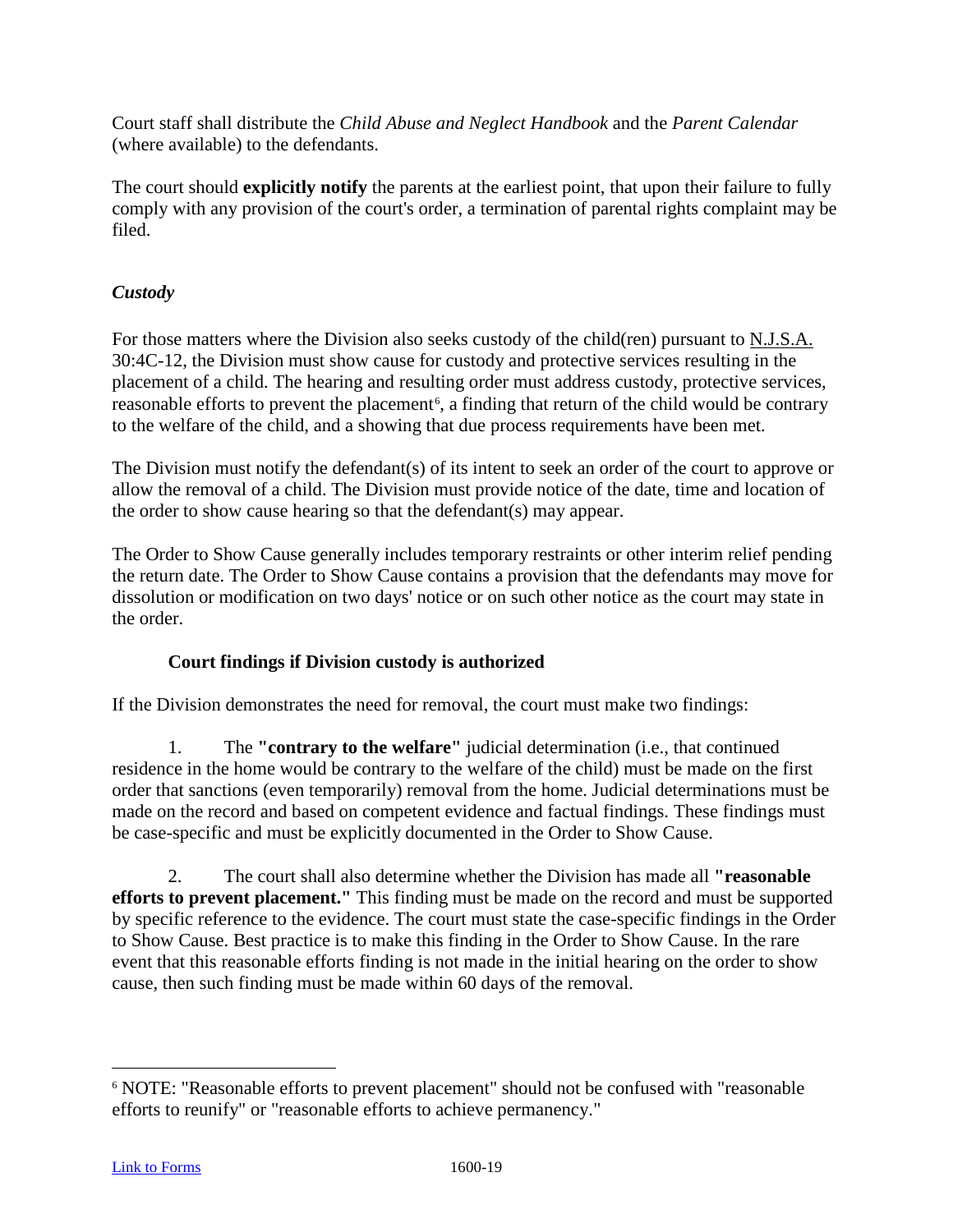**Note:** The court will determine whether the Division was not required to exercise reasonable efforts to prevent placement because of circumstances involving imminent danger to the child's life, safety or health. It must set forth case specific reasons in the order why such efforts were not required.

Both findings also must be stated on the record, set forth in the court order, and be based on specific reference to evidence. If a "contrary to the welfare" finding has been made, the court will grant care, custody and supervision to the Division. For courtrooms not equipped with CourtSmart, the recording tape reference of the entire hearing shall be included in the form of order.

Every case involving a child's placement outside of the home requires a determination of whether the Indian Child Welfare Act applies to a child. See section 1104 for more detail.

## *1603.3 Return on the Order to Show Cause (Title 30) -- Day 10 to 21*

The purpose of this proceeding is for the court to determine whether the child should continue to be a ward of the court, to inquire as to whether the defendants have retained counsel and to establish a plan of action that will lead to safety and permanency for the child. The return on the order to show cause hearing is held between 10 and 21 days after the filing of the complaint. The court will verify that all parties have been served. The court must make specific findings that the parent/guardian is present or has been notified of the hearing (R. 5:12-2 and R. 4:4-4)**.**

A draft proposed order must be prepared by the DAG in advance of the return on the order to show cause hearing, with necessary modifications made in court. A signed copy of the order is to be distributed to all parties before they leave court. The order shall set forth the date and time of the next scheduled hearing (Title 30 summary hearing) and serves as notice of that hearing.

Judicial determinations must be based on competent evidence and factual findings made on a case-by-case basis and explicitly documented in the court order.

## *1603.4 Title 30 Summary Hearing (N.J.S.A. 30:4C-12) -- Day 22 to 180*

Pursuant to <u>N.J.S.A.</u> 30:4C-12, the purpose of the Title 30 summary hearing is for the court to determine whether a parent or parents, guardian, or person having custody and control of any child within this State, is unfit to be entrusted with the care and education of such child, or fails to provide such child with proper protection, maintenance and education, or fails to ensure the health and safety of the child, or endangers the welfare of such child. The court, with proper notice to the parties, and having given the defendant the opportunity to review the Division's records, may issue an order as requested by the Division, if satisfied that the best interests of the child so require. This order shall not be effective for more than six months, unless the court, at a subsequent hearing on notice to the defendants, upon application by the Division, extends the time of the order. After the Title 30 summary hearing, there are two potential outcomes that may be documented: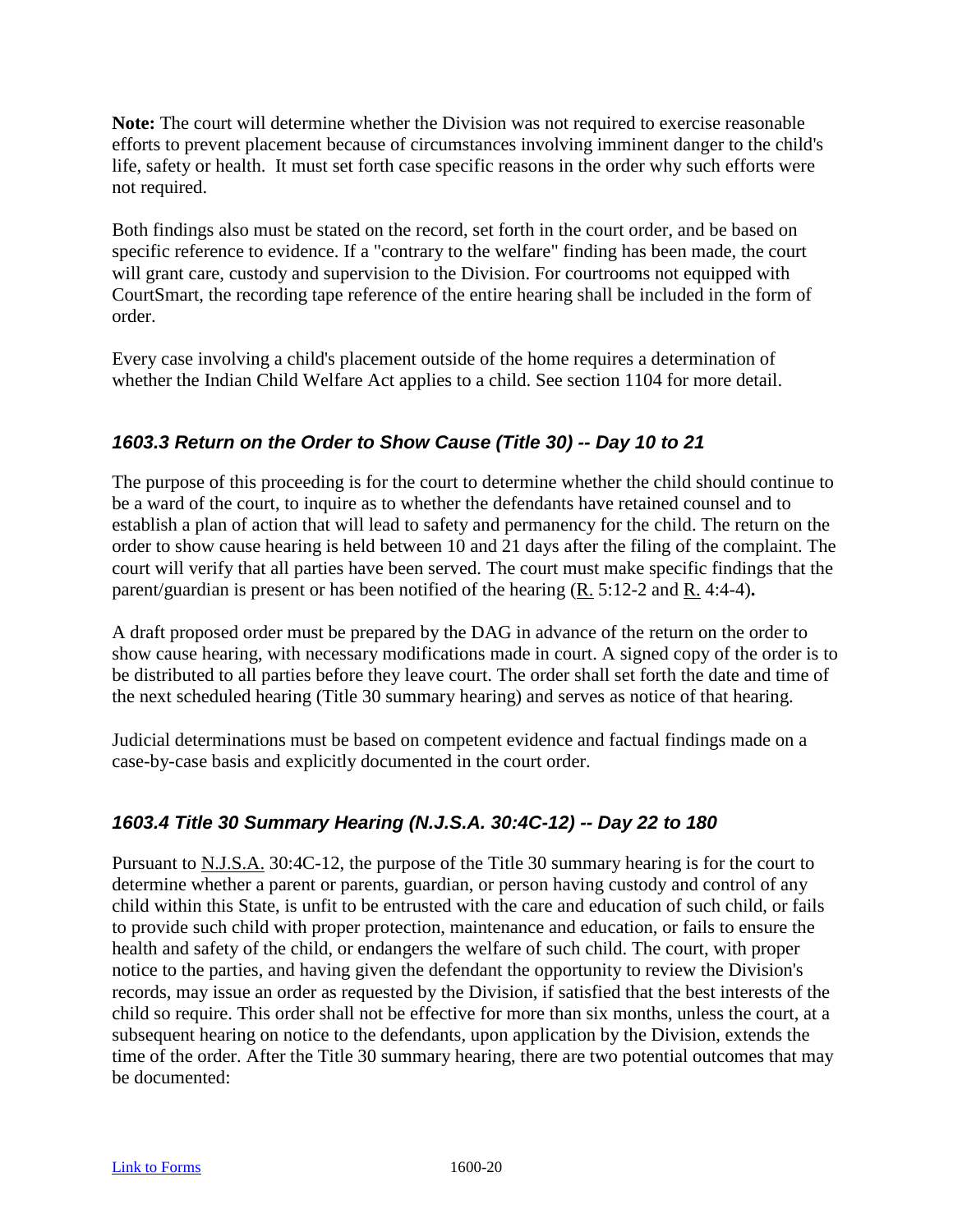1. The complaint is dismissed and the relief is denied.

2. The court may issue an order continuing the child under the care and supervision or custody of the Division pursuant to  $N.J.S.A.$  30:4C-12, as the circumstances of the child may require. This order is effective for only six months from the date of the Title 30 Summary Hearing Order (CN 11705), except that the Division may request and the court may grant an extension at a subsequent Title 30 summary hearing held upon notice to the parties. Compliance reviews shall be held every two to three months until the court terminates the case. Within 30 days of the court's order and while the child is in the Division's care, the Division shall initiate a search for the child's mother or father, if their whereabouts are not known. The search shall be completed within 45 days, and the results shall be valid for six months after the date it was completed.

If an action under Title 30 is dismissed and the Division subsequently files a complaint under Title 9 alone, a new docket number will be assigned to the case.

The order shall set forth the date and time of the next scheduled hearing and serves as notice of that hearing. All subsequent hearings to review compliance with services shall be compliance review hearings.

Note: If the court accepts an admission from a defendant that the family is in need of services from the Division pursuant to N.J.S.A. 30:4C-12, the Voluntary Admission Pursuant to N.J.S.A. 30:4C-12 form (CN 11707) shall be used.

## *1603.5 Compliance Reviews (Title 30)*

The purpose of the compliance reviews is to inform the court of progress being made by all parties toward meeting the service plan goals. Compliance reviews shall be held every two to three months until the court terminates the case.

All court review hearings require the Division to submit written reports, as well as any thirdparty documentation, to the judge, counsel and *pro se* parties at least five days before the review date. CIC staff is responsible for monitoring this procedure. The efficient submission and distribution of the required reports should make use of appropriate modern technology.

The order (CN 10261) should be prepared to modify or update previous court orders. A draft proposed order must be prepared by the DAG in advance of the compliance review hearing, with necessary modifications made in court. The proposed order should be available for consideration by the court and a signed copy of the order is to be distributed to all parties and counsel before they leave court. The order shall set forth the date and time of the next scheduled hearing and serves as notice of that hearing.

The court shall establish a definite date by which the Division shall furnish its report (DCF Form 26-80). All counsel or *pro se* parties shall receive a copy of this report.

If applicable, CIC staff must provide the following to the resource family: Notice of this proceeding, the Resource Family Information Form, and *A Guide to Resource Parents*. Resource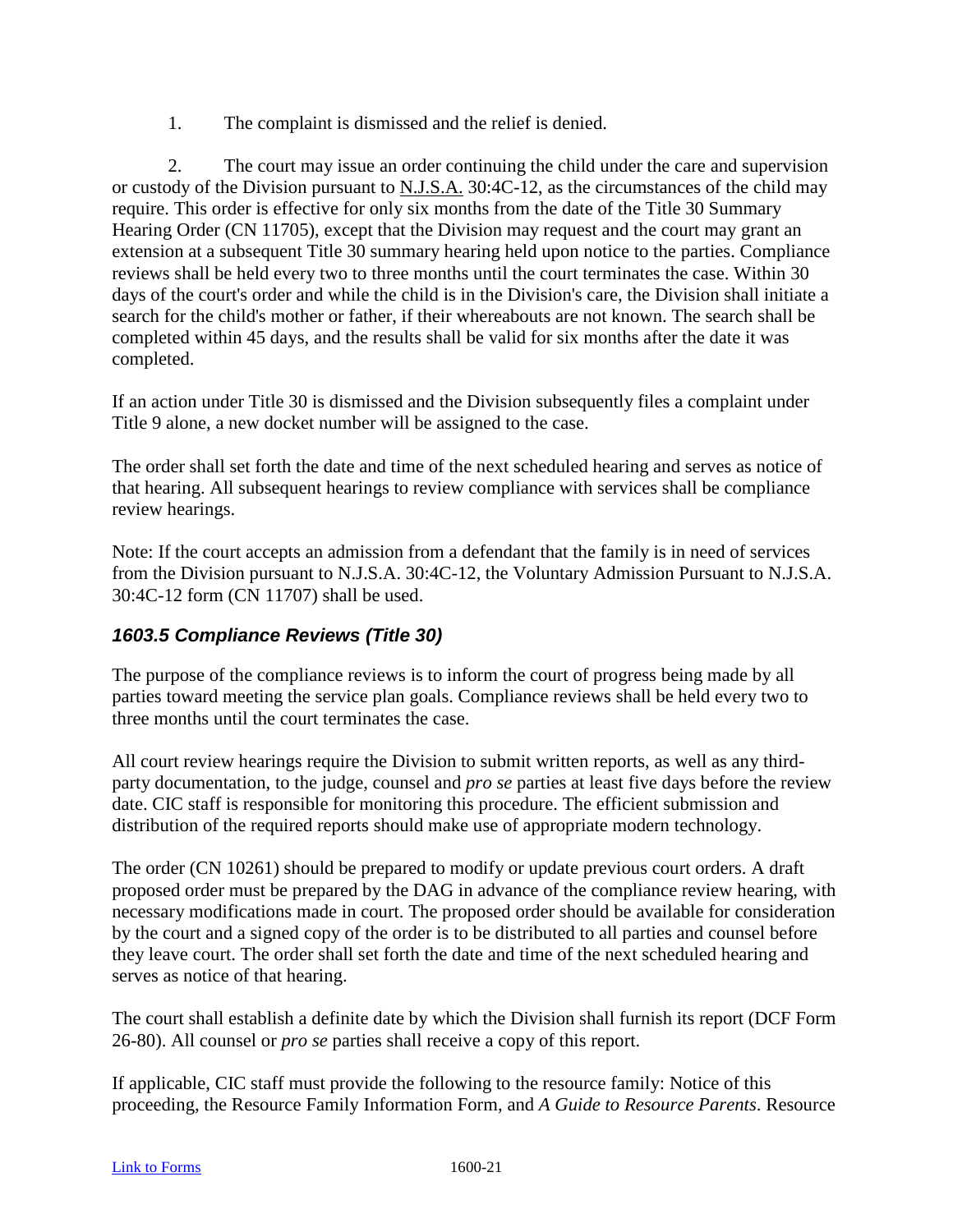family members who come to court will have a right to be heard.

Resource families will not be provided with notice of the FN order to show cause hearing, FN Title 30 summary hearings, the FG pre-trial conference or the FG trial.

## *1603.6 Permanency Hearing (N.J.S.A. 30:4C-61.2) (Title 30) -- up to Day 365*

In cases where the child is in an out of home placement, the permanency hearing shall be held no later than 365 days after the child's placement date, no later than 30 days after the court has determined that reasonable efforts to reunify the family are not required, or no later than 30 days after a permanency hearing where the court did not approve the Division's permanency plan. At the permanency hearing, the court will review and document the Division's reasonable efforts to reunify the family, as well as the Division's reasonable efforts to place the child in a safe, permanent home. In addition, the court may consider any other evidence.

The permanency hearing shall establish whether the Division's plan and timeframe are appropriate and acceptable, and will document whether and when the child will be:

1. Returned to the parent or guardian (without endangering the child's health or safety), or

2. Made eligible for adoption following termination of parental rights (by the Division filing an FG complaint within 45 days of the court determination), or

3. Placed with an appropriate and willing relative pursuant to a custody or KLG order, or

4. Placed in another permanent living arrangement, provided that the Division has documented compelling reasons why the first three options were not used.

This will be documented in the Permanency Order (CN 10259). If the court finds the Division's plan inappropriate and unacceptable, it must state why, and then must hold another permanency hearing within 30 days and the Division must provide a new plan at that subsequent permanency hearing. The recording tape reference of the entire hearing is included in the form of order unless the courtroom is CourtSmart-equipped. The order shall set forth the date and time of the next scheduled hearing and serves as notice of that hearing. A signed copy of the Permanency Order is to be distributed to all parties before they leave court.

If, subsequent to the review and approval of a plan by the court, the Division proposes to change the long-term goal in the plan or otherwise substantially modify the plan, it shall notify the court in writing, within five days and a new permanency hearing must be held within 30 days of the notification.

CIC staff must provide the following to the resource family: Notice of this proceeding, the Resource Family Information Form, and *A Guide to Resource Parents*. Resource family members who come to court will have a right to be heard.

Resource families will not be provided with notice of the FN order to show cause hearing, FN Title 30 summary hearings, the FG pre-trial conference or the FG trial.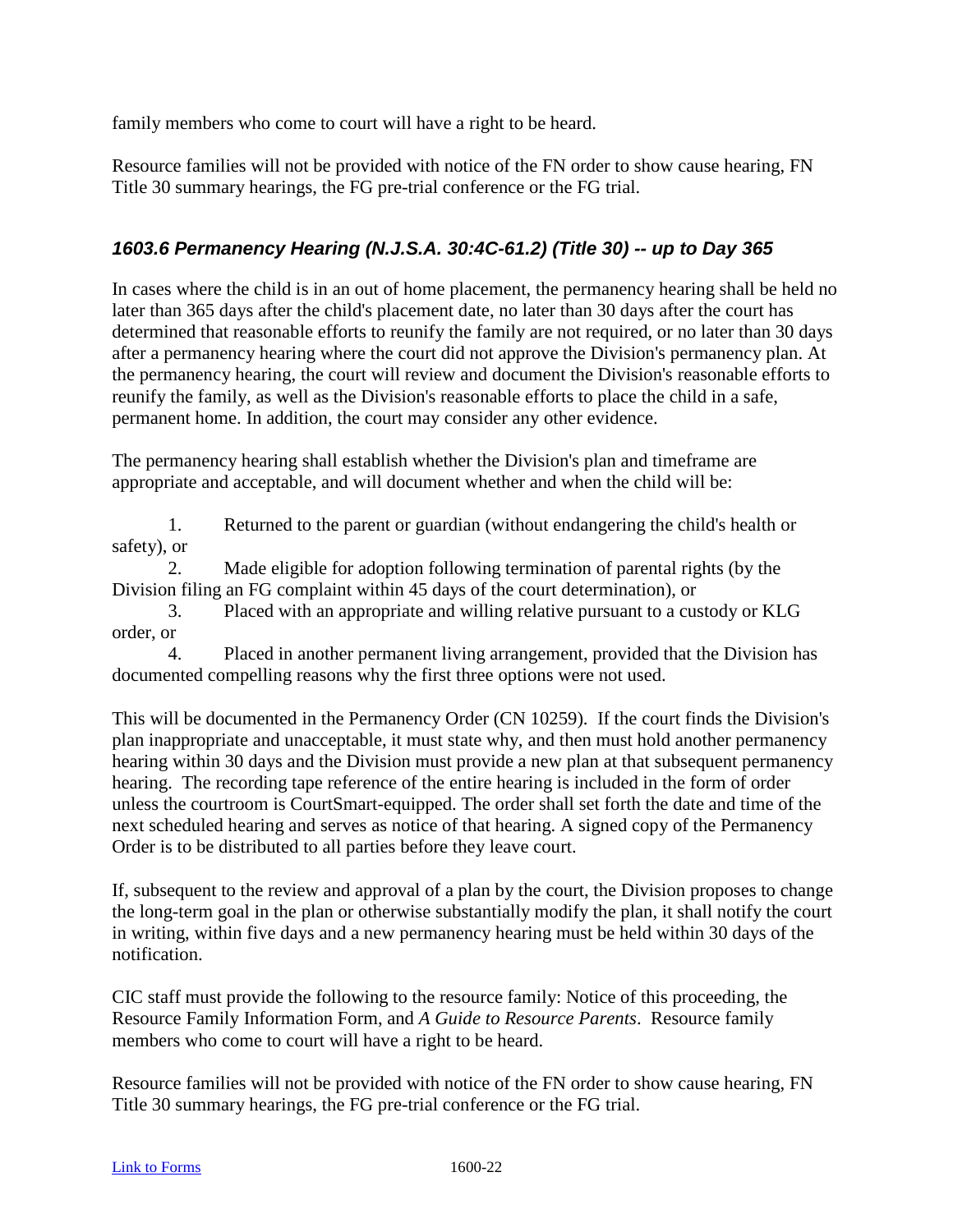#### *Permanency Hearing Findings*

Regardless of the court's approval or rejection of the permanency plan for the child, the court must make specific findings regarding whether the Division has made reasonable efforts to finalize the child's permanency plan. The court will review the Division's documentation that reasonable efforts are being made to finalize the permanency plan, including reunification where appropriate. There are no exceptions to the requirement to finalize the permanency plan.

The court will review the Division's documentation that reasonable efforts have been and continue to be made to reunify the child and family. If the Division proposes that an exception to that requirement exists, and a judicial determination has not previously been made, the judge must approve the exception.

The details of the reasonable efforts determinations should be explicitly documented, made on a case-by-case basis, and so stated in the court order. The recording tape reference of the entire hearing is included in the form of order unless the courtroom is CourtSmart-equipped.

If the court finds that reasonable efforts have been made to finalize the permanency plan, but it rejects the Division's plan, then the Division will not lose federal funds for that placement. If, however, the court finds that reasonable efforts were not made to finalize the permanency plan, but it accepts the Division's plan, federal funds cannot be reimbursed to the Division for the placement.

#### *Requirement to Consider Termination of Parental Rights for Children in Placement*

Unless the Division has documented an exception, the DAG should file the FG complaint (if adoption is the goal) within 45 days of the permanency hearing.

At the 15th month of placement (or after 15 months out of the last 22 months in placement), the Division must file for termination of parental rights and should concurrently identify, recruit, process and approve a qualified family for adoption unless one of the following exceptions is documented in the case record:

1. The child is being cared for by a relative and a permanency plan can be secured without terminating parental rights;

2. The Division has documented a compelling reason why filing such a petition would not be in the best interests of the individual child; or

3. The Division has not provided to the family of the child, such services as the court has deemed necessary for the safe return of the child home (if reasonable efforts to reunify were required in the case).

*Permanency Hearing When Reasonable Efforts to Reunify Are Not Required (N.J.S.A. 30:4C-11.3, N.J.S.A. 9:6-8.54)*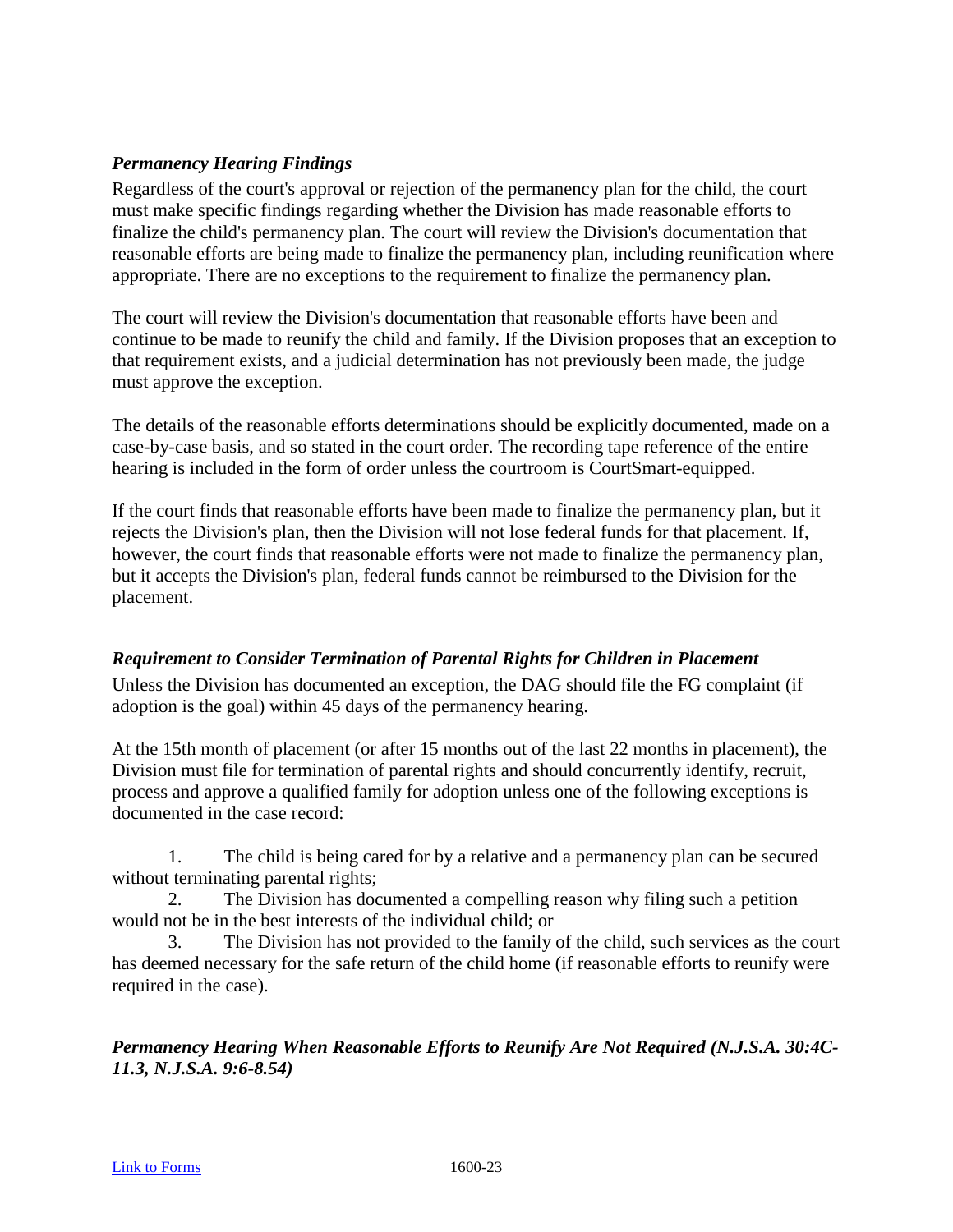In most cases, the Division has an obligation to help the defendants remedy the problem that caused the child's removal. This is known as the Division's requirement to make reasonable efforts to reunify the child with the parents. If the judge has determined that reasonable efforts need not be made by the Division to reunify the child with the birth family, a permanency hearing must be scheduled by the CIC team and held within 30 days of that determination, and within every 365 days thereafter.

Pursuant to N.J.S.A. 30:4C-11.3, reasonable efforts need not be made to reunify the child with the birth family if a court of competent jurisdiction has determined that:

1. The parent has subjected the child to aggravated circumstances of abuse, neglect, cruelty or abandonment; or

2. The parent has been convicted of committing, aiding or soliciting murder, attempted murder, or manslaughter of a child; or of committing or attempting an assault that resulted or could have resulted in the death of, or significant bodily injury to a child; or

3. The rights of the parent to another child have been involuntarily terminated.

## *1603.7 Compliance Reviews Post-Permanency Hearing (Title 30)*

If permanency is not achieved by the time of the permanency hearing, the court will hold continuing compliance reviews until permanency for the child is achieved. As long as the child remains in placement, a permanency hearing is required to be held within 365 days of the previous permanency hearing. The order shall set forth the date and time of the next scheduled hearing and serves as notice of that hearing.

CIC staff must provide the following to the resource family: Notice of this proceeding, the Resource Family Information Form, and *A Guide to Resource Parents*. Resource family members who come to court will have a right to be heard.

Resource families will not be provided with notice of the FN order to show cause hearing, the FN Title 30 summary hearings, FG pre-trial conference or the FG trial.

## *1603.8 Closing a Title 30 care and supervision or custody case (Child is in Division custody)*

An FN case shall never be inactivated.

A Title 30 care and supervision or custody case shall be considered closed when:

a. The complaint is dismissed by the court because the court has not made the child a ward of the court placing the child under the care and supervision or custody of the Division,

- b. TPR complaint is filed for ALL non-severed children,
- c. Issues remediated (e.g., The parents' issues have been resolved),
- d. Custody is processed in the FL docket (Kinship legal guardianship is granted),
- e. Defendant(s) died,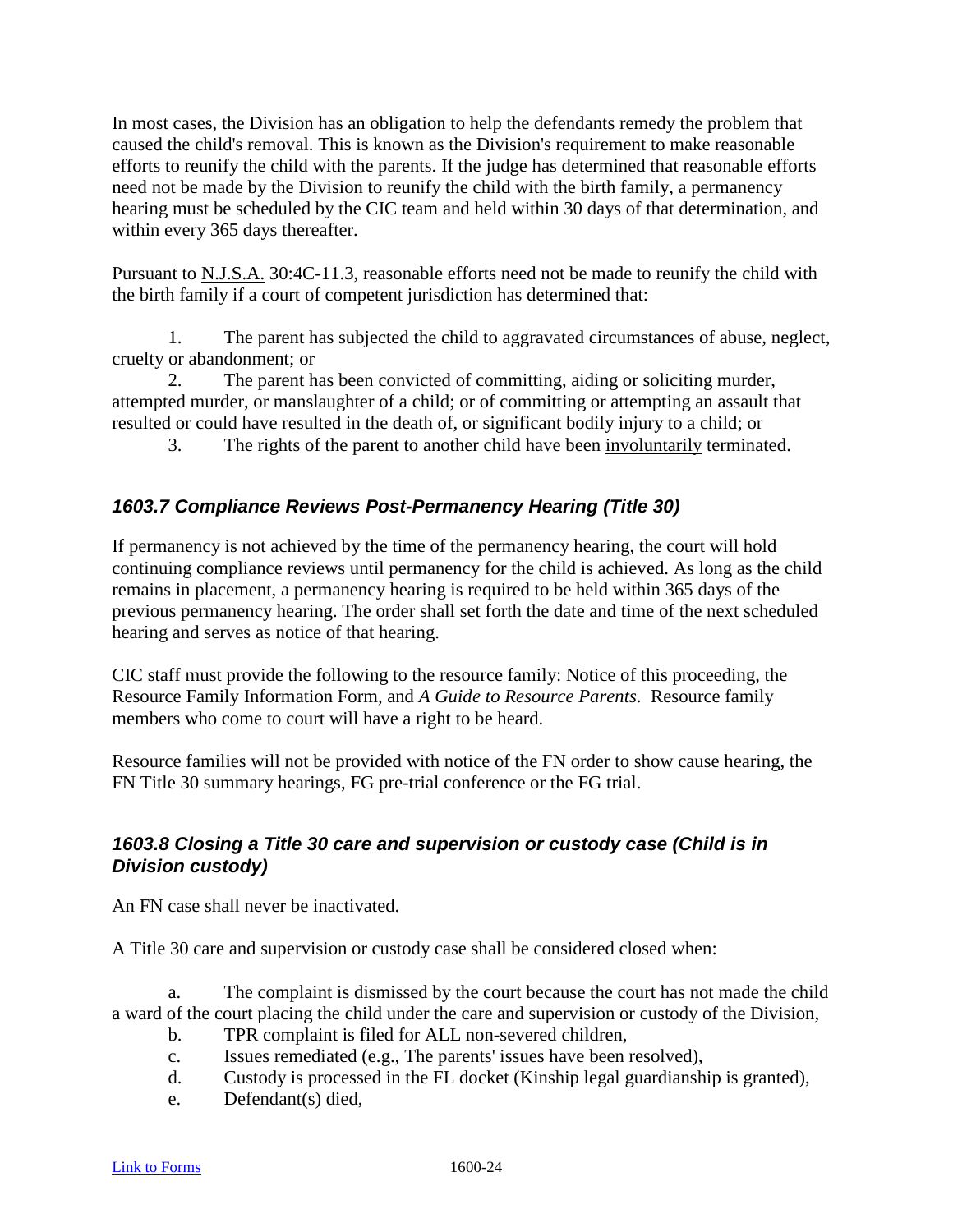f. Complaint is withdrawn by the Division. This can only be used before a summary hearing proceeding (e.g., The child died, the child is in the care of the Division of Developmental Disabilities, and custody has been granted to a relative with no companion docket),

- g. Case is transferred to another county,<br>h. Child reached age of maiority (age 18)
- Child reached age of majority (age 18),
- i. Custody is processed in the FD docket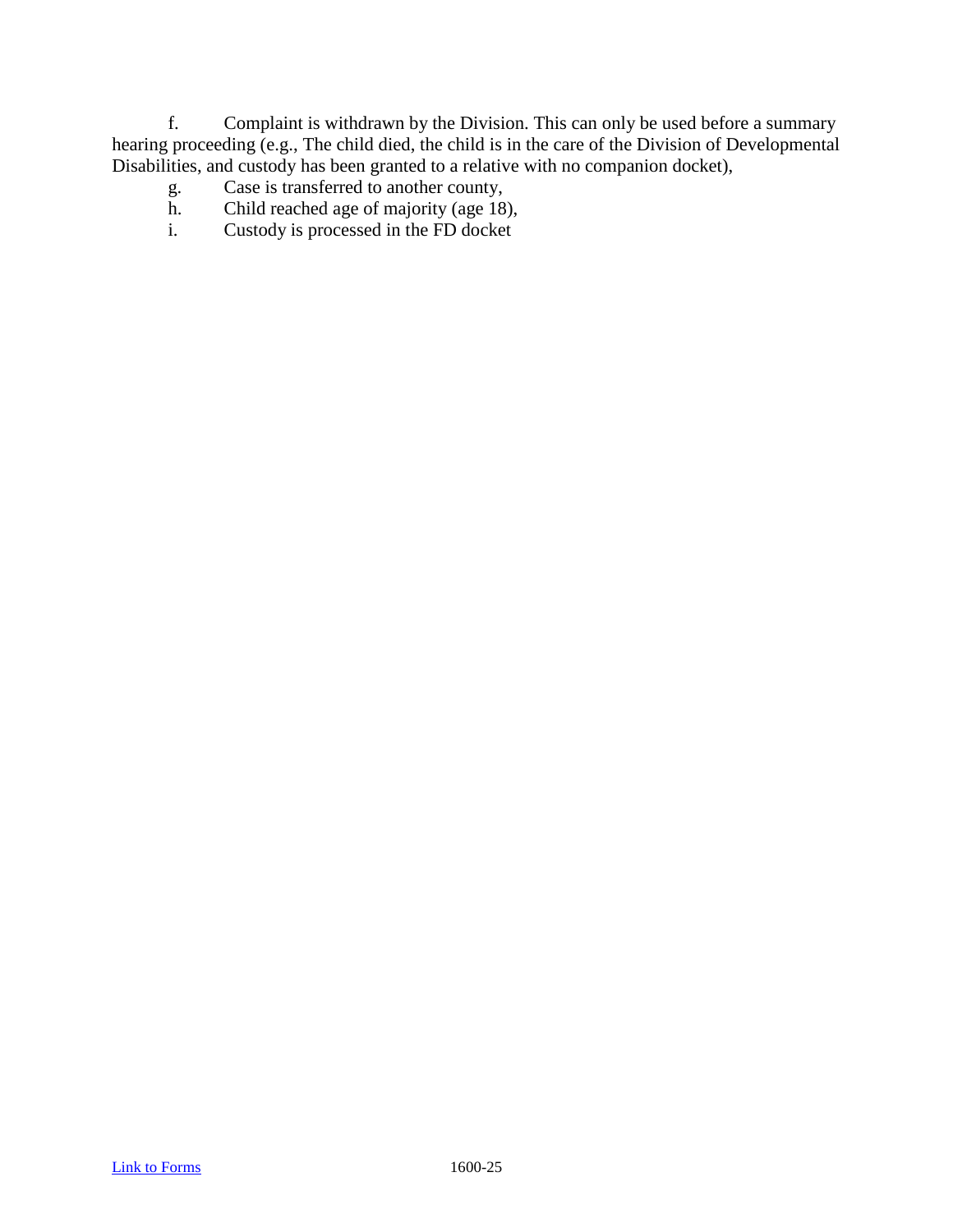## *1604.1 Filing of the Complaint for Investigation (Title 30) -- Day 1*

In cases where the Division receives a complaint that the parents have abused/neglected a child, the parents are unfit, or have failed to protect the child, or have failed to ensure the child's health and safety, or is endangering the welfare of such child, the Division must investigate. If the child's parents or guardian refuse to cooperate with this investigation, the Division may file an FN complaint for an Order to Investigate, an order allowing the investigation and requiring the parents' cooperation (FN docket only). N.J.S.A. 30:4C-12.

The CIC team receives the complaint. The complaint is stamped filed, dated and docketed in FACTS. The CIC judge will be notified of the complaint. The order to show cause hearing should be scheduled that day at the uniform time under the vicinage policy. The CIC team prepares a file and screens FACTS for prior family court history as soon as possible.

## *1604.2 Order to Show Cause Hearing (Title 30 investigate)*

The Division must serve the complaint on the parents and provide them with notice of the hearing. The form of order (FN Order to Investigate - CN 11079) should be used. At an order to show cause hearing, the court will approve or dismiss the complaint.

The defendants should be advised that they may retain private counsel. The defendants may or may not appear at the order to show cause hearing. The Division has an obligation to serve all non-appearing defendants with copies of the complaint and the Order to Show Cause within seven days or such other time as the court may approve.

Those who appear are the DAG, the Division's witnesses (case manager and/or supervisor), the defendants if they have received notice, and the attorney for the defendants (if available). An evidential hearing, which is summary in nature, is held, with the DAG eliciting testimony from the Division witness. The court will confirm whether the defendants have been served. Documents attached to the complaint may be admitted into evidence. Defendants also may testify.

Potential outcomes of the order to show cause hearing are:

- 1. Complaint for Investigation is dismissed; or
- 2. The relief is granted and the court shall enter an order authorizing the investigation:
	- a. The court terminates the case; or

b. The court sets forth in the order the date for the return on the order to show cause (usually within 10-21 days), which serves as notice for that hearing. The Division should serve the Order to Show Cause and complaint on the defendants who have appeared before they leave court. Court staff may assist the Division in providing to the appearing defendants a copy of the Order to Show Cause before leaving court. The Division also should arrange to serve any absent defendants.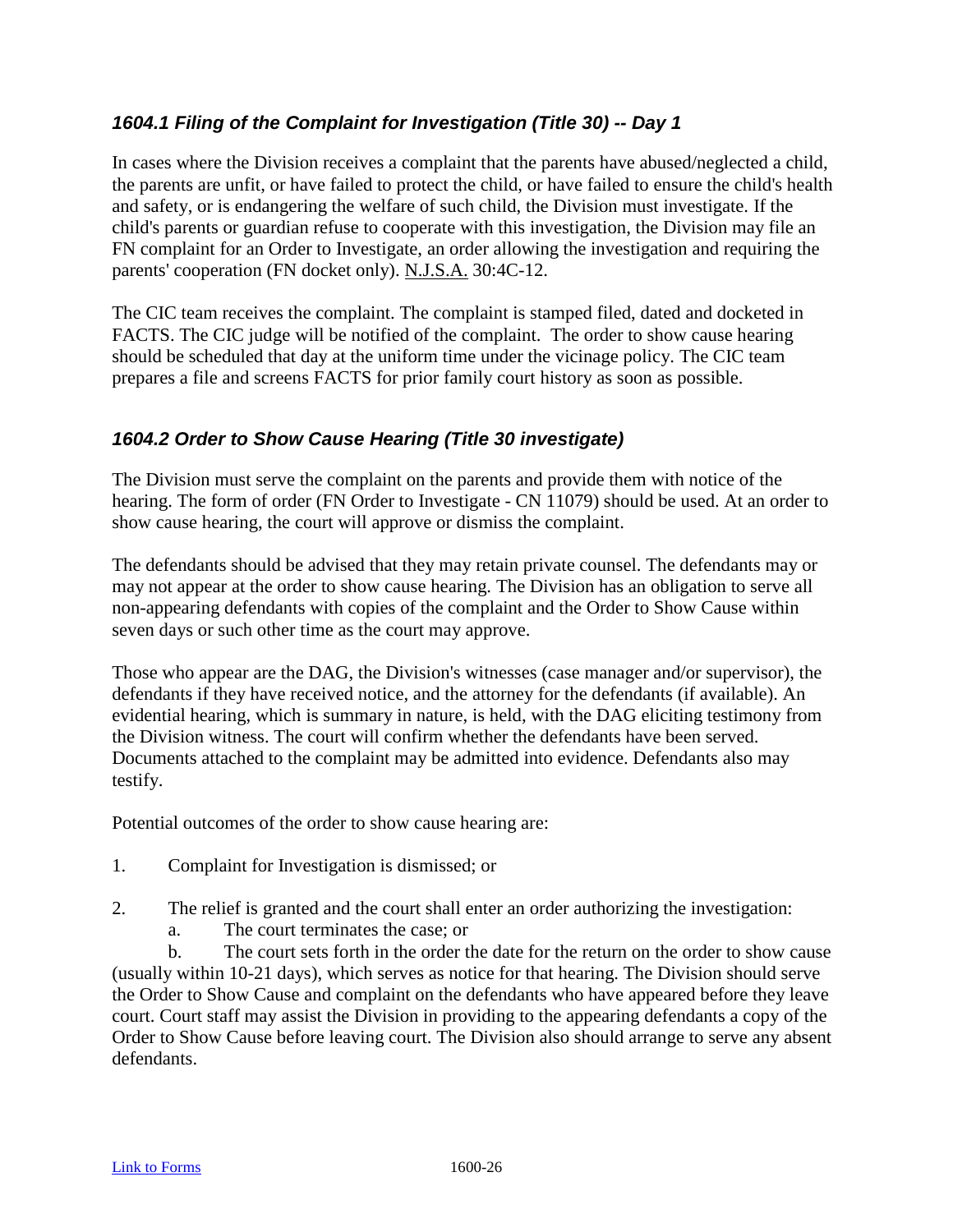## *1604.3 Return on the Order to Show Cause (Title 30 investigate) -- Day 10 to 21*

The court determines whether the investigation has been completed or the defendants have shown cause as to why they are preventing the Division from conducting its investigation. The return on the order to show cause hearing is held between 10 and 21 days after the filing of the complaint. The court will verify that all parties have been served. The court must make specific findings that the parent/guardian is present or has been notified of the hearing (R. 5:12-2 and R. 4:4-4)**.**

A draft proposed order must be prepared by the DAG in advance of the return on the order to show cause hearing, with necessary modifications made in court. A signed copy of the order is to be distributed to all parties before they leave court.

At the return on the order to show cause, the court may dispose or dismiss the complaint for investigation or the Division may withdraw the complaint.

## *1604.4 Closing an investigation case*

An FN case shall never be inactivated.

An FN order to investigate case shall be considered closed when:

- a. The complaint is dismissed by the court (denied)
- b. Investigation granted
- c. The complaint is withdrawn by the Division

#### *1604.5 Continuing Division action*

After the order to investigate case is closed, and if the Division determines further court action is necessary, the Division may file a new complaint seeking relief under Title 9 or Title 30.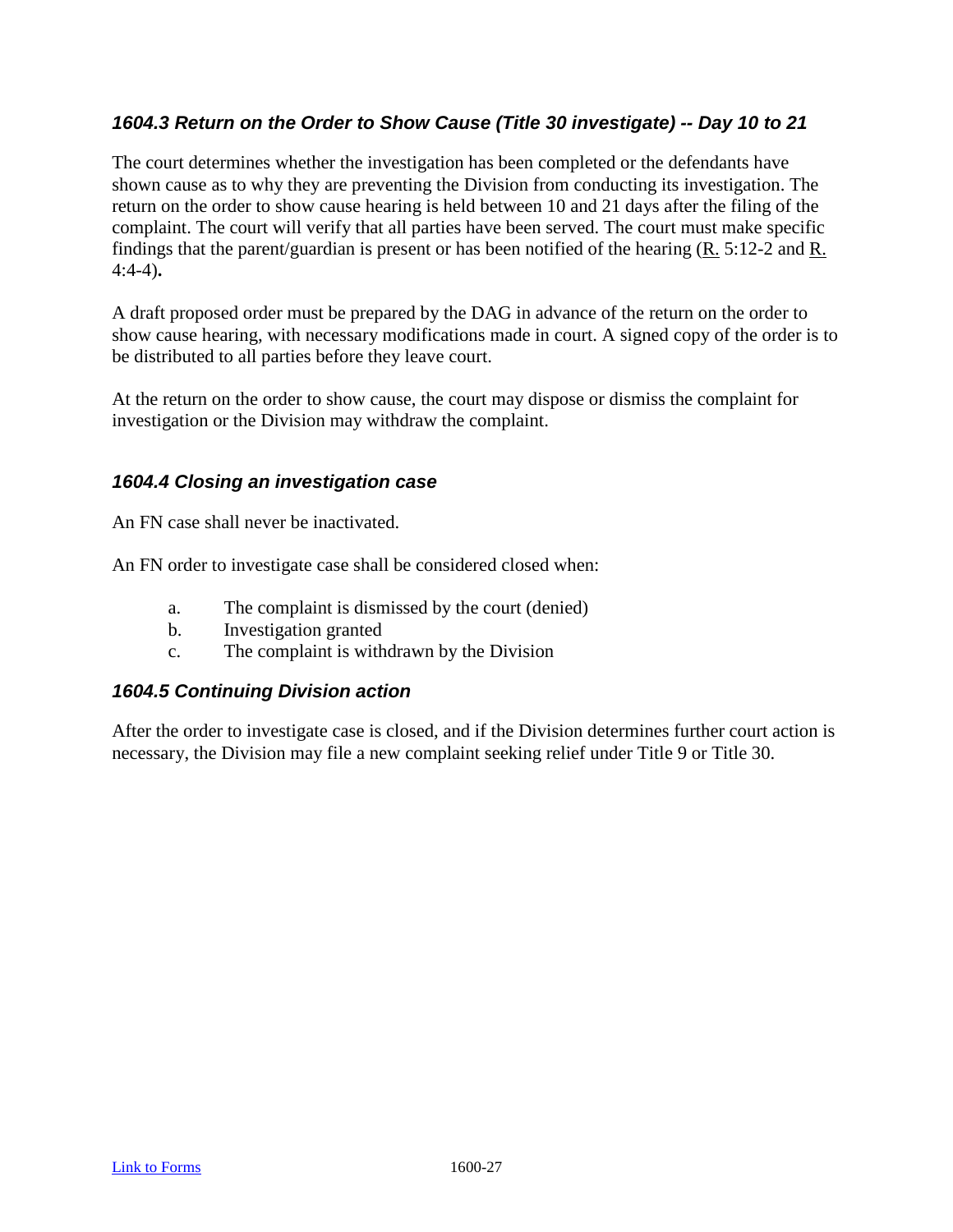# **NOTES TO FN**

**For issues of general application, see Section 1100.**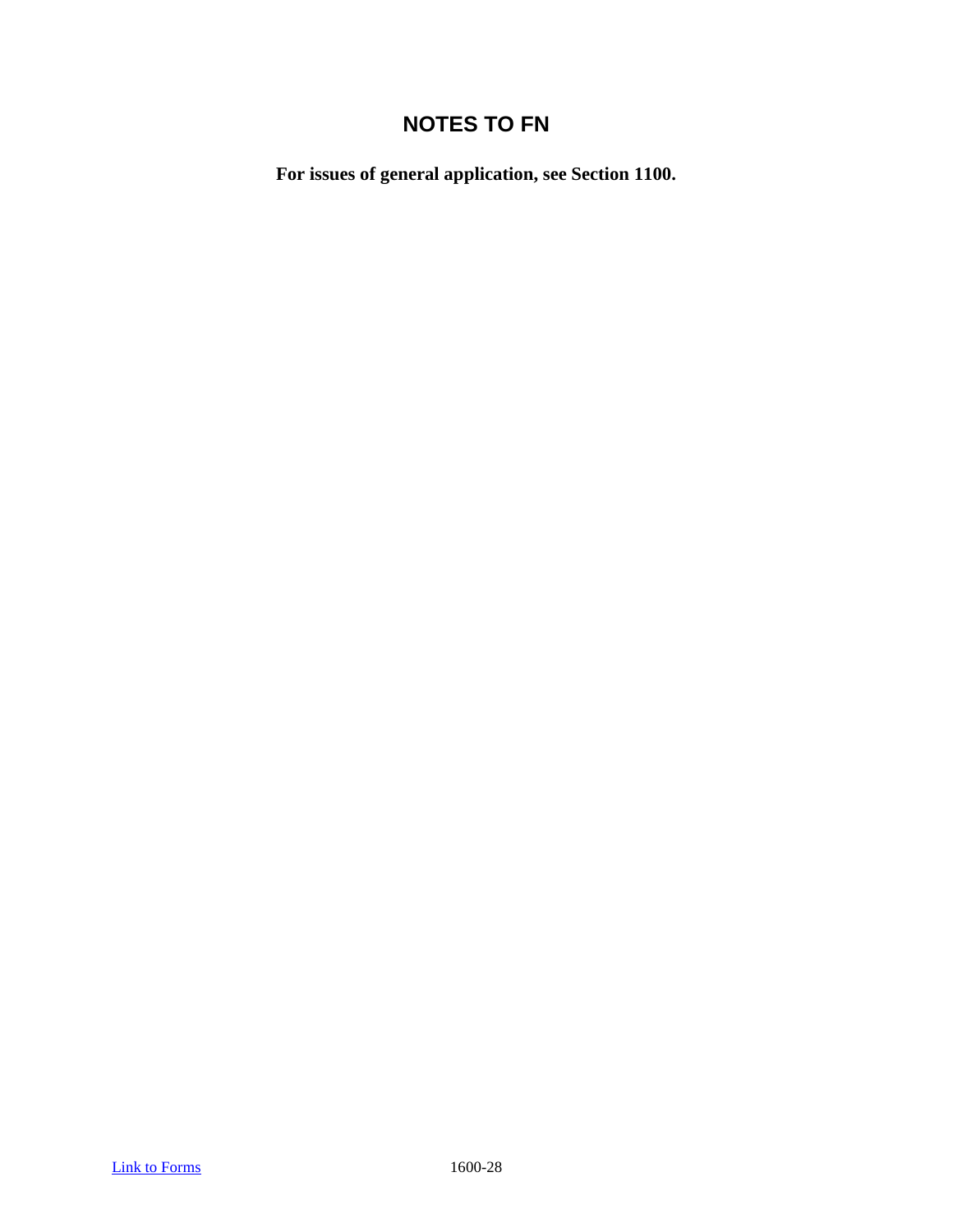# **FN FORMS AND COURT ORDERS**

# *How to Locate Children in Court Orders and Forms*

**All current Children in Court Orders and Forms are located on the Judiciary's website at:** 

**<http://www.njcourts.gov/selfhelp/catalog.html?customer=Agencies&category=CIC>**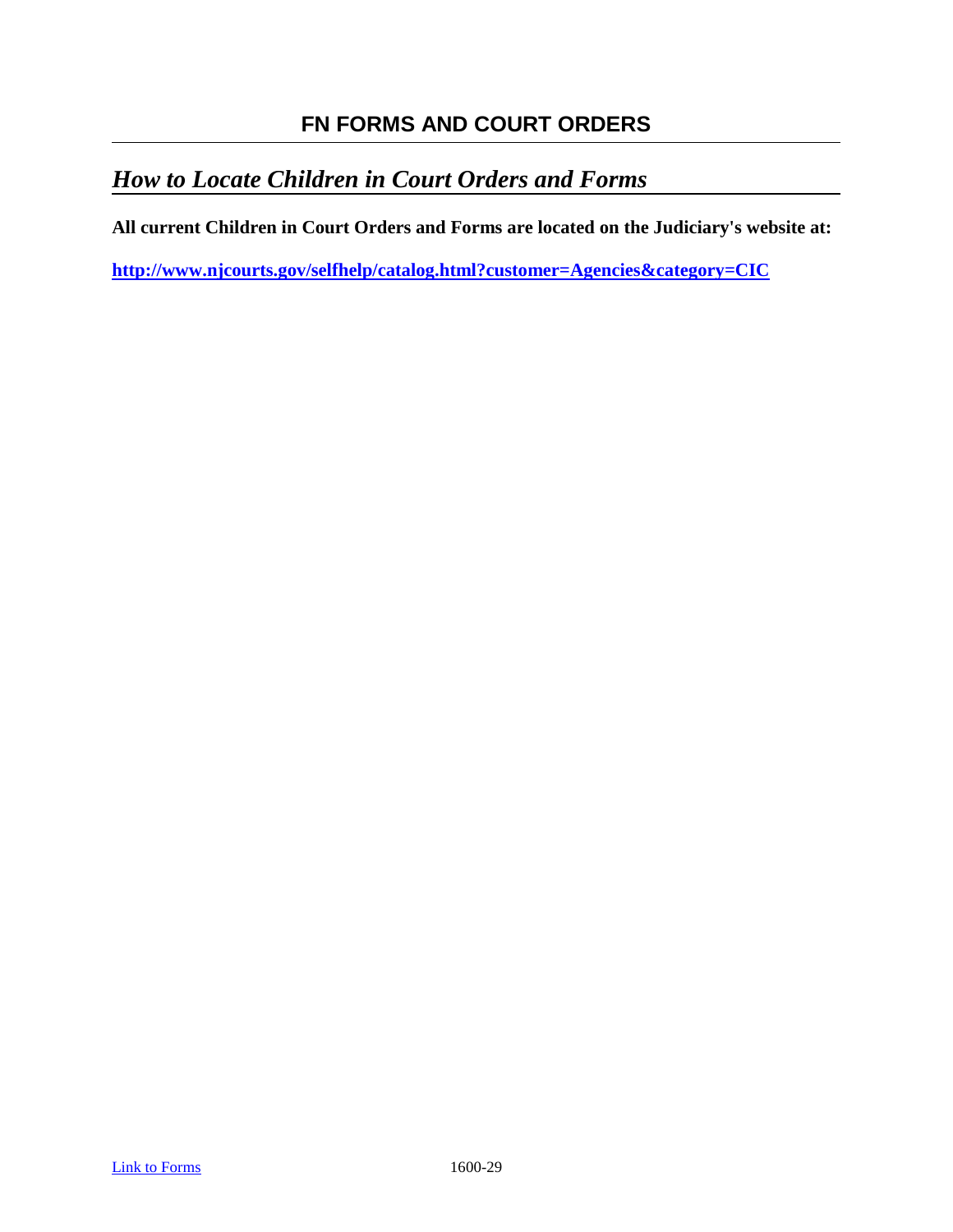## **1700 FG: CASE PROCESSING STEPS FOR TERMINATION OF PARENTAL RIGHTS (GUARDIANSHIP) CASES**

## *Jurisdiction (R. 5:1-2 and N.J.S.A. 30:4C-15)*

The Superior Court, Chancery Division, Family Part has jurisdiction in termination of parental rights (TPR) cases.

#### *Venue*

Rule 5:9-1 provides that venue in an action by an approved agency for the termination of parental rights is laid in the county in which the plaintiff agency has its principal office in New Jersey, except:

1. If the parents of a child were granted a divorce from each other in New Jersey or if there has been a prior custody proceeding or order concerning the child and the court did not previously award custody of the child to an approved agency, venue shall be in the same county where the divorce occurred.

2. Venue in an involuntary termination case is laid in the county where the child resides.

N.J.S.A. 30:4C-15 provides that venue is "in the county where such child may be" at the time of the filing of the petition (complaint). In practice, in cases where the Division of Child Protection and Permanency (Division) is the plaintiff seeking to terminate parental rights, venue is in the county wherein the Division's local office handling that child's case is located.

## *Termination of Parental Rights*

TPR cases are also referred to as "Guardianship" cases because once parental rights are terminated, guardianship of the child(ren) is granted to the plaintiff, the Division.

TPR complaints are filed by the Division. Thus, this Manual will primarily discuss these cases.

TPR complaints are generally filed after the Division has already filed abuse or neglect (FN docket) or "Child Protective Services" litigation alleging that the child has been neglected or abused and efforts to reunify the family have failed. TPR is a prerequisite in order for a child to be adopted.

The balancing of parental rights with the child's right to permanency, safety and security requires aggressive case processing and management toward prompt court resolution. Federal and state legislation requires that when a child has been in placement for 15 of the last 22 months, the Division must file a TPR complaint. N.J.S.A. 30:4C-15. While recognizing that there are certain specific legal exceptions to this standard, the court must be vigilant in assuring movement of these cases in compliance with State and federal mandates. The CIC team should ensure that court reviews continue to be scheduled during the FG litigation. TPR cases should be given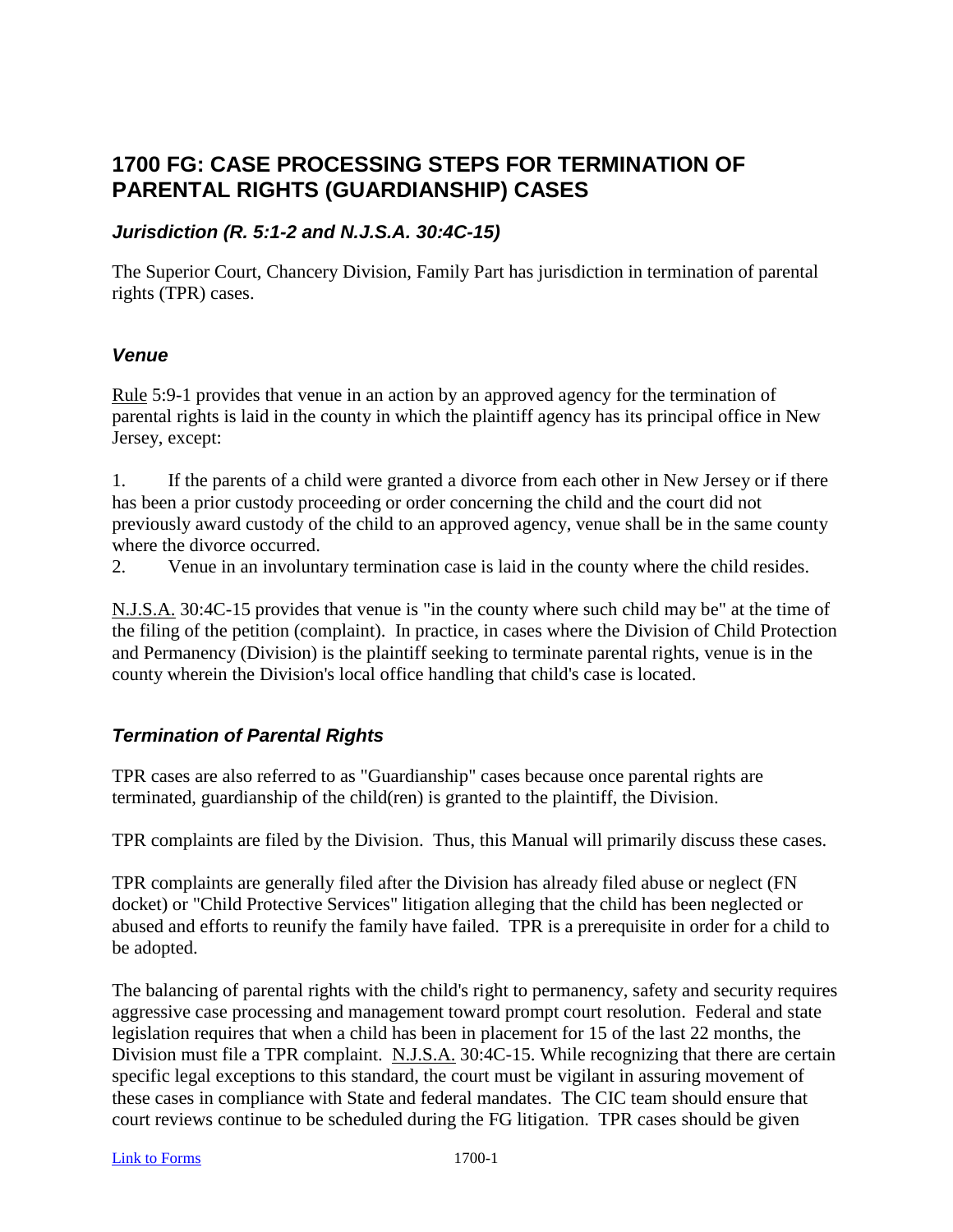calendar priority and should be closely monitored by the CIC team to assure prompt conclusion. Whenever possible, the judge who presided over the FN matter should hear the TPR (FG docket) case.

#### *Permanency Hearings*

The requirement for the court to conduct permanency hearings does not cease once the TPR complaint has been filed. These hearings shall continue to be held annually (i.e., within 365 days of the last permanency hearing) until the child achieves permanency. See Assignment Judge memorandum, "Children-in-Court -- Permanency Hearings – Measurement of Backlog," dated February 2, 2006. Any court hearing can serve as a permanency hearing, as long as proper notice has been provided and the resulting court order includes the court's determinations on the permanency issues. The recording tape reference of the entire hearing is included in the form of order unless CourtSmart has been implemented in the courtroom.

CIC staff must provide the following to the resource family: Notice of this proceeding, the Resource Family Information Form, and *A Guide to Resource Parents*. Resource family members who come to court will have a right to be heard.

Resource families will not be provided with notice of the FN order to show cause hearing, the FN fact finding hearing, FN Title 30 summary hearings, FG pre-trial conference or the FG trial.

## *1701 Filing of the Complaint (N.J.S.A. 30:4C-15) - Day 1*

An FG complaint or petition may be filed by the Deputy Attorney General (DAG) for the Division, by any person interested in the child, or by any association or approved agency interested in the child. However, a complaint filed by anyone other than the Division may only be filed pursuant to paragraphs (a) and (f) of N.J.S.A. 30:4C-15 and the plaintiff must serve the Division with a copy of the complaint.

The complaint should be filed within 45 days of the permanency hearing whenever the goal of TPR was approved. A court hearing should be scheduled to monitor the Division's compliance with this requirement. At the first FG proceeding or otherwise directed by the judge, the FN litigation is terminated as to the child(ren) for whom the TPR complaint has been filed.

The complaint is accompanied by an Order to Show Cause (OSC). This order is reviewed, signed and dated by the judge after the judge's review of the TPR complaint. The OSC is made returnable on a date in the future, which is calculated to allow time for the Division to locate and serve the child(ren)'s parents. Ideally, the return date on the OSC should not be more than 30 days after the date of the filing of the TPR complaint. Both the complaint and the OSC are stamped "Filed" on the same date and these documents are entered into FACTS by the CIC team.

The CIC team retains the original and one copy of the complaint and OSC for each defendant in the case. The copies will later be sent to the Office of Parental Representation of the Public Defender's Office (OPR) along with each defendant's completed 5A Form (application for assigned counsel).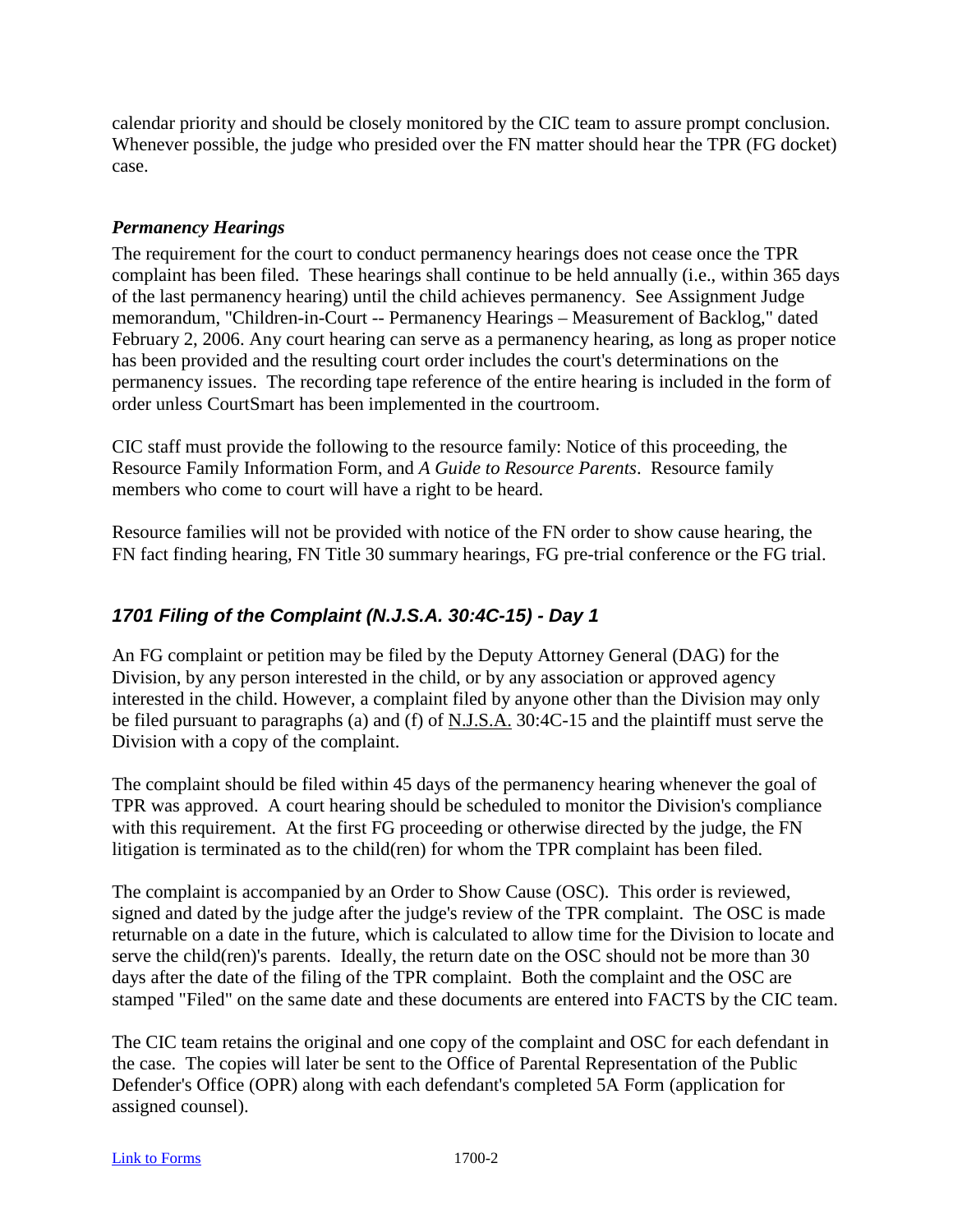It is the Division's responsibility to submit the original and sufficient copies of the complaint so that the court may retain the number of copies it requires and so that the Division will be able to receive the number of conformed documents it may require.

The Division must also arrange service on the defendants pursuant to R. 5:12-2(a) and shall serve a copy of the complaint and OSC on the Law Guardian (LG) in the case. The LG is usually the same attorney who represented the child(ren) in the FN case. When the Division serves the defendants with the pleadings, it should also furnish the defendants with 5A Forms if not previously done. The 5A Form should be completed, signed by the defendants and returned to court for processing by the CIC team. If the defendant is found to be indigent by the judge or staff, a copy of the 5A Form shall be sent to the OPR along with a copy of the complaint and OSC so that OPR may assign defense counsel to represent each indigent defendant. Defendants who are not indigent may retain private counsel to represent them in the TPR litigation.

The court, in its discretion, may enter a scheduling order, which establishes dates for completing various tasks.[7](#page-91-0)

## *1702 Return on the Order to Show Cause -- Day 30 (Day 35 if parents are out of state)*

The return on the OSC hearing shall be held 15-30 days from signing the OSC. Pursuant to R. 5:12-2(a), defendants should be properly served. Time may be extended for out of state service.

The judge monitors these cases to ensure that the Division searches for the parents. While the Division will search for parents, the CIC team should also utilize its resources, if available, to locate missing parents (FACTS, PROMIS GAVEL and inmate locator service of the Department of Corrections).

Affidavits of diligent inquiry shall be required where a party has not been personally served. The court shall make provision for such substituted service as may be appropriate.

At this hearing, the court will order the Division to provide a copy of the child's birth certificate and social security card to the court. The early provision of those documents will ensure that an adoption is not delayed for lack of this documentation when an adoption is ready to be finalized.

The purpose of the hearing on the return on the OSC is to determine whether cause has been shown for the relief requested and to establish a comprehensive case management plan to resolve the case. A signed copy of the order is to be distributed to all parties before they leave court.

If the defendants appear and are not represented, court staff will provide a 5A Form for completion. If a defendant is indigent, staff should follow procedures as indicated above, so that counsel will be assigned by OPR. If a defendant is not indigent, the court will advise the defendant of the right to retain private counsel. The court should also ascertain the defendants' current addresses.

<span id="page-91-0"></span>[Link to Forms](http://www.njcourts.gov/selfhelp/catalog.html?customer=Agencies&category=CIC) 1700-3 7 <sup>A</sup> model Guardianship Scheduling Order (CN 11735) may be used by the court to set forth the schedule of tasks or events to be followed by the parties.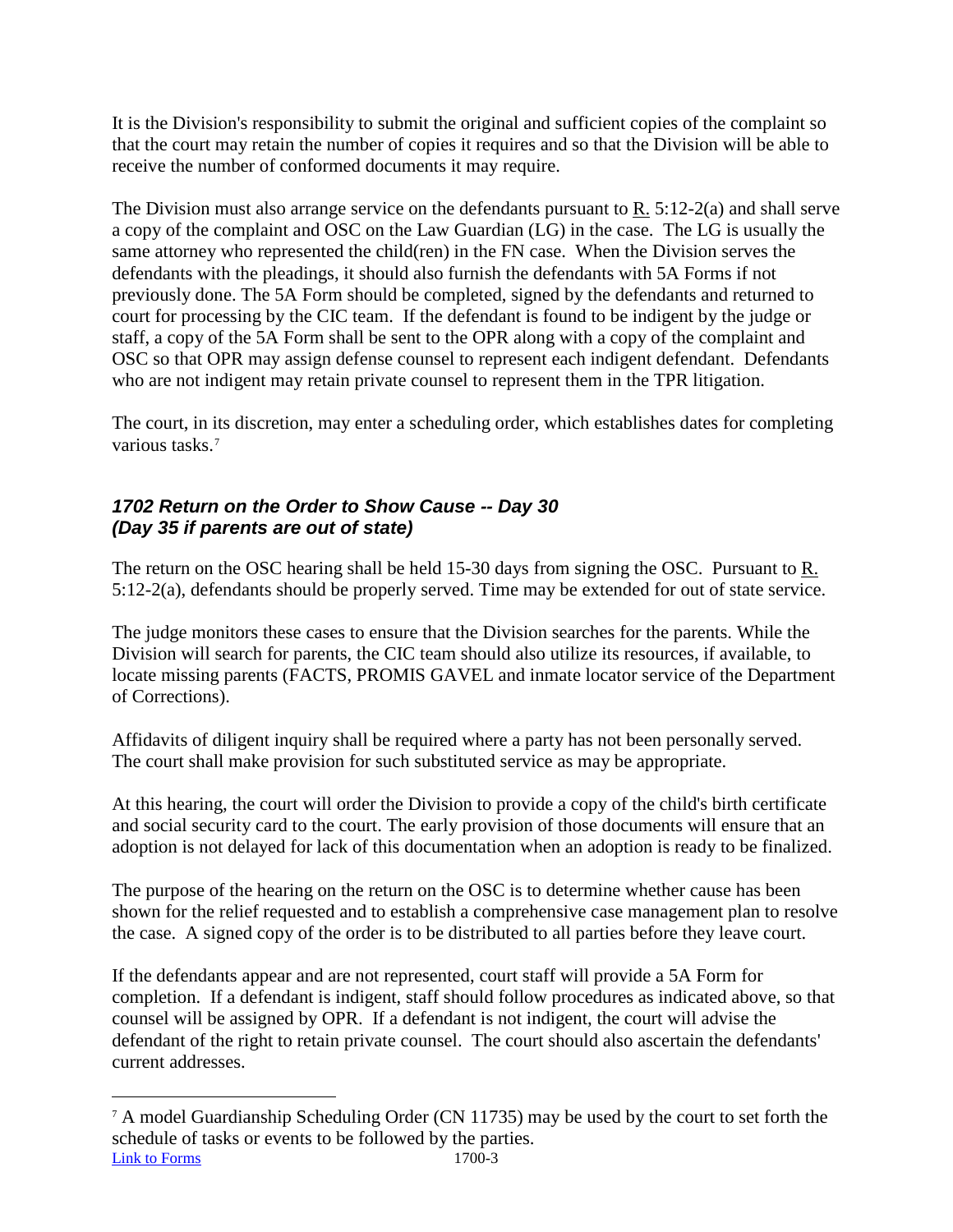If the defendants fail to appear without good cause after having been served, the court should enter a default and schedule a proof hearing<sup>[8](#page-92-0)</sup>. A copy of the order scheduling the proof hearing shall be mailed to the parents and be given to all counsel. A decision should be rendered the same day as the proof hearing. If, at this time, only one parent is defaulted, the FG Multipurpose Order is used to document the default. The FG Judgment of Guardianship (CN 10265) should be used only to document the disposition of all defendants in the case. The FG Judgment is used at the end of the FG case. The presence of the defense attorney without the client does not constitute an appearance of the litigant.

The CIC team will update FACTS, distribute court orders, and schedule the case. Copies of orders shall be mailed to any defendant or attorney who failed to appear at the hearing.

CIC staff must provide the following to the resource family: Notice of this proceeding, the Resource Family Information Form, and *A Guide to Resource Parents*. Resource family members who come to court will have a right to be heard.

Resource families will not be provided with notice of the FN order to show cause hearing, the FN fact finding hearing, FN Title 30 summary hearings, FG pre-trial conference or the FG trial.

In contested cases, the court will advise the DAG and parents' attorneys to complete evaluations before the next court hearing, the case management conference. Interim hearings may be scheduled to monitor compliance with this requirement. Defense counsel should be instructed not to await the completion of the Division's evaluations before completing their own.

The case also may be scheduled for mediation.

## *1703 Voluntary Surrenders (N.J.S.A. 9:2-17)*

## *General Surrender*

Parental rights can be surrendered voluntarily, resulting in a court order terminating parental rights signed by the judge. N.J.S.A. 9:3-41. When a defendant agrees to a general surrender, a caregiver is not named specifically and this surrender is irrevocable. A parent should surrender his or her parental rights under oath, on the record, subject to cross-examination. The Voluntary Surrender of Parental Rights Form (CN 10983) is used in conjunction with the order documenting the surrender (CN 10264).

## *Identified Surrender*

Parental rights can be surrendered voluntarily, resulting in a court order terminating parental rights signed by the judge. A second form of voluntary surrender is the identified surrender whereby a parent surrenders his or her parental rights, identifying a specific person(s) as the

<span id="page-92-0"></span>[Link to Forms](http://www.njcourts.gov/selfhelp/catalog.html?customer=Agencies&category=CIC) 1700-4 8 See R. 4:43-2(b). See also DYFS v. L.H., 340 N.J. Super. 617 (App. Div. 2001) (plenary proof hearing is required when entering a default to terminate parental rights); In re Guardianship of N.J., 340 N.J. Super. 558 (App. Div. 2001) (trial court was permitted to conduct proof hearing based on documentary evidence).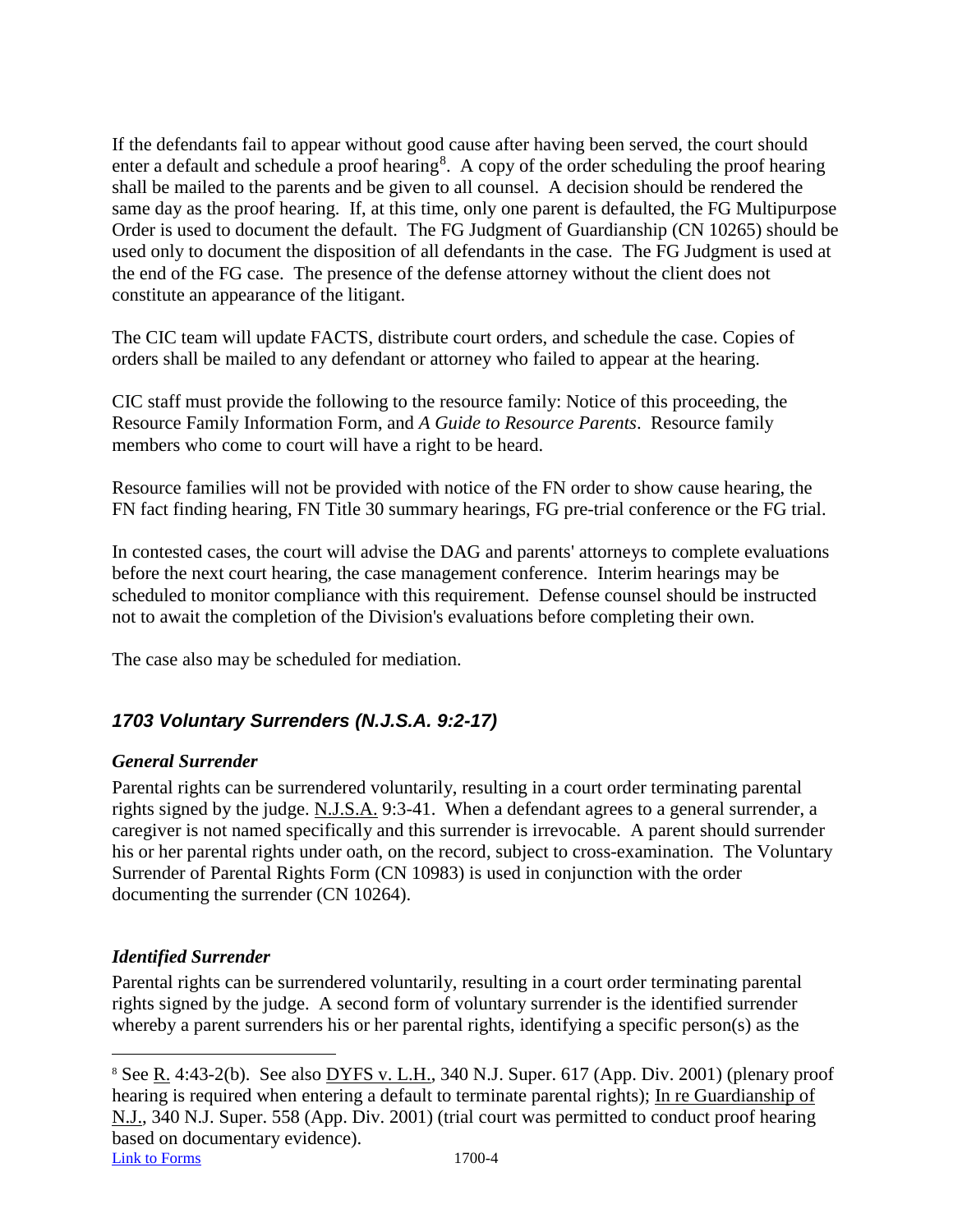prospective adoptive parent(s). The Voluntary Surrender of Parental Rights Form is used in conjunction with the order documenting the surrender (CN 10264). If the adoption by the identified person cannot be made final for any reason, this surrender is void, and the court should expect the Division to present a new plan to the court within five days under the FC (child placement review) docket or FG docket. If a new plan is not provided to the court, then a summary hearing must be scheduled as soon as possible to address this issue.

## *Surrender or Termination of One Parent; Rights of Other Parent (N.J.S.A. 9:2-15)*

Surrender of custody by or termination of the parental rights of one parent shall not affect the rights of the other parent; nor may one parent act as the agent or representative of the other parent.

## *1704 Case Management Conference(s) - Day 60-90*

The court shall continue monitoring the timely movement of the case to resolution, ensuring that all needed evaluations have been completed. Thereafter, the court shall establish a date for exchange of discovery and witness lists. This information and the date of the next scheduled court event will be included in the order. A signed copy of the order is to be distributed to the parents and counsel before they leave court.

If a defendant is not present after having been personally served, a default may be entered.

If the parents' attorneys are not prepared with names and dates for expert evaluations, they should be instructed to do so by a certain date and the CIC team shall follow up to confirm that this has occurred. Efforts shall be made in every case to schedule evaluations so that adjournments of the trial date will not be necessary.

The court will order the Division to conduct a child abuse record information (CARI) check and other name checks (Promis/Gavel for criminal matters, domestic violence central registry (DVCR) and Automated Complaint System (ACS) for municipal matters) of adults in the resource home at this time. These searches may identify barriers to timely permanency and provide the Division sufficient time to address any issues identified through these searches. The CIC Document Search Engine, the application that facilitates name checks of Judiciary systems (Promis-Gavel, DVCR and ACS), has been implemented in all Division local offices (LOs).

The CIC team will update FACTS, enter the order, schedule the case, track court receipt of needed reports and/or evaluations, and conduct follow-up on outstanding items.

CIC staff must provide the following to the resource family: Notice of this proceeding, the Resource Family Information Form, and *A Guide to Resource Parents*. Resource family members who come to court will have a right to be heard.

Resource families will not be provided with notice of the FN order to show cause hearing, the FN fact finding hearing, FN Title 30 summary hearings, FG pre-trial conference or the FG trial.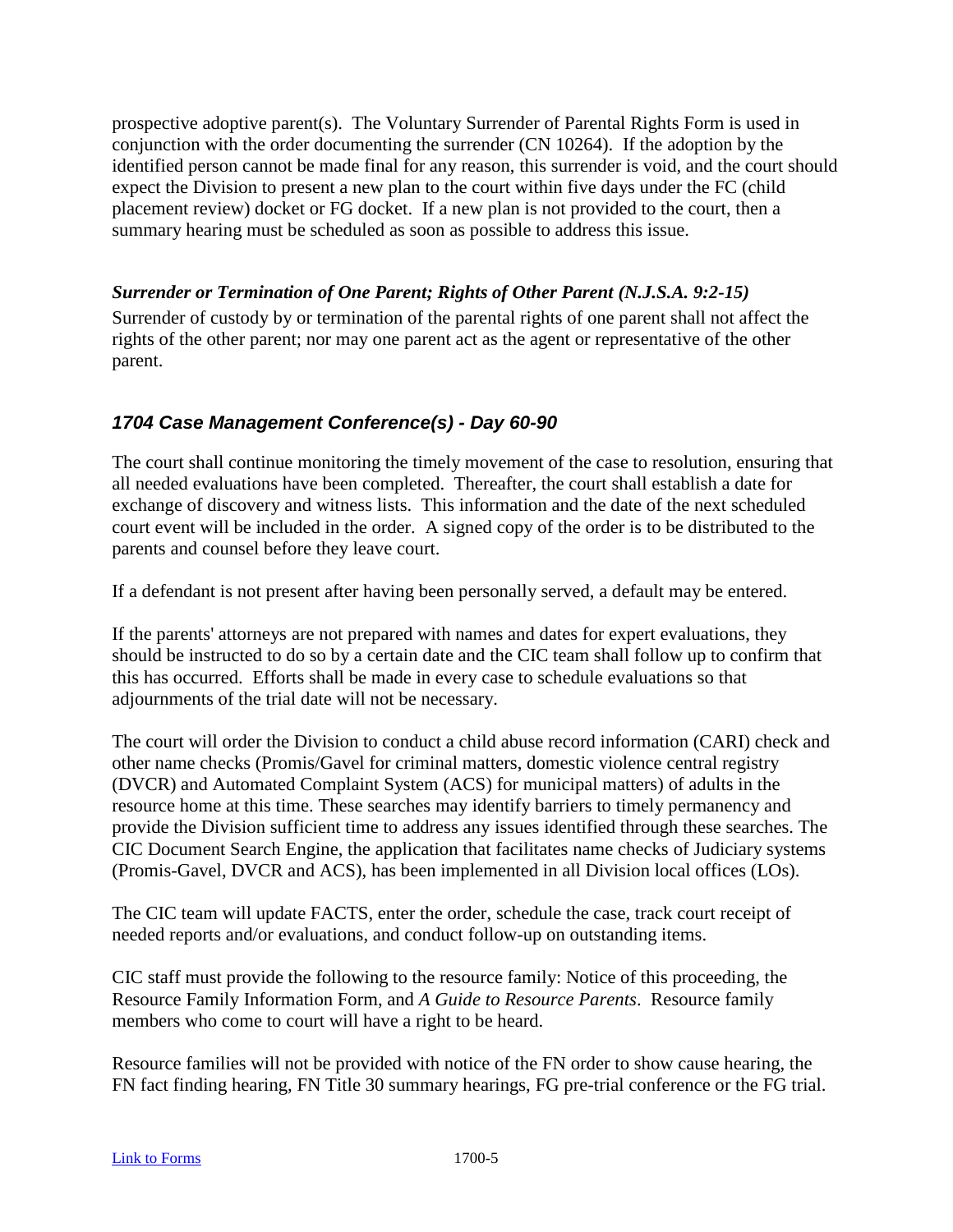#### *1705 Pre-Trial Conference - Day 120*

The primary purpose of the Pre-Trial Conference is to ensure that the trial can begin as scheduled. It should be held no later than 30 days before the trial date. The judge will assess whether trial preparations are proceeding as arranged, whether witness lists have been provided and discovery has been exchanged. The judge will also review whether alternatives such as relative resources and identified surrenders have been fully considered by counsel.

## *1706 Trial - Day 150*

The purpose of the trial is to make a final determination concerning the termination of parental rights. Because TPR cases should be given priority, the court should hold continuous trial dates until completion as much as possible. Efforts should be made to avoid trial interruptions.

No adjournment of trial shall be granted without good cause shown, with a new trial date immediately provided by the court and set forth in the Case Management Order.

The dates of trial should be recorded in the final order and the log sheets should be kept on file.

## *1707 Decision upon Conclusion of the Trial - Day 180*

The decision by the court, whether written or verbal, should be rendered at the conclusion of the trial, or no later than 14 days after the trial concludes. If a decision is not rendered immediately following conclusion of the trial, this is a reserved decision. The date and time for delivery of the written or bench opinion shall be set forth in a FG Multipurpose Order (CN 10264). A standard form of FG Judgment (CN 10265) should be signed by the judge on the day of the decision. If TPR is ordered, the judge awards guardianship of the child to the Division, and the FG case is closed. Note: The Advisory Notice for Parents and Counsel When Parental Rights are Terminated Form must be attached to the Judgment of Guardianship. See also Assignment Judge memorandum, "Family -- Terminating Child Support When the Court Terminates Parental Rights," dated February 24, 2010.

The court will confirm that the child's birth certificate and social security card have been submitted before entering the judgment terminating parental rights. Failure to obtain a physical social security card for the child should not be considered a barrier to the Division's signing the consent to adopt the child. In those cases in which the card has not been obtained, if a child has a valid social security number and birth certificate, the court will order the Division to sign and forward its adoption consent to the attorney retained to represent the resource parents for the adoption. Provided that there are no other barriers to finalizing the adoption, the Division must finalize consent for the adoption and forward it to the attorney. When the Division sends its consent to adopt to the attorney retained to represent the resource parents for the adoption, the Division attaches to the consent a letter of transmittal. The court will order the Division to file a copy of the transmittal letter with the court, and that the submission must include the date that the Division mailed the consent to the adoption attorney. Upon receipt of a copy of the letter, court staff will place that document in the court file tracking the child's Division placement (FC docket case file). The judge will address the matter if the letter is not in the file at the first post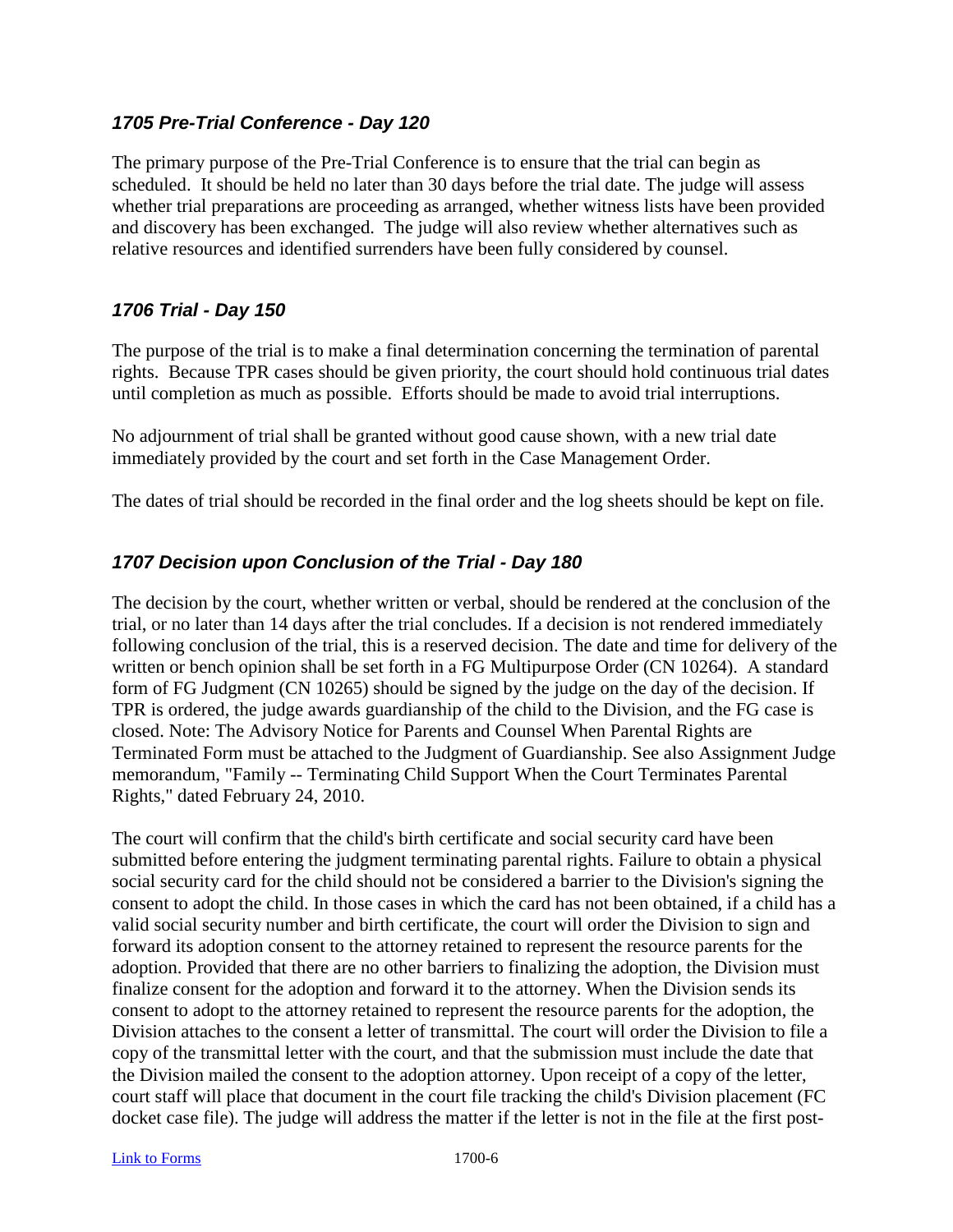termination review.

If termination is not ordered, the FG case is closed. The FN case should be reopened for continued supervision by the court. The Division should provide an alternate plan, which shall be considered at a permanency hearing within 30 days.

The Family Division's jurisdiction over the case and active involvement in the case shall continue if a child continues in out of home placement until permanency is achieved. Until that goal is reached, the FC case will remain open and the child's case will be reviewed by the court at periodic post-termination summary hearings. The court shall hold summary hearings at least every 90 days, or less frequently in the judge's discretion until such time as permanency has been achieved. As long as the child remains in placement and until permanency is achieved, permanency hearings shall be held at least annually (within 365 days of the last permanency hearing) under the FC docket.

## *1708 Closing an FG Case*

An FG case must never be inactivated. A termination of parental rights (FG) case shall be considered closed when:

- termination was granted, entered by default after a proof hearing,
- termination was granted, entered by general surrender,
- termination was granted, entered by identified surrender,
- termination was granted, entered by trial determination,
- termination was denied, entered by trial determination,
- the case was amended to kinship legal guardianship, KLG entered,
- the case was dismissed due to the complaint being withdrawn,
- the case was transferred to another county, or
- the case was transferred to another state.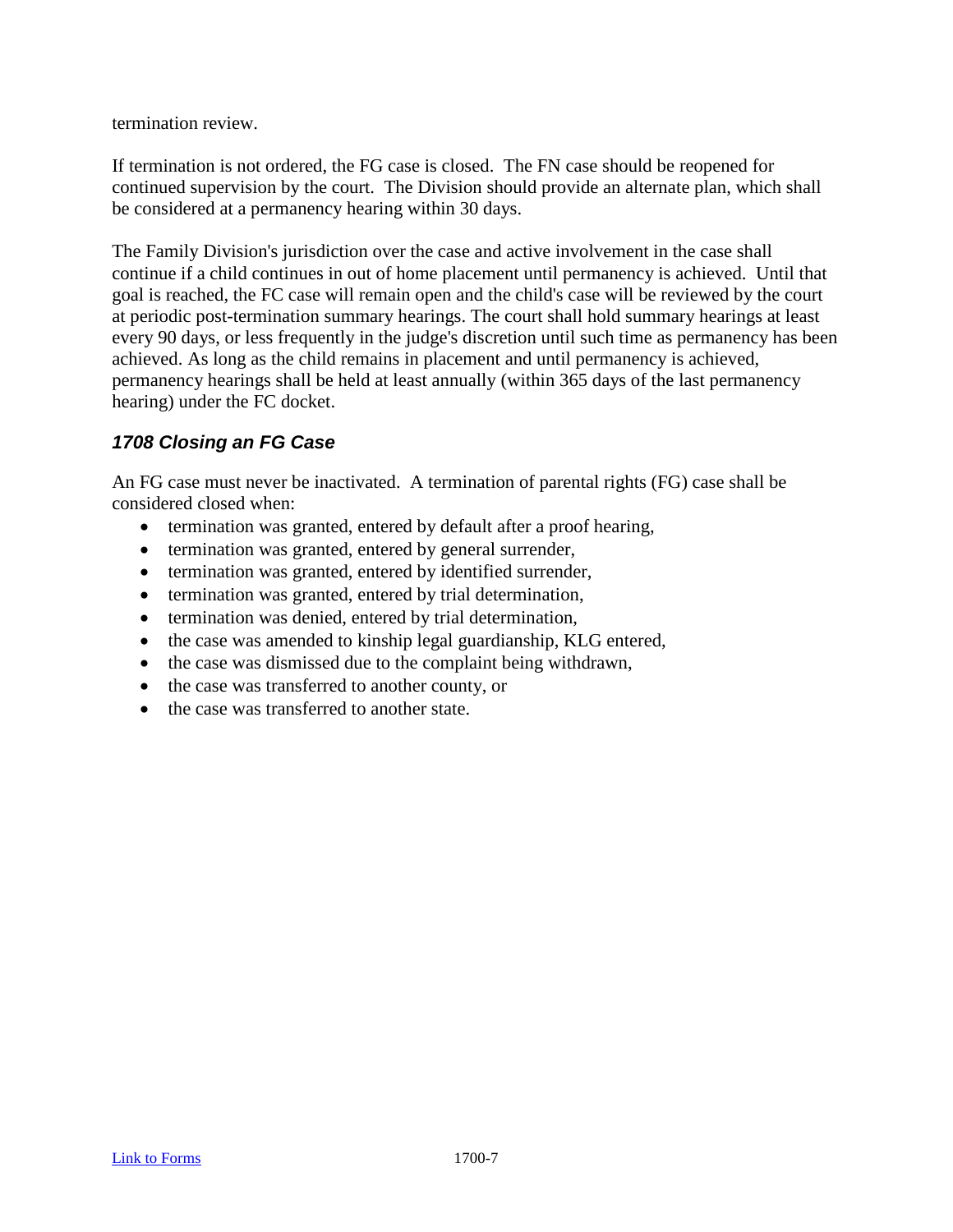# **NOTES TO FG**

#### **For issues of general application, see Section 1100.**

#### *Note 1 FG: Statistical Measures for FG Cases*

- 1. FG permanency hearing Order within 365 days of date of placement or date of last permanency hearing (entry of the following codes will update the FC case in FACTS):
	- $Y = Yes$  permanency plan approved
	- $N = No$  permanency plan was not approved (time continues to run) The court shall compel the Division to submit a new plan, and a permanency hearing shall be held within 30 days.
	- $\bullet$   $Z =$  Barrier to approving permanency plan (time continues to run) The court shall compel the Division to submit a new plan, and a permanency hearing shall be held within 30 days.

## *Note 2 FG: Expediting TPR Appeals*

See Administrative Directive #06-12 for detailed procedures on TPR appeals.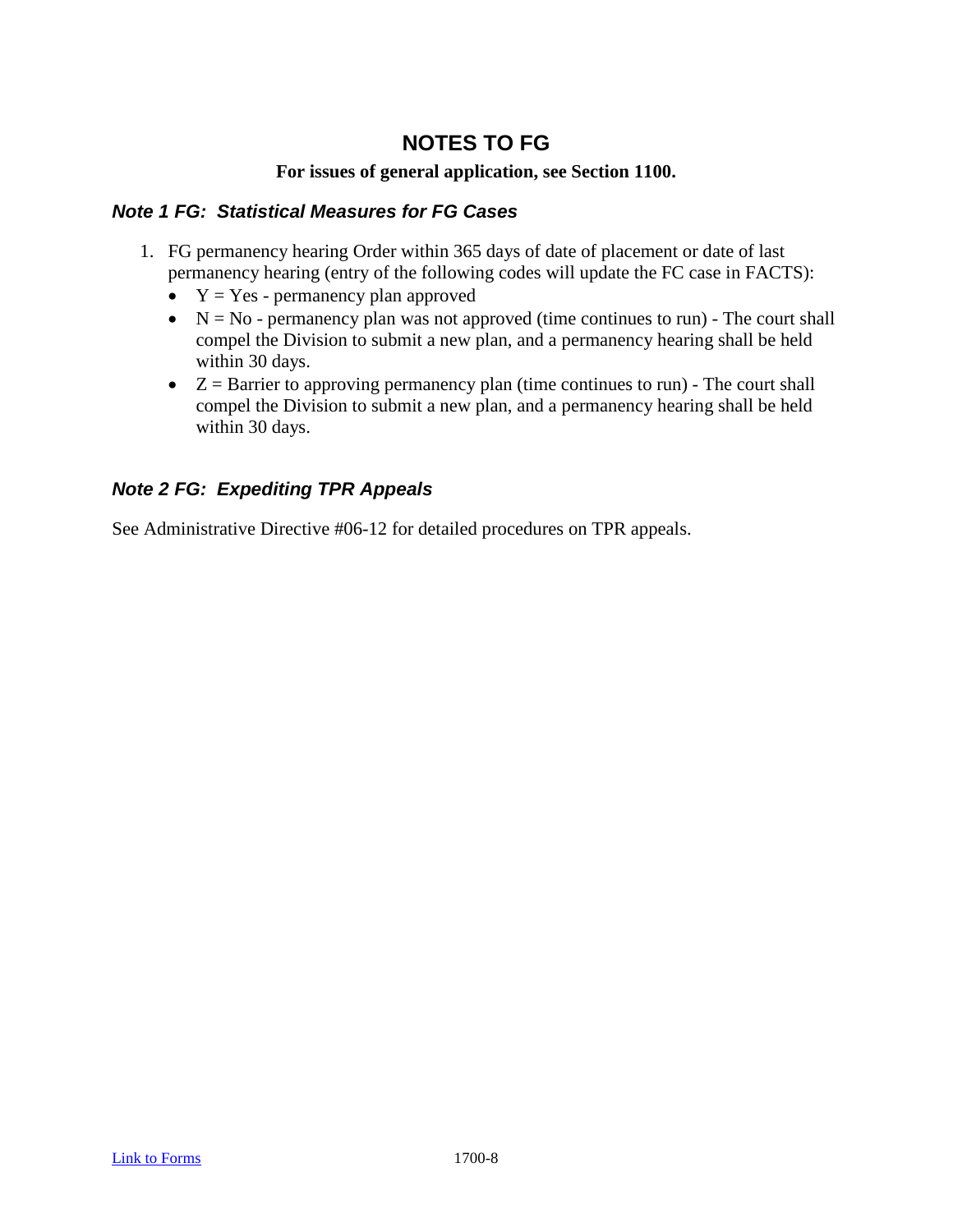# **FG FORMS AND COURT ORDERS**

# *How to Locate Children in Court Orders and Forms*

**All current Children in Court Orders and Forms are located on the Judiciary's website at:** 

**<http://www.njcourts.gov/selfhelp/catalog.html?customer=Agencies&category=CIC>**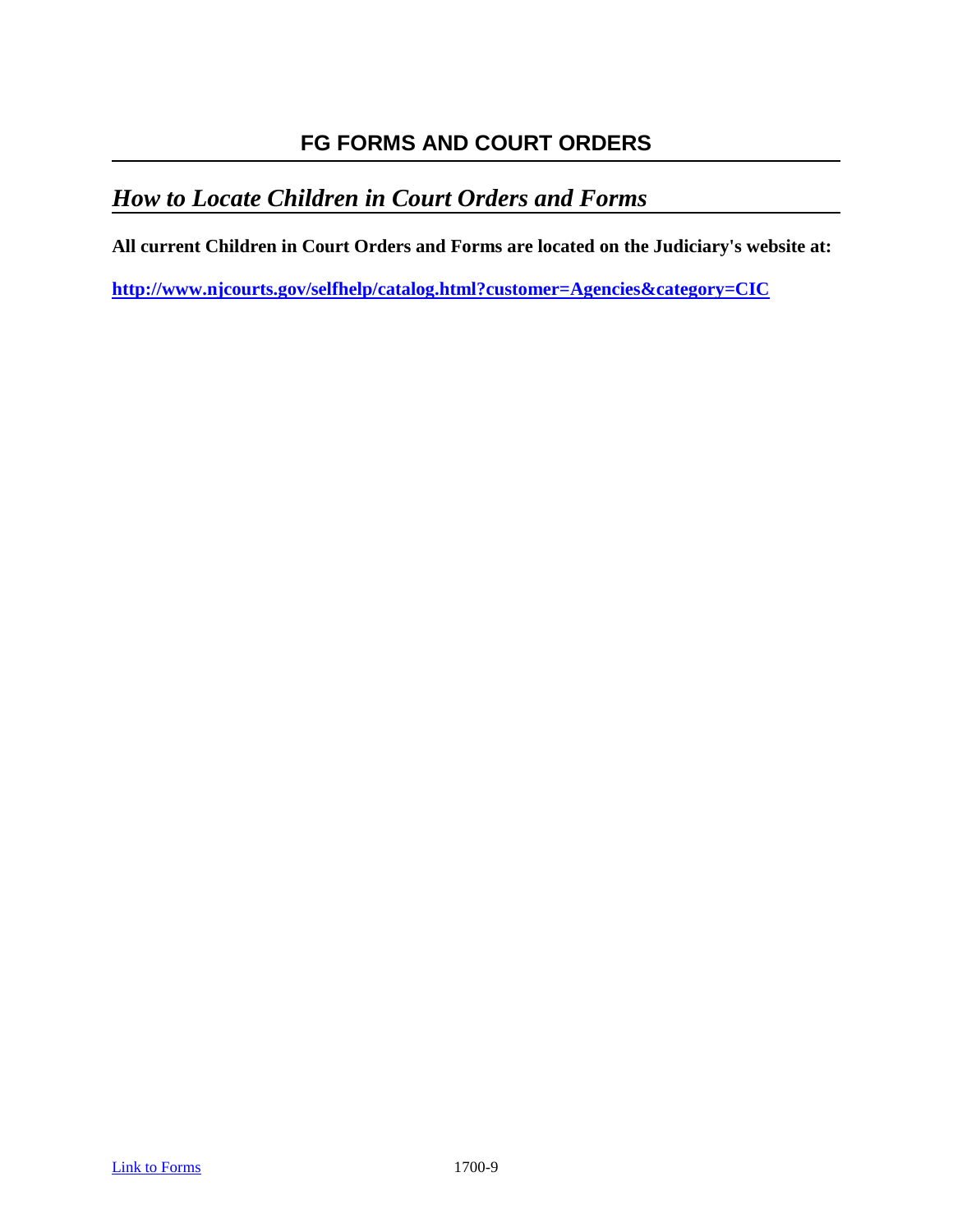# **1800 FC / FA: POST-TERMINATION COURT REVIEW PROCESS IN ADOPTION (Directive #04-10)**

After the court has terminated a parent's rights, the court, not the CPR board, will oversee the child's placement until the child is adopted or has obtained another permanent placement. The Adoption and Safe Families Act (ASFA) requires annual permanency hearings, even when an adoption complaint has been filed.

Following the completion of a TPR case where a Judgment of Guardianship has been issued, the court shall set a return date within 90 days to review the status of each child. When adoption is the goal, the purpose of the summary hearing is to track the status of the filing of an adoption complaint. Subsequent summary hearings before the court shall be held at least every 90 days, or less frequently in the judge's discretion until such time as the adoption complaint is filed.

In post-termination of parental rights cases where there is still an open child placement case under the FC docket, the court has the authority to compel the Division to ensure finalization of the adoption. This includes oversight regarding the provision of certain documents to the adoption attorney in the consent that will be essential to filing the adoption complaint. Therefore, at the court's first review after it has terminated parental rights under the FG docket, the court will order the Division to complete and send its consent packet to the adoption attorney. The court's order will provide that the Division's adoption consent packet transmitted to the adoption attorney must contain, at a minimum, the following: all relevant documents set forth in R. 5:10- 3, the agency report (also known as the court report), the Judgment of Guardianship (FG Judgment or a surrender and supporting documentation), the Adoption Agency Background Checklist and Certification Form required pursuant to R. 5:10-8, the results of the state and federal fingerprint check (valid one year from filing the adoption complaint), the Division's waivers (if applicable) and criminal history waivers (if applicable), appeal status if the child is legally free pursuant to an FG Judgment, attorney transmittal letter, and long form birth certificate.

For those children whose case goal is no longer adoption, the court shall schedule a summary hearing within 90 days. The focus of the summary hearing shall be on eliminating barriers to permanency. Subsequent summary hearings before the court shall be held at least every 90 days, or less frequently in the judge's discretion until such time as permanency has been achieved. Notice of this hearing shall be provided to the resource parent. The Deputy Attorney General and Law Guardian are required to be present for the hearings. A Court Appointed Special Advocate (CASA) volunteer, if assigned, shall provide a report to the court and counsel at least one week before the hearing and may attend the hearing. The child also may attend the hearings at the court's discretion.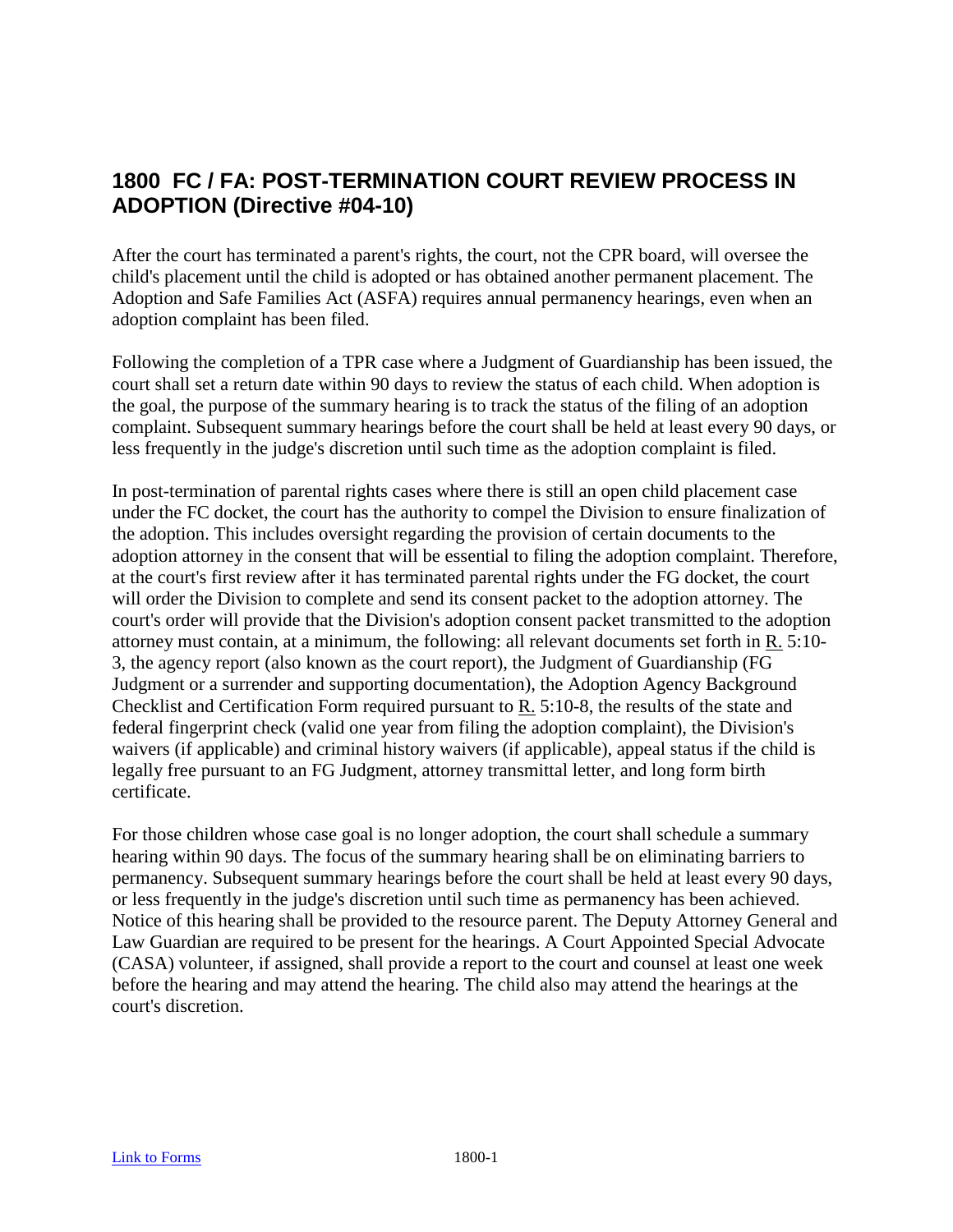# **1900 ADOPTION**

## *General*

Adoption is a statutorily created relationship. The statutes provide certain specific procedures to be followed and indicate that they shall be liberally construed in the best interests of children.

Adoption creates the same relationship as that of birth parents and children, which include those associated legal rights, privileges and responsibilities. These processes are irrevocable in the absence of fraud or duress.

For purposes of this section "parent" means a biological parent or parents, including the birth father of a child born out of wedlock who has acknowledged the child or to whom the court has ordered notice to be given, or a parent or parents by adoption.

Adoptions generally fall into three general categories:

- approved agency adoptions, which include placements by the Division of Child Protection and Permanency (Division) and private adoption agencies
- private placement adoptions
- stepparent adoptions

There should be an established link between the County Surrogate and the CIC team in every county. Pursuant to R. 1:5-6, the Surrogate is the clerk to the Superior Court in matters of adoption.

#### *Who may adopt (N.J.S.A. 9:3-43)*

Any person may institute an action for adoption except that a married person may do so only with the written consent of the spouse or jointly with the spouse in the same action or if living separate and apart from the spouse.

A plaintiff, at the time of the institution of the action, shall have attained the age of 18 years and shall be at least 10 years older than the child to be adopted, except the court for good cause shown may waive either requirement and the waiver shall be recited in any judgment of adoption entered.

#### *Jurisdiction (R. 5:1-2 and N.J.S.A. 9:3-42)*

The Superior Court, Chancery Division, Family Part has jurisdiction in an action for adoption.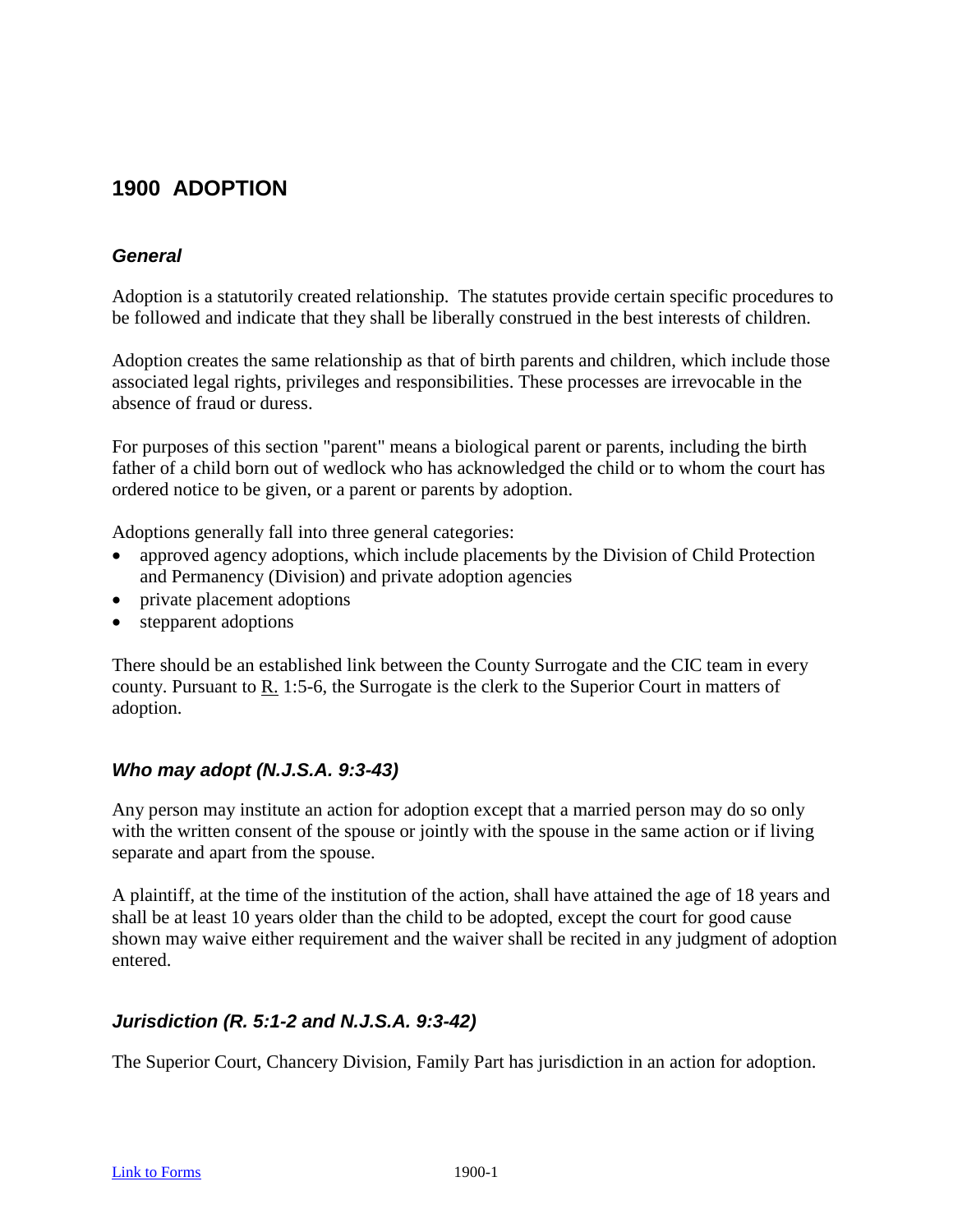#### *Venue (R. 5:10-1 and N.J.S.A. 9:3-42)*

Venue in an action for adoption shall be in:

- 1. the county in which the prospective parent resides, or
- 2. the county where the child resided immediately prior to placement for adoption,

3. if the child is less than three months of age, the county in which the child was born, or

4. except, whenever the child to be adopted has been received into the home of a prospective parent from an approved agency, the action may be instituted in the Superior Court, Chancery Division, Family Part of any county in which the approved agency has an office.

#### *1901. Filing of the Complaint (R. 5:10-2, -3 and N.J.S.A. 9:3-44)*

Whenever a person received a child into her home for the purpose of adoption, other than from an approved agency, a complaint for adoption is to be filed within 45 days after receiving the child. If the person receiving the child has been approved previously for placement for adoption in accordance with provisions of N.J.S.A. 9:3-39.1, the person shall, immediately upon receiving the child, notify the approved agency which granted approval for receiving the child.

Each adoption complaint applies to one and only one adoptee.

Surrogate staff must review the contents of the adoption complaint to ensure that it complies with R. 5:10-3 and -4.

## *1902. Post-Complaint Submissions (R. 5:10-5)*

Rule 5:10-5 states:

(a) At least ten business days before a preliminary hearing the following shall be filed with the court:

(1) For private stepparent adoptions and direct private placement adoptions, fingerprint and Division of Child Protection and Permanency name checks.

(2) Form of order upon completion of preliminary hearing.

(3) Proof of service on the biological or legal parent or parents or any of the following if not previously submitted:

(A) Termination of parental rights judgment;

(B) Parent's death certificate;

(C) Affidavit of diligent inquiry to locate the parent or parents;

(D) Surrender of parental rights to agency;

(E) Judicial surrender order;

(F) Denial of paternity form;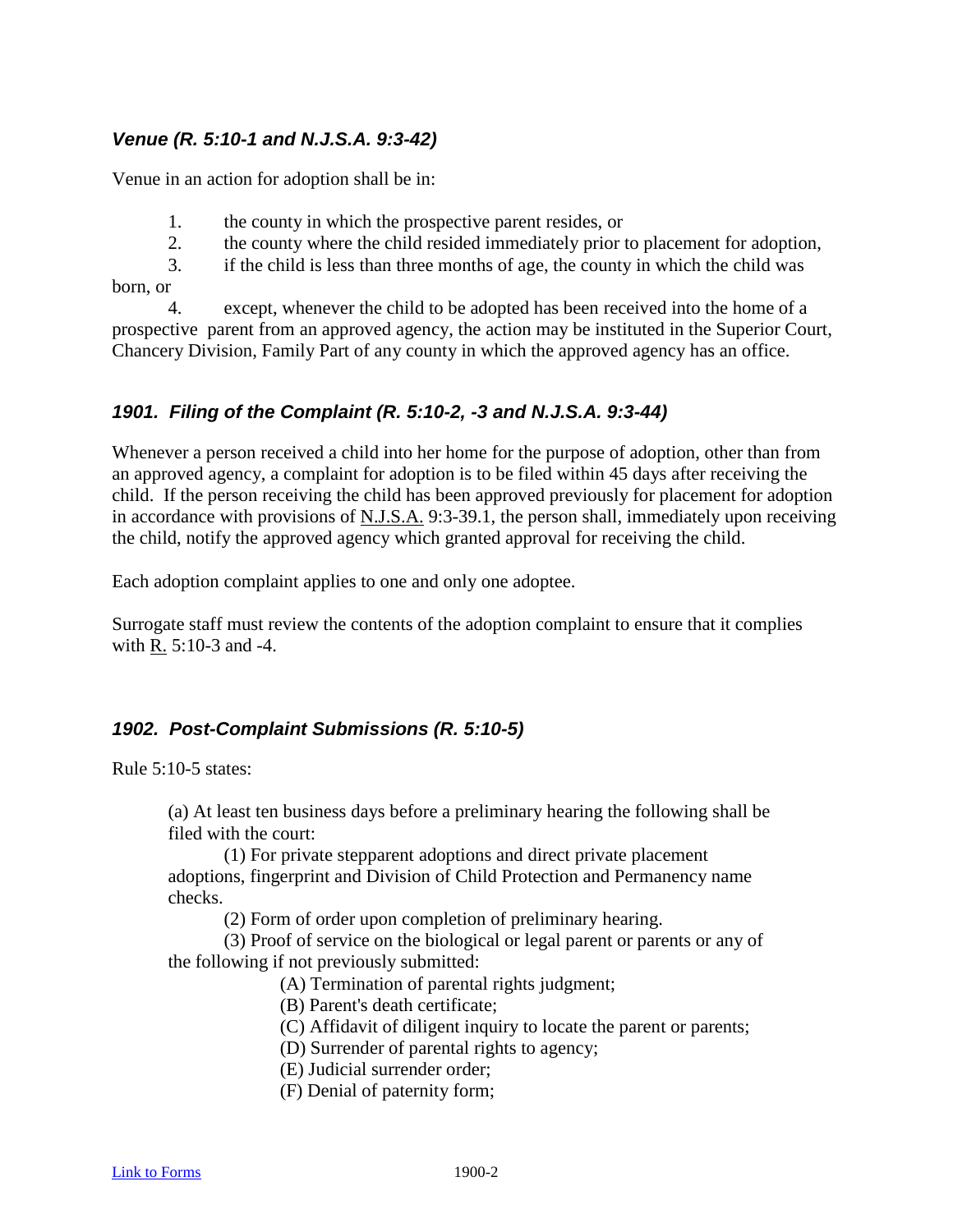(G) Evidence that the biological father does not appear on the child's birth certificate, and he has not taken action pursuant to N.J.S.A. 9:3-  $45(b)(6)$ ;

(H) Proof of service of a notice of intent to place the child for adoption pursuant to N.J.S.A. 9:3-45(b)(3) with no objection having been filed; (I) Affidavit executed by the placing parent that the parent cannot

identify or refuses to identify the other biological or legal parent.

(b) At least ten business days before a final hearing, the following shall be filed with the court, unless previously submitted:

(1) A proposed judgment of adoption for each child being adopted.

(2) Final agency report or reports.

(3) Consent from agency for private agency placements.

(4) Proof of service or affidavit of inquiry on a biological or legal parent or parents in cases where the Division of Child Protection and Permanency did not place the child, if parental rights have not been previously terminated, or irrevocably surrendered in the case of an agency placement.

(5) An approved Interstate Compact for the Placement of Children request if applicable.

(6) Report of Adoption Form from Bureau of Vital Statistics. For children born outside of New Jersey, the plaintiff or plaintiff's attorney is responsible for obtaining the amended birth certificate.

(7) Check payable to "Treasurer, State of New Jersey" if the child was born in New Jersey or if the action seeks a foreign readoption or an adoption of a child born in a foreign country.

(8) For adoptions in which a foreign country conveyed guardianship or custody for the purpose of adoption in the United States:

(A) Post-placement reports from the approved adoption agency if required by the court,

(B) The final court report of the approved New Jersey adoption agency supervising the placement, and

(C) The final consent of adoption from the approved New Jersey adoption agency supervising the placement.

(c) If a final hearing is waived in a non-agency private adoption pursuant to N.J.S.A. 9:3-48(c)(4), the documents required in paragraph (b) must be provided to the court at least ten business days before the preliminary hearing.

(d) For adoptions in which a foreign country conveyed guardianship or custody for the purpose of adoption in the United States:

(1) If an approved New Jersey adoption agency is supervising the placement, then the court rules relating to agency adoption shall apply.

(2) If the child is placed directly with the plaintiffs for purposes of a private adoption in the United States, then the court rules relating to a direct private placement adoption shall apply.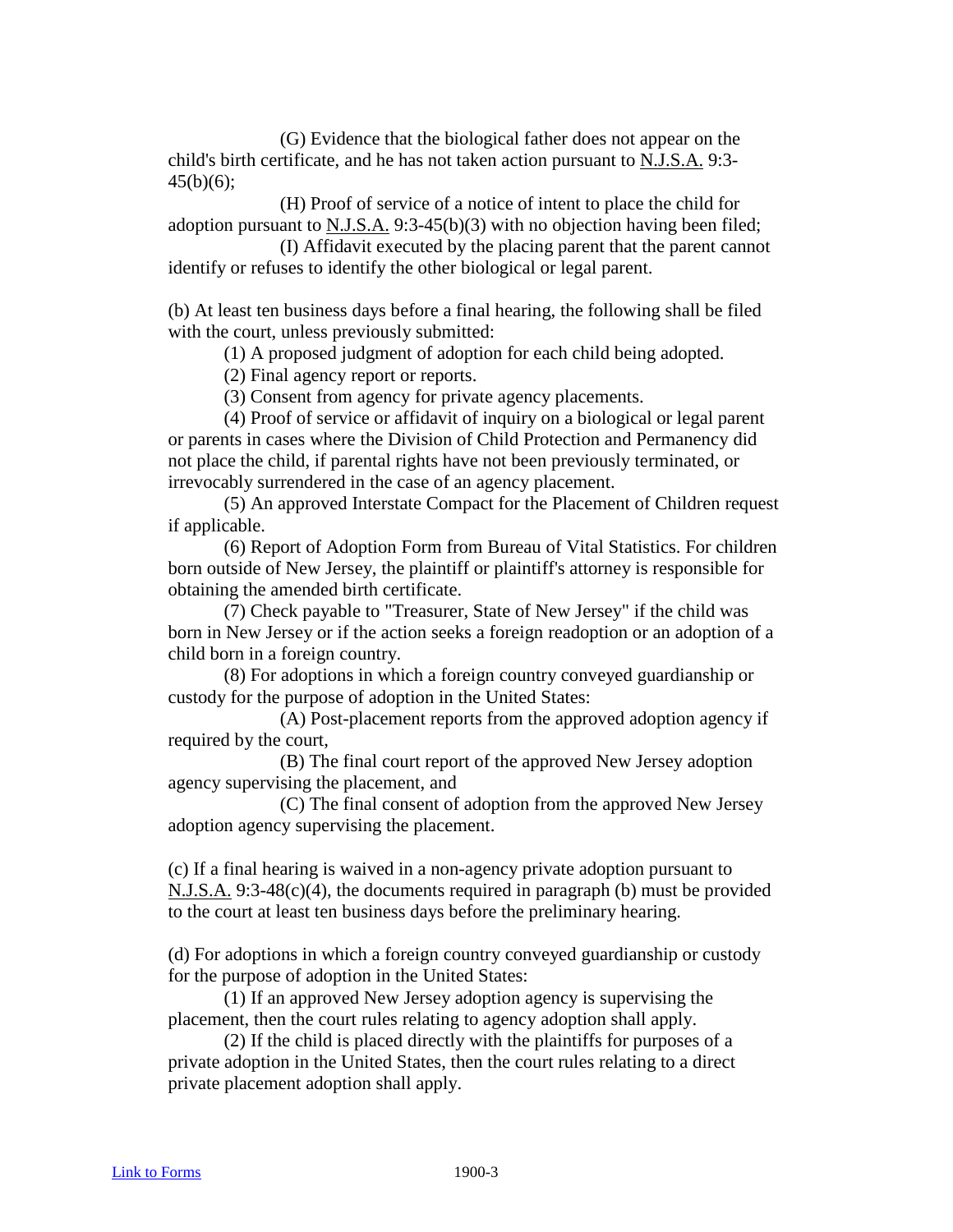Note: New Rule 5:10-5 adopted (and former Rule 5:10-5 redesignated as Rule 5:10-8) July 21, 2011 to be effective September 1, 2011; subparagraphs (a)(1) and (b)(4) amended July 9, 2013 to be effective September 1, 2013.

## *1903. Preliminary Hearing (R. 5:10-8 and N.J.S.A. 9:3-48)*

For matters where a child is placed in a home not by an approved adoption agency, a preliminary hearing shall be scheduled 60 to 90 days from the complaint filing date. "The preliminary hearing shall be in camera and shall have for its purpose the determination of the circumstances under which the child was relinquished by his parents and received into the home of the plaintiff, the status of the parental rights of the parents, the fitness of the child for adoption and the fitness of the plaintiff to adopt the child and to provide a suitable home." N.J.S.A. 9:3-48(b).

The medical histories of the biological parents shall also be submitted to the court and shall be retained in the court's file. If no medical history is available or if the biological parent or parents refuse to complete one, the approved agency shall note that in its report to the court.

#### *Background Checklist and Certification by Approved Agency*

The approved agency shall provide to the court a Background Checklist and Certification Form (CN 11514), which shall include criminal history record information and child abuse record information. If the approved agency discovers a pattern of arrests or domestic violence restraining orders against the plaintiffs or other household members over the age of 18 that may impact approval of the home, the form submitted to the court shall include this information. The agency shall certify that, considering all criminal, domestic violence or child abuse records known to the agency, it is in the best interest of the child that the adoption be finalized.

#### *Order Upon Preliminary Hearing (R. 5:10-9)*

If upon completion of a preliminary hearing the court is satisfied to proceed with the adoption, an order shall be entered reciting the findings required by statute as a basis therefor, fixing a day for final hearing, appointing an approved agency as next friend, unless such appointment shall be dispensed with as provided by statute, and declaring that, from the date of such order:

(a) The rights, duties, privileges and relations theretofore existing between the child and each biological or legal parent or other custodian or guardian theretofore appointed for such child shall be in all respects at an end;

(b) The child may be known by the name proposed in the complaint, except that the birth record shall not be amended pending entry of judgment;

(c) The plaintiff or the plaintiffs may act in their own names in providing for the health and education of the child; and

(d) The plaintiff or plaintiffs shall not remove the child from this State, other than for vacations or temporary visits, except upon order of the court.

An order entered pursuant to this rule shall be deemed final for the purposes of appeal.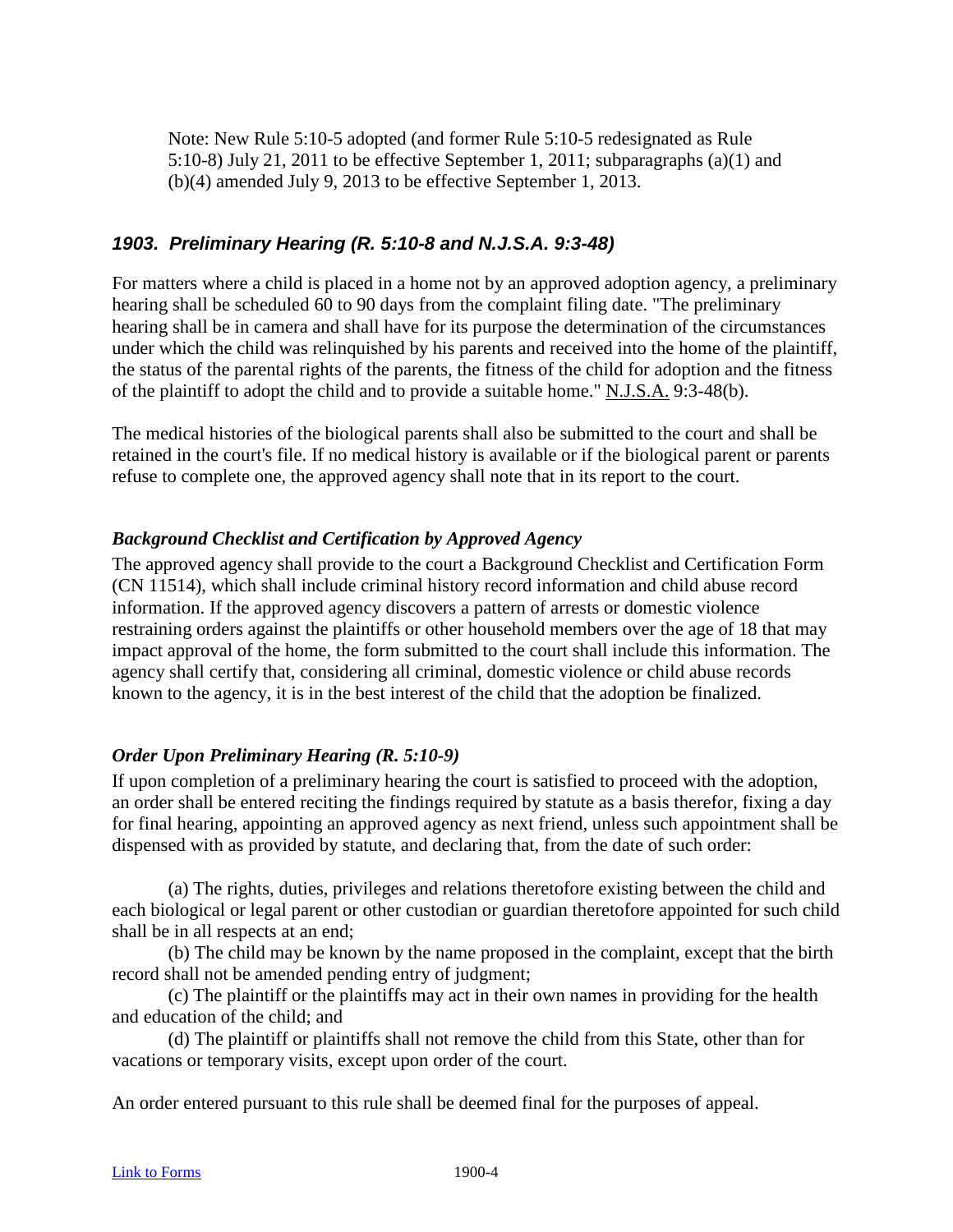#### *1904. Final Hearing (R. 5:10-11)*

In each action in which no order is entered for a preliminary hearing, the clerk of the court shall cause at least 5 days notice of the time and place of the final hearing, together with a copy of the complaint, to be mailed to the approved agency which placed or approved the placement of the child in the home of the plaintiff and which consented to the adoption. Such agency shall file a written report at the final hearing as to all circumstances of the case which will enable the court to make a proper decision in the matter.

#### *1905. Judgment of Adoption and Closing FC Case (R. 5:10-12)*

A separate Judgment of Adoption shall be entered for each adoptee. An original and copy of the judgment shall be filed with the court.

#### *Closing of Child Placement Case (FC docket)*

When an adoption case is sealed and there is a related child placement case (FC docket), the child placement case shall be closed to reflect the adoption, but only when the Division provides the court with a Notice of Change. See also Assignment Judge memorandum, "Family  $- (1)$ Protocol for Intercounty Transfer of CIC Cases; (2) Protocol for FACTS Entry of Information on Child Placement Matter Based on the Court's Order." dated June 1, 2011. If the adoption occurs out of state, the Division shall provide the court with both the judgment of adoption and the Notice of Change in order to close the child placement case. These documents shall be provided to the court presiding over the child placement case no later than 30 days after the adoption judgment is entered.

#### *1906. Indian Child Welfare Act (R. 5:10-6)*

Section 1101 of this manual and R. 5:10-6 set forth the procedures to determine whether the Indian Child Welfare Act (ICWA) is applicable to a child placed for adoption.

#### *1907. Judicial Surrender of Parental Rights (R. 5:10-7 and N.J.S.A. 9:3-3)*

(a) Procedure. A biological or legal parent may surrender his or her parental rights before the court. Upon filing of a written request for surrender by a biological or legal parent or the biological or legal parent's attorney, a hearing shall be scheduled on an expedited basis by the Surrogate in the county where the biological or legal parent or parents reside, if a resident of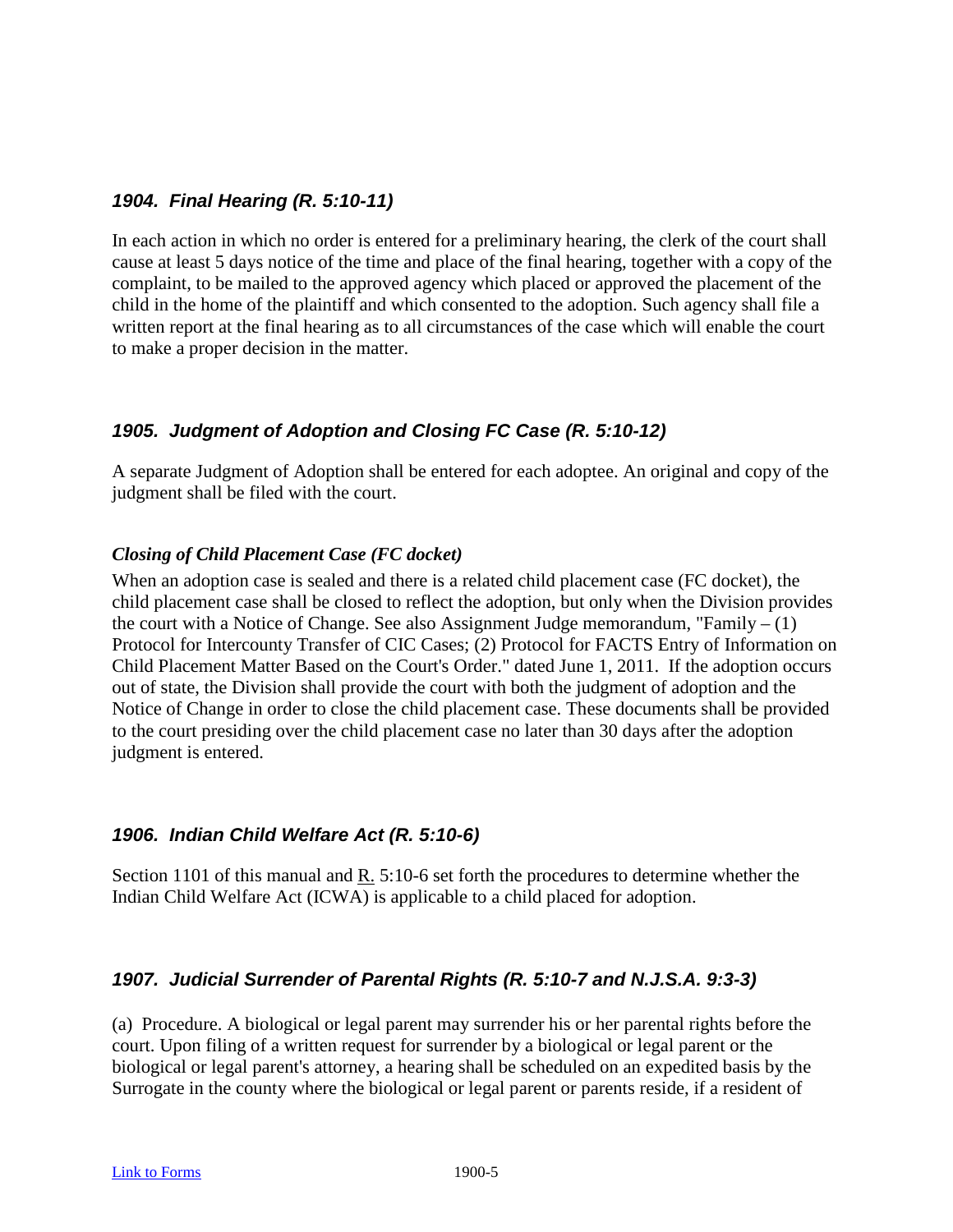New Jersey; or in the county where the child was born if born in New Jersey; or in the county where the adoptive parents reside; or where the complaint for adoption is filed.

(b) Contents of Request for Judicial Surrender. The written request shall contain:

(1) Certification of biological or legal parents consenting to adoption;

(2) Good faith representation that the child is not a member of or eligible to be a member of a federally recognized Indian tribe;

(3) Dates of availability to appear for a hearing within seven days of filing; and

(4) Proposed form of order.

(c) Hearing. The court shall conduct a closed hearing on the record within seven days of filing to determine if the surrender is voluntary. Surrendering parent or parents shall be advised that (1) the hearing is to surrender parental rights; (2) the hearing is to permanently end the relationship and all contact between parent and child; (3) the action is a relinquishment and termination of parental rights and consent on the part of the biological or legal parent to adoption; and (4) no further notice of adoption proceedings shall be provided to the biological or legal parent if the surrender is accepted by the court.

(d) Surrenders Pursuant to N.J.S.A. 9:3-41. This rule shall not prohibit approved adoption agencies or the Division of Child Protection and Permanency from accepting surrenders of parental rights pursuant to N.J.S.A. 9:3-41.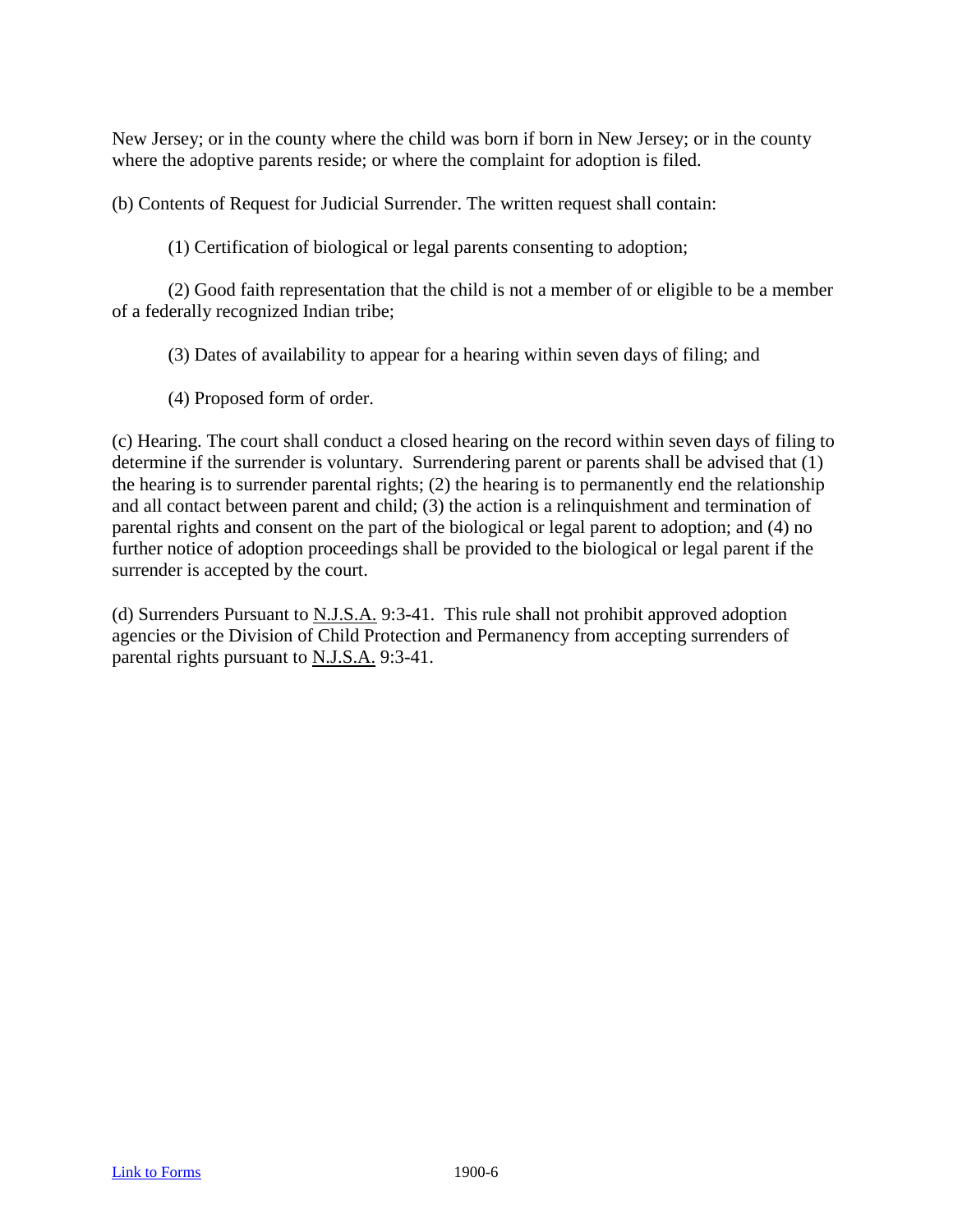# *How to Locate Children in Court Orders and Forms*

**All current Children in Court Orders and Forms are located on the Judiciary's website at:** 

**<http://www.njcourts.gov/selfhelp/catalog.html?customer=Agencies&category=CIC>**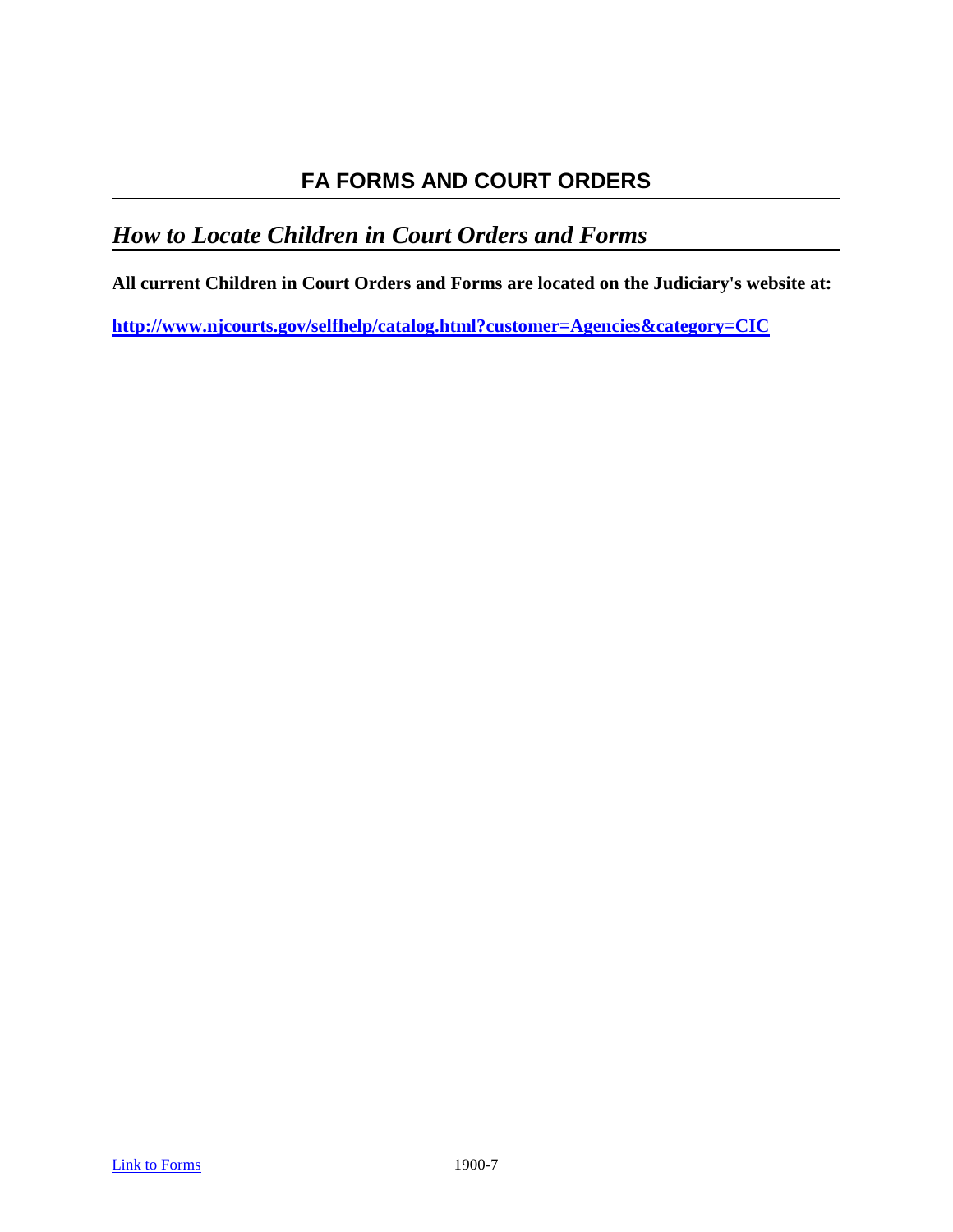## **2000 MEDIATION**

Administrative Directive #11-09, promulgated on November 6, 2009, sets forth the policies and procedures to implement child welfare mediation.

#### *SCOPE*

Child Welfare Mediation is an alternative approach to the court process used to resolve identified issues in child welfare cases. After making its fact finding determinations, the court decides whether this non-adversarial approach will more effectively dispose of the case or will remove obstacles to the achievement of statutory goals and requirements. Attendance is courtordered and mandatory, but agreements entered into by the participants are voluntary.

A trained, neutral mediator structures and guides the discussion. The mediator helps the participants clarify issues and generate possible solutions. Mediation provides an opportunity for participants to be heard and to understand the roles of the other participants in the child welfare process. Participants must make a good faith effort to discuss and resolve issues in mediation.

#### *1. CASE SELECTION*

#### *a. Case Screening*

Any interested party involved in an FN (Abuse and Neglect), FG (Guardianship), FC (Child Placement Review) or FL (Kinship Legal Guardianship) case may request mediation. The following cases **will not be considered appropriate for mediation and will be screened out**:

- Cases with an <u>active</u> domestic violence (DV) court order (See c. below for policy on dismissed/not active DV cases.)
- Cases in which a party is incompetent (e.g., person is intoxicated or has severe psychological/mental impairment)

The mediator may subsequently decide that a case is not appropriate for mediation if: (1) domestic violence issues become known; or (2) a party is suspected of being under the influence of alcohol or drugs at the time of the session; or (3) some other concern becomes known. For procedures on the mediator's role under these circumstances, see *The Session and Problems Arising During the Mediation* subsection of THE MEDIATION SESSION section below.

#### *b. Screening For Domestic Violence Cases*

If a case is being considered for mediation, court staff will screen parties to the case on FACTS for any active domestic violence orders. If one party has an active temporary restraining order (TRO) or an active final restraining order (FRO) as to another party, **the case is not appropriate for mediation.**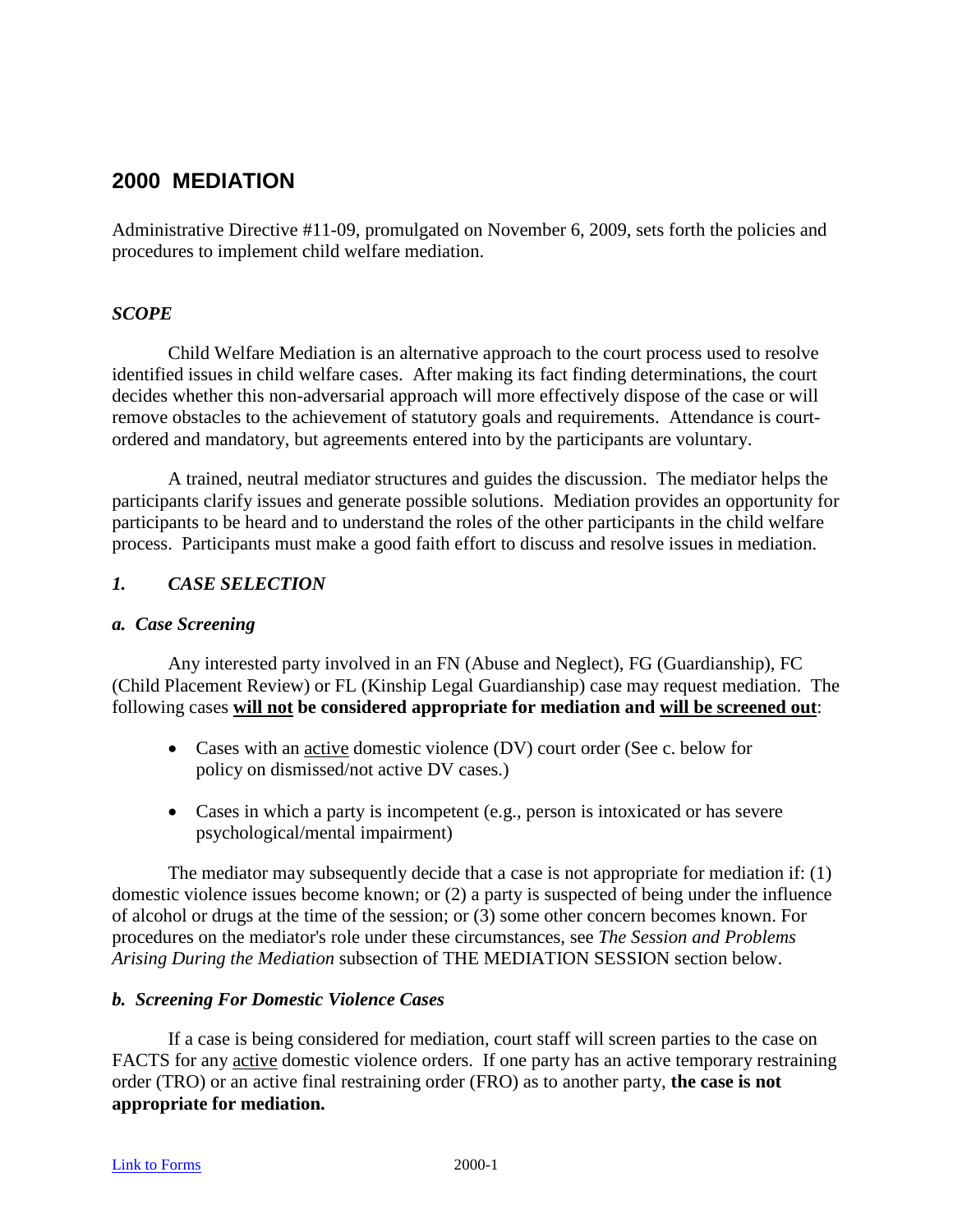#### *c. Policy on Domestic Violence Cases*

If there is no active restraining order, but the parties have a DV history, court staff should advise the judge. Based on the history, the judge may decide that the case is inappropriate for mediation. If the case is being recommended for mediation during a Child Placement Review (CPR) board hearing, the CPR Coordinator should bring the DV history to the board's attention. The board may then decide not to make the recommendation.

If there is a prior DV history (but no active restraining order) and the case is referred to mediation, the mediator should review the DV history on FACTS, as well as the DV file (if available), prior to the initial mediation session. If there has been a previous DV filing between the parties, and the court file is unavailable, the mediator shall caucus with the appropriate participants and their attorneys prior to the start of the mediation session to determine whether it is suitable to proceed with mediation.

The mediator may conference any questionable cases with the judge. The judge should decide whether mediation is appropriate. If the judge decides to cancel mediation prior to the scheduled mediation date, court staff or the mediator (depending on county) will notify the participants, complete a Child Welfare Mediation Notice regarding the cancellation, and mail it to all participants.

#### *2. PARTICIPANTS*

#### *a. Court-ordered Participants*

**Parties**: Parents, parents' attorneys, Law Guardian, Division of Child Protection and Permanency (Division) caseworker and/or supervisor and Deputy Attorney General (DAG). Participants must have thorough knowledge of the case and the authority to consent to mediation agreement. *No court-ordered participant will be excused from attending mediation.*

**Others if ordered by the court:** For example Court Appointed Special Advocate (CASA) volunteer, resource family, therapist, teacher, clergy, or support person (e.g., friend or family member). Children may participate if ordered by the judge or at the mediator's discretion unless otherwise prohibited by the court. Resource family members' attendance is mandatory if ordered by the court to attend the mediation session. The mediator has discretion to conduct part of the session in the absence of the resource family to address issues not relevant to the resource family. *No court-ordered participant will be excused from attending mediation.*

#### *b. Discretionary Participants*

Any other person who wishes to participate in mediation may do so with the unanimous agreement of all court-ordered participants.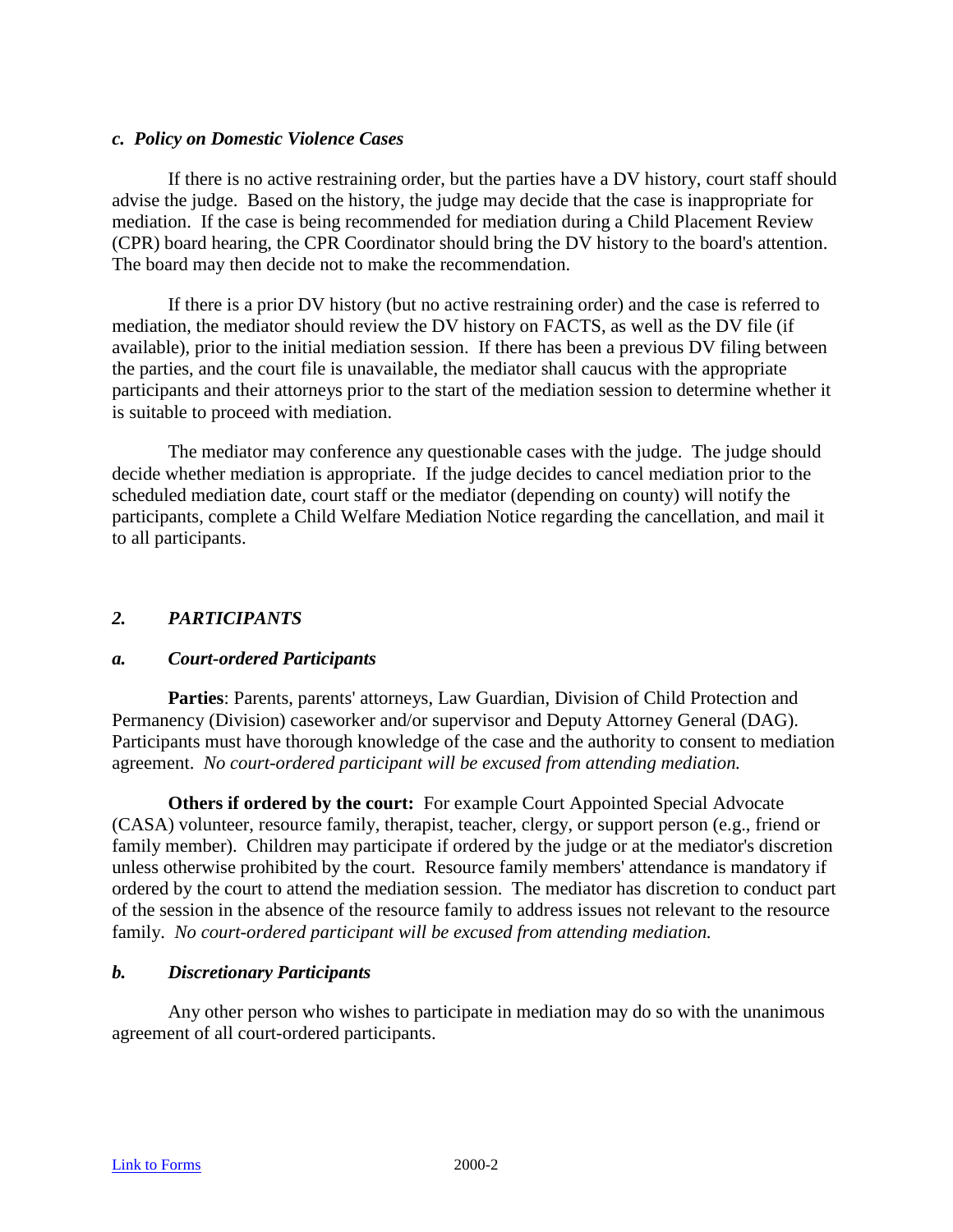# *3. REFERRALS/SCHEDULING*

Cases can be referred as follows: at a court hearing, by the CPR board, or by an out-ofcourt request (writing to the judge who is hearing the case or contacting the Children in Court (CIC) team). In child abuse or neglect matters (FN docket), the fact finding or stipulation must be completed before mediation can be scheduled. Attorneys must be appointed to represent the parties. The court decides whether a case is appropriate for mediation and determines who must attend the mediation session.

#### *a. Cases Ordered to Mediation at a Court Hearing*

If the judge orders mediation while the participants are in court, court staff will look on the mediator's calendar and will choose the date and time of the mediation in consultation with the participants. Court staff shall notify the mediator of the selected date immediately to avoid conflicts in scheduling. The FN/FG/FC/FL Order shall specify the date, time and location of the mediation session and the individuals ordered to attend.

Once mediation has been ordered, court staff or the mediator (depending on county) shall:

- 1) Complete the Child Welfare Mediation Referral Form while all participants are in the courtroom. Court staff must obtain name, address and telephone number information of all court-ordered participants. This information is essential for proper notice to participants. Precaution must be taken to ensure that the resource parents' information is not viewed by anyone other than the Division, the DAG and the Law Guardian.
- 2) Distribute a copy of the Child Welfare Mediation Brochure to parents.
- 3) Distribute a copy of the Child Welfare Mediation Brochure to resources families (if ordered to participate in the session).
- 4) Prepare a Writ/Notice to Produce (if applicable), Request for Security letter (if applicable) and Interpreter Request Form (if applicable). If a party is incarcerated, appropriate staff should work with the County Sheriff's Department to arrange for transportation and onsite security.
- 5) Prepare and send a copy of the Child Welfare Mediation Notice to all individuals ordered to mediation. **\*\*\*Do Not Use Resource Families' names on the Notice\*\*\***. Include a copy of the *Child Welfare Mediation* brochure to parents and resource families.
- 6) Prepare the mediation packet using the Child Welfare Mediation Checklist. Copies of the following documents shall be provided to the mediator at least one week prior to the scheduled session: Child Welfare Mediation Checklist, FN/FG/FC/FL Order referring matter to mediation, last substantive order (if different from order referring to mediation), Child Welfare Mediation Referral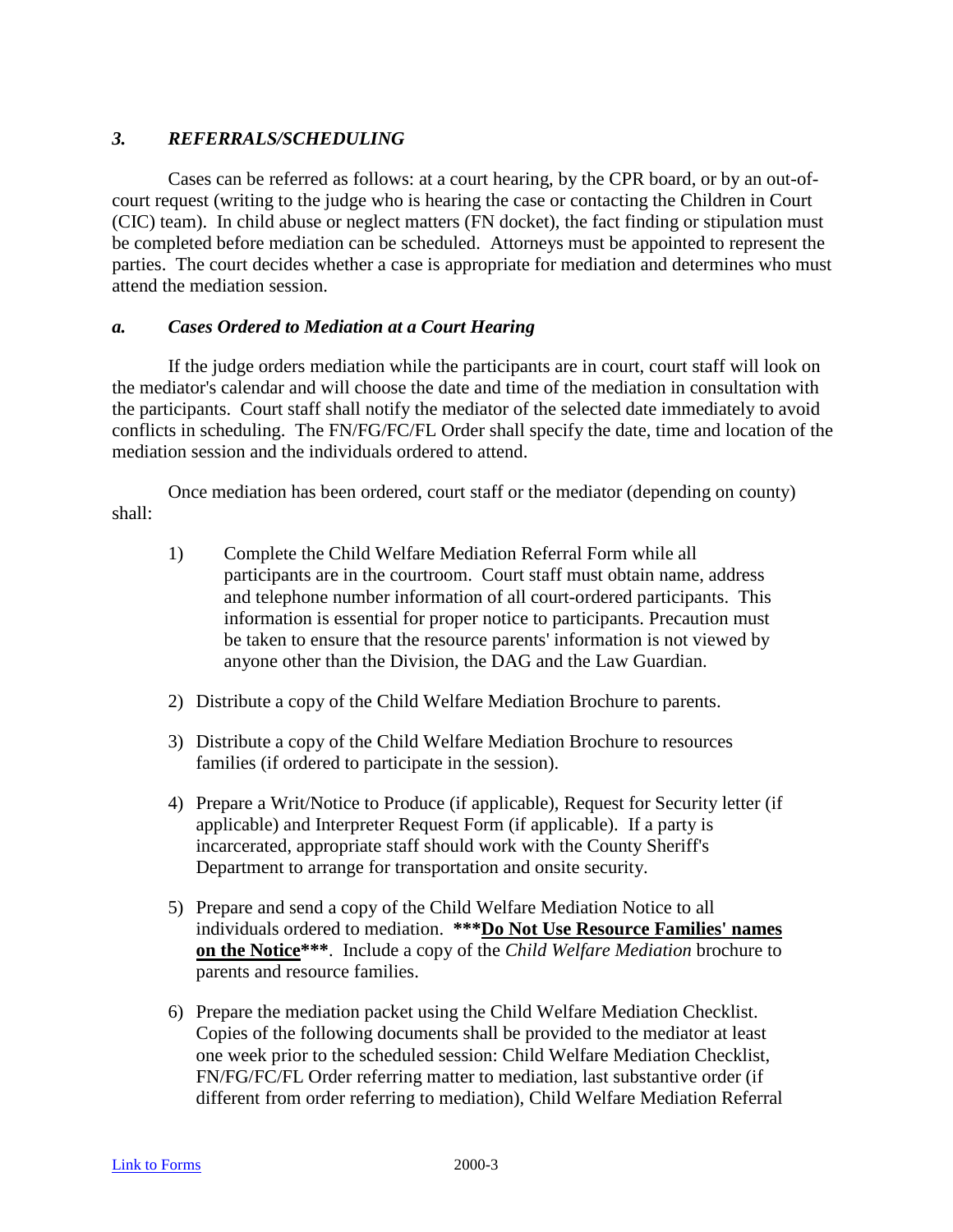Form, Child Welfare Mediation Notice, FN Complaint (and FG Complaint or FL Petition), Writ/Notice to Produce (if applicable), Request for Security letter (if applicable), and Interpreter Request form (if applicable).

#### *b. Cases Referred to Mediation by Out-of-Court Request*

If a request for mediation is made out of court (including CPRB recommendations), court staff or the mediator (depending on county) shall:

- 1) Contact the judge for approval to mediate the case.
- 2) If the judge approves, schedule the mediation session. The person responsible for scheduling the mediation shall contact the attorneys to select a date. If scheduled by court staff, court staff shall notify the mediator of the selected date immediately to avoid scheduling conflicts. Since Mediated Consent Orders are to be reviewed by the court at the conclusion of the mediation session, court staff or the mediator should ensure that a CIC judge is available on the day of mediation.
- 3) Complete the Child Welfare Mediation Referral Order for the judge's signature.
- 4) Complete the Child Welfare Mediation Referral Form. The Child Welfare Mediation Referral Form must include name, address and telephone number information of all court-ordered participants. This information is essential for proper notice to participants.
- 5) Prepare and send a copy of the Child Welfare Mediation Notice and the Child Welfare Mediation Referral Order to all individuals ordered to mediation. **\*\*\*Do Not Use Resource Families' names on the Notice\*\*\***. Include a copy of the Child Welfare Mediation Brochure to parents and resource families.
- 6) Prepare a Writ/Notice to Produce (if applicable), Request for Security letter (if applicable) and Interpreter Request Form (if applicable). If a party is incarcerated, appropriate staff should work with the County Sheriff's Department to arrange for transportation and onsite security.
- 7) Prepare the mediation packet using the Child Welfare Mediation Checklist. Copies of the following documents shall be provided to the mediator at least one week prior to the scheduled session: Child Welfare Mediation Checklist, Child Welfare Mediation Referral Order, last substantive order, Child Welfare Mediation Referral Form, Child Welfare Mediation Notice, FN Complaint (and FG Complaint or FL Petition), Writ/Notice to Produce (if applicable), Request for Security letter (if applicable), and Interpreter Request form (if applicable).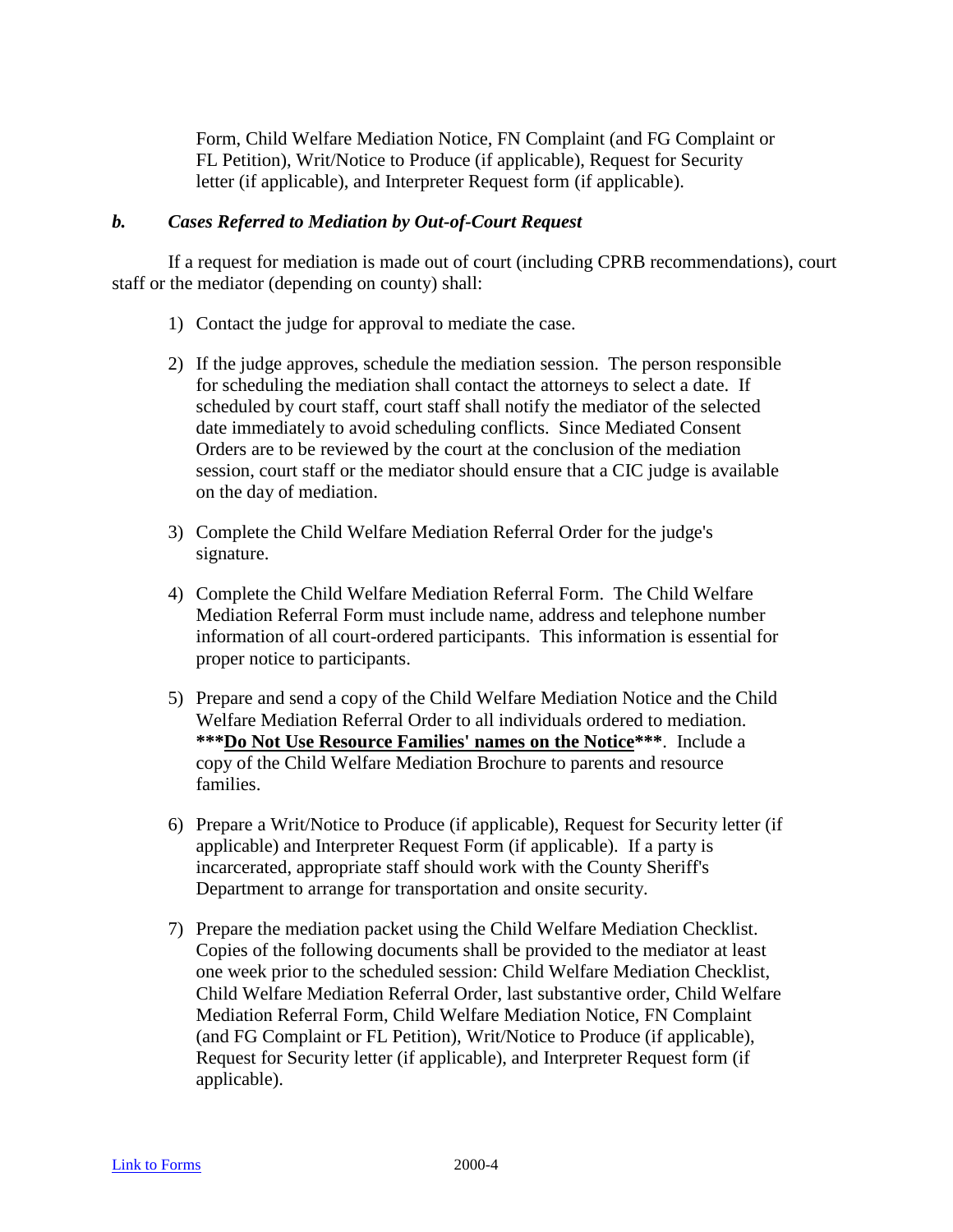## *c. Failure of a Party to be Notified*

If a Child Welfare Mediation Notice is returned to the court, court staff or the mediator (depending on county) shall contact the parents' attorneys or the Division's case worker and/or supervisor to obtain a current address and resend the notice immediately. If any notice problems exist, the mediator should be notified immediately.

## *d. Mediator's Calendar*

The mediator will prepare a monthly calendar, which will indicate the dates and times available for mediation. Upon identifying a potential date for a mediation session, court staff shall inform the mediator as soon as possible so that the calendar may be updated to reflect the newly scheduled mediation. Ongoing communication between the mediator and staff is important so that the mediator's calendar is kept updated and accurate.

#### *e. Interpreter Needed for Mediation*

If the mediation will require an interpreter, the appropriate staff will be responsible for completing the interpreter request procedures immediately. A copy of the Interpreter Request Form should be placed in the file and a copy should be provided to the mediator in the mediation packet. The request form should specify that the length of time during which the interpreter is needed may be up to 4 hours.

# *4. ADJOURNMENTS*

Court staff or the mediator (depending on county) shall handle requests for adjournments. The judge or his/her designee shall make the final decision regarding adjournment requests.

# *5. THE MEDIATION SESSION*

#### *a. Priority*

Mediation sessions must be given the same priority as other court-ordered appearances. Judges cannot call attorneys out of mediation sessions to appear in court and attorneys will not be permitted to leave the session to attend other court appearances.

All participants ordered to mediation must attend the session and be authorized to make decisions in the case. The Division's representative who attends the session must have the authority to make decisions on behalf of the agency, enter into an agreement, and sign a Mediated Consent Order.

#### *b. Location*

Security for the mediation participants should be provided as warranted. A telephone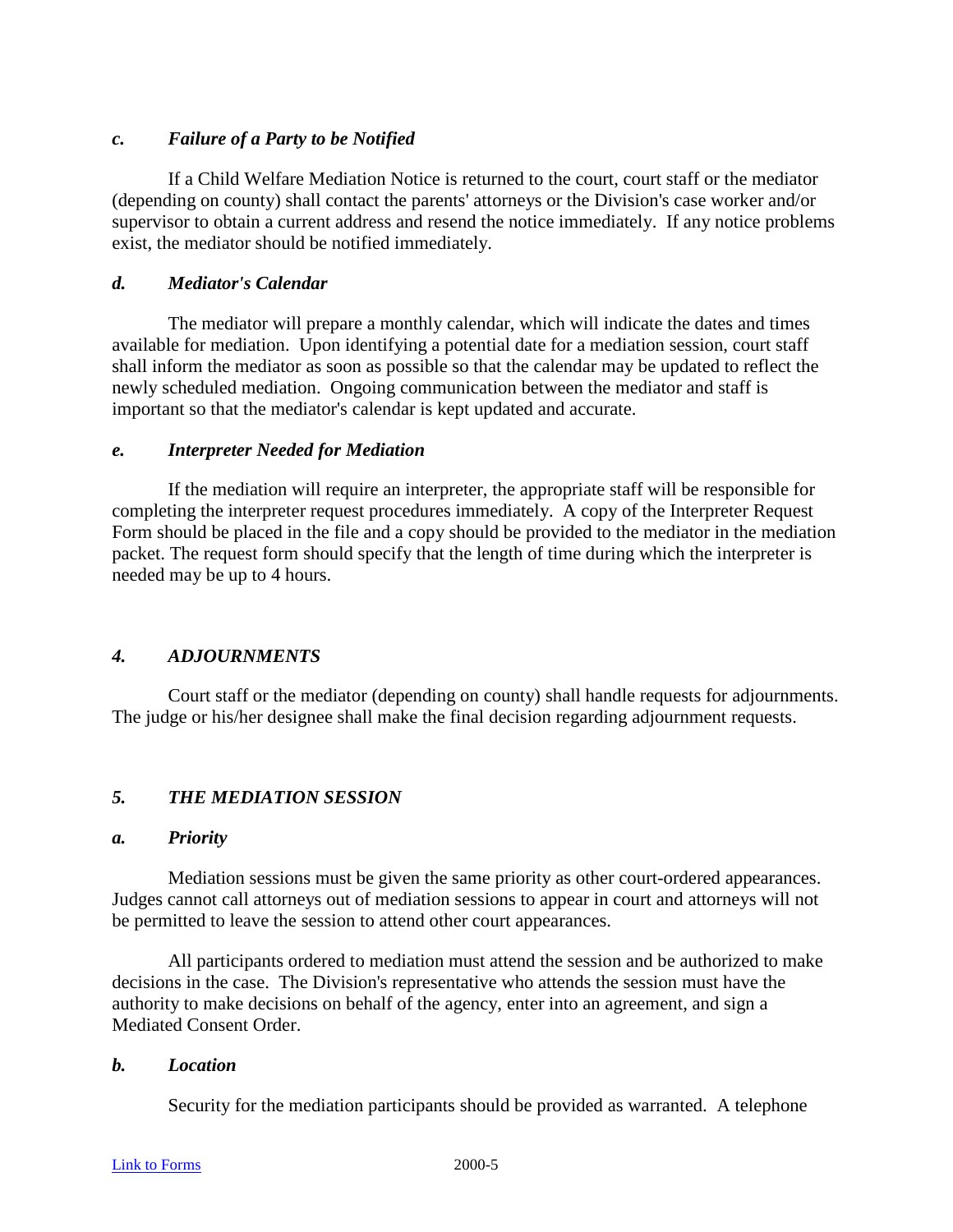with speaker should be in the mediation room.

#### *c. Length of Mediation*

Sessions may last up to three to four hours. All participants should be available for no less than three hours.

#### *d. Participants*

#### **1. Participants who fail to appear**

If a participant fails to appear, the mediator will discuss possible options with the individuals present to decide how to proceed. The length of time to wait for participants to appear will depend on county policy.

#### **2. Other individuals who wish to participate in mediation**

Any other person who wishes to participate in mediation may do so with the unanimous agreement of all court-ordered participants.

## **3. Participation of Attorneys and the Division**

The attorneys and Division representatives are expected to arrive for the mediation session on time and be prepared to participate in the process. There **must** be a Division representative present who has the authority to make decisions on behalf of the Division and the authority to enter into and sign any agreement. If a caseworker does not have this authority, the supervisor (or someone with authority) **must** accompany the caseworker to the mediation.

#### **4. Children**

Children participate if ordered by the judge or at the mediator's discretion, unless otherwise prohibited by the court.

#### *e. Initial Discussion*

The mediator describes the session, its ground rules, and explains the purpose of mediation and possible results.

#### *f. Confidentiality Agreement*

Child welfare mediation is considered a private and confidential process. To ensure the confidentiality of the mediation process, each participant will be required to sign a Confidentiality Agreement (CN10743). At the beginning of the session, the mediator will read and explain the Confidentiality Agreement to the participants, and ask each participant to sign it. All participants must sign the Confidentiality Agreement before the mediation process can begin. The Confidentiality Agreement signed by the participants will be retained in the court's file.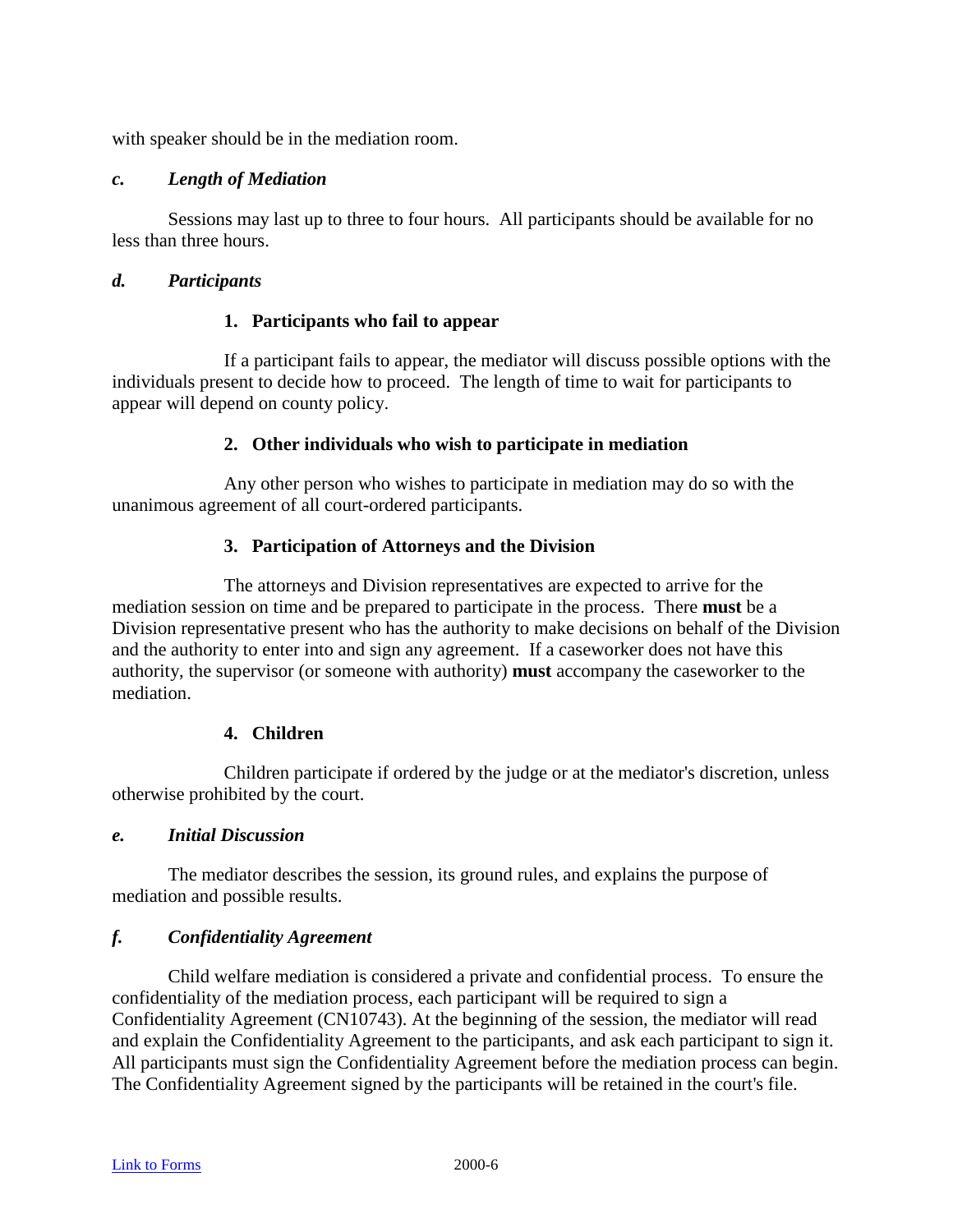If a participant refuses to sign the Confidentiality Agreement after discussion with the mediator and/or the participant's attorney, the mediator may terminate the mediation session or proceed with the mediation without the individual.

A copy of the Confidentiality Agreement may be provided upon request with the resource parents' names redacted if necessary.

## *g. Caucusing*

A caucus is defined as a smaller meeting made up of selected participants in the mediation. A caucus is called when the mediator decides that it would be beneficial to meet alone with one or more of the participants. The mediator may call a caucus at any time during the mediation session or any party in the mediation may request a caucus. If a party requests a caucus, the mediator reserves the right to decide whether it is an appropriate time to break off into a caucus. Anything said in a caucus will be kept confidential unless otherwise requested by the participants in the caucus.

## *h. The Session and Problems Arising During the Mediation*

The mediator asks the participants to identify the issues to be addressed and the procedural status of the case (e.g., trial date, permanency hearing date). The issues are set forth, clarified and discussed.

As previously indicated, cases with an active DV Restraining Order and cases in which a party is incompetent (e.g., person is intoxicated or has severe psychological/mental impairment) are not appropriate for mediation. In addition, it is possible that issues may arise during the mediation session that would make it inappropriate or dangerous to continue with the mediation.

The mediator should assess these circumstances on a case-by-case basis. The mediator may:

- 1. Caucus to determine the nature and extent of the problem; and/or
- 2. Terminate the mediation session; or
- 3. Excuse inappropriate participant(s) and proceed with the mediation without them.

Some examples of problems include: domestic violence; psychological problems/inability to comprehend; a new allegation of abuse or neglect; alcohol/drug use (participant is suspected of being under the influence during the mediation). Note: Evidence of domestic violence includes a participant's inability to participate effectively in the mediation as a result of another participant's power and control. The mediator may call a caucus to discuss these issues and assess the situation.

# *i. Outcome of the Session*

**Agreement:** A Mediated Consent Order (CN 10744) is signed.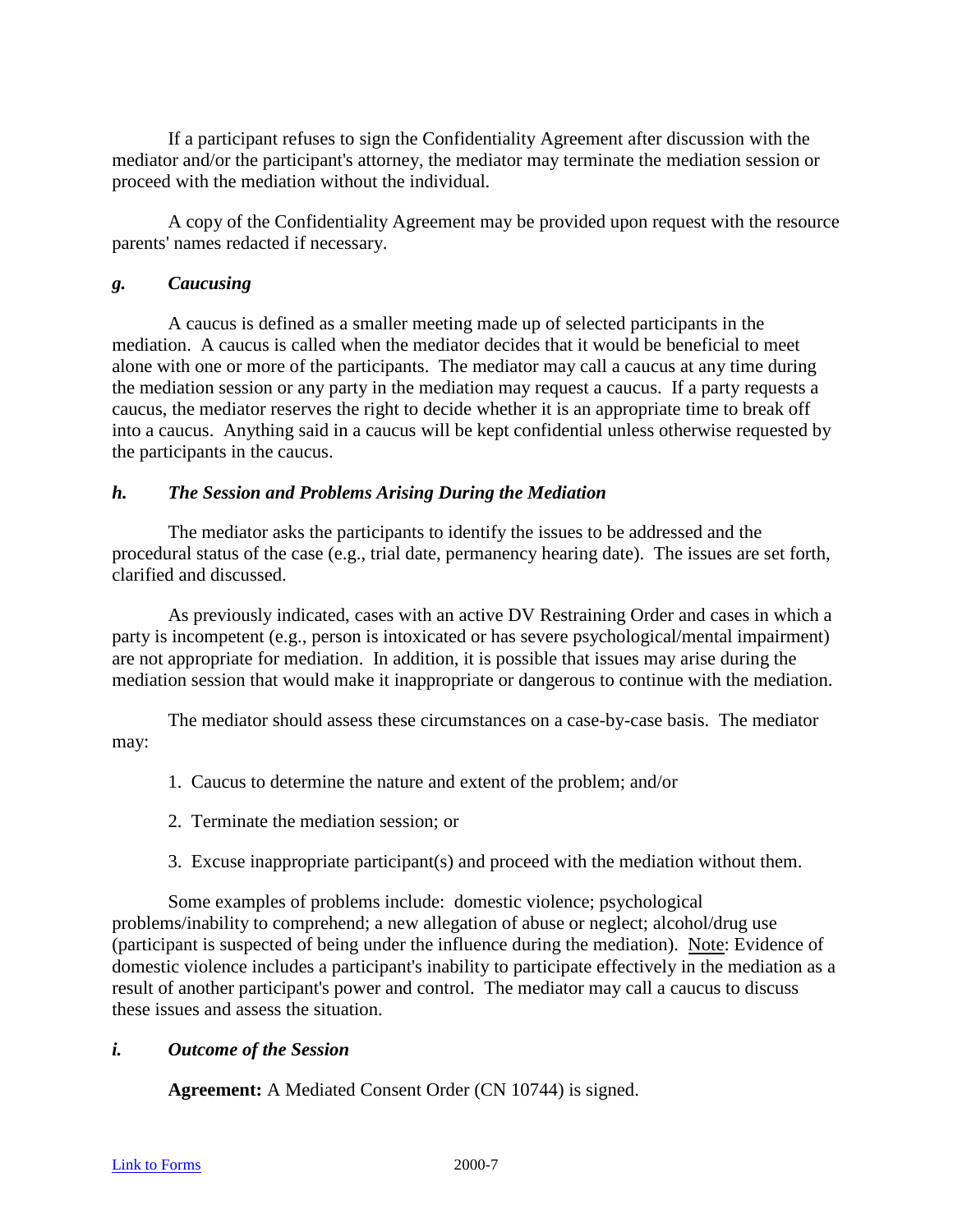If the participants agree on all or some of the issues, a Mediated Consent Order is drafted and the participants review and sign the Mediated Consent Order. The Mediated Consent Order memorializes the agreement made by the participants during the mediation session. The mediator will prepare the agreement. All participants must sign the Consent Agreement at the conclusion of the session, thereby consenting to the form of order. The mediator will complete a proceeding status report after every mediation session.

Immediately following the mediation session, the participants must appear before the court to enter the Consent Agreement on the record. When the judge reviews the Consent Agreement, he/she may either approve or reject it. If the Consent Agreement is approved, all participants shall be provided with a copy of the Mediated Consent Order before they leave the courthouse. When the court approves and signs the Consent Agreement, it is a binding order of the court and is subject to court enforcement.

**Surrender of Parental Rights:** If a parent decides to surrender his/her parental rights, a Mediated Consent Order is not prepared. Instead, immediately following the mediation session, the participants must appear before the court. The mediator will indicate the surrender on the Child Welfare Mediation Case Status Report for the file and forward a copy to the judge.

**No Agreement:** If no agreement is reached, the mediator will complete the Child Welfare Mediation - Proceeding Status Result Report, retain a copy for his/her records, forward a copy to the judge, and forward the original to the file. An appearance before the court is not required unless previously ordered by the court.

#### *j. Scheduling Subsequent Mediations*

The court may order a subsequent mediation session or the parties may agree to attend another session. If the parties agree to another session, it shall be written into the Mediated Consent Order and scheduled by court staff or the mediator (depending on county). The mediator shall advise participants that the court process will move forward to ensure adherence to ASFA time lines.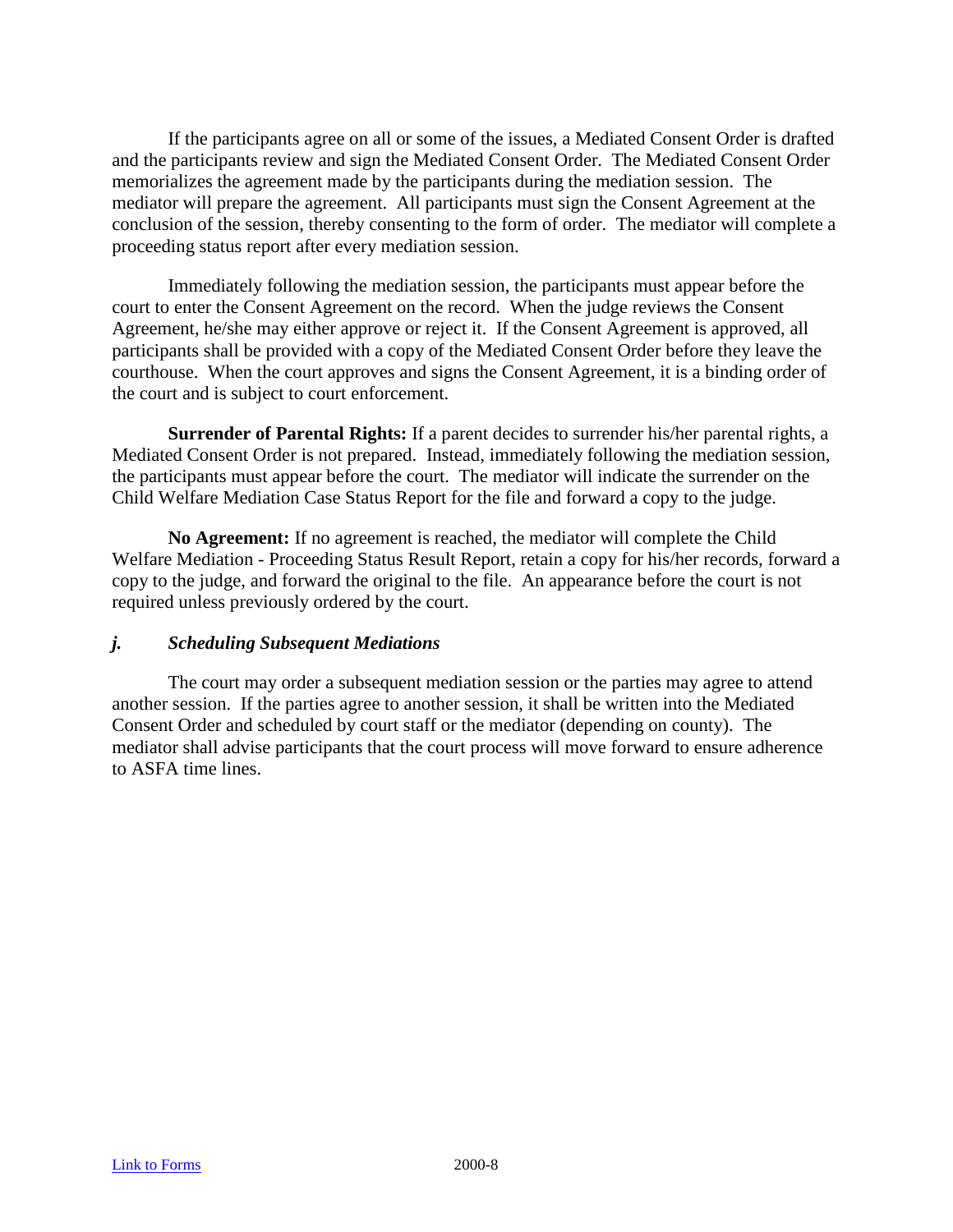**2100 INTERSTATE PROCEDURES (Reserved)**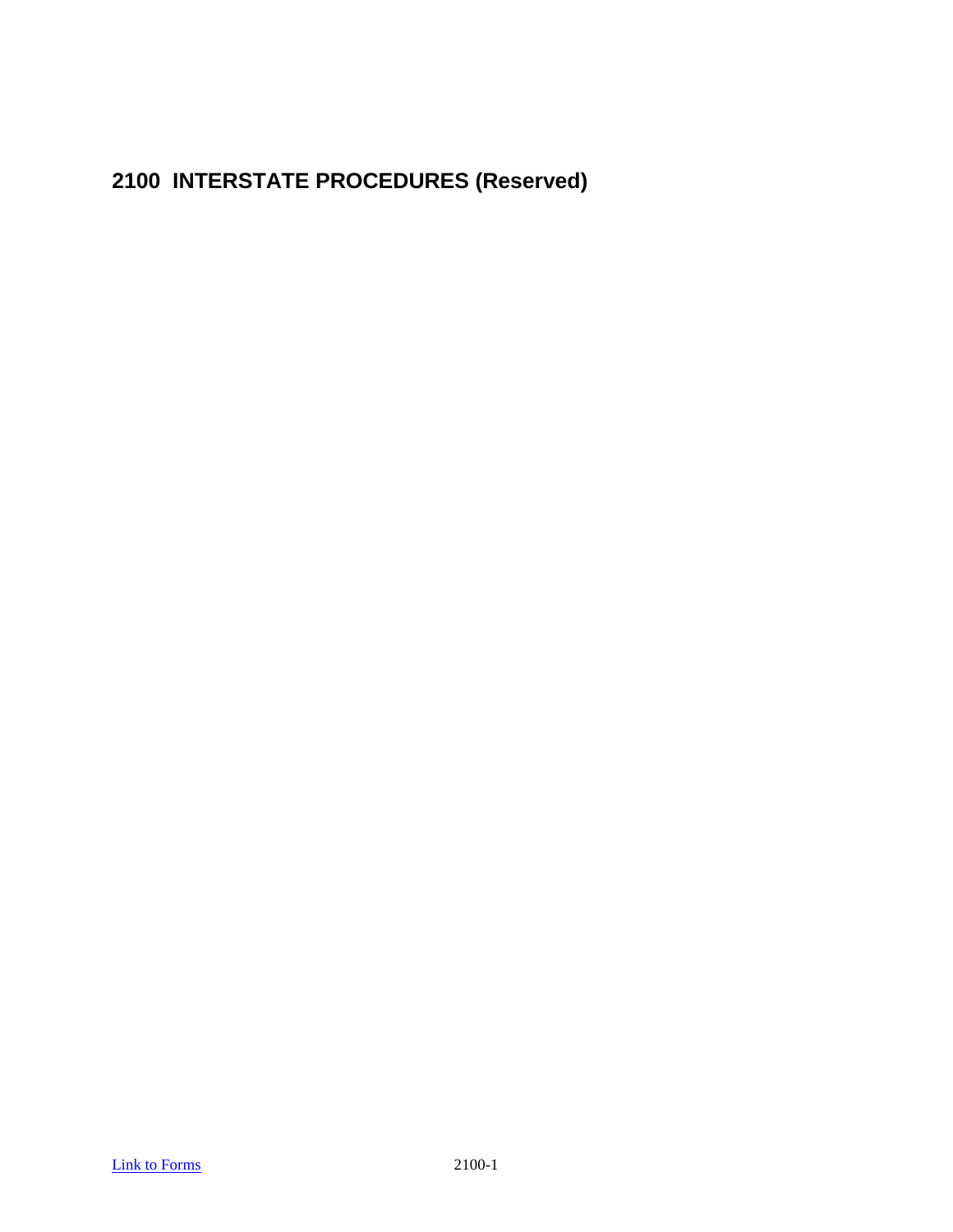# **2200 APPELLATE PROCESS**

*Note: This protocol was issued by the New Jersey Judiciary Appellate Division and has been reprinted here in its entirety.*

#### **ADMINISTRATIVE PROTOCOL FOR TERMINATION OF PARENTAL RIGHTS APPEALS**

## **A. Docketing**

The termination of parental rights (TPR) appeals are identifiable by the trial court docket number (FG docket) and are immediately earmarked for expedition.

#### **B. Appellate Division Clerk's Office**

1. **Transcript.** The notice of appeal must be accompanied, as in all appeals, with a Transcript Request Form. The Chief of Reporting Services has advised and will continue to remind transcribers that the transcript must be filed within 30 days of the request so the transcript may be distributed to the parties and the Clerk of the Appellate Court. The Deputy Clerk of Administrative Services is also the person monitoring compliance.

2. **Consolidation.** In the event of separate appeals by each parent, the appeals will be immediately consolidated by the Clerk's Office so that only one set of transcripts, one Attorney General's brief, and one Law Guardian's brief is necessary.

3. **Scheduling.** Immediately upon receipt of the transcripts, the Clerk's Office will issue a Scheduling Order providing for the following:

- Appellant's brief and appendix shall be filed within 45 days from receipt of transcripts;
- The respondent's answering brief shall be filed within 30 days from the date of filing and service of appellant's brief;
- If the Law Guardian is not the appellant, its brief shall be due when the respondent's brief is due. If the Law Guardian does not take the same position as the corespondent, the co-respondent shall have seven days in which to reply to the Law Guardian's brief.
- The Scheduling Order will include a pre-calendared date six weeks from the date the last brief is due. The calendar assignments will be made by the calendaring unit of the Clerk's Office based on its customary criteria. These cases will be pre-calendared for summer calendars as well.

The Scheduling Order will encourage the parties to file a joint appendix.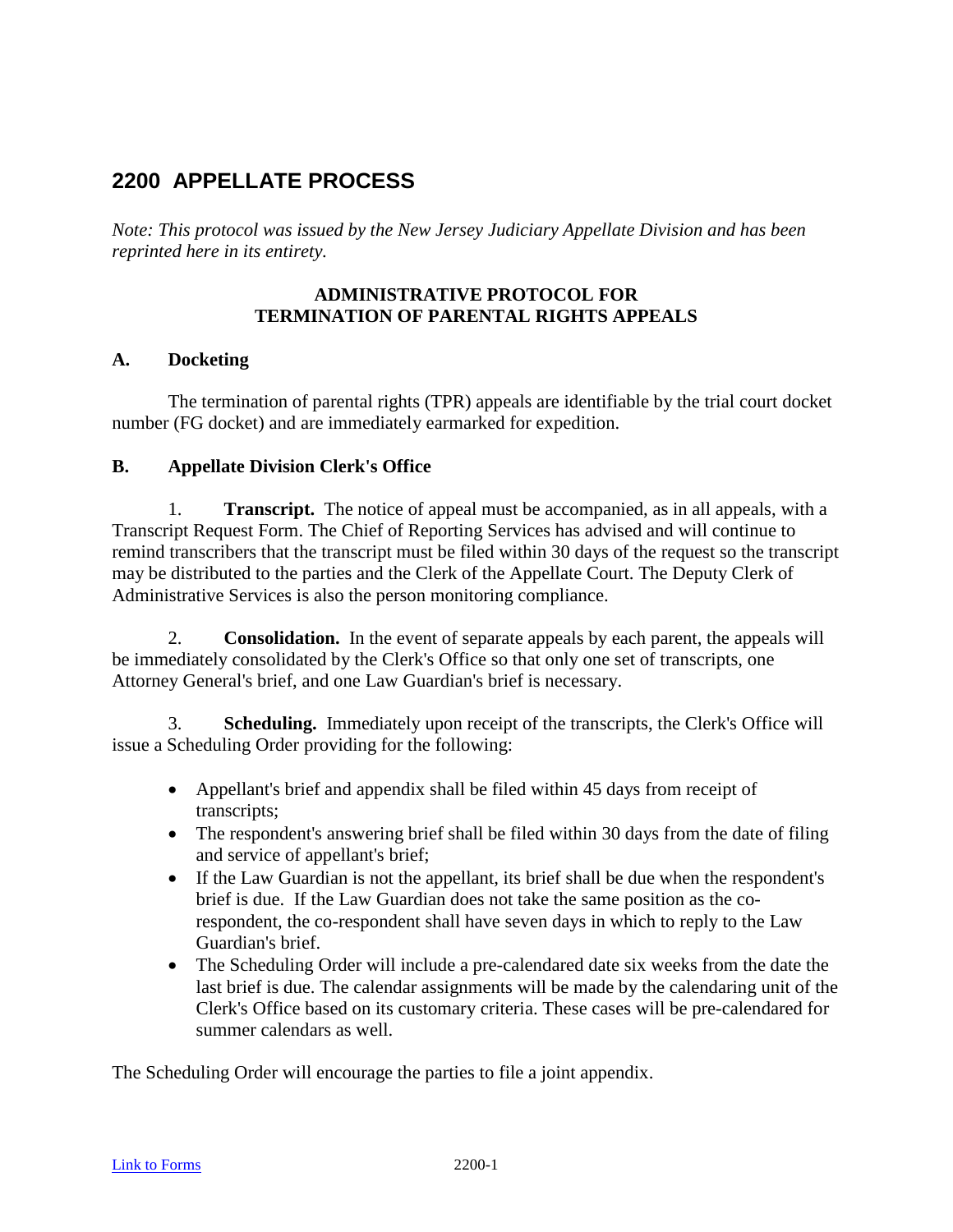4. **Electronic Communication.** The Presiding Judge for Administration has approved of certain electronic communications for filing in the Appellate Division Clerk's Office:

- Attorney assignment letters
- Brief deficiency letters from OPR
- Late notice of service letters
- Oral Argument Requests

The electronic communication shall be sent to the appropriate parties in the Office of Parental Representation, Office of the Law Guardian and Office of the Attorney General. The body of the email must include the Appellate Division docket number, trial court docket number and vicinage.

The subject of the email must include the Appellate Division docket number and initials of the assigned case manager. The Appellate Division Children in Court email address is:

AppellateCIC.mailbox@judiciary.state.nj.us

# **C. Disposition**

Each panel is aware the disposition of these cases must be given priority and that in the normal course, the opinion will be transmitted to the Clerk's Office for filing within thirty days after the calendar date.

# **D. Supervising Judge**

A judge of the Appellate Division will be assigned to monitor compliance by the attorneys of all of the foregoing time provisions. The Clerk's Office will provide regular reports to the supervising judge respecting non-compliance with the time requirements for filing briefs and appendices.

#### **E. Motions**

1. Motions for extensions will be submitted to the Supervising Judge forthwith upon filing and without answers. If necessary, the Supervising Judge can reach out to the adverse party. Absent extraordinary circumstances, extensions by motion will not be granted.

2. Motions not related to the merits of the appeal will not affect the briefing schedule.

#### **F. Sanctions**

The Supreme Court approved the use of sanctions against appellate counsel and their supervisors for failure to comply with court rules, court orders or Judicial policies. Imposition of sanctions